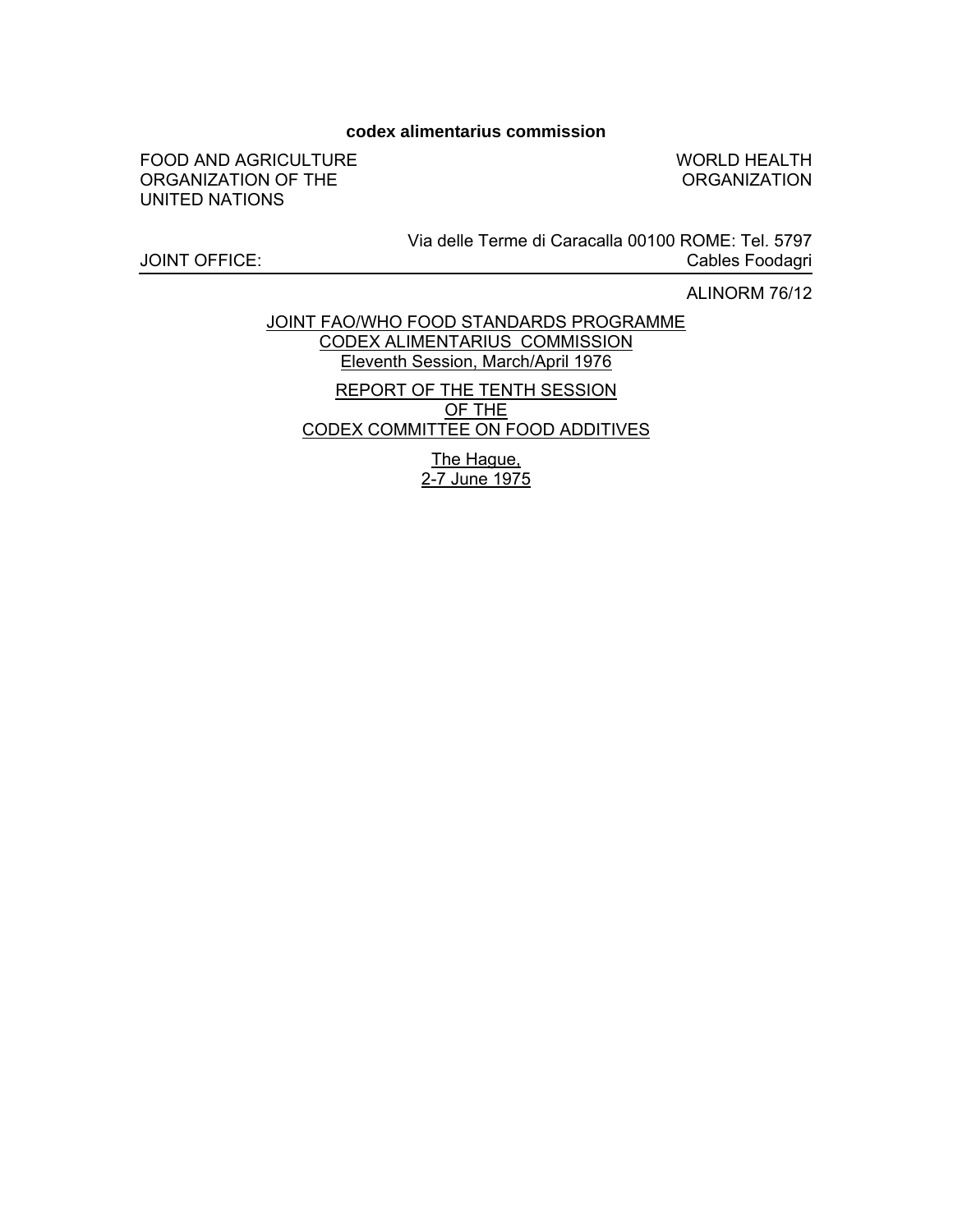# TABLE OF CONTENTS

|                                                                  |                          |                                                                                       | Page |
|------------------------------------------------------------------|--------------------------|---------------------------------------------------------------------------------------|------|
| Introduction, Adoption of the Agenda, Appointment of Rapporteurs |                          |                                                                                       |      |
|                                                                  |                          | Matters of interest to the Committee                                                  | 1    |
|                                                                  |                          | Reports of the 18th and 19th Sessions of the Joint Expert Committee on                |      |
| <b>Food Additives</b>                                            |                          |                                                                                       | 2    |
|                                                                  |                          | Potential intake of food additives                                                    | 4    |
|                                                                  |                          | Consideration of the second edition of the Council of Europe's publication on         |      |
| flavours                                                         |                          |                                                                                       | 5    |
|                                                                  |                          | Interpretation of the meaning of proposed maximum levels for food additives in        |      |
| <b>Codex Commodity Standards</b>                                 |                          |                                                                                       | 6    |
|                                                                  |                          | Endorsement of food additives in Codex Commodity Standards:                           | 6    |
|                                                                  |                          | Food additives in foods for infants and children                                      | 6    |
|                                                                  |                          | Food additives in other foods:                                                        | 8    |
|                                                                  |                          | - Milk and milk products                                                              | 8    |
|                                                                  |                          | - Fats and oils                                                                       | 10   |
|                                                                  |                          | - Cocoa products and chocolate                                                        | 11   |
|                                                                  |                          | - Fishery products                                                                    | 11   |
|                                                                  |                          | - Processed meat products                                                             | 11   |
| - Fruit juices                                                   |                          |                                                                                       | 11   |
|                                                                  |                          | - Processed fruits and vegetables                                                     | 11   |
| Standards                                                        |                          | Endorsement of maximum levels for contaminants in Codex Commodity                     | 12   |
|                                                                  |                          | Advisory list of additives in soft drinks                                             | 13   |
| Carry-over principle                                             |                          |                                                                                       | 14   |
|                                                                  |                          | Labelling of food additives when sold as such                                         | 15   |
|                                                                  |                          | Specifications for food additives                                                     | 15   |
| Codex List B of food additives                                   |                          |                                                                                       | 16   |
| Priority list of food additives                                  |                          |                                                                                       | 17   |
| Future work, other business, time and place of next session      |                          |                                                                                       | 17   |
|                                                                  |                          |                                                                                       |      |
|                                                                  |                          | <b>APPENDICES</b>                                                                     |      |
| Appendix I                                                       | $\overline{\phantom{a}}$ | <b>List of Participants</b>                                                           | 18   |
| Appendix II                                                      |                          | Endorsement of Provisions for Food Additives in Codex<br><b>Commodity Standards</b>   | 25   |
| Appendix IIII                                                    | $\sim$                   | Endorsement of Provisions for Contaminants in Codex<br><b>Commodity Standards</b>     | 50   |
| Appendix IV                                                      | $\sim$                   | Principle relating to the Carry-Over of Additives into Foods                          | 54   |
| Appendix V                                                       | $\sim 100$               | Advisory List of Food Additives for Use in Soft Drinks                                | 55   |
| Appendix VI                                                      | $\sim$                   | Working Priorities for the Joint FAO/WHO Expert Committee on<br><b>Food Additives</b> | 57   |
| Appendix VII -                                                   |                          | Proposed Addition to Codex Advisory List C of Food Additives                          | 58   |
|                                                                  |                          | Appendix VIII - Endorsement of Food Additives in Foods for Infants and<br>Children    | 60   |
|                                                                  |                          |                                                                                       |      |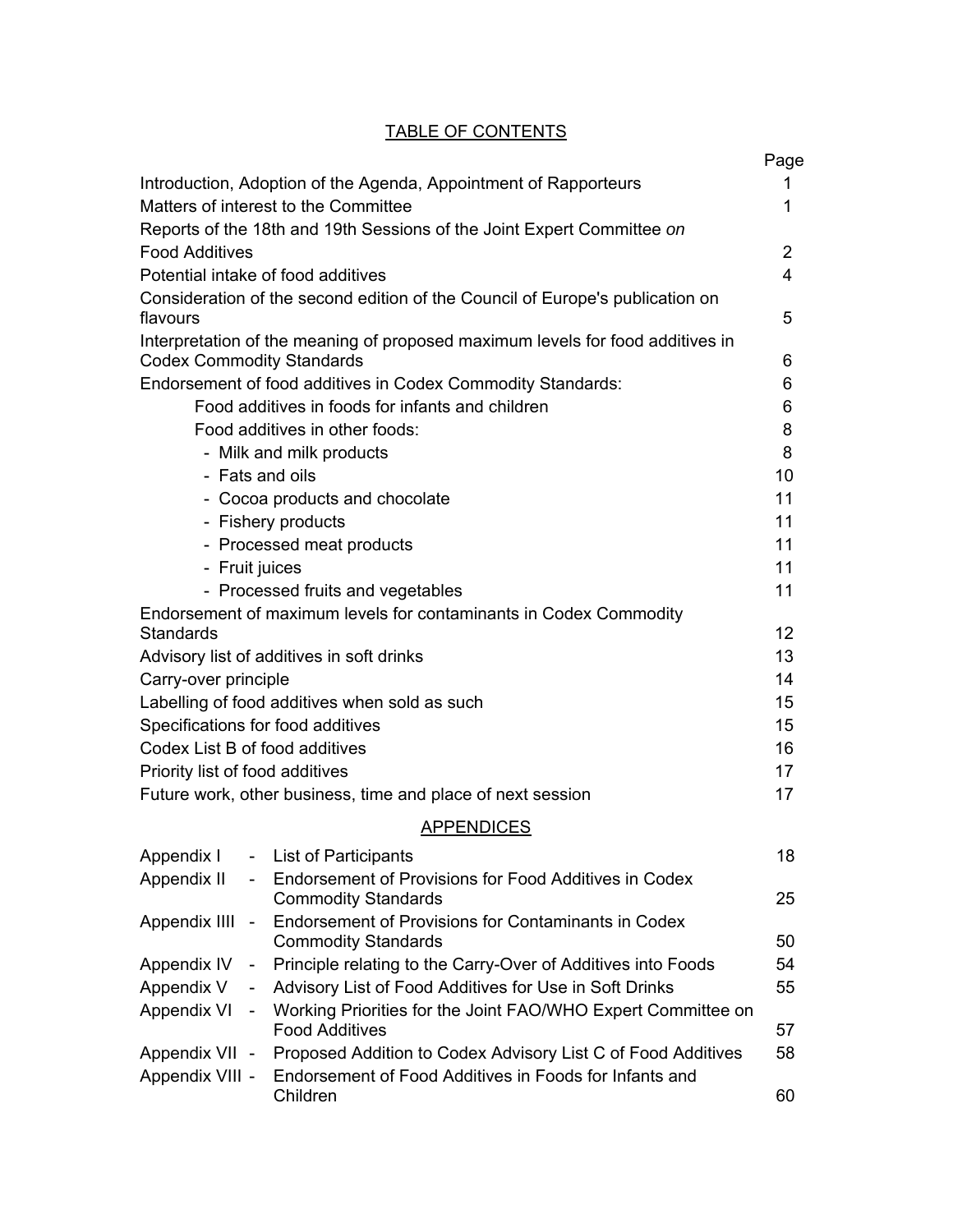# JOINT FAO/WHO FOOD STANDARDS PROGRAMME CODEX ALIMENTARIUS COMMISSION Eleventh Session. 1976 REPORT OF THE TENTH SESSION OF THE CODEX COMMITTEE ON FOOD ADDITIVES The Hague, 2-7 June 1975

## **INTRODUCTION**

1. The Codex Committee on Food Additives (hereafter referred to as the Committee) held its tenth session in The Hague, the Netherlands, from 2 to 7 June 1975, under the chairmanship of Dr. G.F. Wilmink. The session was attended by 113 participants, including the representatives and observers of 31 countries and observers from 19 international organizations (see Appendix I for the List of Participants).

2. On the occasion of the tenth session of the Committee, the session was opened with a speech of welcome by Mr. A. van der Stee, Minister of Agriculture and Fisheries of the Netherlands. Mr. van der Stee recalled that the Netherlands Ministry of Agriculture took responsibility for this Committee, reviewed the activities of the Committee since it started its work in 1964, and complimented it on the results achieved. The Minister stressed the work of the Committee in ensuring, on the basis of scientific evidence, that substances used in food processing did not represent a hazard to the health of the consumer and were used in accordance with accepted general principles. He recalled the conclusions of the third Joint FAO/WHO Conference on Food Additives and Contaminants concerning the importance of surveillance to ensure wholesome food products of good quality. He then wished the Committee continuing success in its work.

## ADOPTION OF THE AGENDA

3. The Committee adopted the provisional agenda with a slight rearrangement in the order of items to be discussed. In order to facilitate consideration of Item 9 (List B of Food Additives), the Committee set up an ad hoc Working Group to meet during the session to review all relevant documents on the basis of which the Group could establish a list of substances of current interest to the food industry. The Group would also establish a priority list containing those additives which should receive early attention by the Joint FAO/WHO Expert Committee on Food Additives (JECFA).

## APPOINTMENT OF RAPPORTEURS

4. Mr. L.J. Erwin (Australia), assisted by Dr. S.W. Gunner (Canada), and Mr. M. Fondu (Belgium) were appointed as rapporteurs.

## MATTERS OF INTEREST TO THE CODEX COMMITTEE ON FOOD ADDITIVES

5. The Committee had before it a paper prepared by the Secretariat summarizing matters arising from the 10th session of the Codex Alimentarius Commission and its subsidiary bodies (CX/FA 75/4). It was agreed to deal with those issues which had relevance to later items in the agenda under such items.

## Responsibility for Justification of the Use of Additives

6. The Committee noted that the Commission had discussed the r6le of Codex Commodity Committees and that of this Committee in ensuring that the use of additives in food was fully justified. It concurred in the following conclusions of the Commission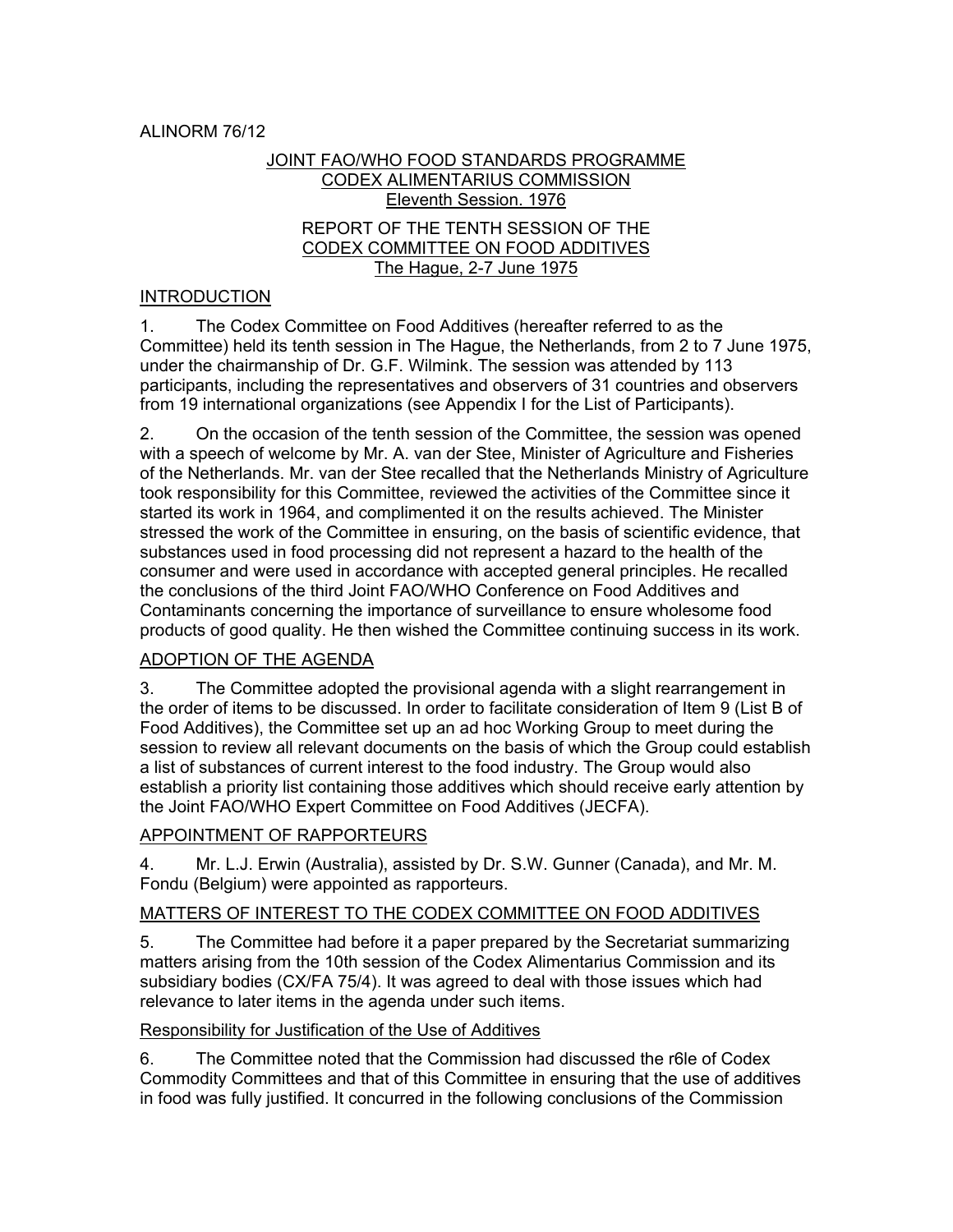## (see para 226, ALINORM 74/44):

- (a) Codex Commodity Committees are responsible for the proposal of food additives on the basis of full justification for their use, and on the basis of consideration of good manufacturing practices. The maximum levels for food additives thus proposed should, therefore, represent the smallest amount of the additives needed. It is also the responsibility of the Commodity Committees to propose maximum levels in food for various types of contaminants.
- (b) On the basis of the recommendations of the Joint FAO/WHO Expert Committee on Food Additives (JECFA) concerning the safety-in-use (acceptable daily intake (ADI) and other restrictions) and an estimate of the potential and, where possible, the actual intake of the food additives, the Codex Committee on Food Additives either endorses, temporarily endorses, or does not endorse the food additive provisions proposed by the Commodity Committees. The Codex Committee on Food Additives also takes into account the availability of specifications of identity and purity of food additives, and other relevant questions not dealt with by other bodies (see paras 54-56, ALINORM 72/12).

7. It was understood that the r6le of this Committee, in relation to the appropriate Codex Commodity Committees, was to satisfy itself that due consideration had been given to the technological need for the use of the additives. It was not the intention of the Committee to duplicate the work of Commodity Committees which had the necessary expertise.

## Reports and Monographs of the Joint FAO/WHO Expert Committee on Food Additives

8. The Committee noted that all efforts were being made by the appropriate offices of FAO and WHO to ensure a timely distribution of the reports and monographs of the JECFA and expressed its appreciation that the unedited version of the report of the 19th session of the JECFA was made available for this session.

# Food Irradiation

9. The Committee noted that the provision included in standards for foods for infants and children, which prohibited the use of ionizing radiation, had been discussed by the Codex Committee on Foods for Special Dietary Uses (para 25, ALINORM 76/26) and that the latter Committee had agreed that UV-radiation was not included in the provision for ionizing radiation. The Committee was informed that work was continuing on food irradiation jointly by FAO, WHO and IAEA and that any reports and recommendations resulting from this work would be placed before the Committee at a later stage.

## United Nations Environment Programme

10. The representative of the United Nations Environment Programme (UNEP), Mr. H.P. Mollenhauer, Director of the Division for Geophysics, Global Pollution and Health, gave a report on some activities of his organization which were related to the work of this Committee. He drew attention to the basic Recommendations Nos. 78 and 82 of the Stockholm Conference on the Environment which emphasized the importance of pollution of foods and the work of the Codex Alimentarius Commission. In particular, he mentioned some UNEP projects concerning the Codex Alimentarius Commission, health criteria, food control, contamination, monitoring which had been approved of by UNEP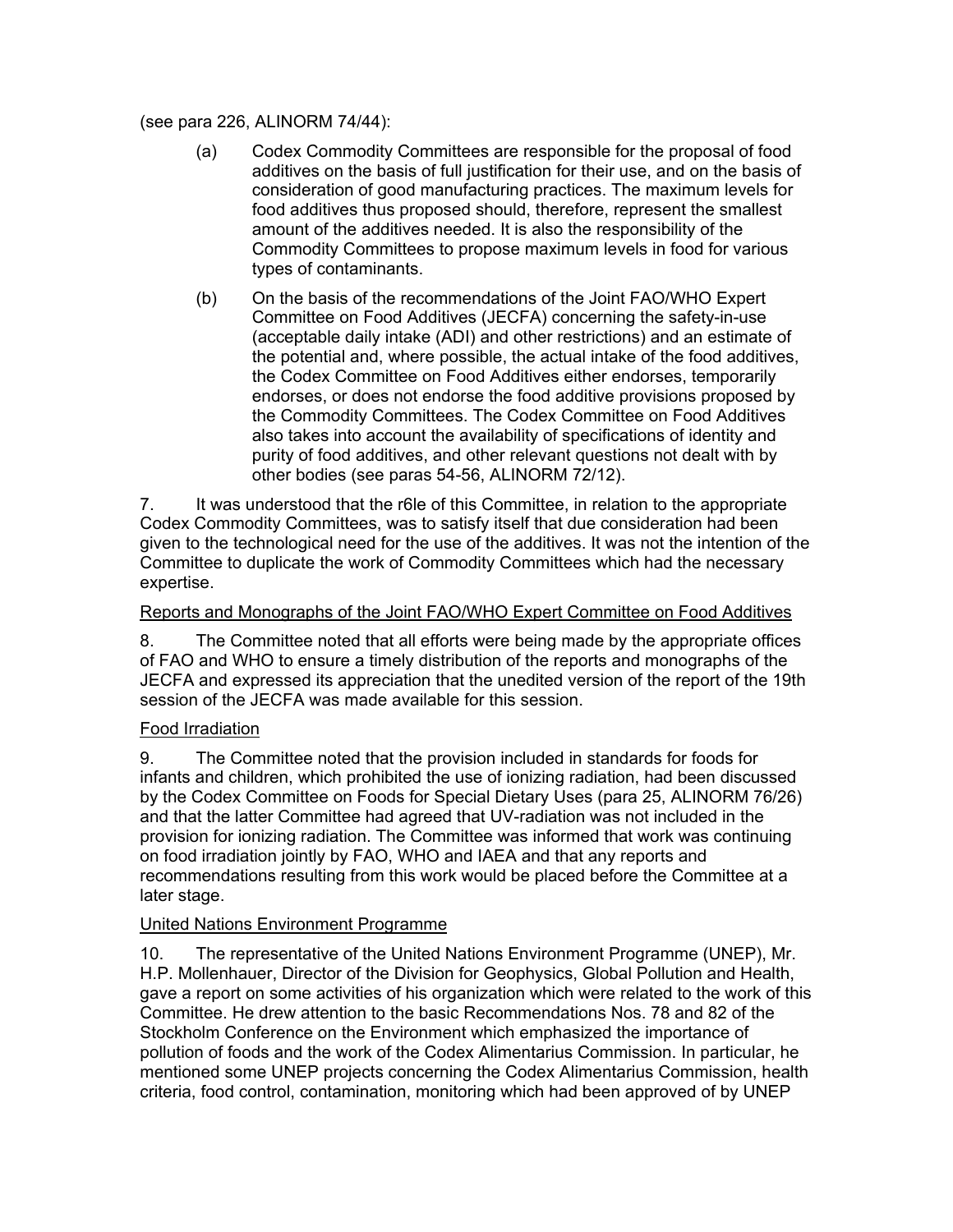recently. The Committee thanked Mr. Mollenhauer for his report and expressed the opinion that reduction of environmental pollution was indeed an important factor in the protection of food against contamination.

## REPORTS OF THE 18TH AND 19TH MEETINGS OF THE JOINT FAO/WHO EXPERT COMMITTEE ON FOOD ADDITIVES

# Specifications and other Matters

11. The FAO representative, in referring to the 18th Report of the JECFA pointed out that specifications had been prepared or revised for a number of food colours, flavour enhancers, thickening agents and other food additives. These specifications would be published shortly. In addition, the report dealt with asbestos as a contaminant in foods, mostly as a result of its presence in filter materials.

12. The Committee noted that the 18th session of JECFA had expressed the hope that hazards due to certain food additives causing hypersensitivity reactions in men could be minimized by appropriate labelling of foods containing such additives. The conclusion had been reaffirmed by the Experts that additives causing serious or widespread hypersensitivity reactions should not be permitted as food additives. The Committee agreed with this view. The Committee was informed that the 10th session of the Codex Committee on Food Labelling had also discussed this problem in relation not only to additives but also to other components of foods. The JECFA was requested to elaborate further on this problem before the question of labelling could be considered.

13. As regards the declaration of 5'-ribonucleotides, guanylic acid and inosinic acid on the label, as recommended by JECFA, the Committee noted that no class names had been so far proposed for flavour enhancers. Therefore, these substances would have to be declared by specific names in accordance with Codex Standards.

14. The FAO representative also introduced an unedited extract from the Report of the 19th session (April 1975, Geneva), at which nearly 50 food additives had been evaluated. He indicated that the JECFA had also examined for the first time the treatment of foods by smoking and the use of smoke condensates and liquid smoke, seeking to define the information required to arrive eventually at specifications and an evaluation for at least a few of the smoke materials. The JECFA also wished to have the guidance of an expert consultation in establishing the microbiological criteria that should be reflected in a number of specifications. Furthermore, explanatory notes had been prepared as a document entitled "General Principles Applying to Tests, Assays and Specifications", the General Methods cited in specifications had been comprehensively reviewed, and both would be published in a single volume together with an index of the specifications to which the notes and methods applied.

15. The Committee's attention was drawn to a request from JECFA to the Codex Committee on Food Additives to compile, in cooperation with Codex Commodity Committees, a list of functional uses of food additives and a matching glossary. In this regard, JECFA had noted the preparatory work already done by the Codex Secretariat in the publication and updating of a "List of Additives Evaluated for the Safety-in-Use in Food".

16. The Committee noted that the 19th session of the JECFA had recommended that a meeting of appropriate experts be convened to examine the needs benefits and risks arising from the increased use of food additives to meet the food demand of the growing population of the world.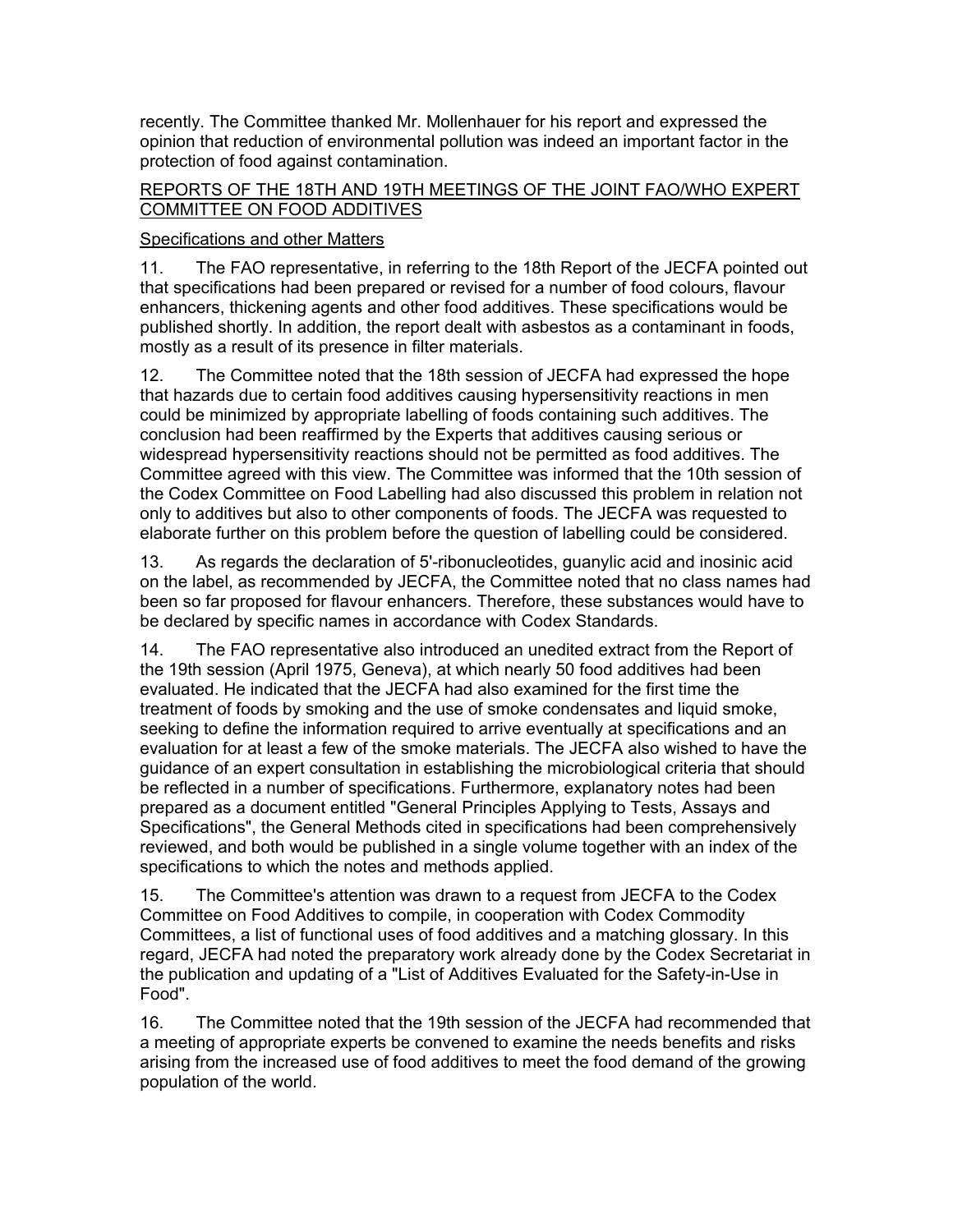17. The WHO representative indicated that the 18th report had already been published in 1974. He drew attention to typographical errors, namely on page 19, second paragraph, first line, 0- 2.5 mg/kg should read 0-0.5 mg/kg; and page 27, "anhydride or" should read "anhydride of". Concerning the 19th report for which an abbreviated version had been distributed by the Codex Secretariat, he called the attention of the Committee to the fact that this was subject to editorial changes.

18. The WHO representative outlined the main points of the 19th report, mentioning the principle compounds evaluated which were contained in the Annex to the unedited version of the 19th Report.

19. In answering questions related to tin compounds and L(+)tartaric acid, the WHO representative informed the Committee that tin compounds and stannous chloride could not be re-evaluated because the available data were insufficient. The JECFA, however, had noted the reported association between levels of tin in certain canned products and acute gastrointestinal disturbances and the lack of knowledge about the true nature of the tin compound/compounds which may have caused these disturbances.

20. He further informed the Committee that L(+)tartaric acid had been re-evaluated but, since only interim additional data were available, no further action was taken and the previous ADI remained unchanged. The ADI referred to added tartaric acid.

# POTENTIAL INTAKE OF FOOD ADDITIVES

21. The Committee had before it a paper prepared by the Codex Secretariat (CX/FA 15/5), a paper on the intake of sulphur dioxide in Israel (CX/FA 75/5-Add.1), and additional information on the intake of food colours and tartaric acid. In introducing the paper, the Codex Secretariat pointed out that the purpose of the paper was to illustrate the need to take into account the basis on which ADIs had been established when comparing ADIs with potential daily intakes. Furthermore, the paper was intended to indicate where the intake of a given additive should be examined in greater detail, preferably on the basis of actual food additive intake studies. The delegation of Canada pointed out that the additives singled out for further consideration in the Secretariat paper showed close correlation to the conclusions reached by Canada on the basis of their paper on food additives used in soft drinks. They undertook to make available to the Committee the results of a food intake survey carried out in that country.

22. The representative of WHO stressed the need for information on the consumption of processed foods, on the basis of which potential daily intakes could be calculated, and expressed his Organization's willingness to carry on work in this field and to report to the Committee. It was agreed that such a report should give more details on the calculations used and on the foods which contributed to the potential intake of additives.

23. The delegate of Israel, in introducing the paper, drew attention to the fact that in his country alcoholic beverages did not contribute significantly to the total intake of sulphur dioxide and that, therefore, the results were of particular interest. He pointed to the need to consider carefully the methods of analysis, as a variation in methodology made a comparison of results difficult. The Committee noted that the Codex Committee on Methods of Analysis and Sampling was elaborating general methods for the determination of preservatives.

24. As regards the paper on the intake of colours, the Committee noted that it represented preliminary results which required further examination. Concerning the paper on the intake of tartaric acid, the delegation of the Federal Republic of Germany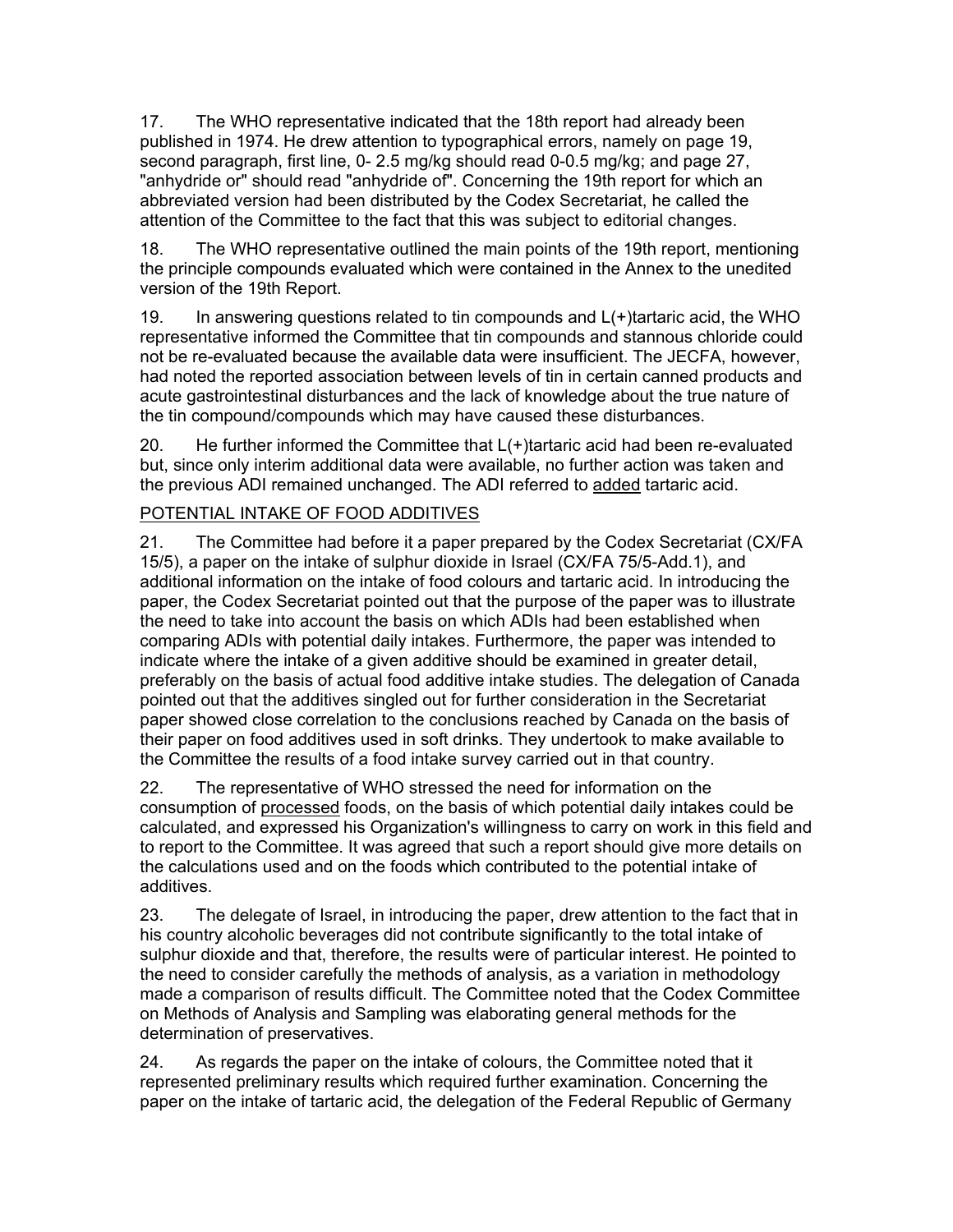indicated that this question would be examined in their country and undertook to submit data as soon as available. In the meantime it was not possible to confirm the conclusions contained in the informal paper on the intake of tartaric acid in that country.

25. The Committee agreed that potential daily intakes should be calculated for all additives for which ADIs had been established and strongly recommended that FAO and WHO pay appropriate attention to this problem. It also agreed that the potential daily intakes were useful to indicate where more detailed consideration of the intake was necessary. The Committee stressed the need to take due account of vulnerable groups of consumers in assessing the safety of the proposed limits for food additives and the need for actual intake data based on comparable methodology. It was recognized that some ADIs had been based on the maximum level tested at which no significant toxicological effects had been observed and that, in such cases, more toxicological information might be required at higher dose levels to be in a position to reach conclusions concerning the safety or otherwise of the amounts of such additives ingested by man.

# Establishment of an Ad Hoc Working Group on Food Additive Intake

26. In order to generate further information concerning the intake of food additives, and to consider the whole question of food additive intake in greater detail, the Committee set up an Ad Hoc Working Group to correspond before the next session of the Committee in close collaboration with WHO. The following countries and the representative of EEC, expressed their interest to participate in the Working Group: Belgium, Italy, Israel, Federal Republic of Germany, the Netherlands, Canada, France, the U.K., the U.S.A., and Spain, The delegation of Belgium (Rapporteur) agreed to submit a report for the next session of the Committee.

## CONSIDERATION OF THE SECOND EDITION OF THE COUNCIL OF EUROPE'S PUBLICATION ON FLAVOURS

27. The Committee had before it a paper and addenda (CX/FA 75/13, Add. 1, 2, 3 and 4) prepared by the Netherlands Secretariat, which contained government comments on the Second Edition of the Council of Europe's publication on flavours and flavouring substances. Some delegations questioned the grouping of flavours and flavouring substances into three sub-groups, namely: (a) natural flavours and flavouring substances; (b) nature-identical flavouring substances; and (c) artificial flavouring substances, as decided by the Eighth session of the Committee (ALINORM *12/12,* para 59). These delegations favoured the grouping of flavours and flavouring substances into only two groups, i.e. "natural" and "artificial", as used in the Council of Europe publication. However, the Committee reconfirmed its previous decision to group flavours and flavouring substances into three categories.

28. With regard to artificial flavours, the Committee unanimously agreed that a positive list of approved artificial flavours should be elaborated and that inclusion of such flavours on this list would be subject to toxicological assessment by the JECFA and the subsequent establishment of an "acceptable daily intake" and of chemical specifications. Furthermore, it was agreed that this list should be an open list. The Codex Secretariat pointed out that such a list already existed, but that it only included ethyl maltol and ethyl vanillin at this stage.

29. The question was raised as to whether natural flavouring substances and their identical synthetic equivalents should be considered as food additives. It was pointed out that essences and concentrates prepared from natural substances could be used at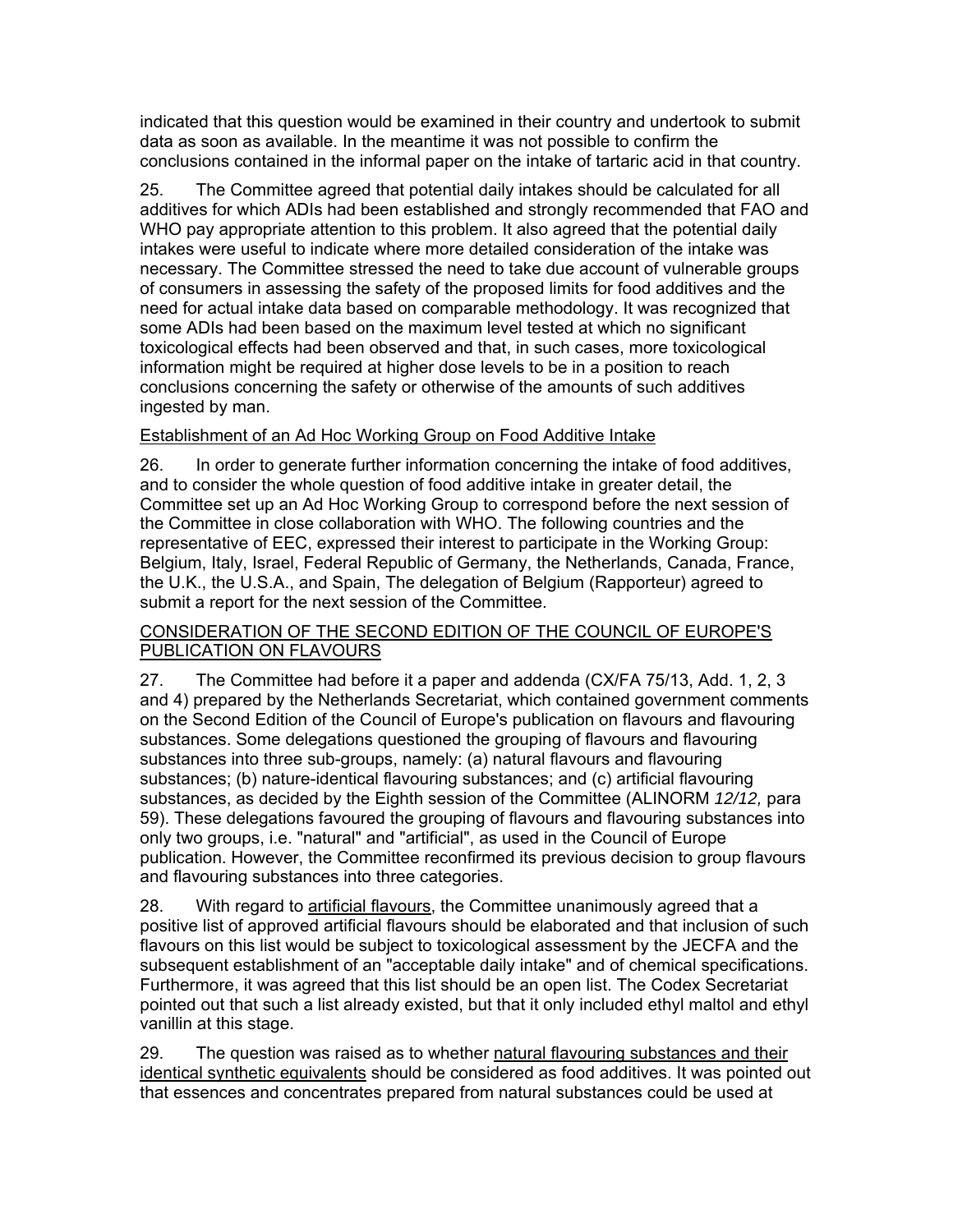much higher concentrations and would often include a carrier; they should, therefore, be considered as food additives. Some delegations were of the opinion that this approach could necessitate the classification of a vast range of natural \* substances, such as concentrated fruit juices, as food additives. The Chairman explained that this would not be the case because, for the purposes of the Codex Alimentarius, a "food additive" was defined as any substance not normally consumed as a food by itself. In such circumstances the concentrated fruit juice would be considered as a food ingredient. Consequently, Commodity Committees had guidelines for classifying substances as either "ingredients" or "food additives". The Committee agreed that natural flavours and flavouring substances should be considered as food additives. The delegation of France recorded a reservation in regard to this decision. The delegations of the Netherlands, the Federal Republic of Germany and Belgium recorded a reservation in regard to the decision to consider natural flavours and flavouring substances and nature-identical flavouring substances as food additives.

## Establishment of an Ad Hoc Working Group on Flavours

30. A number of delegations supported the development, in the long term, of positive open lists for all flavours and flavouring substances. However, some delegations questioned the feasibility of this approach and proposed that the matter be given further consideration before a decision was taken. It was noted that the existing Codex Advisory List already contained some flavouring substances, both natural and nature-identical, which had been cleared by the JECFA. The Committee accepted the offer of the Netherlands to act as rapporteur of an Ad Hoc Working Group to consider procedures for establishing positive lists and to examine the question of flavouring agents, The delegations of the Federal Republic of Germany, the U.S.A., the U.K., Switzerland, France, Italy, Belgium and Denmark, and the representative of the EEC expressed a willingness to join the Working Group. The International Organization of the Flavour Industry (IOFI), as well as other representatives of International Organizations competent in this field, offered to provide technical assistance to the Group. The delegation of the Netherlands agreed to prepare a report on the basis of the written views of the Working Group for consideration by the Committee at its next session.

31. The Committee also agreed that the list of botanical sources of natural flavouring agents, which were proposed by IOFI as Unsuitable for the preparation of natural flavours for human consumption, as well as the list of flavours, which required limitation in food should be appended to the report and governments should be requested to send their comments on these lists (see Appendix VII to this Report).

## INTERPRETATION OF THE MEANING OF PROPOSED MAXIMUM LEVELS FOR FOOD ADDITIVES IN CODEX COMMODITY STANDARDS

The Committee considered a paper prepared by the Netherlands on the meaning of proposed maximum levels for food additives in Codex Standards (CX/FA 75/14) and a paper submitted by the U.S.A. containing comments on this paper (CX/FA 75/14-Add.l). The Committee discussed the point at which the addition of food additives should be controlled. It was noted that with the majority of food additives there was no significant difference, if any, between the amounts added (maximum level of use) and the amounts found in the final product as offered for sale (maximum level in the final product). However, there were additives which, by design, were intended to decompose in the food or which, as a result of processing or storage, underwent changes resulting in difficulties as regards their control in the final product. The Committee recognized that some countries were in a position to control the use of additives at the level of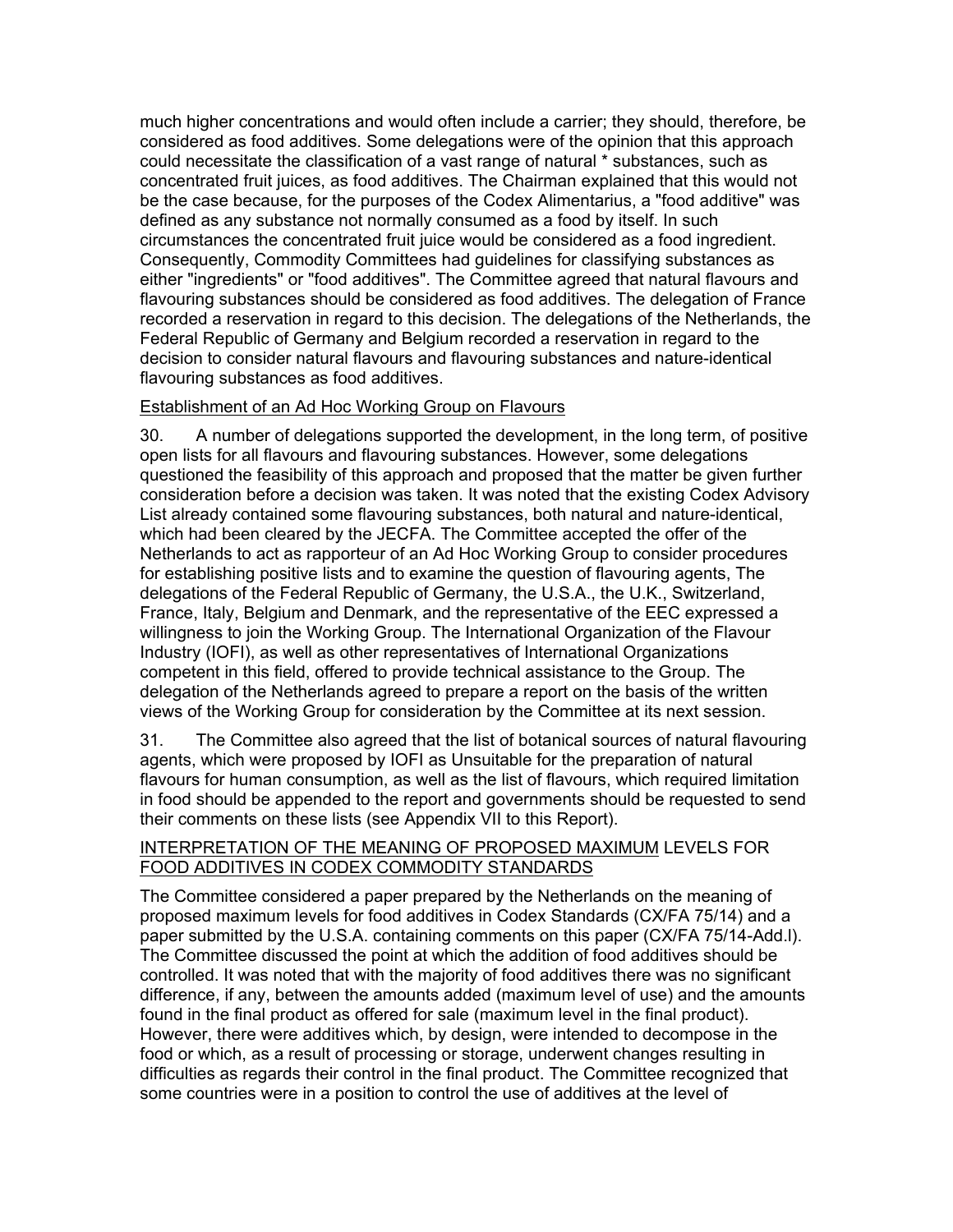production whereas others with limited facilities were unable to do so. It was also noted that control at the point of production could not be readily applied to products moving in international trade. For this reason provisions for food additives not applicable to the end product represented difficulties as regards their enforcement in food moving in international trade or food in national trade, at the retail or wholesale level. Ideally, therefore, Codex limits should be established on the food moving in trade.

The Committee agreed that Codex Commodity Committees should give full consideration to the above mentioned problems when proposing the use of food additives and limits for them. Limits should be accompanied by a statement concerning the point at which they applied and also by appropriate methods of analysis. Furthermore, it was considered important to define the transformation products of additives which under-went decomposition in the food and also for the JECFA to continue to consider, where possible, this aspect when establishing A D I s.

## ENDORSEMENT OF FOOD ADDITIVES IN CODEX COMMODITY STANDARDS

34. The Committee had before it a status report on the endorsement of food additives (CX/FA 75/12 and CX/FA 75/l2-Revision 1) and a number of documents dealing with technological justification (CX/FA 75/12-Add.1, 2, 4, 5), as well as a paper dealing with contaminants requiring endorsement (CX/FA 75/12-Add.4 and Revision 1).

## General Remarks

35. The Committee decided not to consider the standard for Jams (Fruit Preserves) and Jellies as it did not have before it the latest report of the Codex Committee on Processed Fruits and Vegetables. However, where possible, and on the basis of a draft report, the Chairman was in a position to indicate for some additives the decisions of the Commodity Committee. As the standard for chopped meat was being revised by the Commodity Committee and the standards for Edible Ices and Black Currant Juice had not reached the appropriate Step in the Codex Procedure, the Committee decided to postpone their consideration. As regards the standards for foods for infants and children, the Committee agreed to consider the report of the ad hoc Working Group set up by the Codex Committee on Foods for Special Dietary Uses presented to it during the session.

36. The Committee noted that the evaluation of a number of additives had been changed by the JECFA and requested the Secretariat to amend the previous endorsements and temporary endorsements so that they would be in line with the new recommendations of the JECFA for ADI, temporary ADI, or for the withdrawal of A D I s. It was also noted that, at previous sessions, some additives had been given a temporary endorsement, although they already had definite A D I s. This was due to the fact that these additives were part of a group of functionally related substances, some of which had only received a temporary ADI. The Committee requested the Secretariat to bring these food additive endorsements into line with their current toxicological evaluation. The delegation of the Federal Republic of Germany reserved its position concerning these decisions as, in its view, endorsements were not only made on the basis of available toxicological information but also on the basis of other considerations. For this reason, the reconsideration of previous endorsements should not be the subject of an automatic procedure.

# Food Additives in Foods for Infants and Children

37. The Committee had before it a report of an informal ad hoc Working Group set up by the Eighth Session of the Codex Committee on Foods for Special Dietary Uses to consider the technological justification of additives included in the standards for Infant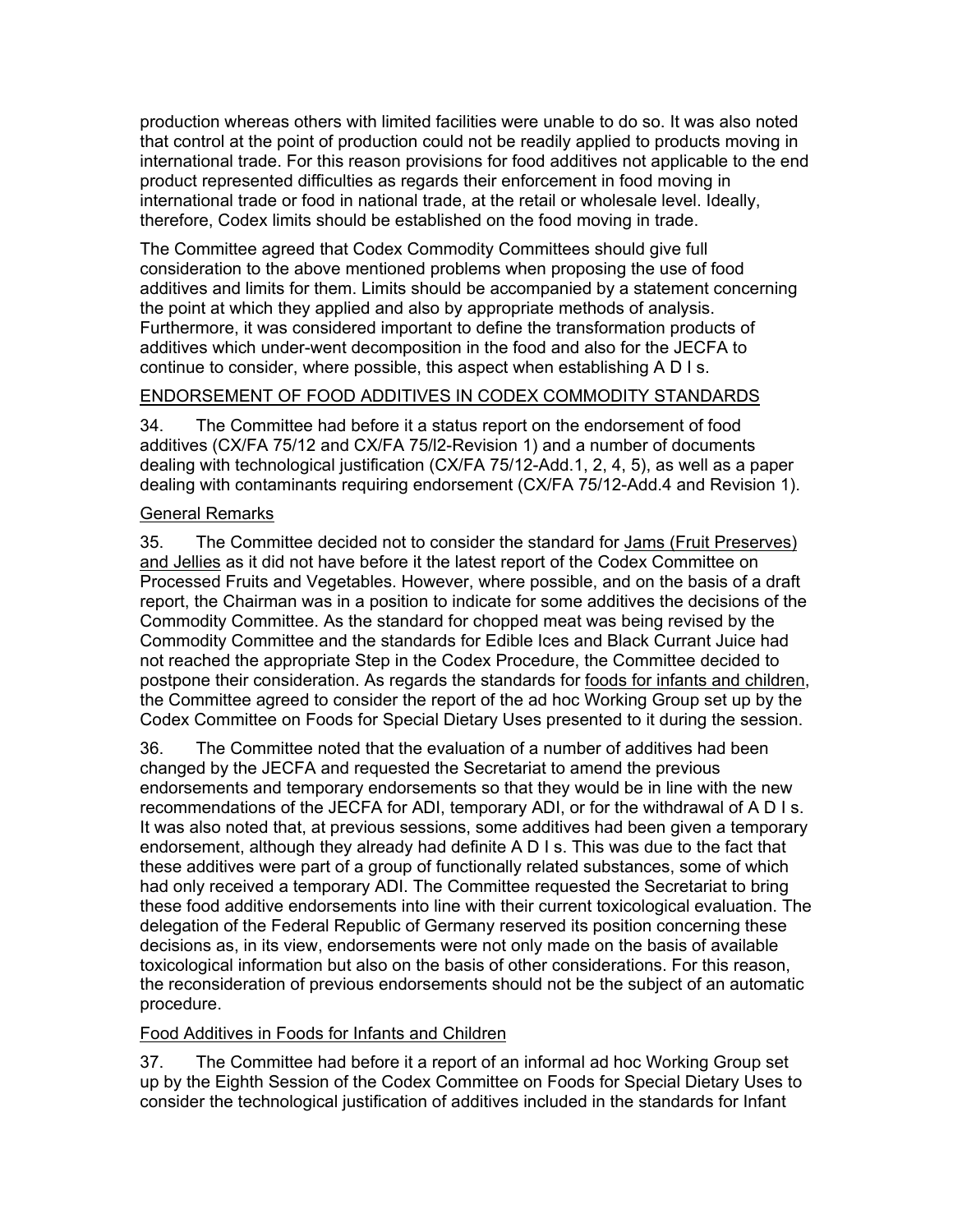Formula, Canned Baby foods and Foods for Infants and Children based on Cereals  $^1$ . The report was introduced by Dr. H. Blumenthal (USA) on behalf of the Working Group. It was noted that the Codex Committee on Foods for Special Dietary Uses needed the information on technological justification provided by the Working Group as well as the conclusions of the Committee concerning the acceptability from a point of view of safety of the additives, before conclusions could be reached concerning the inclusion of food additive provisions in the above three standards for foods for infants and children.

To be distributed as document CX/FSDU 75/6 for the Ninth Session of the Codex Committee on Foods for Special Dietary Uses.

38. In considering the basis on which food additives could be endorsed for use in these foods, the delegation of Italy was of the opinion that the A D I s established by the JECFA did not necessarily apply to infants. The delegation of Sweden was of the opinion that, pending further scientific information concerning the acceptability of food additives in foods for infants and children, all endorsements should be made on a temporary basis. The Committee noted the conclusions of the 15th session of the JECFA concerning the use of additives in foods for infants and children, that ideally no additives should be used in these foods but that in certain circumstances the use of additives would be justified. The representative of WHO informed the Committee that his Organization would give careful consideration to the additives proposed for use in infant foods and submit comments to the Committee. The Committee agreed that, considering the need for the additives in these foods in order to ensure acceptable products and in view of the conclusions of the JECFA, it was in a position to consider the endorsement of the food additives proposed. The decisions of the Committee regarding endorsement are given in Appendix VIII to this Report. Specific remarks made and conclusions reached during the discussions are given in the following paragraphs.

39. Modified starches - The delegation of the U.K. indicated that chemically modified starches, along with all other additives used in foods for infants and children, were currently under study in the U.K. and, consequently, reserved its position. The Committee noted that the Working Group had not received justification on the use in foods for infants and children, of physically modified and enzyme treated starches and starches modified by hydrolysis. It was agreed, however, that these substances would also be acceptable from the point of view of health, if the Codex Committee on Foods for Special Dietary Uses found their use justified.

40. Carrageenan (infant Formula) - It was noted that the daily intake calculated from the 0.1 g/100 ml level exceeded the ADI, but that this level applied only to special formulae (hydrolyzed protein and amino acid formulae) intended to be consumed by infants under specific medical conditions. In these cases it was necessary to use higher levels of certain thickening agents to ensure acceptable products. Such products were considered to be special dietary foods, used mainly in clinics, which were essential to maintain the lives of particular infants. Considerations of the ADI, which applied for an entire life span, were not regarded as being of strict relevance in these circumstances.

41. L-Ascorbyl palmitate - The delegation of Belgium questioned the need for this fatsoluble antioxidant in view of the fact that mixed tocopherols concentrate had also been proposed. It was pointed out that L-ascorbyl palmitate was not only an alternative antioxidant but also a synergist for tocopherols and that, therefore, its use was desirable. The Committee noted that the calculated daily intake slightly exceeded the ADI but considered that this was not significant.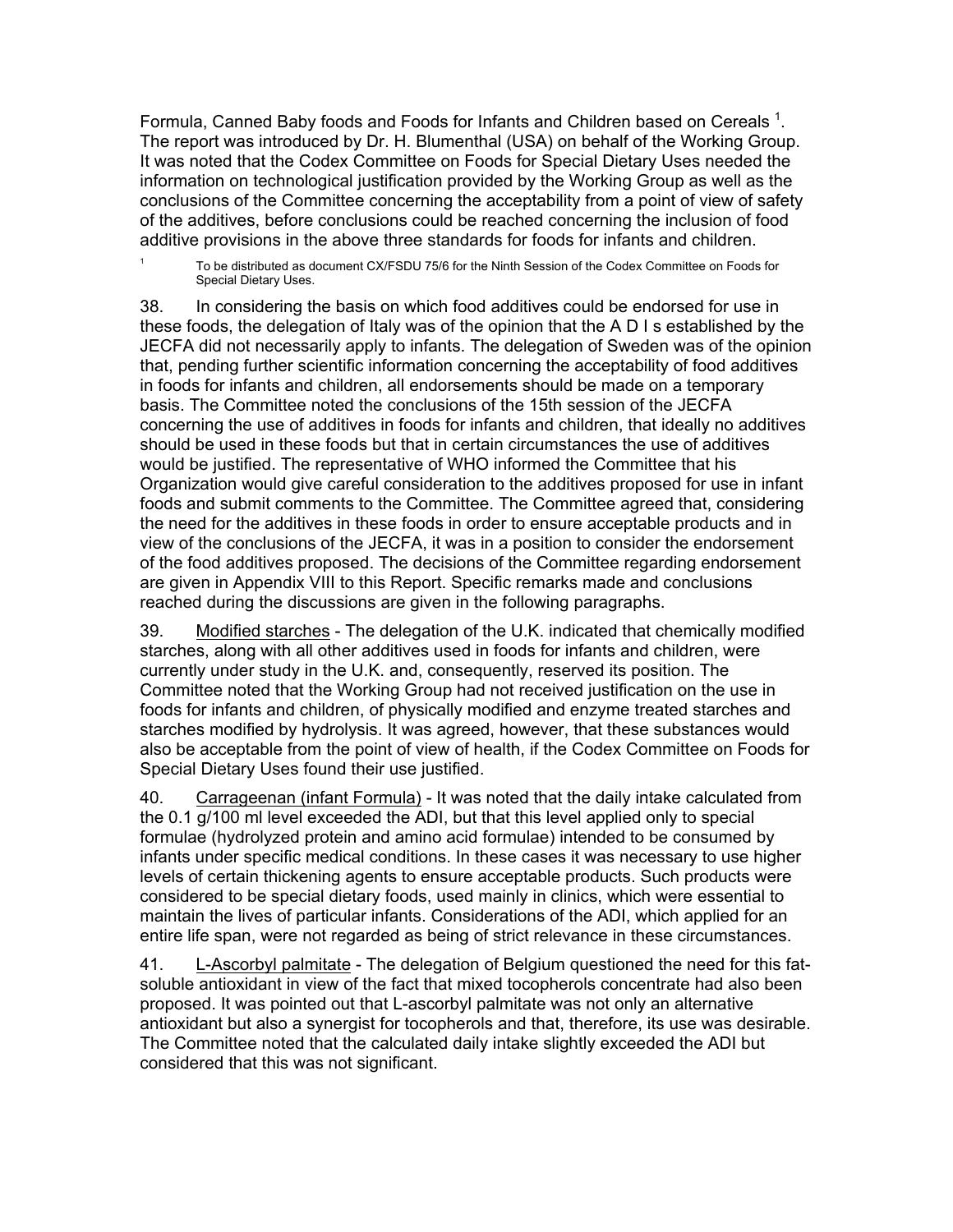42. pH Adjusting agents - The Committee endorsed the use of these substances with the provision that, where the Codex Standard provided for limits for Na and K ions, limitation by Good Manufacturing Practice should be taken to mean that the levels of Na and K ions in the product would be within the limits provided. The Committee saw no objection, from a point of view of health, to the inclusion of sodium or potassium hydroxides and hydrochloric acid for pH adjustment, should the Codex Committee on Foods for Special Dietary Uses justify the use of these substances. It was also understood that Na and K salts of substances (e.g. ascorbates, citrates) would be included in any limits set for Na and K ions.

43. L(+)Lactic acid - The Committee requested the JECFA to look into the need to establish separate specifications of identity and purity for this isomer.

# Food Additives in Foods other than Foods for Infants and Children

44. The following paragraphs include comments made in connection with food additives as well as general reservations of delegations. The decisions of the Committee regarding endorsement are summarized in Appendix II to this Report.

## General Remarks

## **Phosphates**

45. The Committee noted that the JECFA had adopted the nomenclature of the International Union of Pure and Applied Chemistry (IUPAC) for phosphates and had requested the Codex Committees to act along the same lines. The FAO representative pointed out that there was a need for methods of analysis for cyclic phosphates in polyphosphates and requested information on this subject. The delegation of Poland drew the Committee's attention to the extensive use of phosphates as food additives,

## Hydrolyzed Protein

46. The delegation of the Federal Republic of Germany stated that it was not clear whether hydrolyzed proteins were food additives or foods. The Committee decided to request governments to provide information on sources for hydrolyzed proteins used in foods and to indicate what types of hydrolyzed proteins should be considered as foods and which as food additives.

## Caseinates and Acid Casein

47. The Committee was informed that the JECFA considered caseinates as foods and that the Joint FAO/WHO Committee of Government Experts on Milk and Milk Products was elaborating standards for acid casein and caseinates. It was decided, therefore, to delete caseinates from the list of food additives.

## **Pectins**

48. The Committee requested Commodity Committees to distinguish between "nonamidated" and "amidated" pectins in the listing of these food additives. For the purpose of endorsement, the Committee agreed to the following procedure:

- (a) "Pectin" and "Pectins" should be taken to include both the "amidated" and "non-amidated" pectins. They would be given only a temporary endorsement since the "amidated" pectins had only a temporary ADI;
- (b) where "amidated" and "non-amidated" pectins were provided for separately, either a temporary endorsement or full endorsement would be given as appropriate;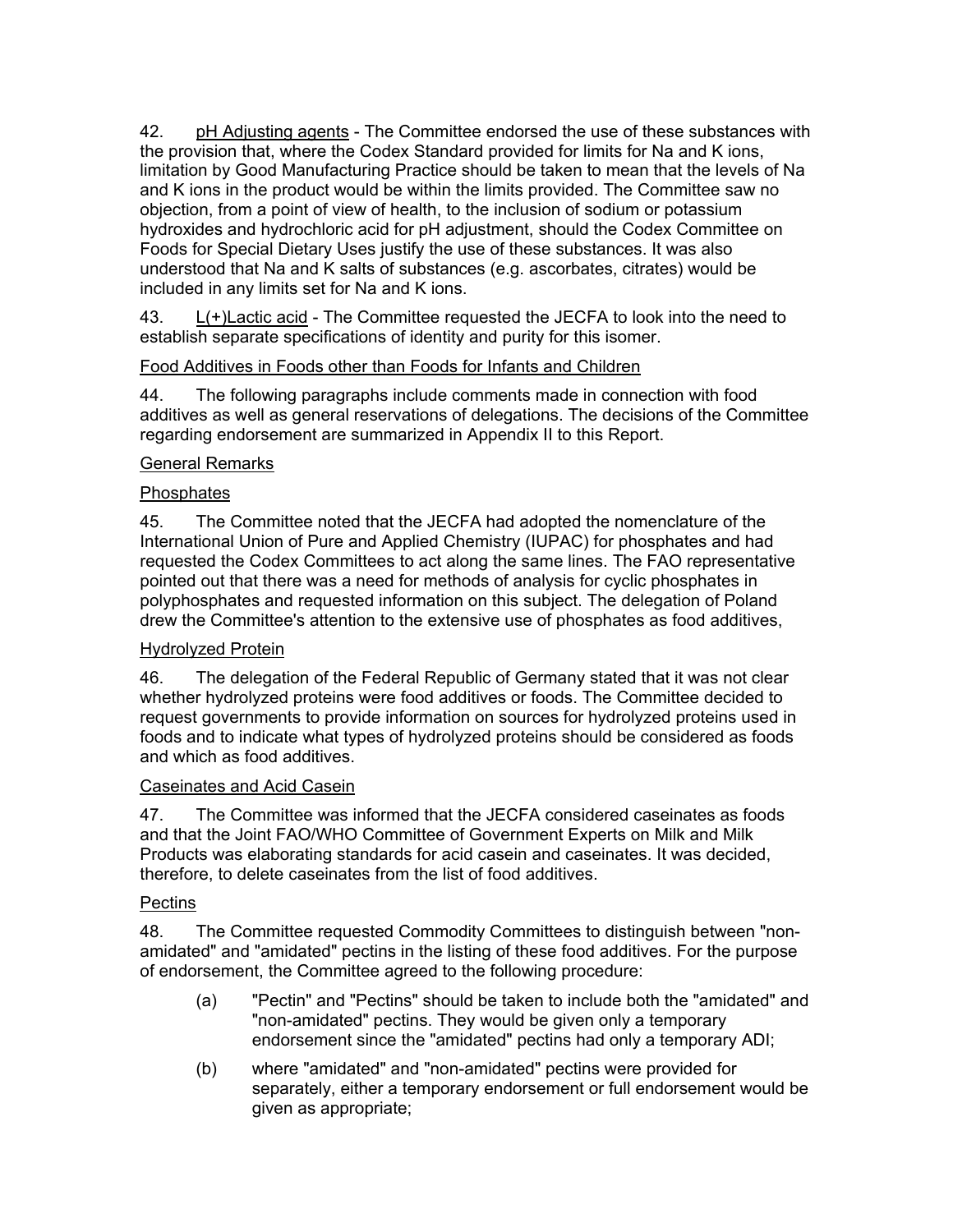(c) in principle, a maximum level in the final product should be laid down for "amidated" pectin.

# **Colours**

49. The delegation of the Federal Republic of Germany, supported by some other delegations, stated that, in their opinion, the use of many of the colours that had been endorsed could not be justified on the basis of technological need.

#### Trichloroethylene (as residue in cocoa butter)

50. The delegation of the USA pointed out that the preliminary results of research being performed in their country suggested that 1,1,2-trichloroethylene might be carcinogenic.

#### Milk and Milk Products

51. The Joint FAO/WHO Committee of Government Experts on Milk and Milk Products (Committee of Government Experts) was requested to specify limits for food additives in these standards and also to be more specific in the listing of alginic acid and its salts. They were also requested to specify a limit for amidated pectin (see para 48).

## Draft Standard for Cream for Direct Consumption

#### **Phosphates**

52. The Committee postponed the endorsement of the calcium, potassium and sodium salts of mono-phosphates in cream and requested the Committee of Government Experts to reconsider the need for these salts in milk products in view of the calcium- phosphate balance in the diet.

#### Benzoin gum

53. The Committee postponed the endorsement of benzoin gum and requested the Committee of Government Experts to indicate the technological need for benzoin gum, and whether this was the correct name of the product used.

## Draft Standards for Yoghurt and Flavoured Yoghurt

#### Colours

54. The Committee postponed the endorsement of artificial food colours for use in yoghurt and flavoured yoghurt. The Committee of Government Experts was requested to reconsider the technological need for the use of colours and to consider establishing overall limits for them. Some delegations objected to the use of artificial colours in these products.

#### Flavours

55. The Committee held the view that, if the provision "synthetic equivalent of essences" meant mixtures of nature-identical flavours, then a temporary endorsement could be given.

#### Draft Standard for Edible Acid Casein

#### Hydrochloric and sulphuric acids

56. The Committee endorsed hydrochloric and sulphuric acids with the understanding that the JECFA would consider the establishment of specifications for these acids.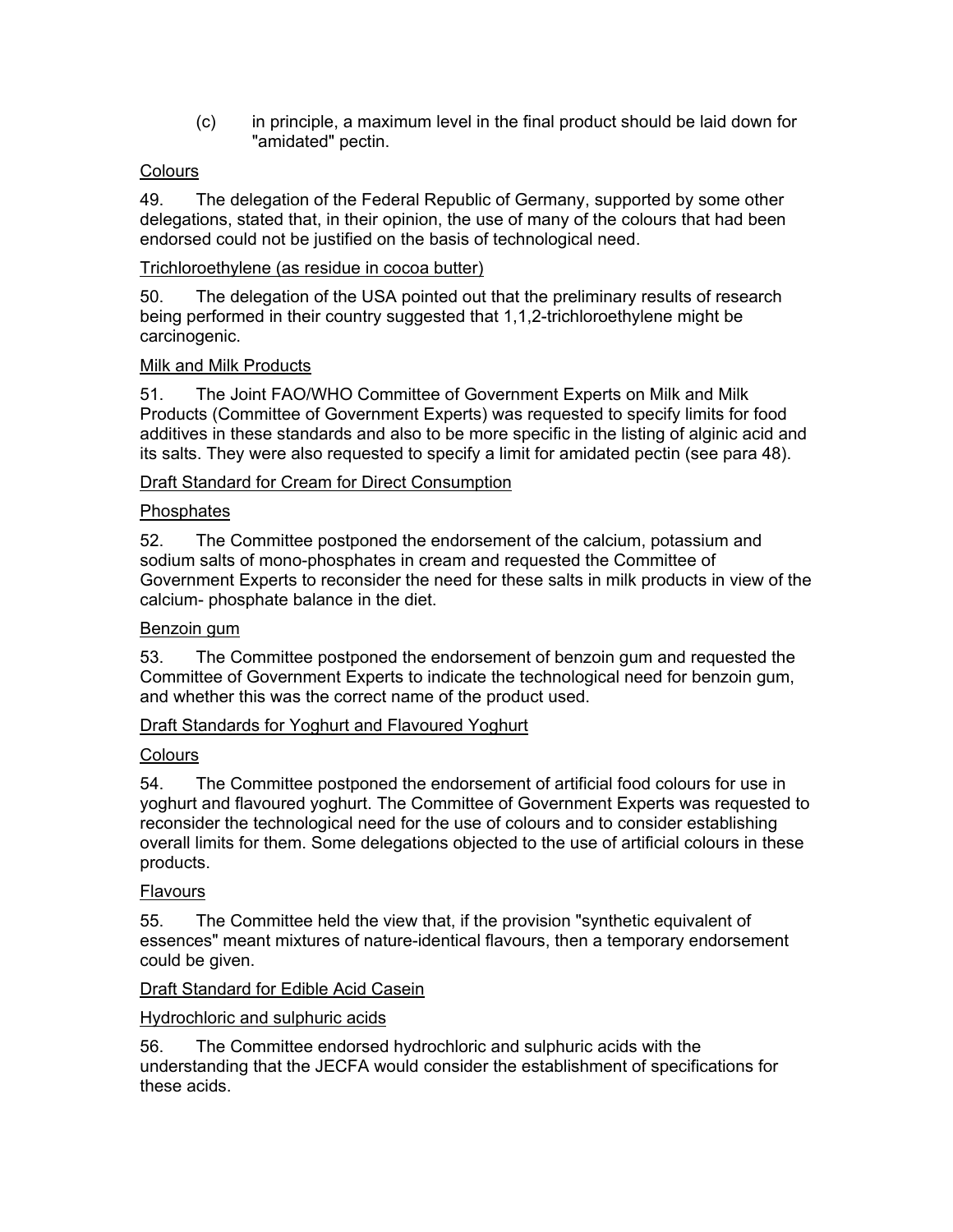# Draft Standard for Cheeses not having an International Individual Standard

# Chlorophyll and chlorophyll copper complex

57. The Committee postponed the endorsement of chlorophyll and chlorophyll copper complex. The Committee of Government Experts was requested to set a maximum level for chlorophyll copper complex. Concerning the endorsement of chlorophyll, the Committee considered that this substance was not available commercially and, therefore, should be deleted.

# Enzyme preparations

58. The Committee postponed the endorsement of enzymes derived from animals and plants. The Committee of Government Experts was requested to specify which enzyme preparations were used as food additives.

## Calcium carbonate and calcium chloride

59. The Committee postponed the endorsement of calcium carbonate and calcium chloride in cheese. The Committee of Government Experts was requested to indicate at which point the analytical control of these calcium salts should be carried out (see para 32). It was further requested that a total maximum level for calcium in the final product should be included in the standard.

## Phosphoric acid

60. The Committee postponed the endorsement of phosphoric acid and requested the Committee of Government Experts to indicate a maximum level.

## **Carotenes**

61. The Committee postponed the endorsement of "alpha, beta and gamma carotenes" as there were no toxicological evaluations or specifications for these colouring substances.

## Hydrogen peroxide

62. The Committee temporarily endorsed hydrogen peroxide used for the purpose of "cold pasteurization" of milk for cheese making. The Committee of Government Experts was asked to specify which catalese was used to decompose the residues of hydrogen peroxide. The delegation of Switzerland stressed that hydrogen peroxide was not used in the preparation of Swiss cheese in that country.

## Hexamethylenetetramine

63. The Committee postponed the endorsement of hexamethylenetetramine and asked the Committee of Government Experts to specify the level of hexamethylenetetramine in the final product, expressed as formaldehyde.

## Preservatives carried-over from ingredients

64. The Committee endorsed the various preservatives which were present as a result of carry-over.

## **Nitrates**

65. The Committee postponed the endorsement of nitrates. Several delegations pointed out that, in their view, there was no need for the use of nitrates in cheese making. Some delegations, however, held the view that there was a need for this additive in the manufacture of various types of cheese. The Committee of Government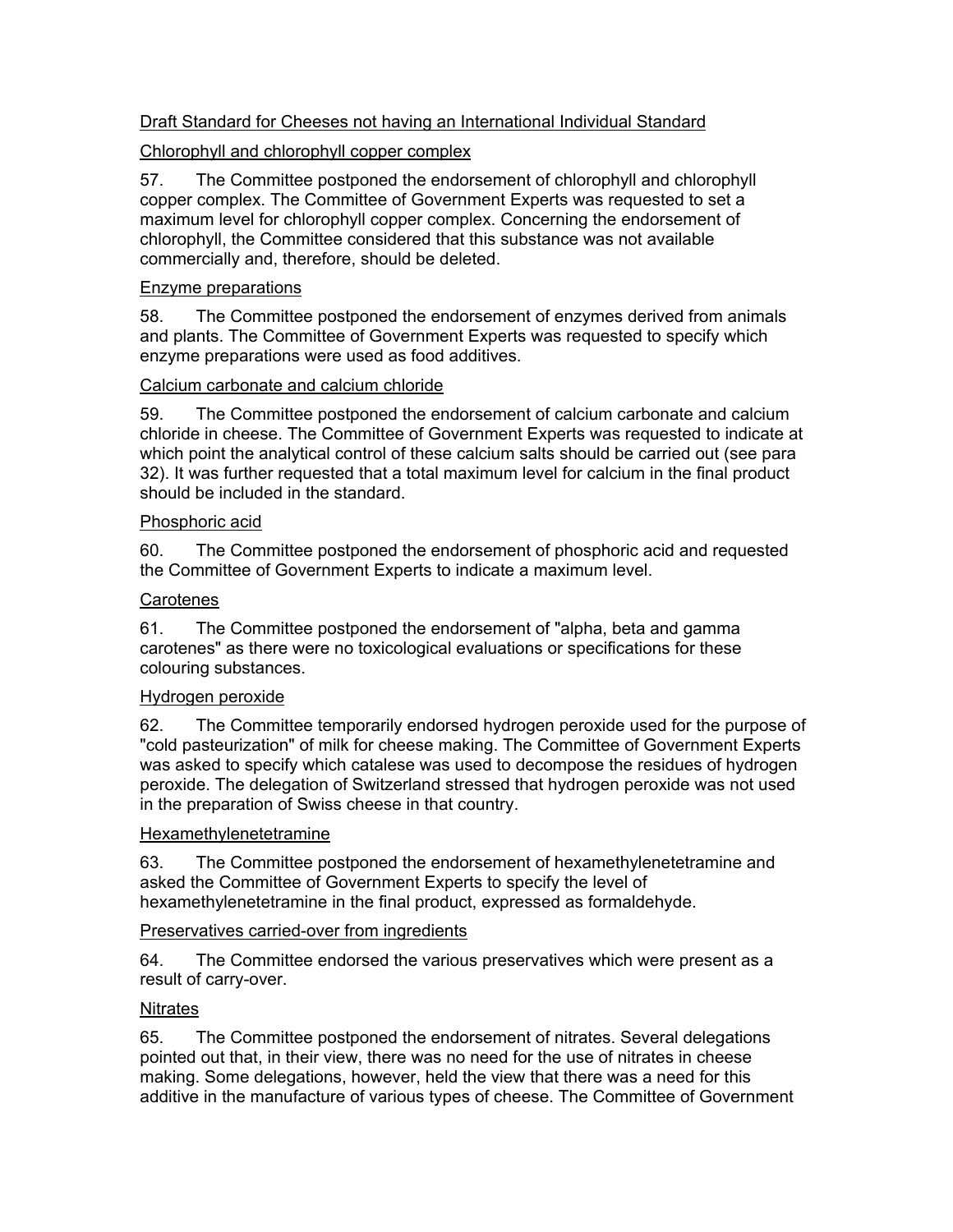Experts was requested to indicate in the standard the level of nitrate in the cheese instead of the level in the milk used for cheese making (see para 32).

## Pimaricin and Nisin

66. The Committee endorsed nisin but postponed the endorsement of pimaricin. Several delegations objected to the use of antibiotics in food. The Committee of Government Experts was requested to clarify the meaning of the proposed maximum level of pimaricin in cheese and to permit the use of pimaricin only on the rind of hard cheeses.

## Draft Individual Cheese Standards Cottage cheese

67. The Committee postponed the endorsement of phosphoric acid and requested the Committee of Government Experts to propose a maximum level.

## Extra Hard Grating Cheese

68. The Committee postponed the endorsement of benzoyl peroxide and potassium and sodium sorbates. The Committee of Government Experts was requested to justify the technological need for benzoyl peroxide and the high levels of potassium and sodium sorbates.

## Provolone Cheese

69. The Committee postponed the endorsement of benzoyl peroxide and requested the Committee of Government Experts to justify the technological need for benzoyl peroxide. The Committee temporarily endorsed smoke flavours pending toxicological evaluation by the JECFA and requested the Committee of Government Experts to rovide more information on the need for the use of smoke flavours and the types of preparations and processes used.

# **Fats and Oils**

# Draft Standard for Low-Erucic Acid Rapeseed Oil

70. The Committee considered this standard in the light of the Standard for Edible Fats and Oils and agreed that the endorsement of food additives in rapeseed oil should also apply to the low-erucic acid variety. The delegation of Poland objected to the use of colours in low-erucic acid rapeseed oil as, in its opinion, the use of colours was technologically not justified.

## Antioxidants

71. The delegation of Poland objected to the use of phenolic antioxidants in oils because, in its opinion, there was no technological need for their use.

## Curcumin

72. The Committee of Government Experts was requested to define precisely the substance used.

## Cocoa Products and Chocolate

Draft Standard for Filled Chocolate

## Ammonium carbonate, etc.

73. The representative of WHO questioned the high levels of ammonium salts used as alkalizing agents. The delegation of Switzerland accepted to inform WHO on the residue levels of these substances in filled chocolate.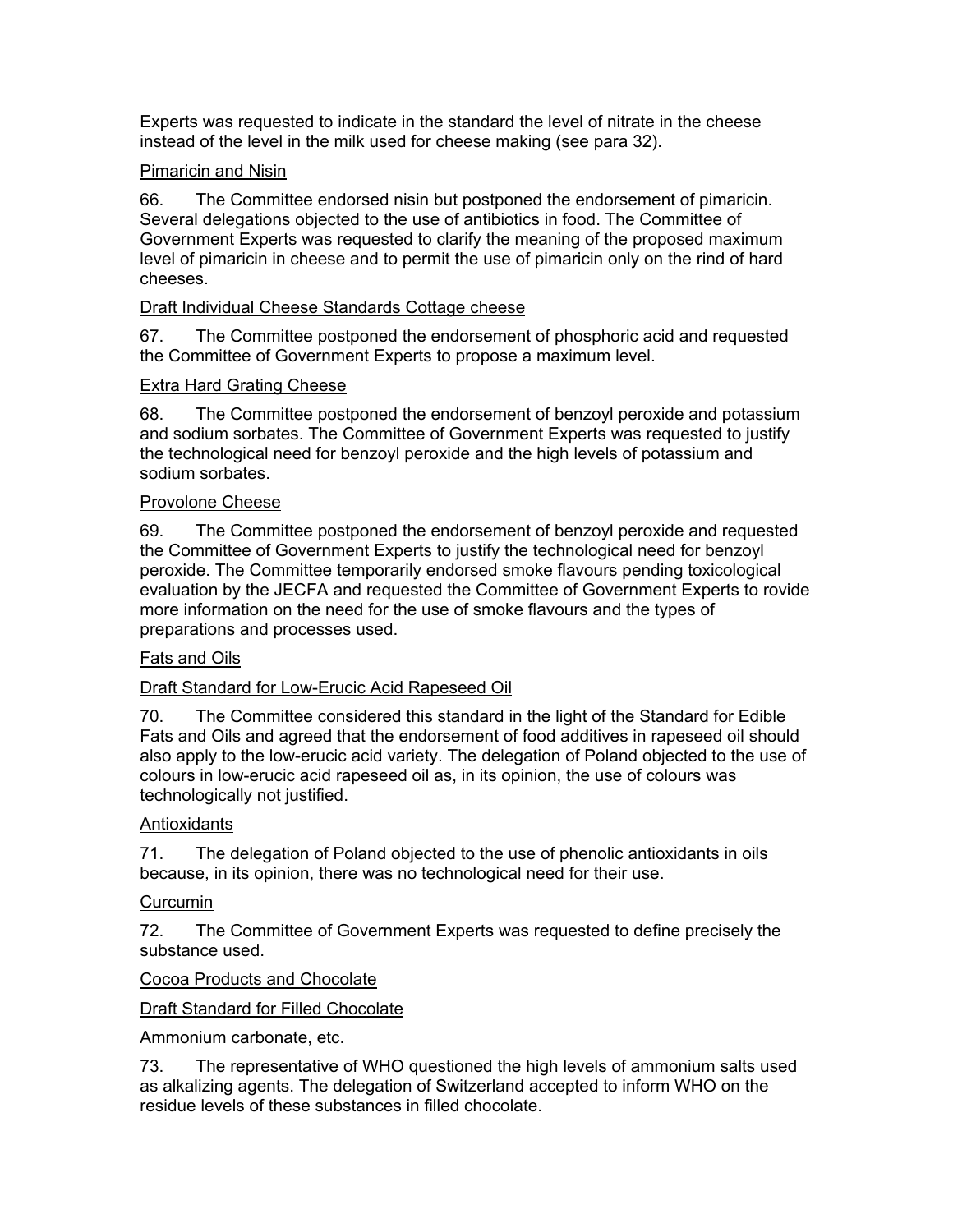# Fishery Products

## Draft Standard for Canned Mackerel

## Smoke flavours

74. The Committee temporarily endorsed smoke flavours, pending toxicological evaluation by the JECPA.

## Draft Standard for Canned Crab Meat Monosodium glutamate

75. The Committee postponed the endorsement of monosodium L(+)glutamate and equested the Commodity Committee to reconsider the maximum level of glutamic acid taking into account the amount of this substance that is naturally present.

Draft Standard for Quick Frozen Shrimps or Prawns and for Quick Frozen Lobsters Sodium thiosulphate

76. The Commodity Committee was asked to reconsider the use of this additive. The Committee was of the opinion that this additive could be deleted.

## Processed Meat Products

77. The delegation of the Netherlands informed the Committee that the Draft Standard for Canned Chopped Meat was under revision. The Committee decided not to consider the additives included in this standard.

## **Ervthrosine**

78. The Committee endorsed the use of this colour in Cooked Cured Luncheon Meat containing binder. The delegation of Poland was of the opinion that the use of colours in this product was technologically not justified.

## Sodium and potassium nitrates and nitrites

79. The Committee temporarily endorsed nitrates in the standards for Cooked Cured Ham and Cured Pork Shoulder. The Commodity Committee was requested to reconsider the maximum level for nitrate and to indicate the point of analytical control of nitrate and nitrite (see para 32). The Committee was informed that the Commodity Committee had lowered the level for nitrite to 50 mg/kg in Canned Corned Beef and to 125 mg/kg in the other products. The Committee temporarily endorsed nitrites in the standards for Canned Corned Beef, for Cooked Cured Ham, for Cooked Cured Pork Shoulder and for Cooked Cured Luncheon Meat.

## Fruit Juices

80. The delegation of the Federal Republic of Germany stated that, in its opinion, there was no need for the use of acids in nectars with high acidity. The Joint Group of Experts on Fruit Juices was requested to give its view on this technological question, to propose a maximum level for L-ascorbic acid in the products under consideration, and to indicate at which point analytical control should be made (see para 32).

## Processed Fruits and Vegetables

## Draft Standard for Canned Carrots

## Sodium starch succinate

81. The Committee withdrew the previous endorsement of sodium starch succinate, because this additive had not been evaluated by the JECFA.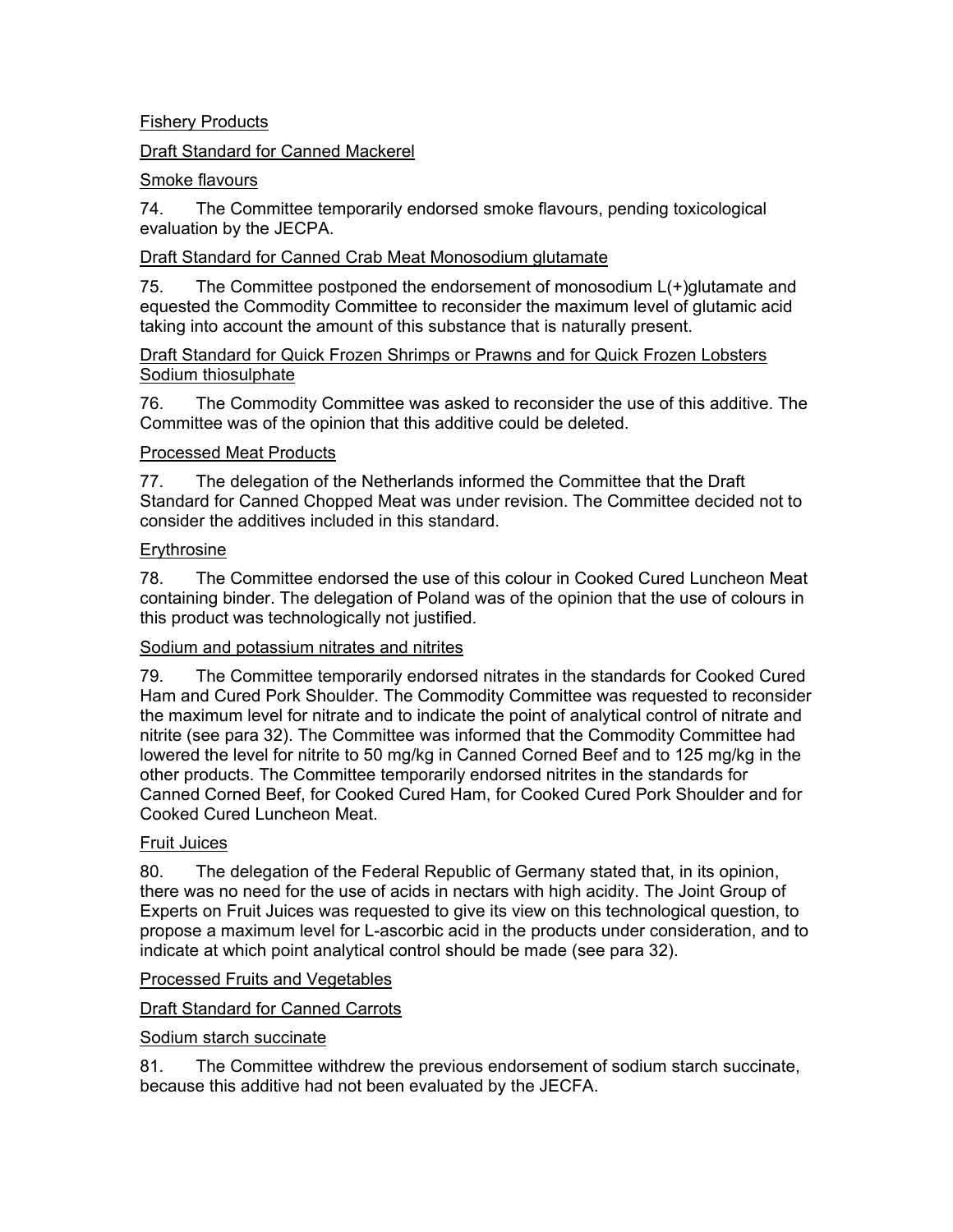## Monosodium glutamate

82. The Committee postponed the endorsement of monosodium glutamate. The Commodity Committee was asked to reconsider the maximum level taking into account the amount of this substance naturally present.

#### Draft Standard for Jams (Fruit Preserves) and Jellies

#### Calcium hydrogen sulphite

83. The Committee postponed the endorsement of calcium hydrogen sulphite, pending toxicological evaluation by the JECFA.

#### Sulphur dioxide

84. The Committee endorsed the maximum level of sulphur dioxide. The delegations of Belgium and the Federal Republic of Germany were of the opinion that the level of 100 mg/kg, as a result of carry-over, was too high.

## ENDORSEMENT OF MAXIMUM LEVELS FOR CONTAMINANTS IN CODEX COMMODITY STANDARDS

85. The Committee had before it a status report on the endorsement of contaminants (CX/FA 75/l2-Add.3). The following paragraphs include comments made in connection with contaminants. The decisions of the Committee regarding endorsement are summarized in Appendix III to this Report.

86. The delegation of the Netherlands, supported by the delegation of the Federal Republic of Germany, expressed the view that there were insufficient data available to decide whether or not to endorse limits of contaminants in the foods under consideration. Furthermore, they pointed out that some Commodity Committees paid attention to the problem of contaminants while others did not, resulting in an imbalance in Codex standards concerning contaminants. The Committee urged all Codex Commodity Committees to deal with the problem of contaminants in food and to propose maximum levels. The Commission was requested to give this question its consideration and the Committee also invited governments to pay attention to the problem of food contamination by means of appropriate monitoring programmes.

87. The Committee was informed that the JECFA was not in a position to evaluate tin compounds as contaminants and stannous chloride as food additive fully because of lack of information. The endorsement of the proposed maximum levels for tin (see Appendix III) was, therefore, postponed. Commodity Committees were requested to collect information on levels of tin following Good Manufacturing Practice. In this respect, Commodity Committees should look into current practices concerning the use of plain tin and varnished cans and to consider and envisage the possibility of using alternative packaging materials (e.g. glass, plastic, etc.) under Good Manufacturing Practices. The Committee was informed that in tropical countries a lowering of the maximum levels for tin would cause difficulties.

88. The Committee considered the general provision for contaminants (e.g. hormones, antibiotics, etc.) included in the various standards on foods for infants and children. After some discussion, the Committee concluded that the provision required some amendments in such a way as to require the absence of antibiotics and hormones as determined by means of agreed methods of analysis. It was also noted that there might be an inconsistency between the requirements that the products be "practically free from other contaminants" and the requirements of Section 7.2(c) on Hygiene. The Commodity Committee was requested to consider whether a similar wording to that in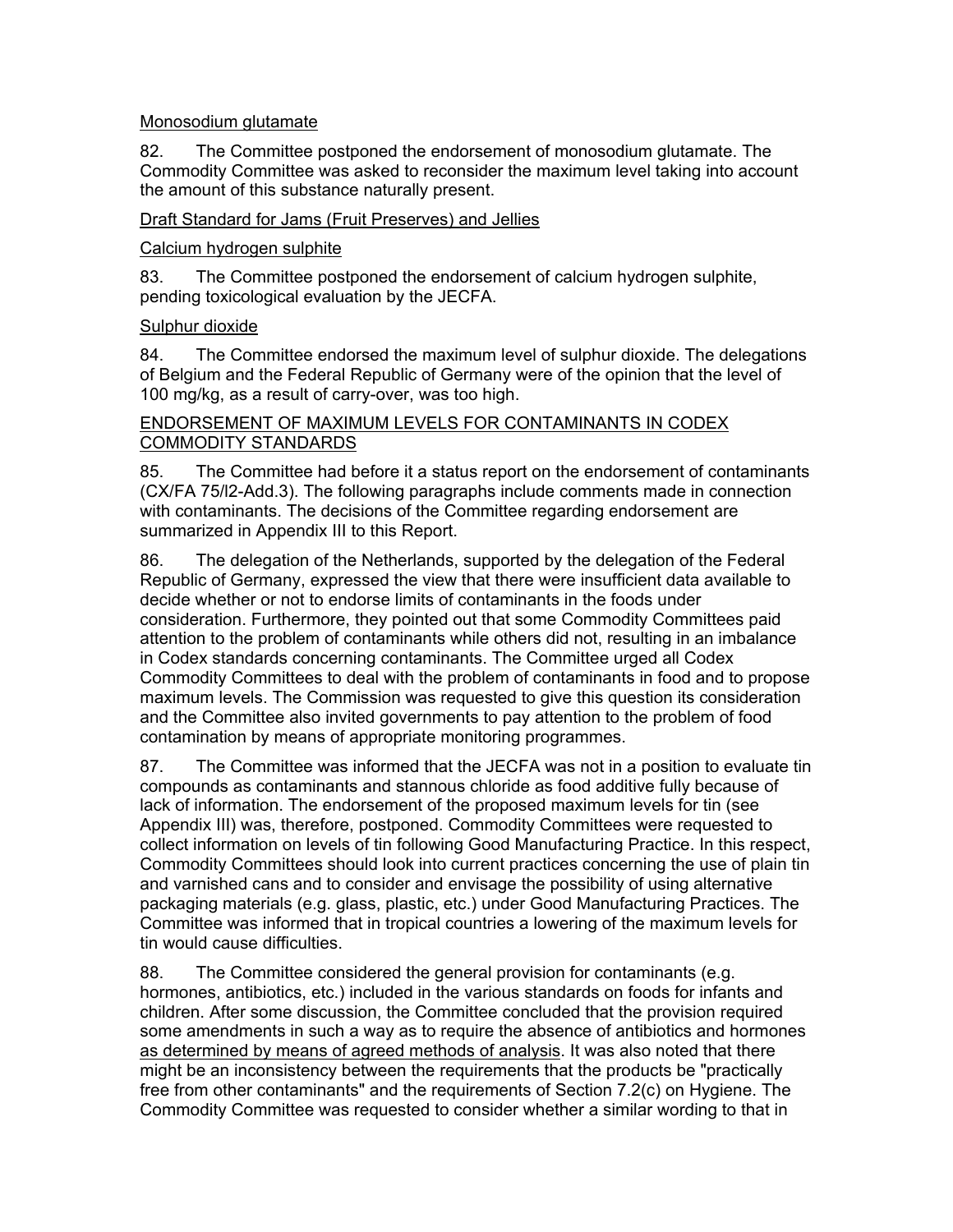Section 7.2(c) of the Standard for Infant Formula could replace the requirements concerning "other contaminants". With these amendments the Committee agreed to the endorsement of the provision for contaminants.

89. The Committee was of the opinion that the standards for foods for infants and children should include specific limits for contaminants such as lead, arsenic, tin and others. The Commodity Committee was requested to give this matter attention and also to envisage a requirement for safe and suitable packaging materials.

## ADVISORY LIST OF ADDITIVES IN SOFT DRINKS

90. The Committee had before it a paper prepared by Canada (CX/FA 75/8) together with additional information concerning legislative requirements in Argentina, Denmark, the Netherlands and France (CX/FA 75/8-Add.1). In introducing the paper, the delegation of Canada reiterated that, for the purposes of the paper, "soft drinks" were described as being "beverages other than fruit juices, fruit nectars, milk, milk-based beverages, alcoholic beverages, mineral waters, tea and tea substitutes, coffee, chicory, mate, cocoa and chocolate drinks". It was explained that the project had been carried out along the following lines:

- (i) the collection, analysis and tabulation of data relating to legislative requirements in various countries (CX/FA 75/8, Appendix I and Add.1);
- (ii) the development of a rationale for the acceptability of food additives in soft drinks (CX/FA 75/8, Appendix III); and
- (iii) the establishment of an Advisory List based on this rationale (CX/FA 75/8, Appendix IV).

91. Canada's rationale dealing with the acceptability of additives for use in soft drinks was based on considerations relating to current ADI values as well as to the ratio of the calculated potential daily intake ( $P \overline{D}$  I) to the ADI. Based on the replies of the various countries to the questionnaire on those food additives used in soft drinks, a table was prepared dividing the additives into three groups as follows:

- Group A food additives with no specified ADI and for which there should be no concern under normal circumstances;
- Group B food additives with ADI allocations and whose consumption should be monitored more closely than those of Group A; and
- Group C food additives which may be in use in some countries but for which sufficient toxicological or other data did not exist to permit the establishment of an ADI by the JECFA at the present time.

92. It was stated that the calculation of the potential daily intake of food additives was a very difficult task in the absence of definitive data on the consumption of these beverages. Canada, therefore, utilized the Danish concept of thirst, as elaborated in CX/FA 73/8, to estimate the consumption of soft drinks and considered that, in general, consumption in excess of 25 ml of beverage/kg body- weight/day was highly unlikely. Therefore, for food additives present in beverages only, the permissible concentration or level of use would be such as not to exceed the ADI in 25 ml. For additives which are used in other foodstuffs as well as in beverages, Canada considered that, as a starting point for discussion, a level of use in 25 ml of 50% of the ADI or a PDI/ADI ratio of 0.5 would seem to be reasonable and would allow for up to half of the ADI to be consumed from the ingestion of soft drinks. This figure could be adjusted depending on the ratio of utilization of specific food additives in soft drinks as compared to other foodstuffs.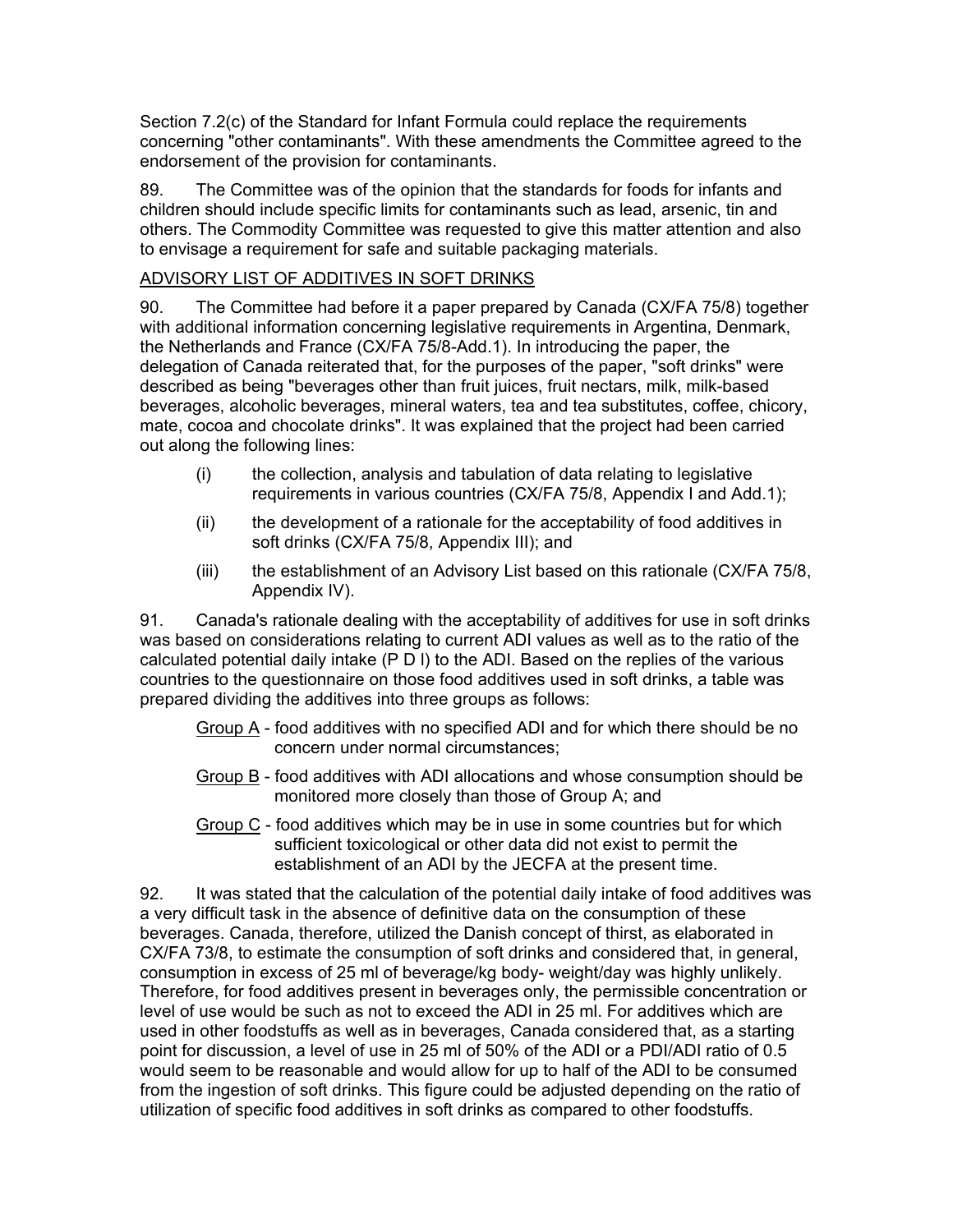93. The delegation of Canada then discussed the formula developed to indicate the PDI/ADI ratio expressed as a percentage of ADI for a 50 kg individual. The results, which were based on the intake of 1250 ml per day, gave an approximate indication of how closely the intake of food additives approached the ADI and also indicated possible areas of concern particularly for additives for which the PDI exceeded the ADI. The delegate from Spain considered that a daily consumption of 1250 ml was too high in relation to the figures presented in the Canadian paper.

94 The delegation of Canada advised the Committee of the following changes in the recommended levels included in the advisory list contained in document CX/FA 75/8 of the following additives:

| (i)  | tartaric acid             | $-600$ mg/kg  |
|------|---------------------------|---------------|
| (ii) | propylene glycol alginate | $-500$ mg/kg  |
|      | (iii) amaranth            | $-500$ mg/kg  |
| (iv) | caramel (ammonia process) | $-2000$ mg/kg |

95. The delegation of Canada pointed out that the assumptions made in developing the rationale might lead to an unduly conservative approach. Nevertheless, the Advisory List would serve as a useful starting point. It was stressed that the list was an advisory one and was not intended as a final pronouncement on the subject. It was also noted that the additives of concern in the Advisory List included those listed in the Codex Secretariat document (CX/FA 75/5) as being those for which further data on intake was required  $(SO<sub>2</sub>)$ , tartaric acid, benzoic acid, amaranth, sucrose esters of fatty acids) and that the Canadian approach to the estimation of the intake of food additives would tend to support the Codex Secretariat's conclusions. A number of other additives listed in the Advisory List whose PDI might be of concern were also briefly discussed.

96. After considerable discussion of the Advisory List, the Committee agreed to refer the Advisory List to:

- (i) WHO for use in their study on the intake of food additives in general;
- (ii) governments for comment. In particular, governments would be requested to specify the nature and function of the additives, for example, the type of colour and the specific phosphate salt used;
- (iii) the Ad Hoc Working Group set up at this session to examine the PDI of food additives (see para 26) with the request that the Group study some of the additives mentioned as potential problems in the Advisory List and to provide the Secretariat with comments for distribution to governments.

97. The Committee made the following changes to the Advisory List proposed by Canada:

- included carob bean gum as an emulsifier since it had been assigned an ADI by the 19th meeting of the JECFA;
- included mono- and diglycerides in the list of anti-foaming agents in addition to their inclusion as emulsifying and stabilising agents; and
- amended the listing for "alkyl gallates" to read "dodecyl gallate".

98. The delegation of Iran informed the Committee that the use of saccharin in soft drinks was prohibited in that country.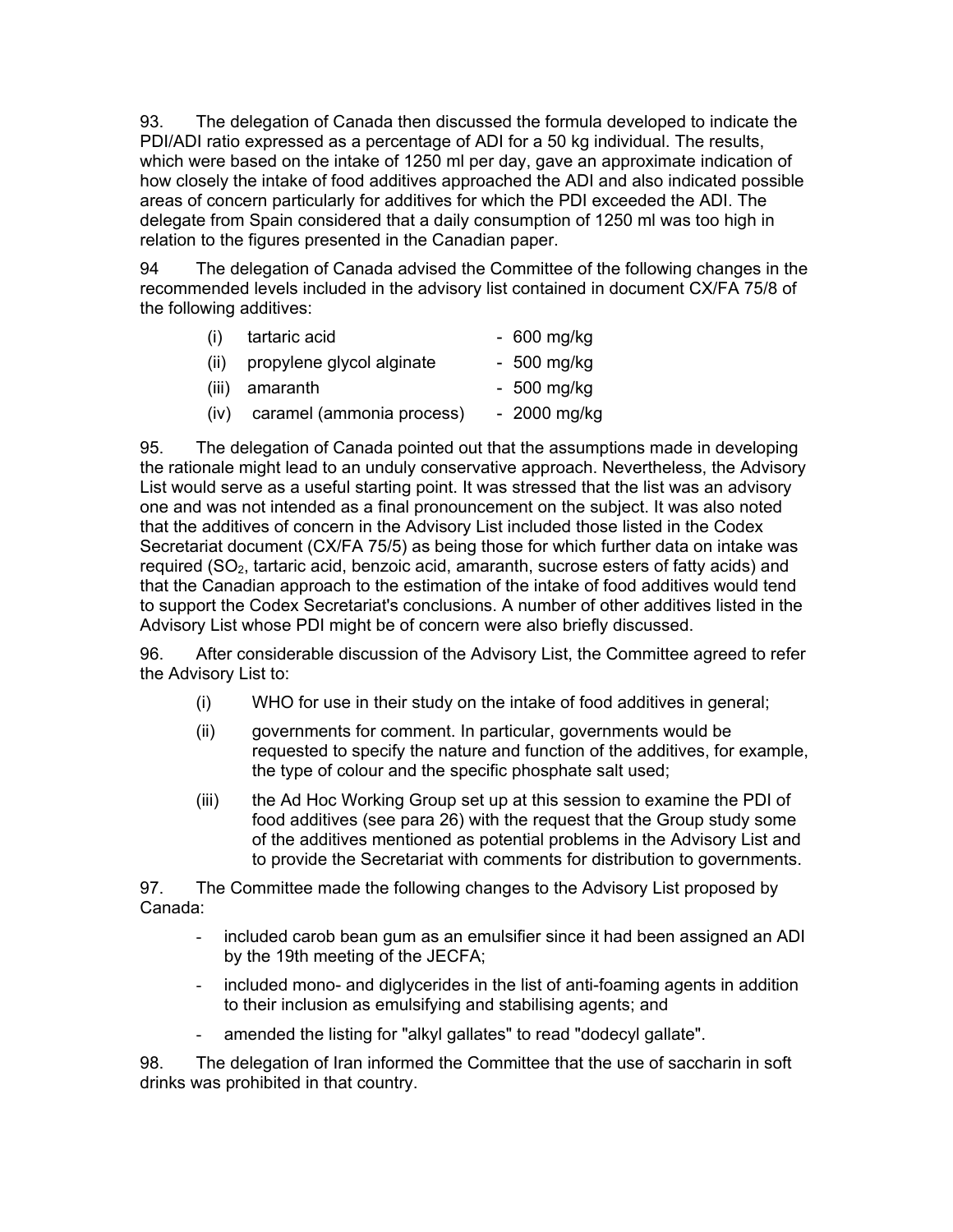99. The Chairman thanked the delegation of Canada, on behalf of the Committee, for the extremely useful paper and noted that Canada had completed the work it had been requested to do by the Committee. It was unanimously agreed that the Draft Advisory List of Additives for Use in Soft Drinks, together with the proposed maximum levels of use, provided governments with very useful information. The Committee agreed that governments should be requested to send their comments on the Draft List to the Secretariat (see Appendix V to this Report). The delegation of Canada indicated that it would be willing to assist the Secretariat with the task of up-dating the Advisory List following the receipt of comments from governments and other interested bodies.

# CARRY-OVER PRINCIPLE

100. The Committee noted document CX/FA 75/6 prepared by the Netherlands Secretariat which contained comments received from seven countries on the Carry-Over Principle as set out in ALINORM 74/12, Appendix III. Subsequent comments from three countries were contained in documents CX/FA 75/6-Add.1, 2 and 3. Particular consideration was given to the revised version of the Carry-over Principle submitted by the delegation of Ireland and given in CX/FA 75/6-Add.3. The Committee agreed that the document provided a very good basis of discussion as it overcame many of the previous objections to the principle.

101. The delegation of Denmark expressed concern that their comments on the Carry over Principle were not distributed prior to the meeting since they contained a discussion on a number of new ideas. The Netherlands Secretariat expressed regret concerning this oversight and arranged for the immediate distribution of the paper to the Committee.

102. The question was raised as to whether or not the Principle should include reference to specific labelling provisions for the additives carried over into the food. The Committee decided that this aspect was outside the terms of reference of this Committee and should be reported to the Codex Committee on Labelling for further consideration.

103. The Committee then proceeded to work through the documents submitted by Ireland and proposed a number of minor amendments. The revised text is contained in Appendix IV to this Report. The Committee agreed with a proposal of the delegation of Ireland that the problems likely to arise from the degradation or breakdown products of food additives might be noted for consideration in due course. It was considered that this aspect tended to complicate the matter unnecessarily at this stage and this matter would be given consideration at a further time. It was agreed that the amended document fulfilled the intention of the Committee and it was subsequently recommended that this document be presented to the Codex Alimentarius Commission for endorsement and should subsequently serve as guidelines for use by Commodity Committees in the preparation of Codex Commodity Standards. The delegation of France indicated that it would accept the amended version of the Principle only on a temporary basis to see how it would work in practice.

# LABELLING OF FOOD ADDITIVES WHEN SOLD AS SUCH

104. The Committee reconsidered the standard for the labelling of food additives when sold as such (see documents CX/FA 75/9, 75/10 and 75/9-Add.1). It was noted that the Committee on Food Labelling had met in Ottawa immediately before this meeting and had discussed the labelling of food as used in bulk containers by industry and institutions such as hospitals, and also the aspects related to the labelling of food additives. However, the Report of the meeting of the Labelling Committee was not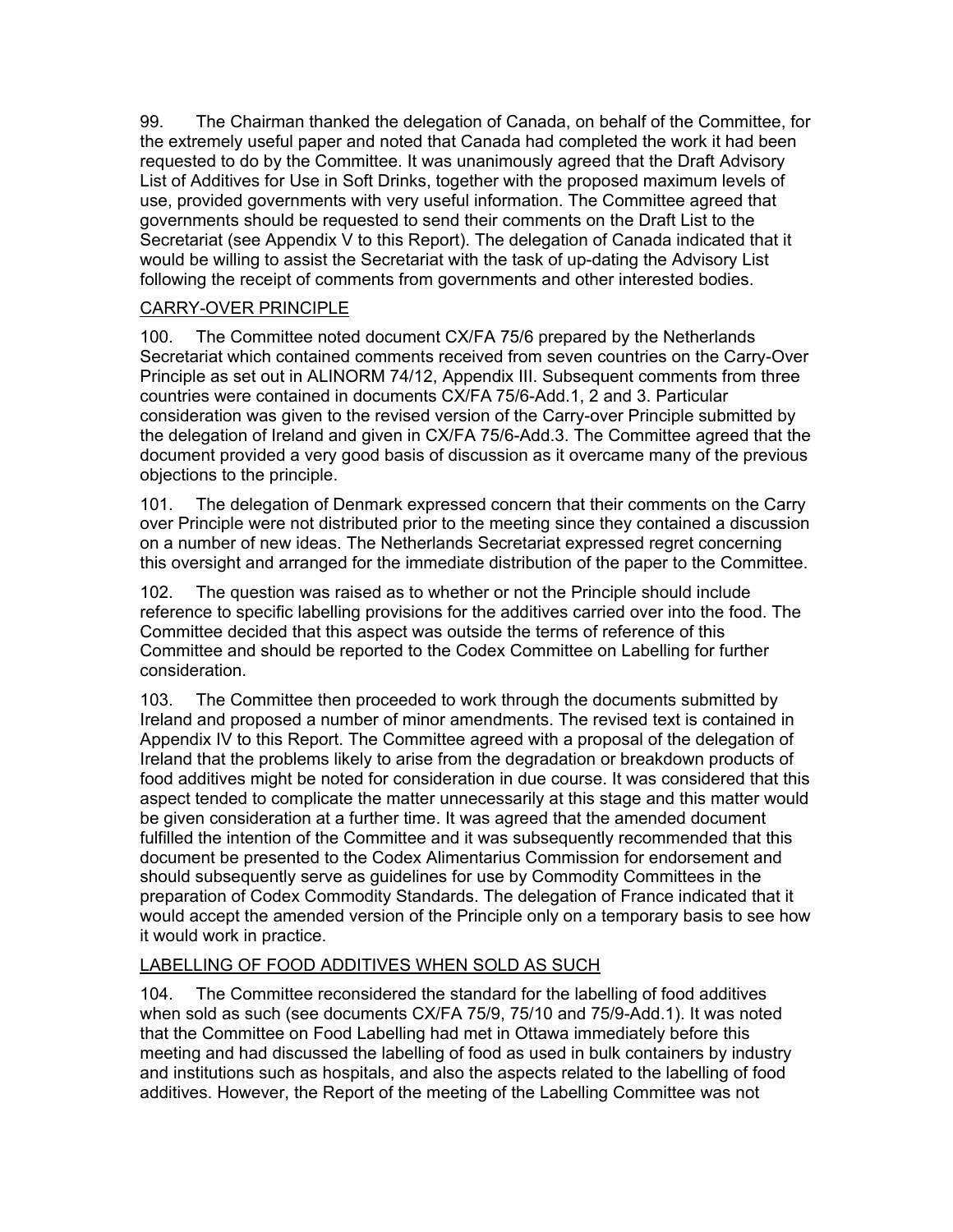available for consideration by the Committee. Nevertheless, it was considered that the matter of the labelling of food additives when sold as such was within the terms of reference of the Codex Committee on Food Additives and that the Committee had the expertise to prepare draft labelling provisions related to food additives when sold as such.

105. The Committee considered the proposal to elaborate three separate standards applicable to retail sale of food additives to the consumer, sale to institutions such as caterers and hospitals, and finally sale to manufacturers. The delegation of Australia proposed that the Committee should proceed with the draft General Standard for the Labelling of Food Additives as set out in CX/FA 75/9 as many countries had connented favourably on this document. Furthermore, it proposed that the Committee should redraft the standard in the light of these comments and submit the revised document to the Committee on Food Labelling for promulgation either as a separate standard or, alternatively, for incorporation into the Recommended Codex Standard for the Labelling of Prepackaged Foods.

## Establishment of an Ad Hoc Working Group on Labelling

106. Because of the numerous comments on the draft standard and the complex issues involved in preparing a revised draft, it was decided that for expediency a Working Group should be formed to consider all comments and prepare an amended document for the next session of the Committee. Canada, the U.K., the Netherlands, Australia, Norvay, the U.S.A. and France indicated their willingness to participate in this Group and the U.K. delegation agreed to act as Rapporteur.

## SPECIFICATIONS FOR FOOD ADDITIVES

107 The Committee had before it a set of specifications (CX/FA 75/7) for antioxidants which had been revised by the 18th Meeting of the JECFA on the basis of Step 3 comments received from governments and interested International Organizations as well as from other sources. The Committee agreed that, since the Expert Committee had taken into consideration the comments received at Step 3, there was no need to consider the specifications in great detail at this session.

108 However, some delegations pointed out that they had proposals for changes to the specifications and were consequently of the opinion that the specifications were not ready to be submitted to the Commission at Step 5. Other delegations were of the view that the specifications contained in CX/FA 75/7 were satisfactory and that there was urgent need for the Codex Alimentarius Commission to recommend specifications for the food additives it had included in Recommended Codex Standards. The Committee agreed that governments wishing to propose changes to the draft Codex Specifications should do so by writing to the Secretariat of the JECFA, Dr. Herz and Dr. Vettorazzi, with a copy to the Chairman of the Committee, The delegations of the UK and USA drew attention to the lack of internationally acceptable pure reference standards that were needed for the assays in the specifications.

109. The representative of WHO stated that the specification of an additive was linked to its toxicological evaluation and that, therefore, changes made to specifications might affect the validity of the toxicological evaluation. He had reservations concerning the above procedure. In reply, it was pointed out that Codex Specifications included details (e.g. reagent strength, analytical procedures, description of functional use, molecular weight, etc.) which had no relevance to toxicology. However, the Committee agreed that any changes which could affect the toxicological evaluation should not be made to the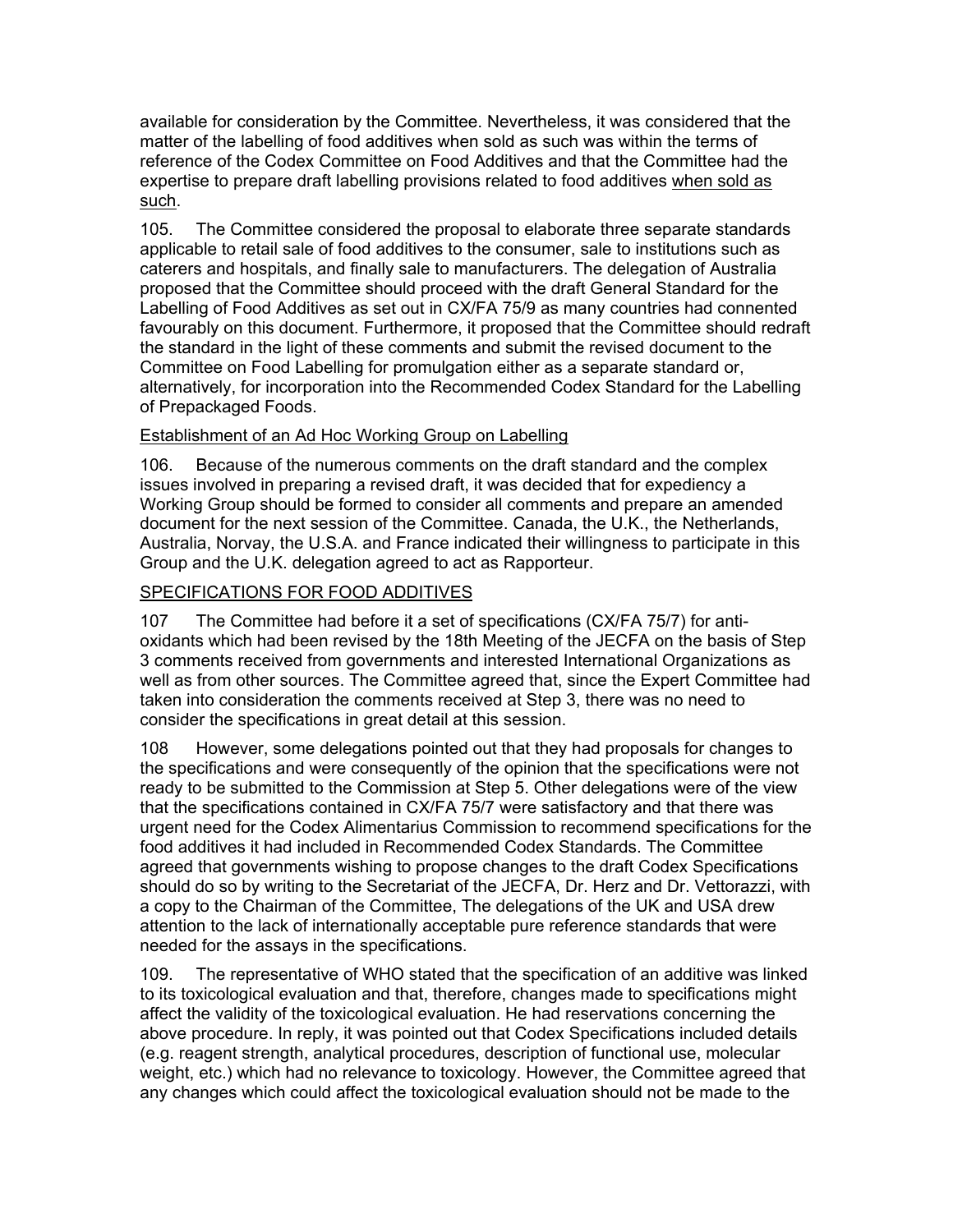specifications without consulting the JECFA.

110. The Committee also agreed that the specifications were generally satisfactory and charged the Secretariat of the JECFA, in collaboration with the Codex Secretariat, the Chairman of the Committee and other appropriate experts, to make amendments to the specifications as proposed by governments. Considering the significance of the proposed amendments, the Secretariat, in consultation with the Chairman of the Committee, would decide whether the specifications were suitable for submission to the Commission at Step 5 of the Procedure for the Elaboration of Codex Specifications. The Committee further agreed that the non-receipt of comments from particular governments should be taken to mean that they had no significant changes to propose to the specifications and were in general agreement with them. (The specifications might be submitted as ALINORM documents for the 11th session of the Codex Alimentarius Commission).

111. The Committee noted that the Codex Procedure for Specifications did not provide for Steps 9 and 10 and agreed that Codex Specifications should be elaborated only as recommendations for the information of governments. At the same time Codex Specifications would be useful as internationally acceptable references for governments in their legislation and for use by industry.

# LIST B OF FOOD ADDITIVES

112. The Codex Alimentarius Commission has drawn up three advisory lists (A, B and c) of food additives. List B (CX/FA 75/3 and CX/FA 75/Room Document 1) contains substances which (a) have not yet been considered by the JECFA; (b) have been considered but have not been cleared for lack of certain essential information; and (c) have been cleared "temporarily" for a certain period of time. The Committee set up an Ad Hoc Working Group to draw up a new List B during the session. Mr. L. George acting on behalf of the Working Group, informed the Committee that the Working Group had considered documents CX/FA 75/3 and CX/FA 75/Room Document 1, and had recommended that List B be divided into List B (1), which contained substances of interest to the food industry but which required toxicological clearance or specifications; and List B (2), which included those substances which required confirmation of commercial use and/or specifications prior to their inclusion in List B (1) and submission to the JECFA.

113. The Committee agreed with the approach of the Working Group and made the following amendments to List B (1) (see document CX/FA 75/11) submitted by the Working Group:

- (a) to delete Chocolate Brown FB from the list because this colour was no longer commercially available;
- (b) to delete Orange RN from the list, noting that the countries currently permitting this colour were planning to withdraw it from use;
- (c) to transfer the triglycerides of  $C_6$  to  $C_{18}$  fatty acids to List B (2) (more precise information on the composition, especially the presence of uneven numbered fatty acids, is required);
- (d) to include avian pepsin used for cheese making; and
- (e) to insert licorice used as a multi-purpose food additive.

114. The Committee made the following amendments to List B (2) (see CX/FA 75/ll) submitted by the Working Group:

(a) to transfer bone phosphate to List B  $(1)$ ; specifications will be provided by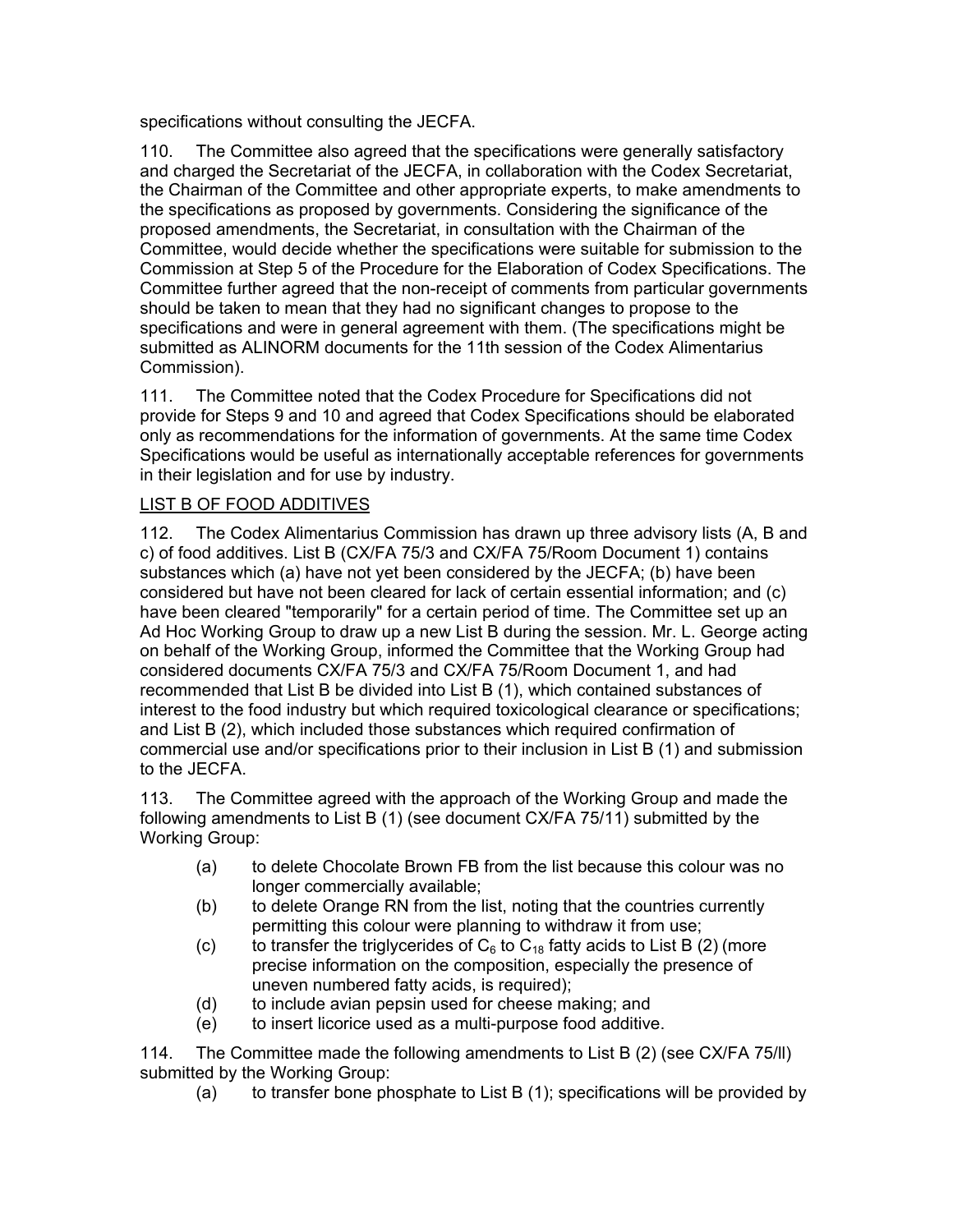the U.K.;

- (b) to delete ethyl protocatechuate and nordihydroguaiaretic acid (NDGA) from List B (2) because these antioxidants were *no* longer used in practice; and
- (c) to delete Orchil and Orcein from the list because there no longer appeared to be substantial use of these colours.

115. Governments and International Organizations were requested particularly to comment on List B (2) so that this list could Be finalized at the next session. Lists B (1) and B (2) of food additives trill be published separately as a working document for the 11th session of the Committee and will be circulated to governments for comment.

## PRIORITY LIST ON FOOD ADDITIVES

116. The Committee discussed the report of the Ad Hoc Working Group on Codex List B which was introduced by Mr. L. George (UK) who acted as rapporteur of the Group. In order that substances on the Priority List or List B receive an evaluation by the  $20<sup>th</sup>$ meeting of the JECFA, it was pointed out and underlined by the representatives of WHO and FAO that governments should send all relevant information (toxicological data, specifications and methods of analysis) to the JECFA before 1 November 1975 (toxicological data to the Chief, Food Additives Unit, WHO; data on specifications to Dr. K. Herz, Food standards and Food Science Service (FAO).

117. The representative of WHO pointed out that the principle of evaluations and procedures for the toxicological testing of food additives were dealt with in the second, fifth, sixth, tenth and seventeenth Reports of the JECFA and also in a report of a WHO Scientific Group on Procedures for Investigations of Intentional and Unintentional Food Additives.

118. The delegate of Italy informed the Committee that some toxicological data were available for diethylene glycol monoethyl ether, glycerol, glycerol mono- and di- acetates and bentonite. The Committee decided to include these compounds in the Priority List.

119. The delegate of Israel pointed out that all toxicological information needed for evaluation by the JECFA of avian pepsin used in the preparation of cheese was available and would be sent to the JECFA without delay. The Committee decided to include avian pepsin in the Priority List.

120. The delegate of the USA informed the Committee that additional technical information on glycerol esters of wood resin had become available and would be sent to the JECFA. The Committee decided to include wood resin in the Priority List.

121. The delegate of the Netherlands pointed out that toxicological information about oxidized hydroxypropyl distarch glycerol was available and would be sent to the JECFA. The Committee decided to include hydroxypropyl distarch glycerol in the Priority List.

122. Several delegations pointed out that specifications existed for carbon dioxide and nitrogen used as gases or as contact refrigerants. The Committee, considering the long established use of these substances, decided to include them in the Priority List. The delegation of the UK agreed to provide specifications for the various forms of nitrogen and carbon dioxide,

123. The Priority List adopted by the Committee is given in Appendix VI. Governments are invited to send all relevant information as outlined in paras 116 and 117.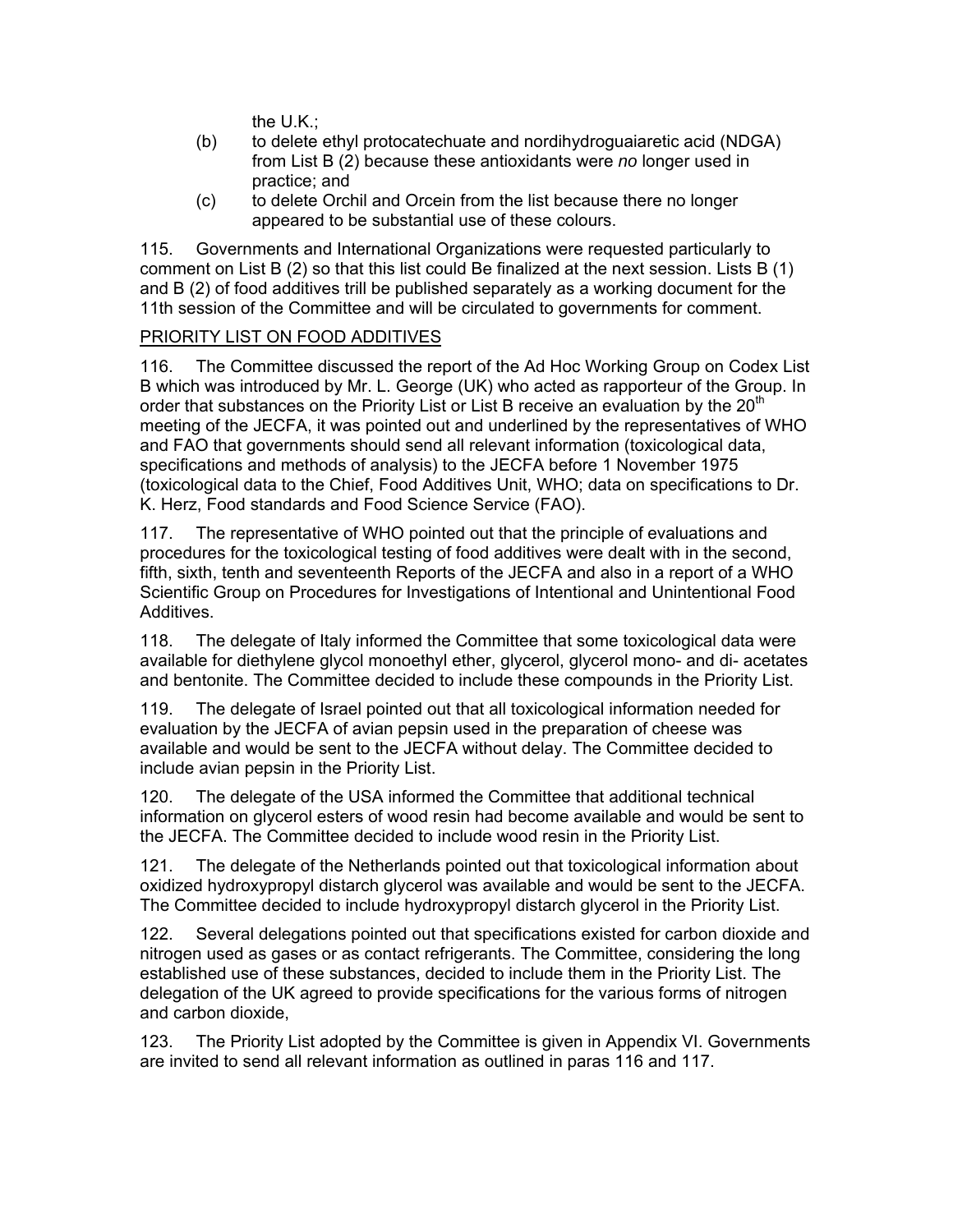# FUTURE WORK

124. The delegation of Israel enquired whether work would be undertaken on plastics and packaging materials. Since this subject was under consideration by other International Organizations, e.g. Council of Europe and European Economic Community, it was decided to await the results of these Organizations' work before taking further action.

125. The Committee was informed that work in the field of food irradiation and wholesomeness testing had progressed to a point that the International Atomic Energy Agency (IAEA), in particular by the International Project in the Field of Food Irradiation in Karlsruhe, together with FAO and WHO, were contemplating the convening of a Joint Expert Committee to consider the new information. The report of such an Expert Committee would be submitted to this Committee for consideration.

126. The Committee decided not to undertake work on any further subjects in view of the existing workload.

## OTHER BUSINESS

127. The delegate of the UNEP informed the Committee that Phase II of the UNEP-Project to support the Codex Alimentarius had just been approved.

## TIME AND PLACE OF NEXT SESSION

128. The Chairman was not in a position to give an exact time for the next session, but indicated that it would take place in The Hague in approximately 18 months after this (10th) meeting. The exact date would be determined in relation to the timetable of Codex Sessions.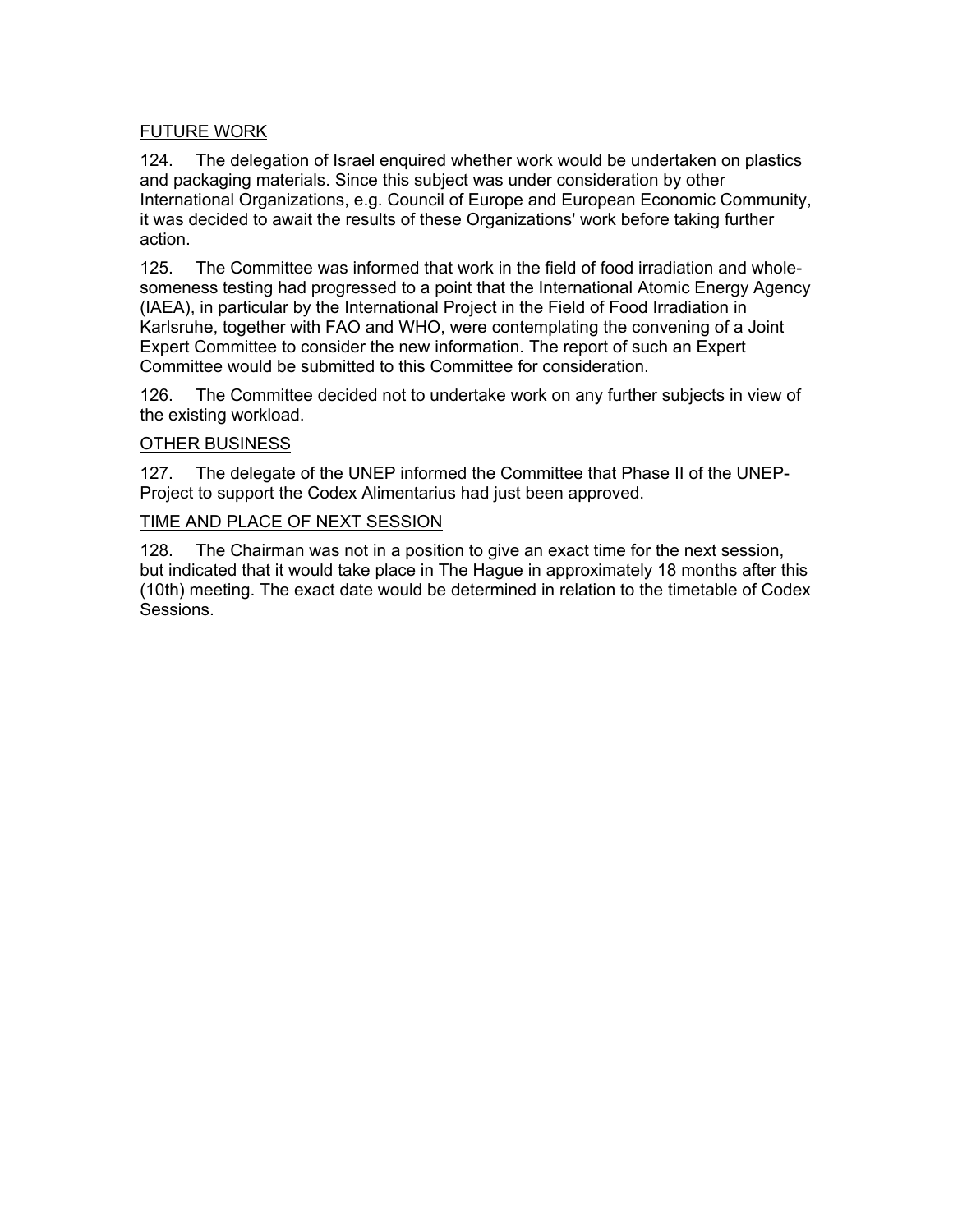#### APPENDIX I

#### LIST OF PARTICIPANTS\* LISTE DES PARTICIPANTS LISTA DE PARTICIPATES<sup>\*</sup>

The Heads of Delegations are listed first; Alternates, Advisers and Consultants are listed in alphabetical order.

Les chefs de délégations figurent en tête et les suppléants, conseillers et consultants sont énumérés par ordre alphabétique.

Figuran en primer lugar los Jefes de las delegaciones; los Suplentes, Asesores y Consultores aparecen por orden alfabético

#### Chairman of the Session Président de la Session Presidente de la Reunión

Dr. G.F. Wilmink Ministry of Agriculture and Fisheries Bezuidenhoutseweg 73 The Hague, The Netherlands

#### **DELEGATES DELEGUES** DELEGADOS

ARAB REP. OF EGYPT REP. ARABE D'EGYPTE REP. ARABE DE EGIPTO

> Dr. N. Rofael Director Quality Control Ministry of Health P.O. Box 29, Cairo

#### AUSTRALIA AUSTRALIE

L.J. Erwin Food Technologist Dept. of Agriculture Canberra, A.C.T. 2600

M.P. Jackson Chemist Dept. of Health Canberra, A.C.T.

#### AUSTRIA AUTRICHE

Dr. W. Koechlin Bundesanstalt für Lebensmitteluntersuchung Kinderspitalgasse 15 A-1090 Vienna

#### BELGIUM **BELGIQUE BELGICA**

Ir. C. Cremer Inspecteur des Denrées **Alimentaires** Ministère de la Santé Publique Cité Administrative de l'Etat Quartier Vésale 1010 Bruxelles

#### **BELGIUM**

P. Demanet Fedima 72A, Avenue de Bruxelles 1820 Strombeek-Bever

M. Fondu Fédération des Industries Alimentaires Rerum Novarumlaan 2060 Merksem

#### BRAZIL **BRESIL** BRASIL

Dr. E. Angelucci Instituto de Tecnologia de Alimentos Caixa Postal 139 13.100 Campinas Estado de Sao Paulo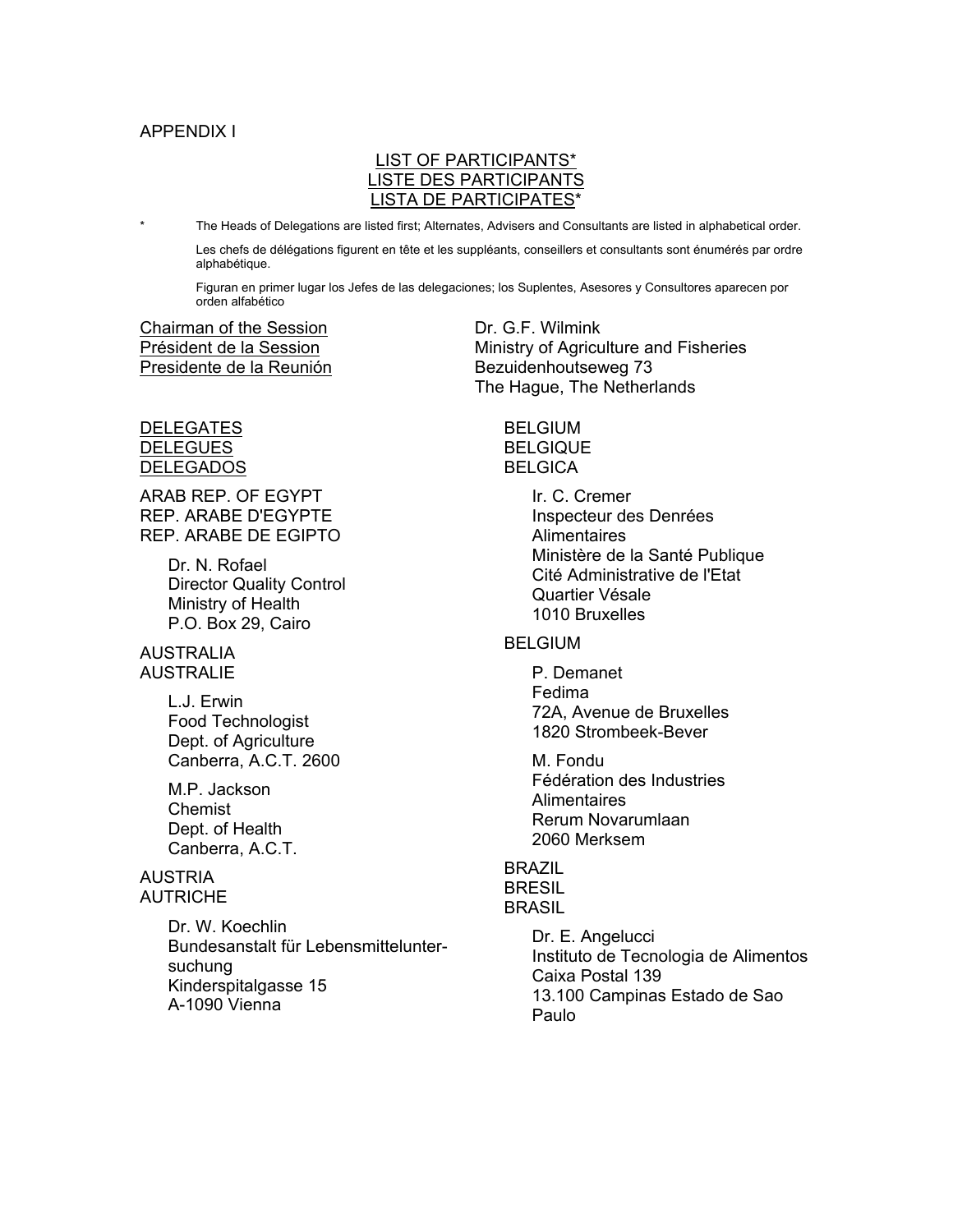Dr. R. Resende Special Advisor *on* Food Matters Confederaçao Nacional da Indústria Av. Nilo Pecanha, 50 - 11° Andar Caixa Postal, 860 - ZC-00 Rio de Janeiro

Dra. M.E.W. de Almeida Director of the Food Control Dept. Instituto Adolfo Lutz Av. Dr. Arnaldo 355 C.P. 7027, Sao Paulo

#### CANADA

Dr. S.W. Gunner Head, Food Additives Unit Div. of Additives and Pesticides Bureau of Chemical Safety Food Directorate Health Protection Branch Dept. of National Health and Welfare K1A 0L2 Ottawa, Ontario

J.A. Drum Director of Scientific Research and Quality Control Coca Cola Ltd, 42 Overlea Blvd. Toronto M4H 1B8, Ontario

CONGO, PEOPLE'S REP. OF CONGO, REP. POP. DU CONGO, REP. POP. DE

> B.J. Mombo Chargé de liaison avec le Codex Direction du Commerce Extérieur B.P. 2098, Brazzaville

#### DENMARK DANEMARK DINAMARCA

I. Munch, M.Sc. National Food Institute Mørkhøj Bygade 19 DK-2860 Søborg

M. Bjorn, M.Sc. National Food Institute Mørkhøj Bygade 19 DK-2860 Søborg

M. Kondrup, M.Sc. Chief of Secretariat ISALESTA Vesterbrogade 1 DK-1620 Copenhagen V

P.Th. Madsen, M.Sc. ISALESTA Vesterbrogade 1 DK-1620 Copenhagen V

#### FINLAND FINLANDE FINLANDIA

V. Aalto, M.Sc. Head of Food Bureau National Board of Trade and Consumer Interests Haapaniemenkatu 4 B 00530 Helsinki 53

T. Neuvonen Inspector of Foods Food Bureau National Board of Trade and Consumer Interests Haapaniemenkatu 4 B 00530 Helsinki 53

J. Rajama Research Officer at the Food Research Laboratory Technical Research Centre of Finland 02150 Espoo 15

Dr. K. Salminen Finnish Food Industries' Federation Unioninkatu 14 A 00130 Helsinki 13

# FRANCE

FRANCIA

S. Rochize Inspecteur divisionnaire Service de la repression des fraudes et du contrôle de la qualité Ministère de l'Agriculture 42 bis rue de Bourgogne 75007 Paris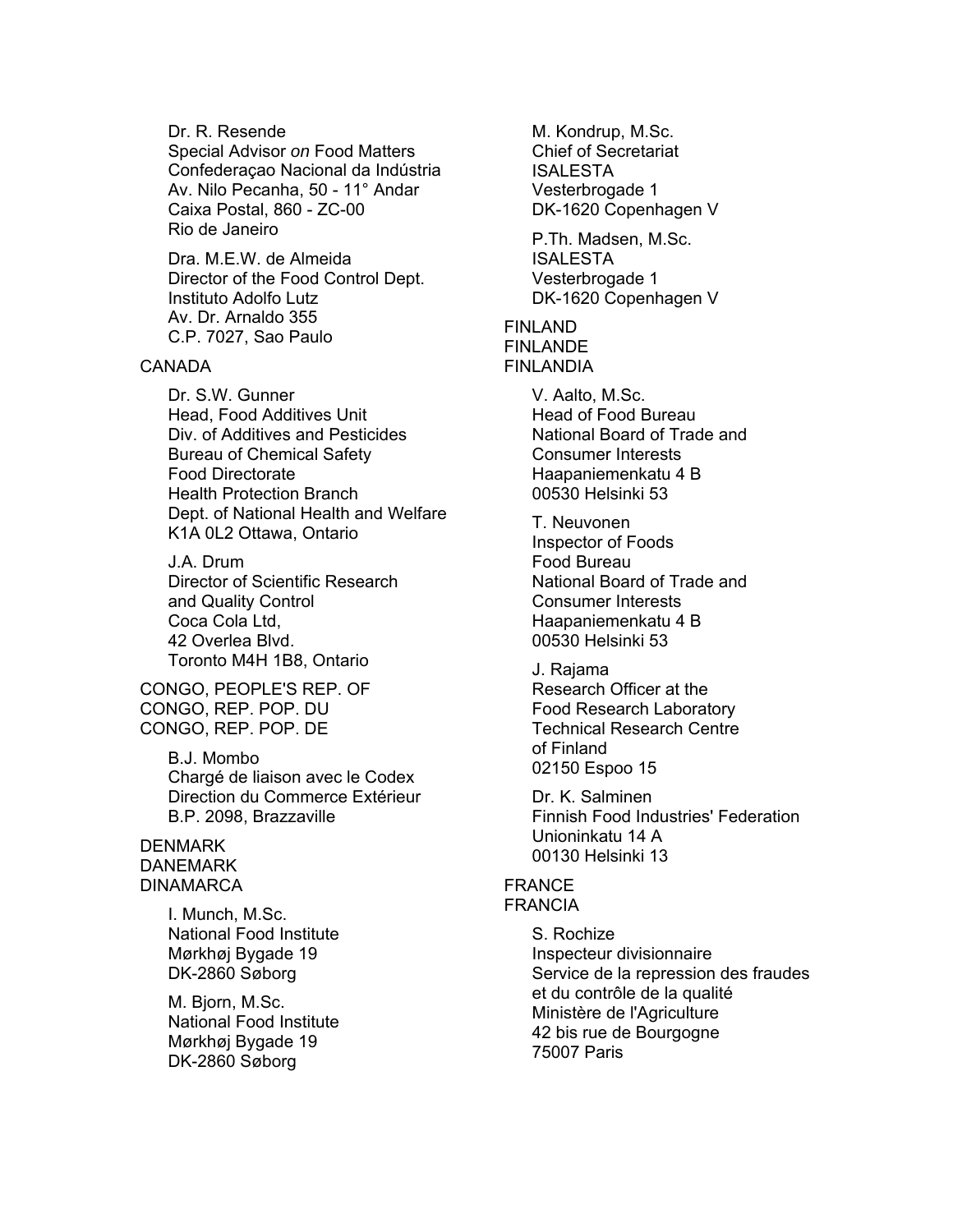J. Thévenot Inspecteur divisionnaire Service de la repression des fraudes et du contrôle de la qualité Ministère de l'Agriculture 42 bis rue de Bourgogne 75007 Paris

GERMANY, FED. REP. OF ALLEMAGNE, REP. FED, ALEMANIA, REP. FED.

> Dr. R. Neussel Ministerialrätin Bundesministerium für Jugend, Familie und Gesundheit Deutschherrenstrasse 87 D-53 Bonn-Bad Godesberg 1

F. Frede Assesor Stellvertr. Geschäftsführer des Bundesverbandes der Diätetischen Lebensmittel Industrie e.V. Kelkheimerstrasse 10 D-638 Bad Homburg

Dr. H. Lange i.Hs. Nestle Lyonerstrasse 23 D-6 Frankfurt/M.-Niederrad

Dr. E. Lück i.Fa. Hoechst AG Postfach 800320 D-623 Frankfurt/M. 80

Dr. W. Schuchardt Bund für Lebensmittelrecht und Lebensmittelkunde Bettingerstrasse 47 D-7889 Grenzbach/Baden

Dr. K. Trenkle/Alternate Oberregierungsrat Bundesministerium für Ernährung Landwirtschaft und Forsten Postfach D-53 Bonn-Duisdorf

Dr. K. Walden i. Fa. Haarmann & Reimer GmbH an den Teichen 2 D-345 Holzminden **HUNGARY** HONGRIE **HUNGRIA** Dr. J. Sohár Head of the Dept. of Food Additives Institute of Nutrition Gyáli út 3/a Budapest IX IRAN Dr. S.E. Hashemy Tonkabony **Toxicologist** Medicolegal Centre Ministry of Justice Tehran H. Homayouni Food Expert in ISIRI Standard Institute and Industrial Research of Iran Tehran IRELAND IRLANDE I RI ANDIA J. Sexton Dept. of Health Custom House Dublin 1 Dr. D. Feeley Public Analyst Western Health Board **Galway** ISRAEL A. Eisenberg Chief Toxicologist (Food) Ministry of Health Jerusalem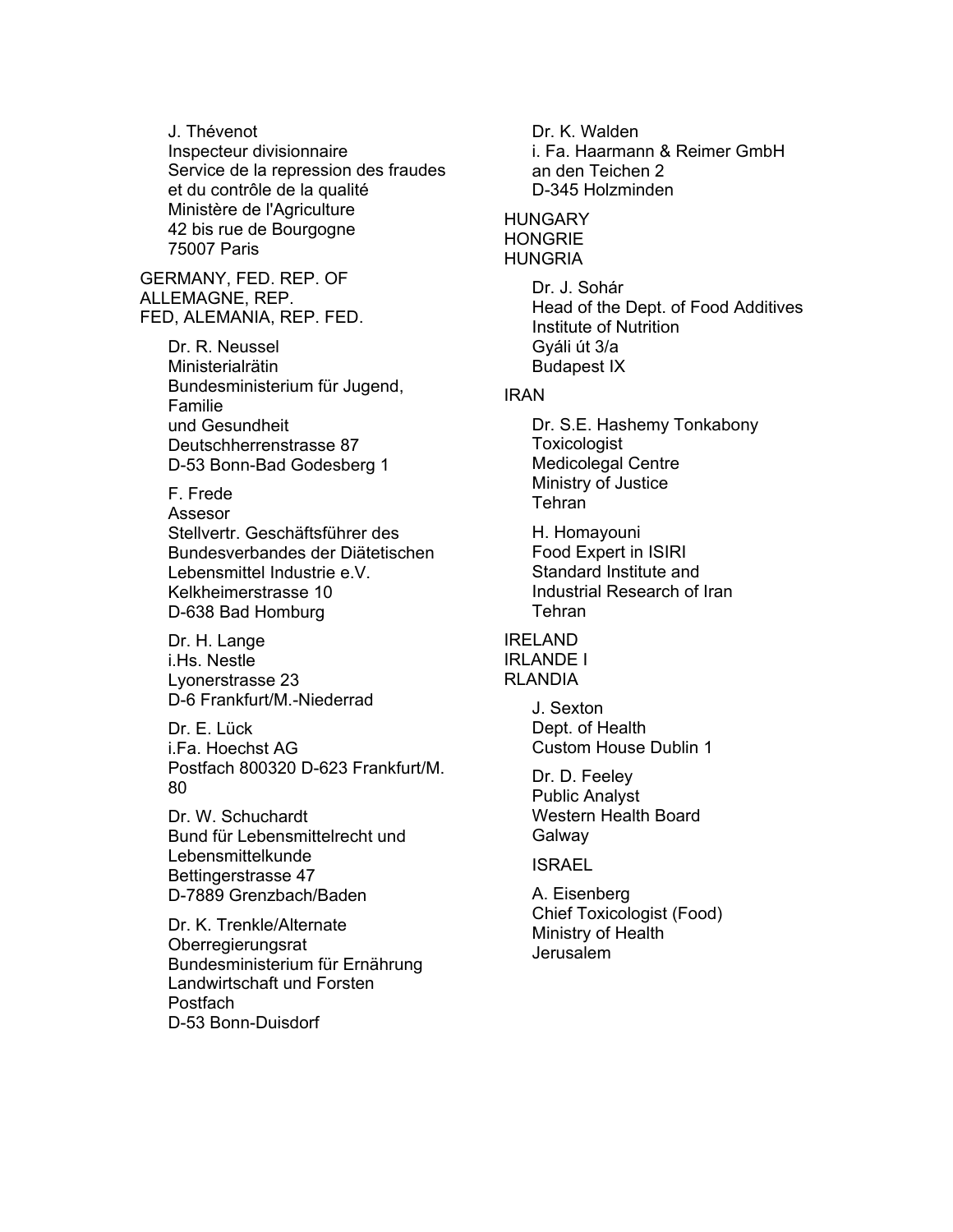#### ITALY ITALIE ITALIA

Prof. G.L. Gatti Primo Ricercatore Tossicologo Istituto Superiore di Sanità Viale Regina Elena, 299 00161 Roma

Dr. T. Garlanda Chimico Montedison Via Appiani, 12 20121 Milano

Dr. G. Luft Dirigente Industriale-UNIL-JT Via Nino Bonnst, 10 20135 Milano

Dr. G. Porcelli Chimico Superiore Ministero della Sanità Piazza Marconi, 25 Roma

Prof. ssa E. Quattrucci **Ricercatore** Istituto Nazionale della Nutrizione Via G.M. Lancisi, 29 00185 Roma

Dr. ssa T. Severi Ministero dell'Agricoltura e della Foresta Direzione Generale Tutela Servizio Vigilanza e Repressione Frodi Via XX Settembre Roma

Prof. A. Stacchini **Ricercatore** Istituto Superiore di Sanità Viale Regina Elena, 299 00161 Roma

#### JAPAN JAPON

R. Higashiuchi Technical Official Food Chemistry Division Environmental Health Bureau Ministry of Health and Welfare 2-2. 1-Chome, Kasumigaseki Chiyodaku, Tokyo H. Sasaki Japanese Union of Food Additives Ass. c/o AJIN0M0T0 Building 6, 1-Chome, Kyobashi Chuo-ku, Tokyo 104 THE NETHERLANDS PAYS-BAS PAISES BAJOS J.P. Goddijn Public Health Officer Ministry of Health Dr. Reijersstraat 10 Leidschendam Dr. H. van den Dool Director Standards & Regulations Int. Flavours and Fragrances (Europe) Liebergerweg 72/98 **Hilversum** Dr. C. Nieman Joh. Verhulststraat 172 Amsterdam (OZ)

M.J.M. Osse Ministry of Agriculture and Fisheries Dept. of Agricultural Industries and International Trade Bezuidenhoutseweg 73 The Hague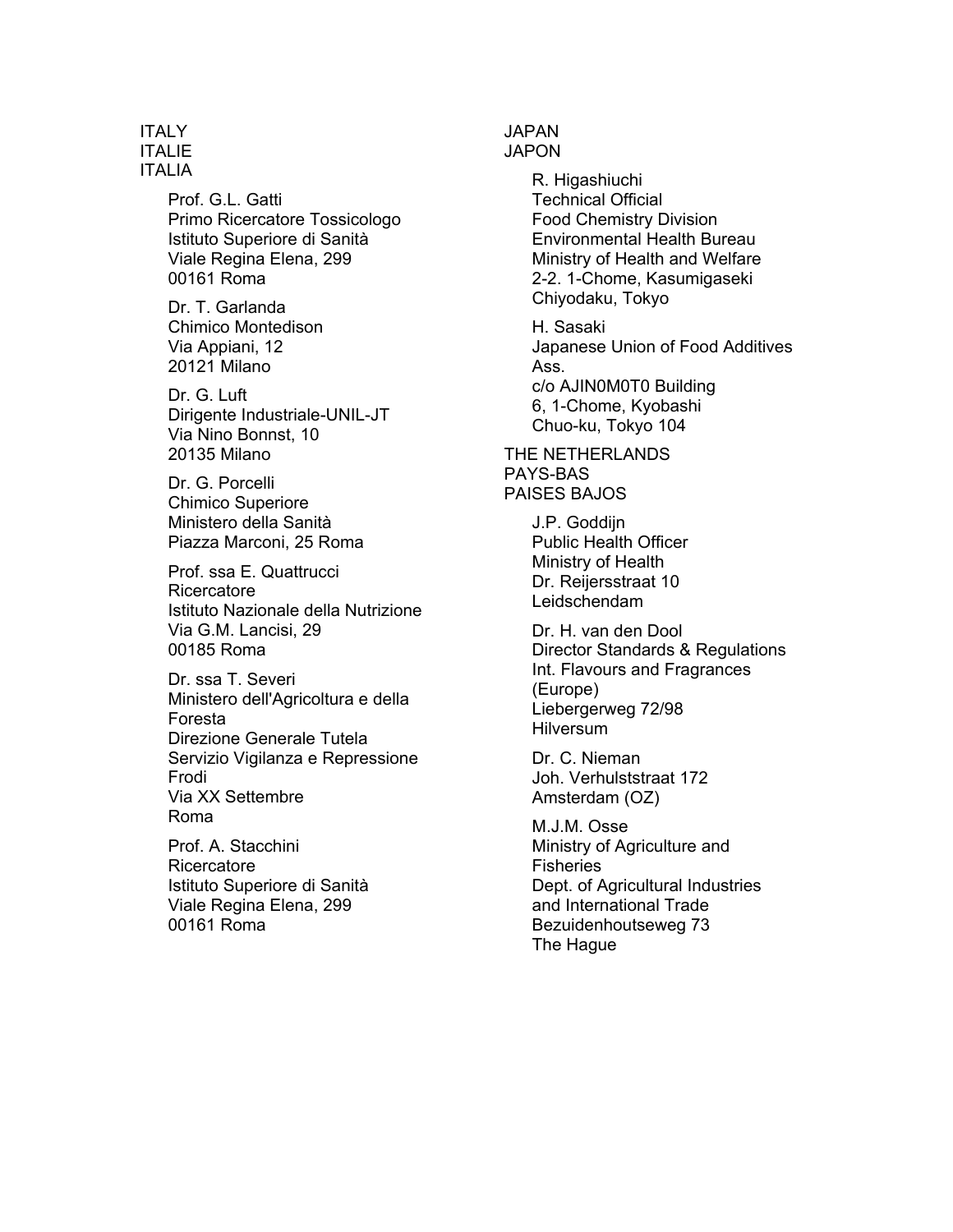NORWAY NORVEGE NORUEGA

> Dr. H.K. Dahle Institute of Food Hygiene The Veterinary College of Norway P.O. Box 8146 Oslo Dep., Oslo 1

> Dr. O. Christiansen Div. of Hygiene and Epidemiology The Health Services of Norway P.O. Box 8128 Oslo Dep., Oslo 1

S. Nossen Food Inspection Ministry of Agriculture Gladengv. 3B, Oslo 6

PHILIPPINES FILIPINAS

> C.A. Feria Minister-Counsellor and Consul General Embassy of the Republic of the Philippines Laan Copes van Cattenburch 125 The Hague, (Netherlands)

POLAND POLOGNE POLONIA

> Dr. K. Lemieszek Ministry of Health and Public **Welfare** National Institute of Hygiene 24 Chocimska Str. Warsaw

> A. Bieniewska Ministry of Foreign Trade and Shipping Quality Inspection Office 9 Stepinska Str. **Warsaw**

SPAIN ESPAGNE **ESPANA** A.J. Escuder l Pi Margall Santa Cruz de Tenerife **SWEDEN** SUEDE **SUECIA** Dr. W. Jenning Deputy Head of Food Standards Div. The National Food Administration Fack S 104 01 Stockholm Prof. L. Albanus Head of Toxicological Laboratory The National Food Administration Fack S-104 01 Stockholm SWITZERLAND SUISSE SUIZA J. Ruffy Comité National suisse du Codex Alimentarius Haslerstrasse 16 CH-3008 Berne T. Avigdor Nestec Case Postale 88 CH-1814 La Tour-de-Peilz Dr. N. Gut Société suisse des industries chimiques **Postfach** CH-8035 Zurich G. Huschke Hoffmann-La Roche & Co. AG Grenzachstr. CH-4000 Basel Dr. E. Nittner Meyhall Chemical AG Postfach 862 CH-8280 Kreuzlingen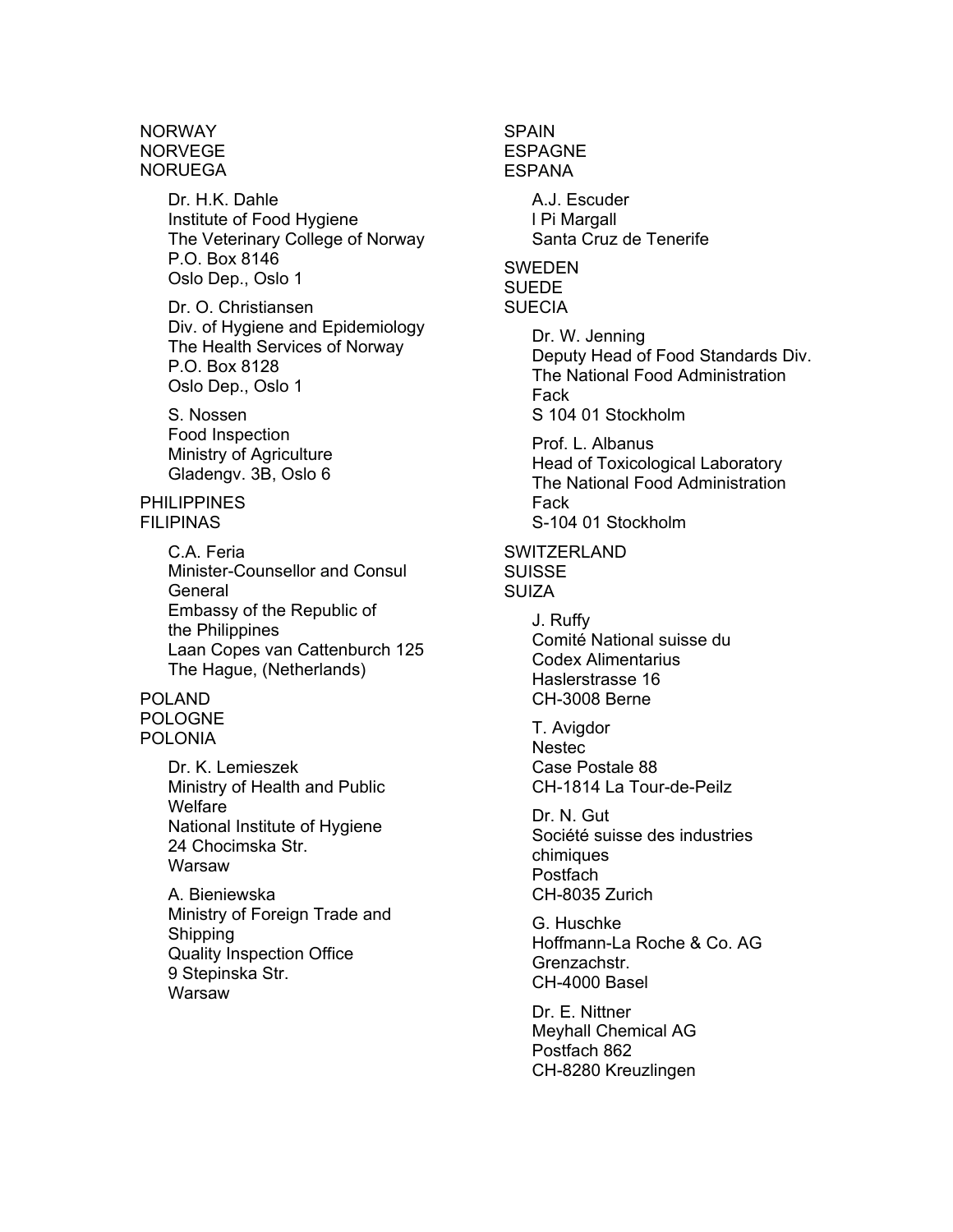Dr. R. Riklin Givaudan Dübendorf AG Ueberlandstrasse 138 CH-8600 Dübendorf

Dr. C.A. Vodoz Firmenich S.A. CH-1211 Genève 8 Jonction

THAILAND TAILANDIA

> Prof, A. Bhumiratana Director Inst. of Food Research and Product Development Kasetsart University Technical Advisor Thai Food Processors' Association P.O. Box 4-170 Bangkok-4

UNITED ARAB EMIRATES EMIRATES ARABES UNIS EMIRATOS ARABES UNIDOS

> J.B. Fairouå Ministry of Health P.O. Box 1853 Dubai

UNITED KINGDOM ROYAUME-UNI REINO UNIDO

> G. Belchamber Ministry of Agriculture, Fisheries and Food Great Westminster House Horseferry Road London SW 1 P 2 AE

A.E. Billington Food Manufacturers Federation 1-2 Castle Lane Buckingham Gate London SW 1 E 6 DN

J.H. Byrne Chemical Industries Association Alembic House Albert Embankment London SE 1

L.E. George Ministry of Agriculture, Fisheries and Food Great Westminster House Horseferry Road London SW 1 P 2AE

UNITED STATES OF AMERICA ETATS-UNIS D'AMERIQUE ESTADOS UNIDOS DE AMERICA

Dr. H. Blumenthal Acting Director Division of Toxicology Food & Drug Administration, DHEW Washington, D.C. 20204

Th.B. O'Connell Assistant Agricultural Attache U.S. Mission to the European **Community** 23 Av. des Arts Brussels (Belgium)

O.D. Easterday Director Toxicology and Pharmacology Research International Flavours and Fragrances, Inc. 1515 Highway 36 Union Beach, Hew Jersey 07735

C. Feldberg Director Product Safety CPC International. Inc. International Plaza Englewood Cliffs, New Jersey 07632

M.M. Hoover Assistant Technical Director Manufacturing Chemists Assoc. 1825 Connecticut Avenue, N.W. Washington, D.C. 20009

Dr. J.C. Kirschman Central Research Manager General Foods Corporation 250 North Street White Plains, New York 10625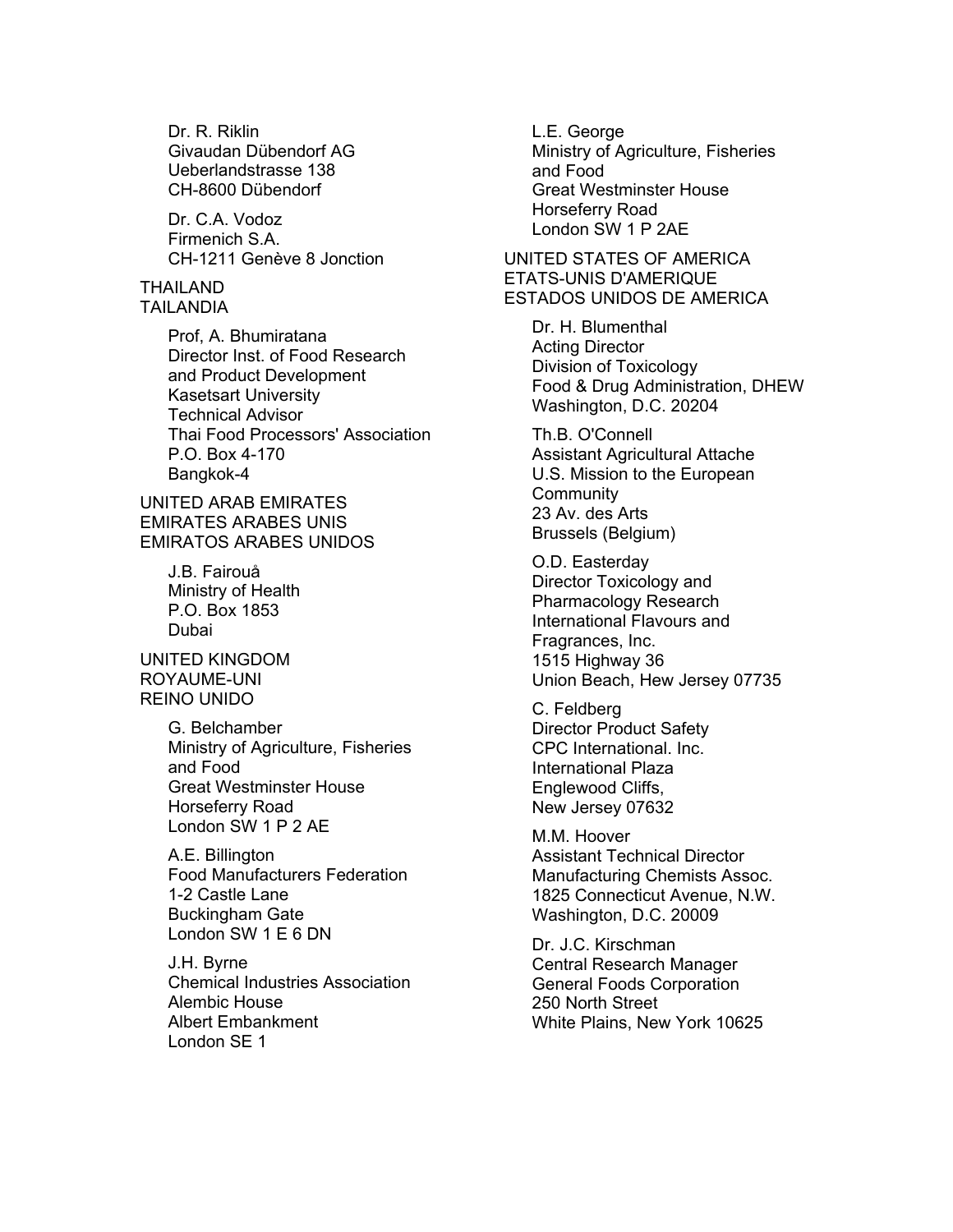P. Kovacs Section Head Food Development and Regulatory Compliance Kelco Company 8355 Aero Drive San Diego, California 92123

W.H. Meyer Associate Director Food Product Development Procter & Gamble Co. 6071 Center Hill Rd. Cincinnati, Ohio 45224

YUGOSLAVIA YUGOSLAVIE

> Dr. S. StosiĆ Conseiller supérieur au Comité fédéral de la Santé et de la Prévoyance sociale N. Beograd Bul. AVNOJ-o-104 Post 25

Dr. B. Briski Branko Food and Food Additives Unit Central Institute of Hygiene of Croatia Rockefeller Street 7 41000 Zagreb

ZAIRE, REP. OF ZAIRE, REP. DU ZAIRE, REP. DE

> Dr. N. Bewa Service Santé et Production Animale Dept. de l'Agriculture B.P. 19 Kini

#### OBSERVER COUNTRIES PAYS OBSERVATEURS~ PAISES OBSERVADORES

SOOTH AFRICA AFRIQUE DU SUD **SUDAFRICA** 

> Dr. P.N. Swanepoel Deputy Director Environmental Health Services Department of Health Private Bag 88 Pretoria-0001

INTERNATIONAL ORGANIZATIONS ORGANISATIONS INTERNATIONALES ORGANIZACIONES INTERNACIONALES

BUREAU DE LIAISON DES **SYNDICATS** EUROPEENS (CEE) DES PRODUITS AROMATIQUES

Dr. A. Maltese Via Fatebenefratelli 10 20121 Milano (Italy)

CENTRE DE LIAISON DES INDUSTRIES DE TRAITEMENT DES ALGUES MARINES DE LA CEE (CLITAM)

Ph. Deville Directeur général CLITAM 46, Rue Jacques Dulud - B.P. 133 F-92202 Neuilly-sur-Seine (France)

CONFEDERATION OF EUROPEAN SOFT DRINKS ASSOCIATION (CESDA)

Drs. C.J. Kievit General Secretary CESDA Heemraadssingel 167 Rotterdam (The Netherlands)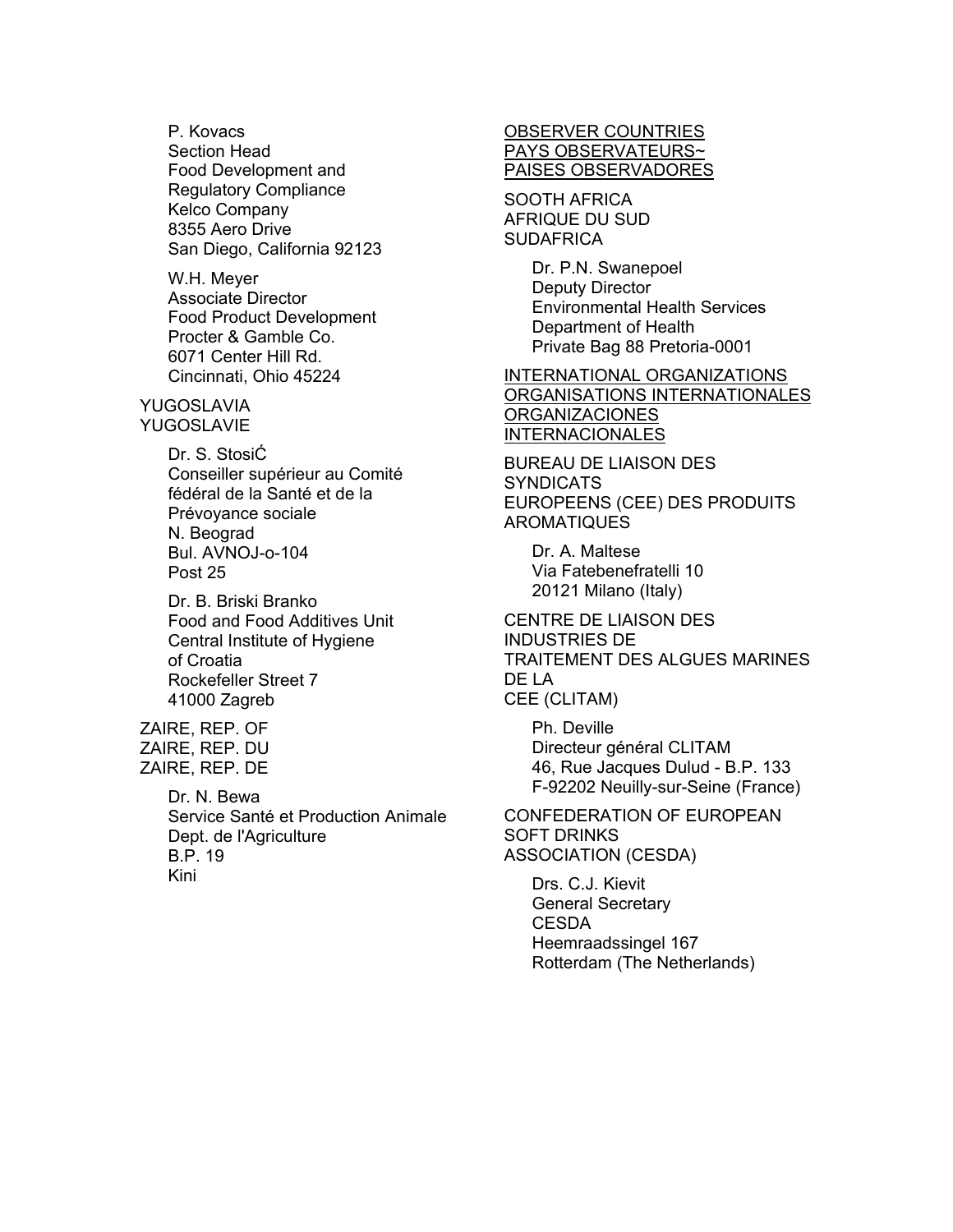COUNCIL OF EUROPE (CE) CONSEIL DE L'EUROPE (CE)

> G. Testore Administrative Officer Partial Agreement in the Social and Public Health Field Council of Europe 67006 Strasbourg (France)

EUROPEAN ECONOMIC COMMUNITY (EEC) COMMUNAUTE ECONOMIQUE EUROPEENNE (CEE)

R. Fassot Administrateur principal au Secrétariat général du Corseil des Communautés Européennes Rue de la Loi 170 1040 Bruxelles (Belgium)

R. Haigh Principal Administrates Commission of the European **Communities** Rue de La Loi 200, 1049 Brussels (Belgium)

EUROPEAN FOOD EMULSIFIER MANUFACTURERS' ASSOCIATION (EFEMA) ASSOCIATION EUROPEENNE DES FABRICANTS D'EMULSIFIANTS ALIMENTAIRES (EFEMA)

Dr. V. Bade Th. Goldschmidt AG Goldschmidtstrasse 100 43 Essen (Fed. Rep. of Germany)

C. Vrang Technical Director Sparte Lebensmittelzusatzstoffe A/s Grindstedvaerket Edwin Rahrs Vej. 38 DK-8220 Braband (Denmark)

EUROPEAN FOOD LAW ASSOCIATION (EFLA) ASSOCIATION EUROPEENNE POUR LE DROIT DE L'ALIMENTATION (EFLA)

Dr. A. Gerard Secretary General 3, Boulevard de la Cambre 1050-Brussels (Belgium)

FEDERATION EUROPEENNE DES FABRICANTS D'ADJUVANTS POUR LA NUTRITION ANIMALE (FEFANA)

Dr. P. Mainguy **SYNPA** 41 bis Boulevard Latour Maubourg Paris (France)

FEDERATION INTERNATIONALE DES **INDUSTRIES** ET DU COMMERCE EN GROS DES VINS, SPIRITUEUX, EAUX-DE-VIE ET LIQUEURS (F.I.C.G.V.S)

Dr. S. Valvassori Via San Secondo 67 10128 Torino (Italy)

INSTITUT EUROPEEN DES INDUSTRIES DE LA GOMME DE CAROUBE (INEC)

Dr. E. Nittner Meyhall Chemical AG Postbox 862 Sonnenwiesenstrasse CH-8280 Kreuzlingen (Switzerland)

INTERNATIONAL FEDERATION OF **GLUCOSE** INDUSTRIES (IFG) FEDERATION INTERNATIONALE DES INDUSTRIES DE GLUCOSE (FIG)

E.G. Rapp Avenue Ernest Claes 4 B-1980 Tervueren (Belgium)

INTERNATIONAL GLUTAMATE TECHNICAL COMMITTEE (IGTC)

> Dr. A.G. Ebert IGTC, P.O. Box 744 Westwood, Ma. 02090 (USA)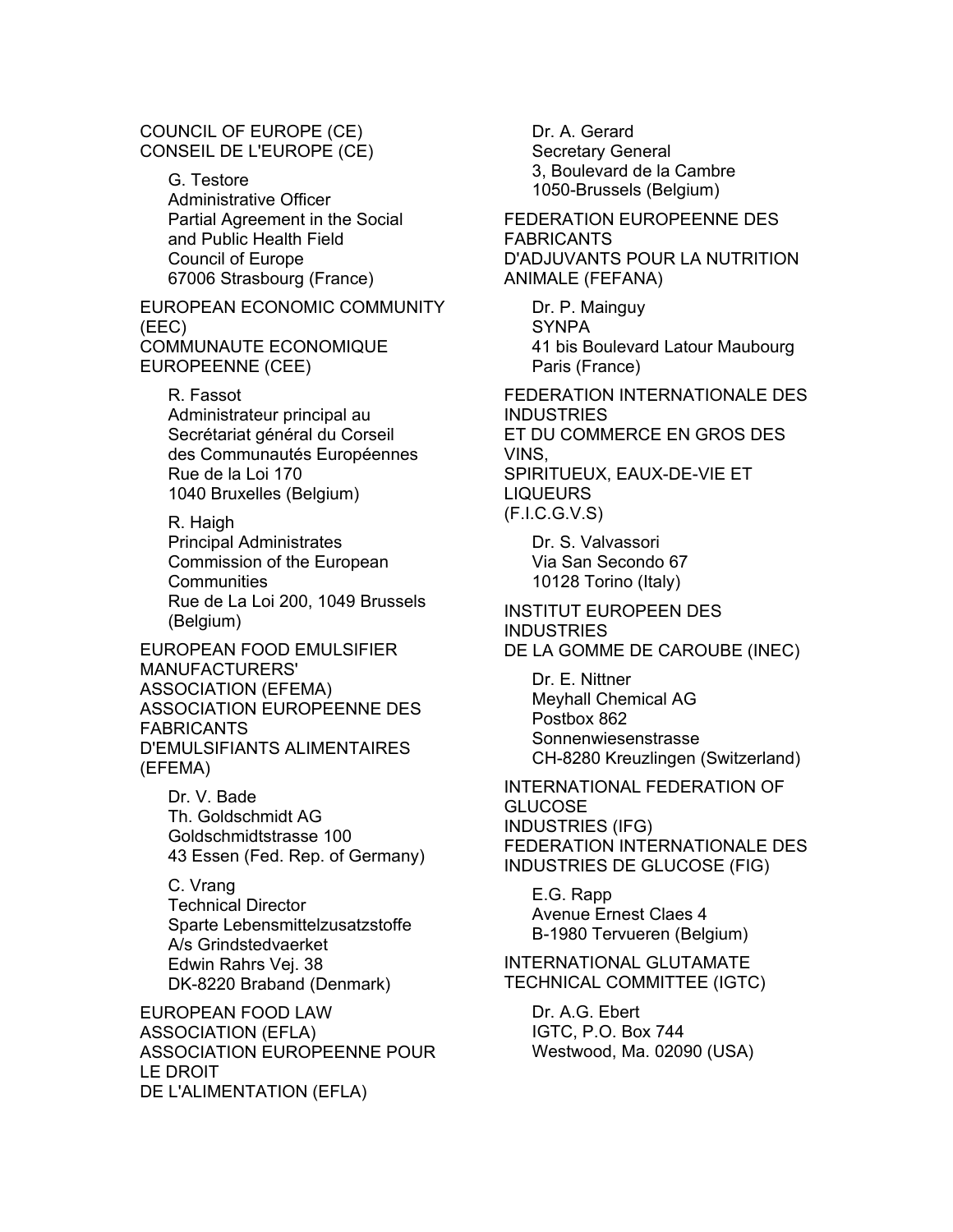INTERNATIONAL ORGANIZATION OP THE FLAVOUR INDUSTRY (IOFI) ORGANISATION INTERNATIONALE DE L'INDUSTRIE DES PRODUITS AROMATIQUES (IOFI)

Dr. F. Grundschober Scientific Adviser of IOFI 8, rue Charles Humbert CH-1205 Geneva (Switzerland)

Dr. J. Stofberg Chairman of the Committee of Experts of IOFI Polak's Frutal Works, Inc. 33 Sprague Avenue Middletown, N.Y. 10940 (USA)

INTERNATIONAL ORGANIZATION FOR STANDARDIZATION (ISO) ORGANISATION INTERNATIONALE DE

NORMALISATION (ISO)

Dr. H. van den Dool International Flavours and **Fragrances** IFF (Europe) Liebergerweg 72 Hilversura (Netherlands)

Dr. W.G. de Ruig Government Dairy Station Vreewijkstraat 12B Leiden (Netherlands)

INTERNATIONAL PECTIN **PRODUCERS** ASSOCIATION UNION INTERNATIONALE DES PRODUCTEURS DE PECTINE

> Prof. Dr. Ir. W. Pilnik 5, Boeslaan Wageningen (Netherlands)

INTERNATIONAL SECRETARIAT FOR THE INDUSTRIES OF DIETETIC FOOD PRODUCTS (ISDI) SECRETARIAT INTERNATIONAL DES INDUSTRIES DES ALIMENTS DIETETIQUES (ISDI) Dr. W. Schultheiss International Secretariat for the Industries of Dietetic Food Products (I S D l), Kelkheimerstrasse 10 638 Bad Homburg v. d. H. (Fed. Rep. of Germany)

ORGANIZATION OF MANUFACTURERS OF CELLULOSE PRODUCTS FOR FOODSTUFFS IN THE EEC (OFCA) ORGANISATION DES FABRICANTS DE PRODUITS CELLULOSIQUES ALIMENTAIRES DE LA CEE (OFCA)

Ir. G.J.J. Nijhoff Waalbandijk 38, P.O. Box 31 Nijmegen (Netherlands)

Ir. A. Overeem Colijnplein 12, P.O. Box 6189 The Hague (Netherlands)

UNITED NATIONS ENVIRONMENT PROGRAMME (UNEP) PROGRAMME DES NATIONS UNIES ENVIRONNEMENT (PNUE)

H.P. Mollenhauer Director of Division for Geophysics Global Pollution and Health United Nations Environment Programme P.O. Box 30552 Nairobi (Kenya)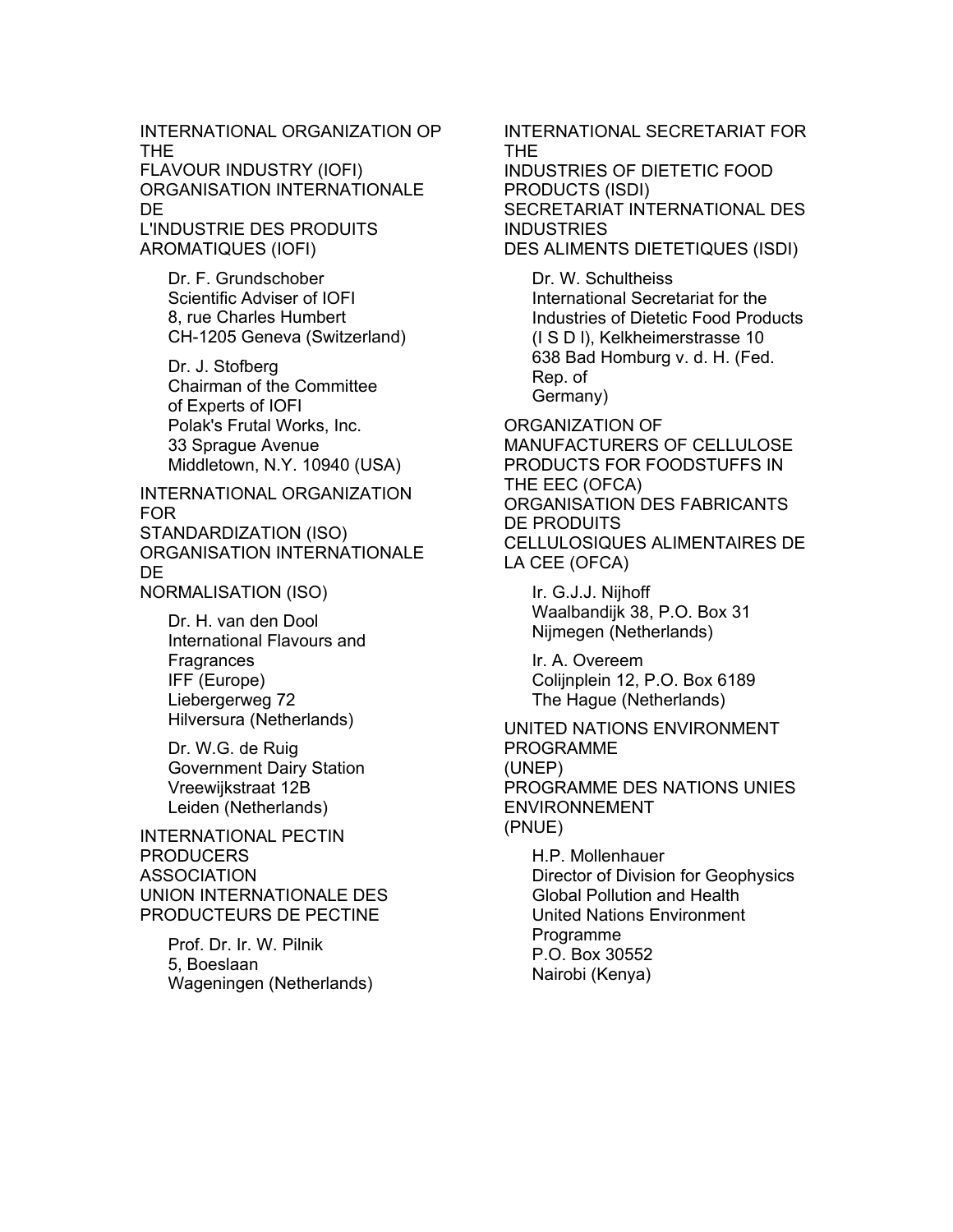AD HOC TECHNICAL CARAMEL **COMMITTEE** 

> Dr. A.W. Noltes Vice President Coca Cola Europe 195 Knightsbridge London SW7 1 RQ (England)

#### FAO

Dr. L.G. Ladomery Food Standards Officer Joint FAO/VHO Food Standards Programme FAO, Rome (Italy)

Dr. K.O. Herz Nutrition Officer Food Standards & Food Science Service FAO, Rome (Italy)

WHO OMS

> Dr. G. Vettorazzi **Scientist** Food Additives Unit WHO, 1211 Geneva 27 (Switzerland)

TECHNICAL SECRETARIAT SECRETARIAT TECHNIQUE SECRETARIA TECNICA

> Dr. P.L. Schuller National Institute of Public Health Bilthoven (Netherlands)

Drs. E. Veen Koninklijke Verkade Fabrieken B.V. Westzijde 103, Postbus 5 Zaandam (Netherlands)

Dr. W. Rozenboom Ministry of Agriculture and Fisheries Bezuidenhoutseweg 73 The Hague (Netherlands)

Drs. K. de Jong Unilever Research Laboratorium Olivier van Noortlaan 120 Vlaardingen (Netherlands)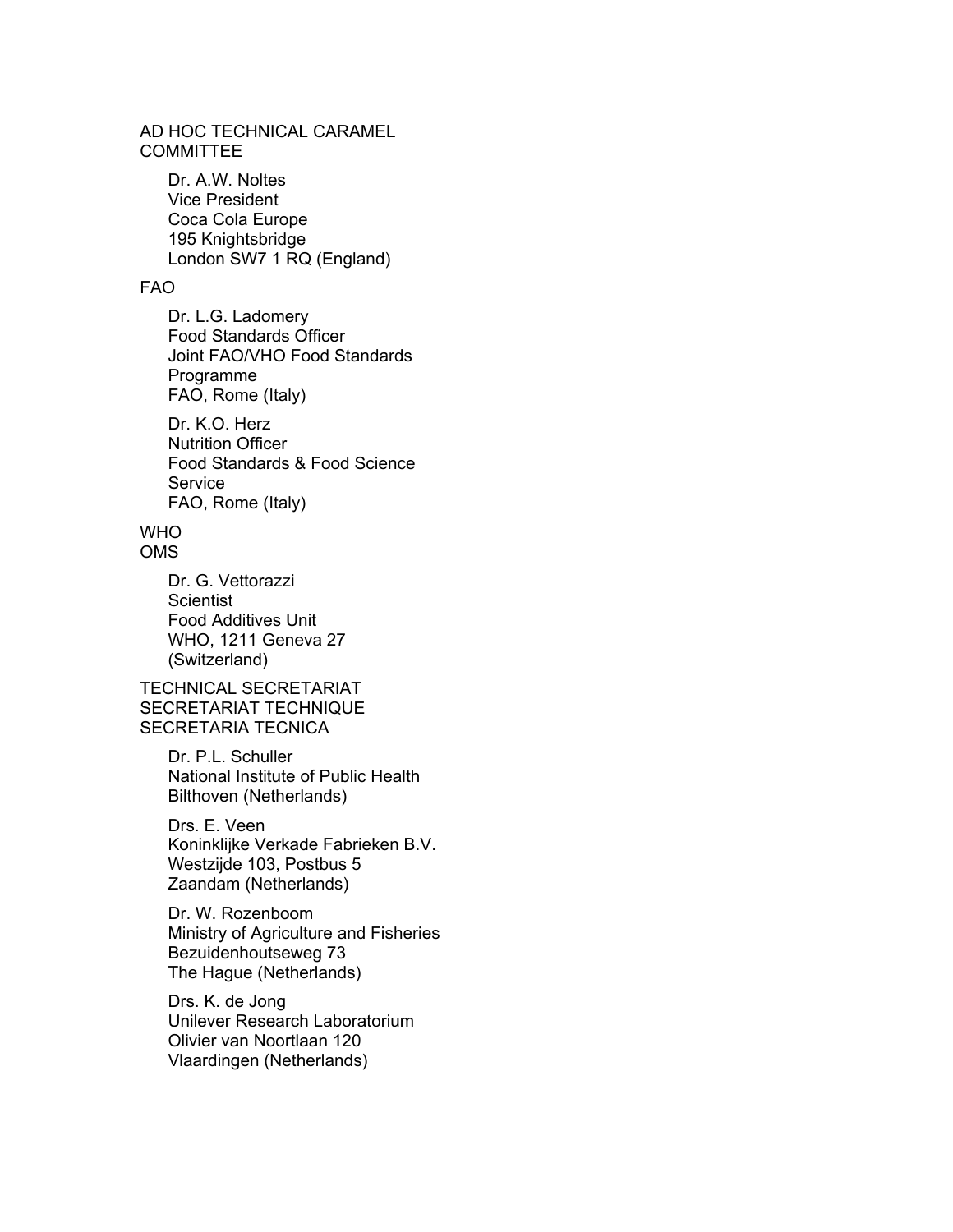# ENDORSEMENT OF PROVISIONS FOR FOOD ADDITIVES IN CODEX COMMODITY **STANDARDS**

#### PART 1 - Changes to the Endorsement of Food Additive Provisions in Step 9 Codex **Standards**

The following additives in Codex standards at Step 9 have been reconsidered by the Codex Committee on Food Additives in the light of their re-evaluation by the Joint FAO/WHO Expert Committee on Food Additives. The Commission, at its Eleventh Session, will consider how to notify the governments of these changes.

#### Recommended Standards for Edible Fats and Oils

| <b>Standard</b> |                                                             | <b>Food Additive Provision</b>                                                                                                                                                                                               | Change to previous<br><b>Endorsement</b> |
|-----------------|-------------------------------------------------------------|------------------------------------------------------------------------------------------------------------------------------------------------------------------------------------------------------------------------------|------------------------------------------|
| 1.              | CAC/RS 19-1969 to<br>CAC/RS 34-1969                         | Edible Fats and Oils Butylated hydroxytoluene Butylated<br>hydroxyanisole Propyl, octyl and<br>CAC/RS 31-1969 anddodecyl gallates, 200 mg/kg, singly or endorsed"<br>in combination, but gallates not to<br>exceed 100 mg/kg | Changed to<br>"temporarily               |
| 2.              | CAC/RS 19-1969                                              | Edible Fats and Oils <sup>1</sup> Polyglycerol esters of interesterified<br>ricinoleic acid. Calcium stearoyl<br>lactylate 20 g/kg, singly or in<br>combination with other emulsifiers                                       | Changed to<br>"Endorsed"                 |
| 3.              | CAC/RS 27-1969 anddioxide<br>CAC/RS 34-1969                 | Edible Fats and Oils Dimethyl polysiloxane 10 mg/kg,<br>CAC/RS 19-1969 to singly or in combination with silicon                                                                                                              | Changed to<br>"Endorsed"                 |
| 4.              | CAC/RS 19-1969 to<br>CAC/RS 27-1969 and<br>CAC/RS 34-1969   | Edible Fats and Oils Oxystearin 1250 mg/kg                                                                                                                                                                                   | Changed to<br>"Endorsed"                 |
| 5.              | Margarine CAC/RS<br>32-1969                                 | Butylated hydroxytoluene Butylated<br>hydroxyanisole Propyl, octyl and<br>dodecyl gallates, 100 mg/kg, singly or endorsed"<br>in combination                                                                                 | Changed to<br>"Temporarily               |
| 6.              | Edible Fats and Oils<br>CAC/RS 19-1969 to<br>CAC/RS 34-1969 | Phosphoric acid, 100 mg/kg, singly<br>or in combination with other<br>CAC/RS 31-1969 andantioxidant synergists                                                                                                               | Changed to<br>"Endorsed"                 |

<sup>1</sup> Not specifically designated with the name of the plant or animal from which they originate.<br><sup>2</sup> Not intended for direct consumption or for use in recombined milk or recombined milk products.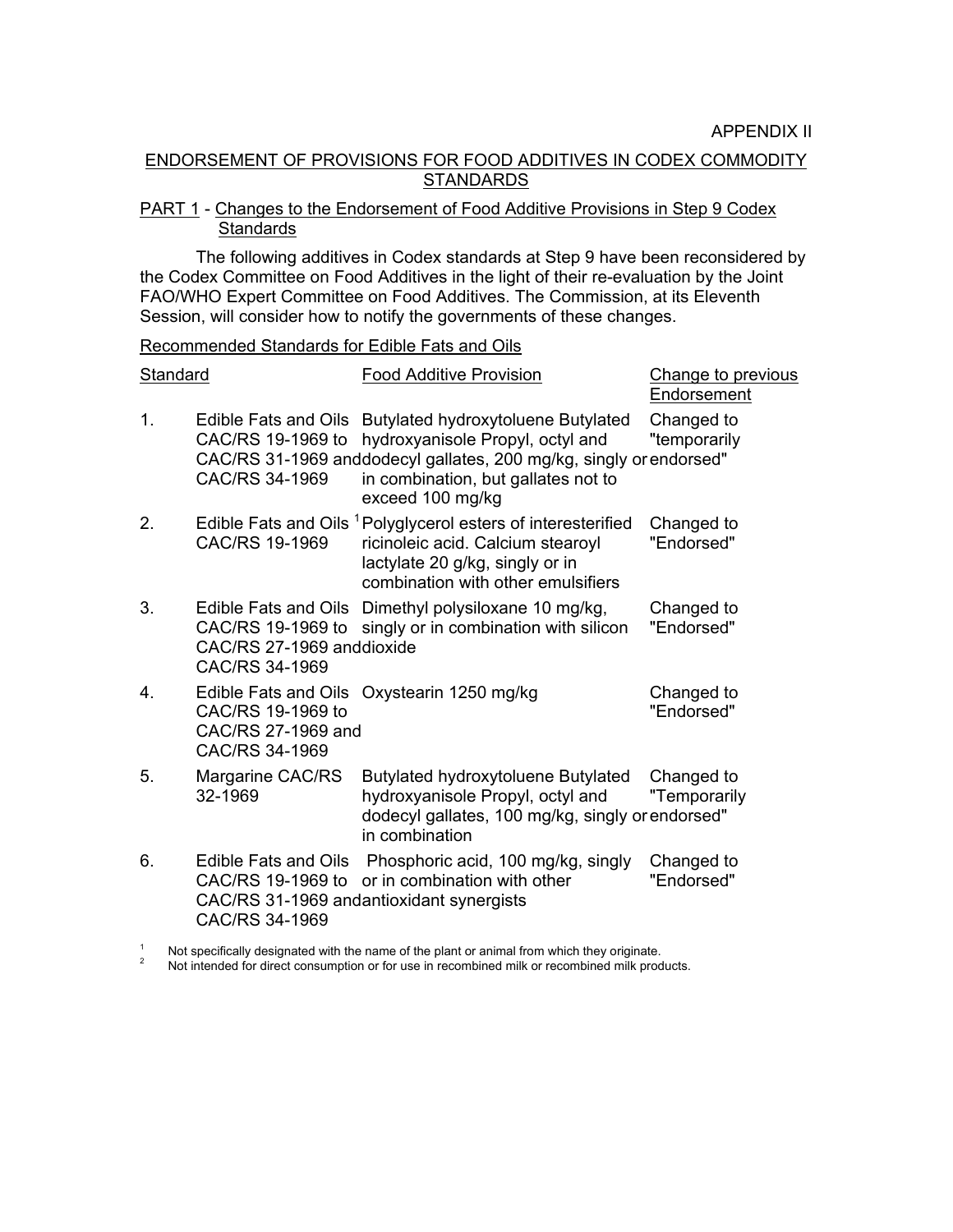Recommended Standards for Milk Products

| Standard |                                                  | <b>Food Additive Provision</b>                                                                                                                                                                                         | <b>Change to previous</b><br>Endorsement |
|----------|--------------------------------------------------|------------------------------------------------------------------------------------------------------------------------------------------------------------------------------------------------------------------------|------------------------------------------|
| 7.       | 1973                                             | Butter fat <sup>2</sup> CAC/M 1- Butylated hydroxytoluene Butylated<br>hydroxyanisole Propyl, octyl and<br>dodecyl gallates, 200 mg/kg, singly or endorsed"<br>in combination, but gallates not to<br>exceed 100 mg/kg | Changed to<br>"Temporarily               |
| 8.       | Cottage cheese<br>CAC/C1-C25 (1972)              | Guar gum, Propylene glycol alginate5 Changed to<br>g/kg of the creaming mixture, singly<br>or in combination with other<br>stabilizers and carriers                                                                    | "Endorsed"                               |
| 9.       | Processed cheese<br>preparations CAC/M<br>1-1973 | Guar gum, Propylene glycol alginate<br>8 g/kg, singly or in combination with<br>other thickening agents                                                                                                                | Changed to<br>"Endorsed"                 |
| 10.      | Cottage cheese<br>CAC/C1-C25 (1972)              | Caseinates (Na, K, Ca, NH <sub>4</sub> ) 30 g/kg<br>of the creaming mixture, singly or in<br>any combination                                                                                                           | Changed to<br>"Endorsed" <sup>2</sup>    |
| 11.      | Processed cheese<br>products CAC/M 1-<br>1973    | Oleoresin of paprika Limited by GMP                                                                                                                                                                                    | Changed to<br>"Endorsed"                 |
| 12.      | Milk powders <sup>1</sup><br>CAC/M 1-1973        | Magnesium silicate, 10 g/kg, singly or Changed to<br>in combination with other anti-caking<br>agents                                                                                                                   | "Temporarily<br>endorsed"                |
| 13.      | Cream powders <sup>1</sup><br>CAC/M 1-1973       | Magnesium silicate, 10 g/kg, singly or Changed to<br>in combination with other anti-caking<br>agents                                                                                                                   | "Temporarily<br>endorsed"                |
| 14.      | Processed cheese<br>preparations CAC/M<br>1-1973 | Carob bean gum, 8 g/kg, singly or in<br>combination with other thickening<br>agents                                                                                                                                    | Changed to<br>"Temporarily<br>endorsed"  |
| 15.      | Cottage cheese<br>CAC/C1-C25 (1972)              | Carob bean gum, 5 g/kg of the<br>creaming mixture, singly or in<br>combination with other stabilizers,<br>including carriers                                                                                           | Changed to<br>"Temporarily<br>endorsed"  |
|          | Recommended Standards for Fish Products          |                                                                                                                                                                                                                        |                                          |

| Standard |      | <b>Food Additive Provision</b>                                                                            | Change to previous<br>Endorsement       |
|----------|------|-----------------------------------------------------------------------------------------------------------|-----------------------------------------|
| 16.      | 1970 | Canned shrimps or Amaranth, 30 mg/kg, singly or in<br>prawns CAC/RS 37- combination with other colours    | Changed to<br>"Temporarily<br>endorsed" |
| 17.      | 1970 | Canned shrimps or Erythrosine, 30 mg/kg, singly or in<br>prawns CAC/RS 37- combination with other colours | Changed to<br>"Endorsed"                |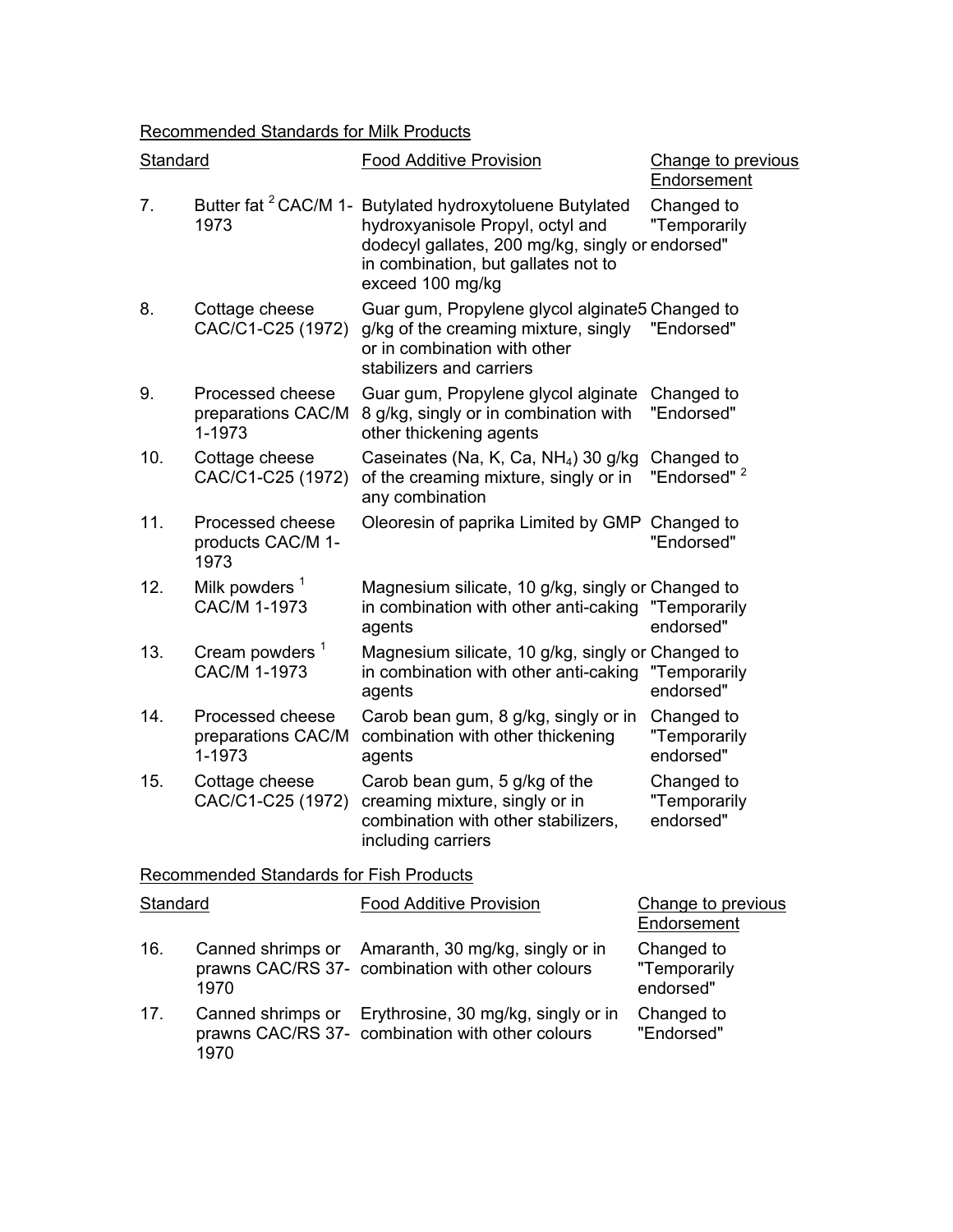# Recommended Standards for Processed Fruits and Vegetables

| Standard        |                                                                  | <b>Food Additive Provision</b>                                                                    | <b>Change to previous</b><br><b>Endorsement</b> |
|-----------------|------------------------------------------------------------------|---------------------------------------------------------------------------------------------------|-------------------------------------------------|
| 18.             | Canned applesauce<br>CAC/RS 17-1969                              | Amaranth, 200 mg/kg, singly or in<br>combination with other colours                               | Changed to<br>"Temporarily<br>endorsed"         |
| 19.             | Canned pears (in<br>specialty packs)<br>CAC/RS 61-1972           | Amaranth, 200 mg/kg, singly or in<br>combination with other colours                               | Changed to<br>"Temporarily<br>endorsed"         |
| Ţ<br>$\sqrt{2}$ | Powders intended to be dispensed in vending machines.            | Regarded as food and deleted from the Codex list of additives.                                    |                                                 |
| <b>Standard</b> |                                                                  | <b>Food Additive Provision</b>                                                                    | Change to previous<br>Endorsement               |
| 20.             | CAC/RS 17-1969                                                   | Canned applesauce Erythrosine, 200 mg/kg, singly or in<br>combination with other colours          | Changed to<br>"Endorsed"                        |
| 21.             | Canned pears (in<br>speciality packs)<br>CAC/RS 61-1972          | Erythrosine, 200 mg/kg, singly or in<br>combination with other colours                            | Changed to<br>"Endorsed"                        |
| 22.             | Canned "Red" or<br>"Purple <sup>11</sup> plums<br>CAC/RS 59-1972 | Erythrosine, 300 mg/kg, singly or in<br>combination with Ponceau 4R                               | Changed to<br>"Endorsed"                        |
| 23.             | Canned raspberries<br>CAC/RS 60-1972                             | Erythrosine, 300 mg/kg, singly or in<br>combination with Ponceau 4R                               | Changed to<br>"Endorsed"                        |
| 24.             | CAC/RS 61-1972                                                   | Canned strawberries Erythrosine, 300 mg/kg, singly or in<br>combination with other colours        | Changed to<br>"Endorsed"                        |
| 25.             | Canned green peas<br>CAC/RS 58-1972                              | Green S (Wool Green BS), 100<br>mg/kg, singly or in combination with endorsement<br>other colours | Temporary<br>withdrawn                          |
| 26.             | Canned green and<br>wax beans CAC/RS<br>16-1969                  | Green S (Wool Green BS), 100<br>mg/kg, singly or in combination with endorsement<br>other colours | Temporary<br>withdrawn                          |
| 27.             | Canned pears (in<br>specialty packs)<br>CAC/RS 61-1972           | Green S (Wool Green BS), 200<br>mg/kg, singly or in combination with endorsement<br>other colours | Temporary<br>withdrawn                          |
| 28.             | CAC/RS 17-1969                                                   | Canned applesauce Indigotine, 200 mg/kg, singly or in<br>combination with other colours           | Changed to<br>"Endorsed"                        |
| 29.             | Canned green peas<br>CAC/RS 58-1972                              | Tartrazine, 100 mg/kg, singly or in<br>combination with other colours                             | Changed to<br>"Endorsed"                        |
| 30.             | $1$ CAC/RS 55-1972                                               | Canned mushrooms Acetylated distarch adipate,<br>hydroxy- propyl distarch glycerol,<br>distarch   | Changed to<br>"Endorsed"                        |
|                 |                                                                  | phosphate, <sup>3</sup> oxidized starch, starch                                                   |                                                 |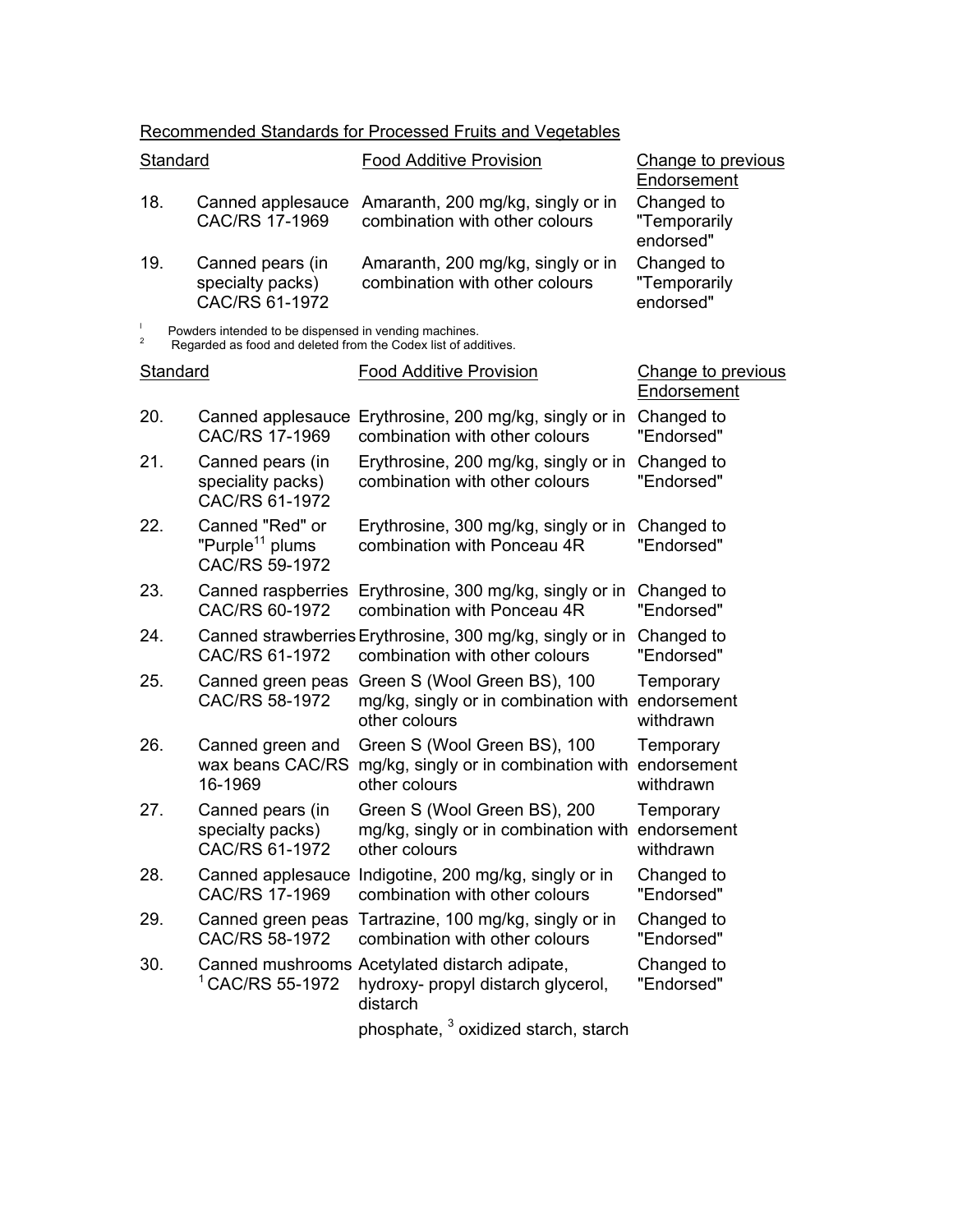| 31. | Canned green and<br>wax beans $2$<br>CAC/RS 16-1969 | acetate, hydroxypropyl starch,<br>Arabic gum, guar gum, carrageenan,<br>furcellaran, NH <sub>4</sub> , Ca, K, Na and<br>propylene glycol alginates,                   |
|-----|-----------------------------------------------------|-----------------------------------------------------------------------------------------------------------------------------------------------------------------------|
| 32. | CAC/RS 18-1969                                      | Canned sweet corn 10 g/kg, singly or in combination<br>$2$ (whole kernel style; with other thickening agents                                                          |
| 33. | Canned asparagus <sup>1</sup><br>CAC/RS 56-1972     |                                                                                                                                                                       |
| 34. | Canned green peas<br>$1$ CAC/RS 58-1972             |                                                                                                                                                                       |
| 35. |                                                     | Canned mushrooms Distarch glycerol, acetylated distarch Changed to "Endorsed"<br>$1$ CAC/RS 55-1972 glycerol, acetylated distarch<br>phosphate, 10 g/kg, singly or in |
| 36. | CAC/RS 56-1972                                      | Canned asparagus <sup>1</sup> combination with other thickening<br>agents                                                                                             |

- 37. Canned green peas  $1^1$ CAC/RS 58-1972
- <sup>1</sup> Containing butter or other animal or vegetable fats or oils.<br><sup>2</sup> Containing butter.
- 
- 3 Phosphorus oxychloride treated.

| Standard |                                    | <b>Food Additive Provision</b>                                                                          | Change to previous<br>Endorsement |
|----------|------------------------------------|---------------------------------------------------------------------------------------------------------|-----------------------------------|
| 38.      | Canned pineapple<br>CAC/RS 42-1970 | Dimethyl polysiloxane, 10 mg/kg                                                                         | Changed to<br>"Endorsed"          |
| 39.      | Table olives<br>CAC/RS 66-1974     | Ferrous gluconate, 150 mg/kg, as<br>total Fe in the fruit                                               | Changed to<br>"Endorsed"          |
| 40.      | 16-1969                            | Canned green and Tartrazine, 100 mg/kg, singly or in<br>wax beans CAC/RS combination with other colours | Changed to<br>"Endorsed"          |
|          | Recommended Standards for Sugars   |                                                                                                         |                                   |
| Standard |                                    | <b>Food Additive Provision</b>                                                                          | Change to previous<br>Endorsement |

- 41. Powdered sugar CAC/RS 5-1969 Magnesium silicate, 15 g/kg, singly or in combination with other anticaking agents, provided starch is Changed to "Temporarily endorsed"
- 42. Powdered dextrose not present CAC/RS 54-1969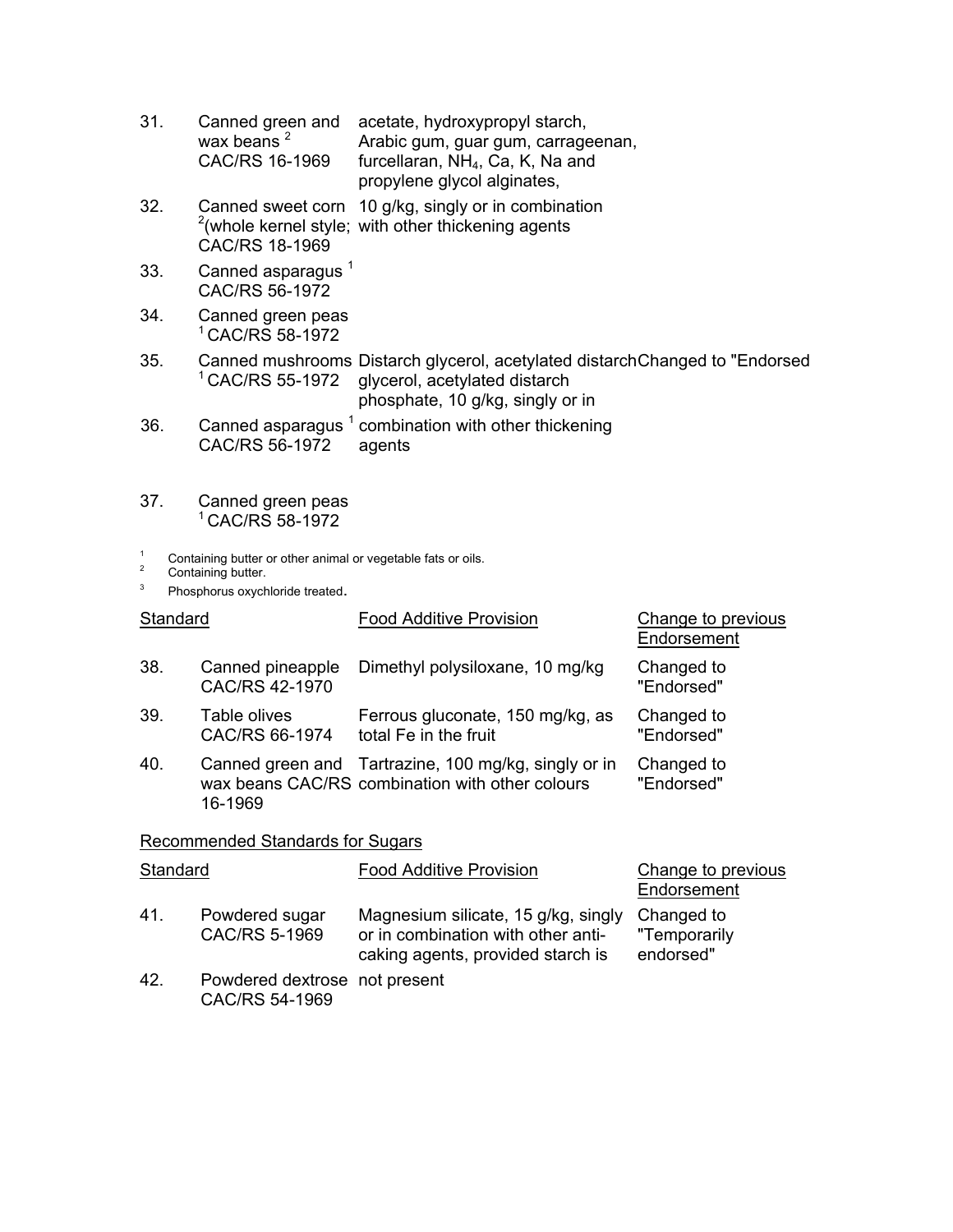# PART 2 - Changes to the Endorsement of Food Additive Provisions in Other than Step 9 **Standards**

The following additives in Codex Standards other than those at step 9 (see Part 1 of this Appendix) have been reconsidered by the Codex Committee on Food Additives in the light of their re-evaluation by the Joint FAO/WHO Expert Committee on Food Additives. Commodity Committees are requested to note the following changes.

#### Draft Standards for Processed Fruits and Vegetables

| Standard |                                               | <b>Food Additive Provision</b>                                                                                  | Change to previous<br>Endorsement     |
|----------|-----------------------------------------------|-----------------------------------------------------------------------------------------------------------------|---------------------------------------|
| 1.       | App. II, ALINORM colour cherries<br>76/20     | Canned fruit cocktail Erythrosine, Limited by GMP to                                                            | Changed to<br>"Endorsed"              |
| 2.       | salad App.III,<br>ALINORM 76/20               | Canned tropical fruit Erythrosine, Limited by GMP to<br>colour cherries                                         | Changed to<br>"Endorsed"              |
| 3.       | Lime marmalade<br>App. VI, ALINORM<br>76/20   | Green S (Wool Green BS), 100<br>mg/kg, singly or in combination with endorsement<br>tartrazine                  | Temporary<br>withdrawn                |
| 4.       | Canned carrots<br>App.VII, ALINORM<br>76/20   | Oxidized starch, 10 g/kg, singly or in Changed to<br>combination with other thickening<br>agents                | "Endorsed"                            |
| 5.       | Canned carrots<br>App.VII, ALINORM<br>76/20   | Starch sodium succinate, 10 g/kg,<br>singly or in combination with other<br>thickening agents                   | Endorsement<br>withdrawn <sup>1</sup> |
| 6.       | Canned carrots<br>App.VII, ALINORM<br>76/20   | Pectin (amidated), 10 g/kg, singly or Changed to<br>in combination with other thickening "Temporarily<br>agents | endorsed"                             |
| 7.       | Citrus marmalade<br>App. VI, ALINORM<br>76/20 | Dimethyl polysiloxane, 10 mg/kg                                                                                 | Changed to<br>"Endorsed"              |

1 This modified starch has not yet been cleared toxicologically.

#### Draft Standards for Cocoa and Chocolate Products

| Standard |                                                        | <b>Food Additive Provision</b>                                                                                                   | Chancre to previous<br>Endorsement |
|----------|--------------------------------------------------------|----------------------------------------------------------------------------------------------------------------------------------|------------------------------------|
| 8.       | Cocoa mass and<br>press cake App. II,<br>ALINORM 74/10 | Ammonium salts of phosphatidic<br>acid, 7 g/kg, singly or in<br>combination with other emulsifiers;<br>total emulsifiers 15 g/kg | Changed to<br>"Endorsed"           |
| 9.       | Chocolate App. IV,<br>ALINORM 74/10                    | Ammonium salts of phosphatidic<br>acid, 7 g/kg, singly or in<br>combination with other emulsifiers;<br>total emulsifiers 15 g/kg | Changed to<br>"Endorsed"           |
| 10.      | Composite and<br>flavoured chocolate                   | Ammonium salts of phosphatidic<br>acid, 7 g/kg, singly or in                                                                     | Changed to<br>"Endorsed"           |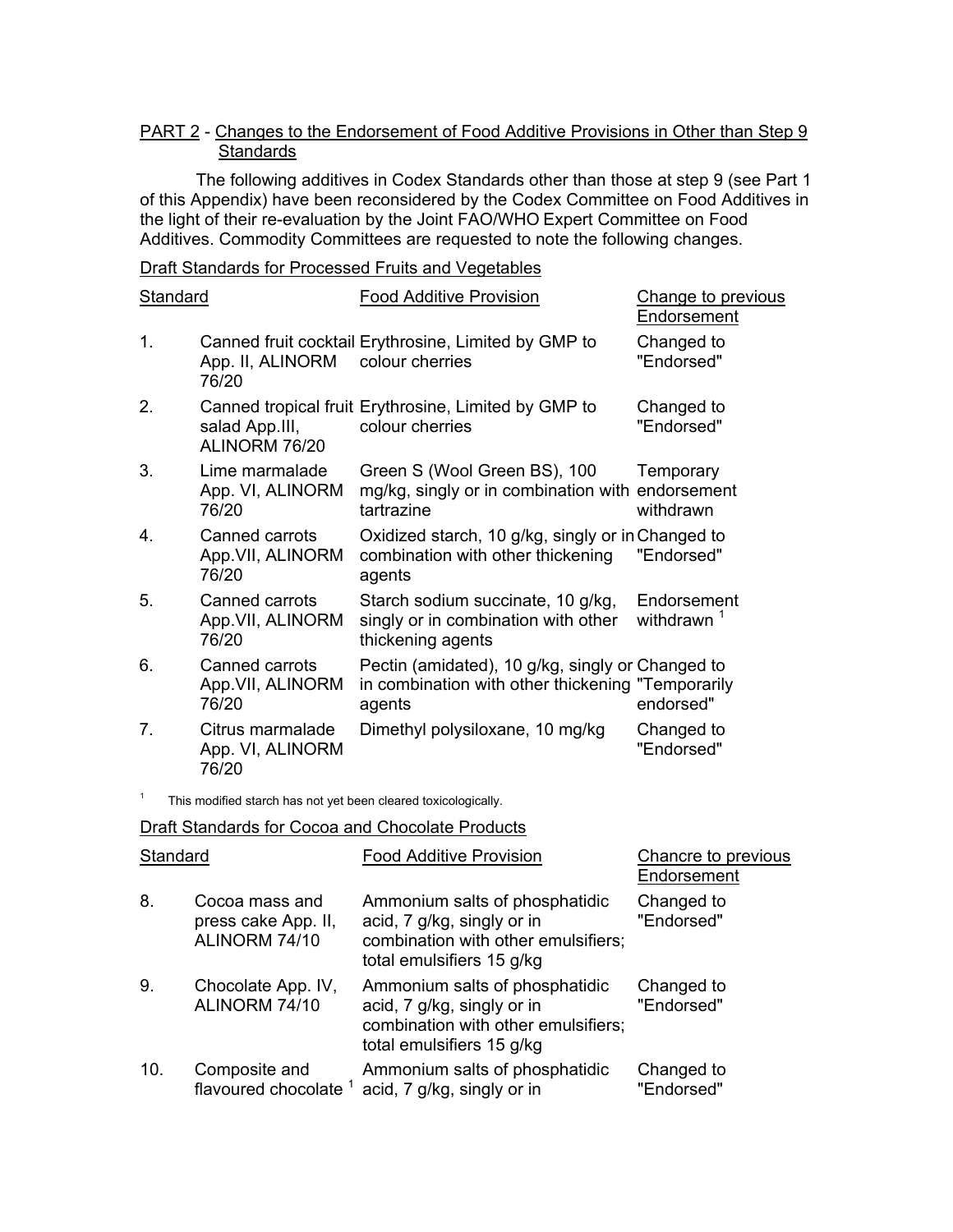|                 | App. VI, ALINORM<br>74/10                                                      | combination with other emulsifiers;<br>total emulsifiers 15 g/kg                                                                                                          |                                          |
|-----------------|--------------------------------------------------------------------------------|---------------------------------------------------------------------------------------------------------------------------------------------------------------------------|------------------------------------------|
| 11.             | IV, ALINORM 72/10                                                              | Cocoa powders App. Ammonium salts of phosphatidic<br>acid, 7 g/kg, singly or in<br>combination with other emulsifiers;<br>total emulsifiers 15 g/kg                       | Changed to<br>"Endorsed"                 |
| 12.             | Chocolate App.III,<br>ALINORM 76/10                                            | Polyglycerol esters of interesterified Changed to "Endorsed"<br>ricinoleic acid, 5 g/kg, singly or in<br>combination with other emulsifiers;<br>total emulsifiers 15 g/kg |                                          |
| 13.             | Composite and<br>flavoured chocolate <sup>1</sup><br>App. VI, ALINORM<br>74/10 | Polyglycerol esters of interesterified Changed to<br>ricinoleic acid, 5 g/kg, singly or in<br>combination with other emulsifiers;<br>total emulsifiers 15 g/kg            | "Endorsed"                               |
|                 | <b>Draft Standards for Milk Products</b>                                       |                                                                                                                                                                           |                                          |
| <b>Standard</b> |                                                                                | <b>Food Additive Provision</b>                                                                                                                                            | Change to previous<br><b>Endorsement</b> |
| 14.             | 5/70, 16th session                                                             | Flavoured yoghurt CXPectin (amidated) 10 g/kg total<br>pectin                                                                                                             | Changed to<br>"Temporarily<br>endorsed"  |
|                 | <b>Draft Standards for Fruit Juices</b>                                        |                                                                                                                                                                           |                                          |
| Standard        |                                                                                | <b>Food Additive Provision</b>                                                                                                                                            | Change to previous<br>Endorsement        |
| 15.             | Grape juice App. II,<br>ALINORM 76/14                                          | Potassium L(+)tartrate Limited by<br><b>GMP</b>                                                                                                                           | Changed to<br>"Endorsed"                 |
| 16              | Concentrated grape<br>juice App.III,                                           | Potassium L(+)tartrate Limited by<br><b>GMP</b>                                                                                                                           | Changed to<br>"Endorsed"                 |

 $1$  Emulsifiers based on chocolate content.

ALINORM 76/14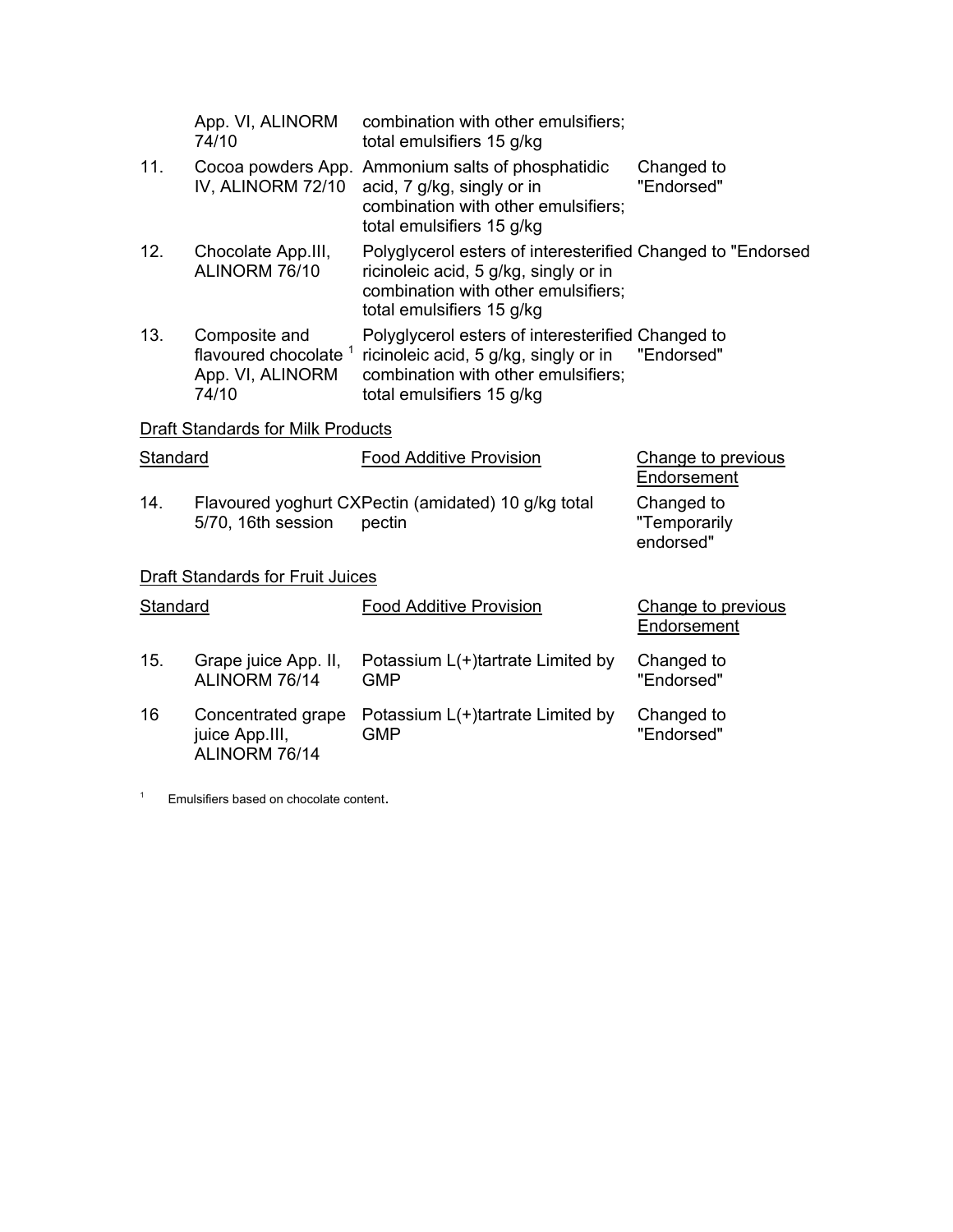# PART 3 - Food Additive Provisions in Draft Codex Commodity Standards Considered or Reconsidered by the Tenth Session of the Codex Alimentarius Commission

## **Introduction**

This part of Appendix II summarizes, by additive, all provisions in Codex commodity standards between Steps 3 and 8 of the Procedure (as at end of April 1975), which were considered by the tenth session of the Committee. For other additives in draft Codex standards, previous reports of the Committee (ALINORM 71/12, ALINORM 72/12 and ALINORM 74/12) should be consulted. Food additive provisions included in Step 9 Codex standards have been summarized in document CAC/FAL 1-1973 and Supp. 1 thereto.

# Abbreviations Used in Part 3 of Appendix II

| E             | = Endorsed                                                                                                      |
|---------------|-----------------------------------------------------------------------------------------------------------------|
| EP.           | = Endorsement postponed for reasons given in the footnotes                                                      |
| Maximum level | $=$ mg of additive in 1 kg of finished product, unless otherwise<br>stated (see also paras 32-33 of this Report |
|               | Limited by GMP = Limited by Good Manufacturing Practice <sup>1</sup>                                            |
| TE.           | = Temporarily endorsed.                                                                                         |

# ACIDS, BASES AND SALTS

### 1. Aluminium potassium sulphate

| Food |                             | Maximum level Reference to<br>(mg/kg)                                                     | Codex Standards Endorsement                    | Status of       |
|------|-----------------------------|-------------------------------------------------------------------------------------------|------------------------------------------------|-----------------|
| 1.1  | Pickled cucumber            |                                                                                           | Limited by GMP App. XI, ALINORM<br>74/20       | EP <sup>2</sup> |
| 2.   | Aluminium sulphate          |                                                                                           |                                                |                 |
| 2.1  | Canned crab meat            |                                                                                           | 180 mgAg as Al App. IV, ALINORM<br>76/18       | EP <sup>2</sup> |
| 3.   | Ammonium carbonate          |                                                                                           |                                                |                 |
| 3.1  | Filled chocolate            | Proportion of App. VIII,<br>50 g/kg carried LINORM 74/10<br>over from use of<br>chocolate |                                                | E               |
| 4.   | Ammonium hydrogen carbonate |                                                                                           |                                                |                 |
| 4.1  | Filled chocolate            | See item 3.1                                                                              | App. VIII,<br>ALINORM 74/10                    | Е               |
| 5.   | Ammonium hydroxide          |                                                                                           |                                                |                 |
| 5.1  | Filled chocolate            | See item 3.1                                                                              | App. VIII,<br>ALINORM 74/10                    | Е               |
| 5.2  | Edible caseinates           |                                                                                           | Limited by GMP App. V, CX 5/70<br>17th session | E               |

1  $\frac{1}{2}$  See definitions and explanatory notes in the Codex Advisory Lists of Food Additives (CAC/FAL 1-1973). Pending toxicological evaluation.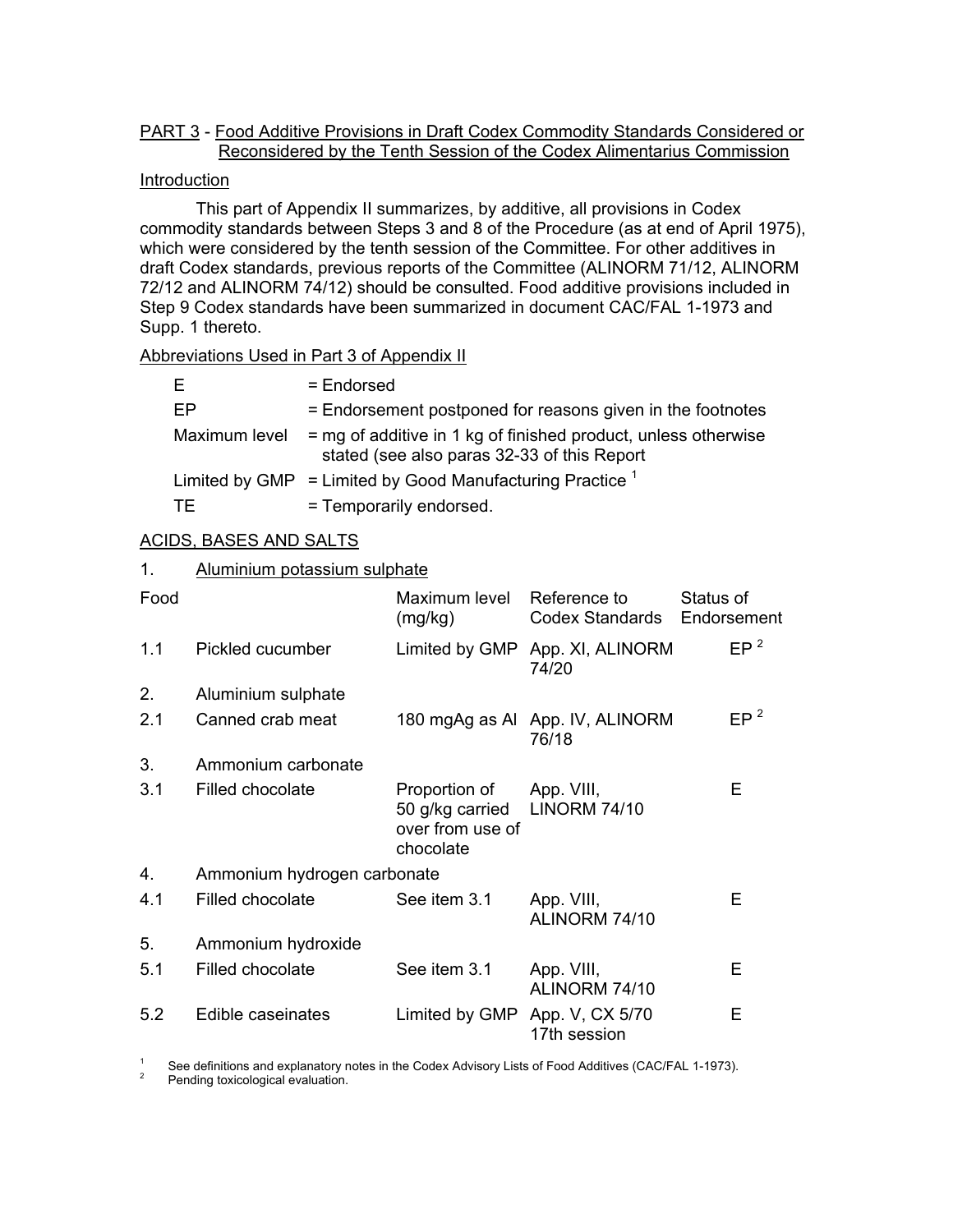| 6.   | Calcium carbonate                                      |                                                                                                                                                        |                                                              |             |
|------|--------------------------------------------------------|--------------------------------------------------------------------------------------------------------------------------------------------------------|--------------------------------------------------------------|-------------|
|      | <u>Food</u>                                            | <b>Maximum Level</b><br>(mq/kg)                                                                                                                        | Reference to Codex Status of<br><b>Standards</b>             | Endorsement |
| 6.   | Filled chocolate                                       | See item 3.1                                                                                                                                           | App. VIII, ALINORM<br>74/10                                  | Е           |
| 6.2  | Cream $1$                                              | 2 g/kg, singly, 3 g/kg CX 5/70, 17th<br>in combination with session, App.VI,<br>other stabilizers,<br>expressed as<br>anhydrous<br><b>Substances</b>   | Std. A-9                                                     | Е           |
| 6.3  | Cheese (except as<br>otherwise specified) <sup>2</sup> | 30 g/kg of the curd $CX$ 5/70, 16 <sup>th</sup><br>in acid cured<br>cheese, singly or in Std. A-14<br>combination with<br>sodium hydrogen<br>carbonate | session, App.IV-B,                                           | E           |
| 7.   | Calcium chloride                                       |                                                                                                                                                        |                                                              |             |
| 7.1  | Cream $1$                                              | See item 6.2                                                                                                                                           | CX 5/70, 17 <sup>th</sup><br>session, App. VI,<br>Std. A-9   | E           |
| 7.   | 2 Cheese (except as<br>otherwise specified)            | 200 mg/kg of the<br>milk used                                                                                                                          | CX 5/70, 16 <sup>th</sup><br>session, App.IV-B,<br>Std. A-14 | Е           |
| 8.   | Calcium hydrogen carbonate                             |                                                                                                                                                        |                                                              |             |
| 8.1  | Cream $1$                                              | See item 6.2                                                                                                                                           | CX 5/70, 17 <sup>th</sup><br>session, App. VI,<br>Std. A-9   | E           |
| 9.   | Calcium hydroxide                                      |                                                                                                                                                        |                                                              |             |
| 9.1  | Grape juice                                            | Limited by GMP                                                                                                                                         | App. II, ALINORM<br>76/14                                    | Е           |
| 9.2  | Concentrated grape juice Limited by GMP                |                                                                                                                                                        | App. III,<br>ALINORM 76/14                                   | Е           |
| 9.3  | Edible caseinates                                      | Limited by GMP                                                                                                                                         | See item 5.2                                                 | Е           |
| 10.  | Citrate, calcium                                       |                                                                                                                                                        |                                                              |             |
| 10.1 | Cream $1$                                              | See item 6.2                                                                                                                                           | CX 5/70, 17th                                                | Е           |
| 11.  | Citrate, potassium                                     |                                                                                                                                                        | session, App. VI,<br>Std. A-9                                |             |
| 11.1 | Cream $1$                                              | See item 6.2                                                                                                                                           | CX 5/70, 17 <sup>th</sup><br>session, App. VI,<br>Std. A-9   | Е           |
| 12.  | Citrate sodium                                         |                                                                                                                                                        |                                                              |             |
| 12.1 | Cream $1$                                              | See item 6.2                                                                                                                                           | CX 5/70, 17 <sup>th</sup><br>session, APP. VI,<br>Std. A-9   | E           |

<sup>1</sup> Other than pasteurized cream.<br><sup>2</sup> See CX 5/70, 17th Session, Appendix II.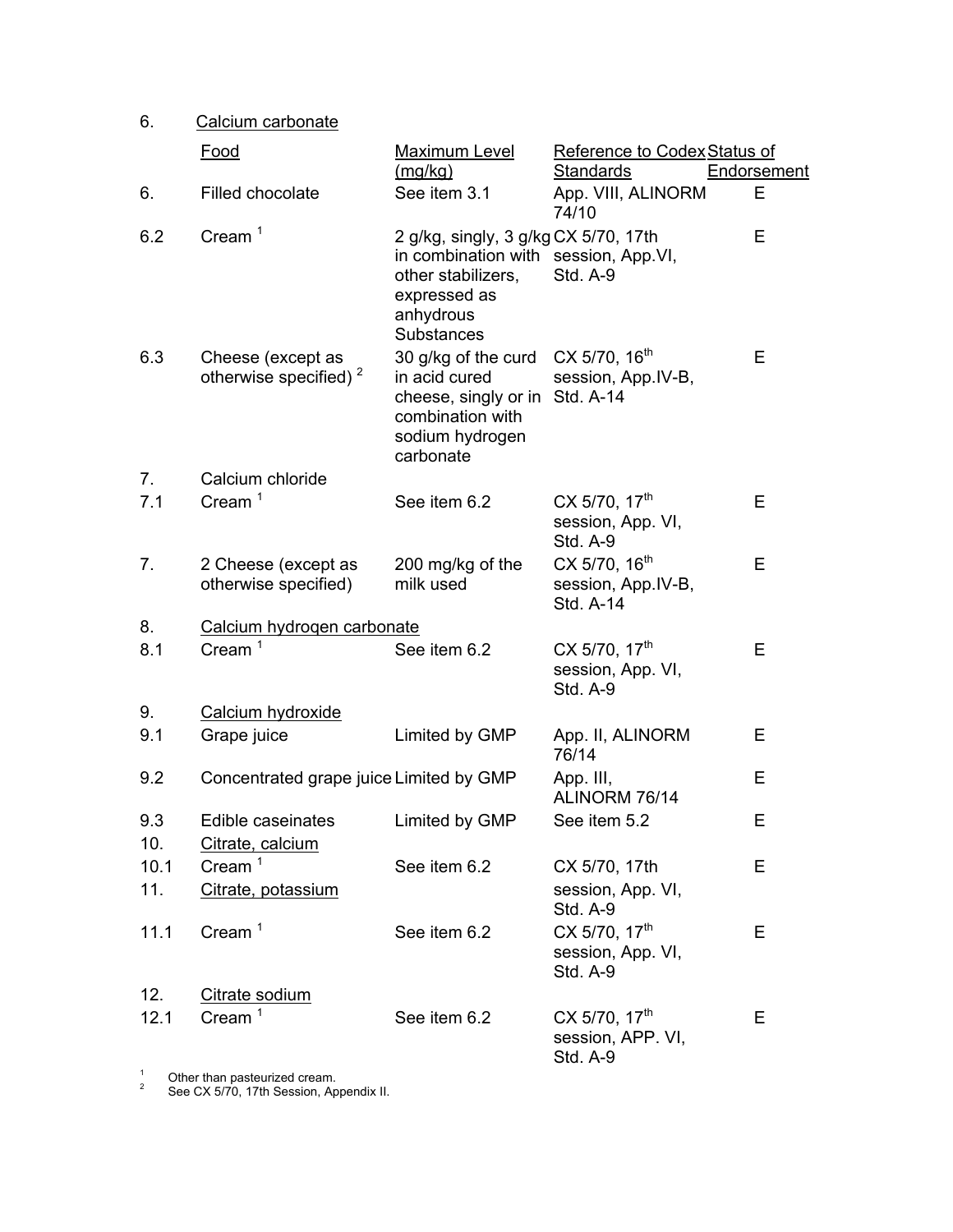| 13.         | <b>Citric acid Food</b>                            | <b>Maximum Level</b><br>(mg/kg)                                                                                                   | Reference to<br><b>Codex Standards</b>                              | Status of<br>Endorsement |
|-------------|----------------------------------------------------|-----------------------------------------------------------------------------------------------------------------------------------|---------------------------------------------------------------------|--------------------------|
| 13.1        | Filled chocolate                                   | Proportion of 5 g/kg, App. VIII,<br>singly or in<br>combination with L-<br>tartaric acid carried<br>over from use of<br>chocolate | ALINORM 74/10                                                       | Е                        |
| 13.2        | Pineapple juice                                    | Limited by GMP                                                                                                                    | App. V, ALINORM<br>76/14                                            | Е                        |
| 13.3        | Small fruit pulpy nectars Limited by GMP           |                                                                                                                                   | App. VII, ALINORM<br>76/14                                          | Е                        |
| 13.4 $^{2}$ | Cheese (except as<br>otherwise specified)          | Limited by GMP                                                                                                                    | CX 5/70, 16 <sup>th</sup><br>session, App.IV-B,<br><b>Std. A-14</b> | Е                        |
| 13.5        | Quick frozen peaches                               | Limited by GMP                                                                                                                    | App. III,<br>ALINORM 76/25                                          | E                        |
| 13.6        | Quick frozen cauliflower Limited by GMP in         | the blancing and<br>cooling water                                                                                                 | App. IX, ALINORM<br>76/25                                           | Е                        |
| 13.7        | Non-pulpy blackcurrant<br>nectar                   | Limited by GMP                                                                                                                    | App. VI,<br>ALINORM 76/14                                           | Е                        |
| 14.         | Hydrochloric acid                                  |                                                                                                                                   |                                                                     |                          |
| 14.1        | Edible acid casein                                 | Limited by GMP                                                                                                                    | CX 5/70, 17 <sup>th</sup><br>session, App. IV                       | E <sup>1</sup>           |
| 15.         | Lactic acid                                        |                                                                                                                                   |                                                                     |                          |
|             | 15.1) $2$ Cheese (except as<br>otherwise specified | Limited by GMP                                                                                                                    | CX 5/70, 16 <sup>th</sup><br>session, App.IV-B,<br>Std. A-14        | Е                        |
| 15.2        | Edible acid casein                                 | Limited by GMP                                                                                                                    | See item 14.1                                                       | Е                        |
| 16.         | Magnesium carbonate                                |                                                                                                                                   |                                                                     |                          |
| 16.1        | Filled chocolate                                   | See item 3.1                                                                                                                      | App. VIII,<br>ALINORM 74/10                                         | Ε                        |
| 17.         | Magnesium hydroxide                                |                                                                                                                                   |                                                                     |                          |
| 17.1        | Filled chocolate                                   | See item 3.1                                                                                                                      | App. VIII,<br>ALINORM 74/10                                         | Е                        |
| 18.         | dl-Malic acid                                      |                                                                                                                                   |                                                                     |                          |
| 18.1        | Pineapple juice                                    | Limited by GMP                                                                                                                    | App. V, ALINORM<br>76/14                                            | Е                        |
| 18.2        | Small fruit pulpy nectars Limited by GMP           |                                                                                                                                   | App. VII, ALINORM<br>76/14                                          | Е                        |
| 18.3        | Non-pulpy blackcurrant Limited by GMP<br>nectar    |                                                                                                                                   | App. VI, ALINORM<br>76/14                                           | Е                        |

1 See para 56 of this Report.

2 See CX 5/70, 17th Session, Appendix II.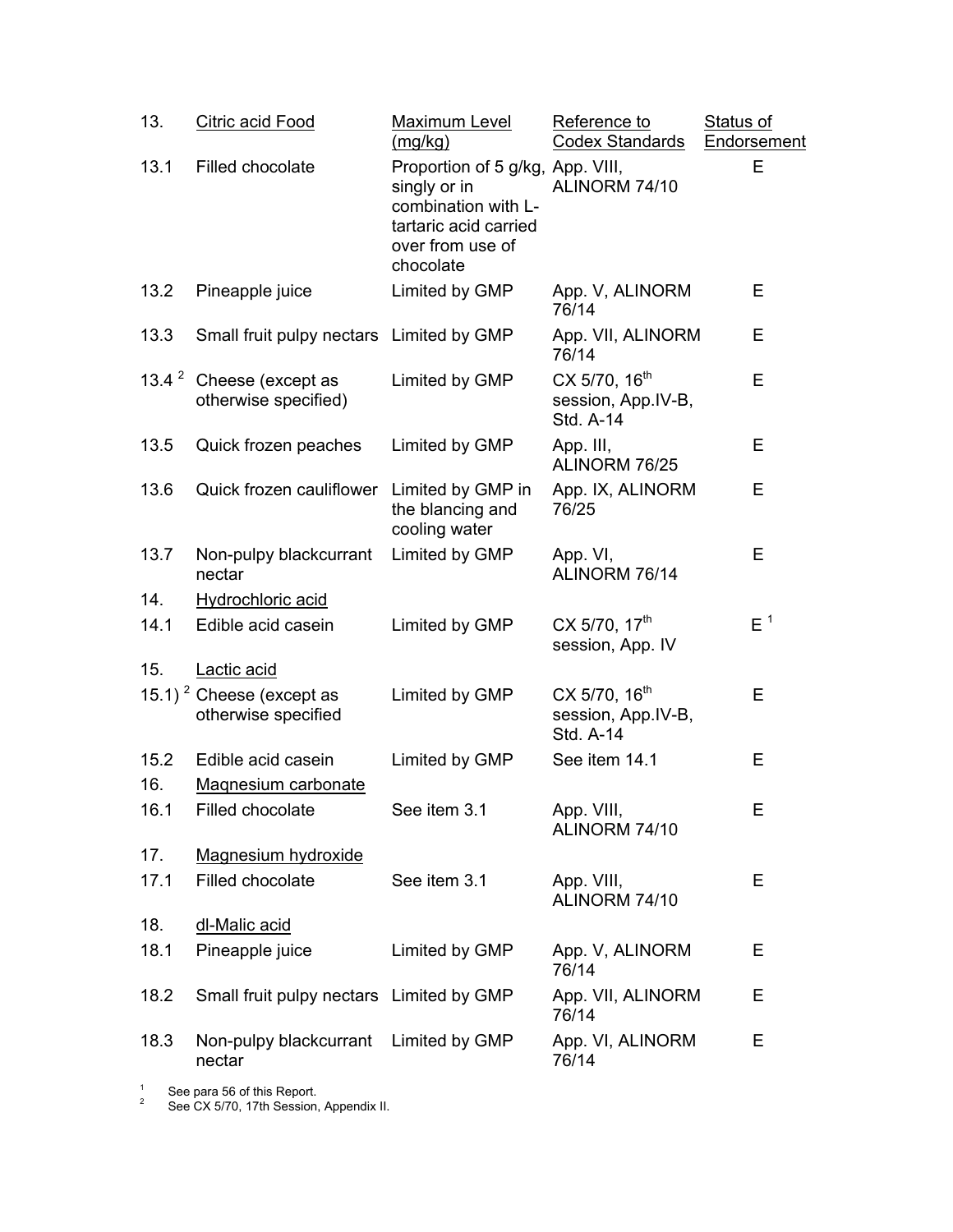19. Monophosphates, calcium<sup>1</sup>

| <u>Food</u> |                                          | <b>Maximum Level</b><br>(mg/kg)                                                                | Reference to<br><b>Codex Standard</b>                        | Status of<br>Endorsement |
|-------------|------------------------------------------|------------------------------------------------------------------------------------------------|--------------------------------------------------------------|--------------------------|
|             | 19.1 $5$ Cream                           | See item 6.2                                                                                   | CX 5/70, 17 <sup>th</sup><br>session, App.VI,<br>Std. A-9    | EP <sup>2</sup>          |
| 20.1        | Monophosphate.<br>potassium              |                                                                                                |                                                              |                          |
| 20.1        | cream <sup>5</sup>                       | See item 6.2                                                                                   | See item 6.2                                                 | EP <sup>2</sup>          |
| 21.         | Monophosphate, sodium                    |                                                                                                |                                                              |                          |
| 21.1        | Cream <sup>5</sup>                       | See item 6.2                                                                                   | See item 6.2                                                 | EP <sup>2</sup>          |
| 22.         | Phosphate, Tri-, calcium                 |                                                                                                |                                                              |                          |
| 22.1        | <b>Quick frozen lobsters</b>             | product, expressed 76/18<br>as $P_2O_5$ , singly or<br>in combination with<br>other phosphates | 5 g/kg of the final App. III, ALINORM                        | Е                        |
| 23.         | Phosphate, Tri-, pentapotassium          |                                                                                                |                                                              |                          |
| 23.1        | Quick frozen lobsters                    | See item 22.1                                                                                  | See item 22.1                                                | Е                        |
| 24.         | Phosphate, Tri-, pentasodium             |                                                                                                |                                                              |                          |
| 24.1        | Quick frozen lobsters                    | See item 22.1                                                                                  | See item 22.1                                                | E                        |
| 25.         | Phosphoric acid                          |                                                                                                |                                                              |                          |
| 25.1        | Filled chocolate                         | 2.5 g/kg,<br>expressed as $P_2O_5$ ALINORM 74/10<br>carried over from<br>use of chocolate      | App. VIII,                                                   | E                        |
| 25.2        | cheese (except as<br>otherwise specified | Limited by GMP                                                                                 | CX 5/70, 16 <sup>th</sup><br>session, App.IV-B,<br>Std. A-14 | EP <sup>3</sup>          |
|             | 25.3 Cottage cheese                      | Limited by GMP                                                                                 | CAC/C1-C25<br>(1972)                                         | EP <sup>4</sup>          |
| 25.4        | Edible acid casein                       | Limited by GMP                                                                                 | See item 14.1                                                | Е                        |
| 26.         | Polyphosphate, calcium                   |                                                                                                |                                                              |                          |
| 26.1        | Cream $5$                                | See item 6.2                                                                                   | See item 6.2                                                 | EP <sup>2</sup>          |
| 27.         | Polyphosphate, potassium                 |                                                                                                |                                                              |                          |
| 27.1        | Cream <sup>5</sup>                       | See item 6.2                                                                                   | See item 6.2                                                 | EP <sup>2</sup>          |
| 28.         | Polyphosphate, sodium                    |                                                                                                |                                                              |                          |
| 28.1        | Quick frozen lobsters                    | See item 22.1                                                                                  | See item 22.1                                                | Е                        |
| 28.2        | Cream <sup>5</sup>                       | See item 6.2                                                                                   | See item 6.2                                                 | EP <sup>2</sup>          |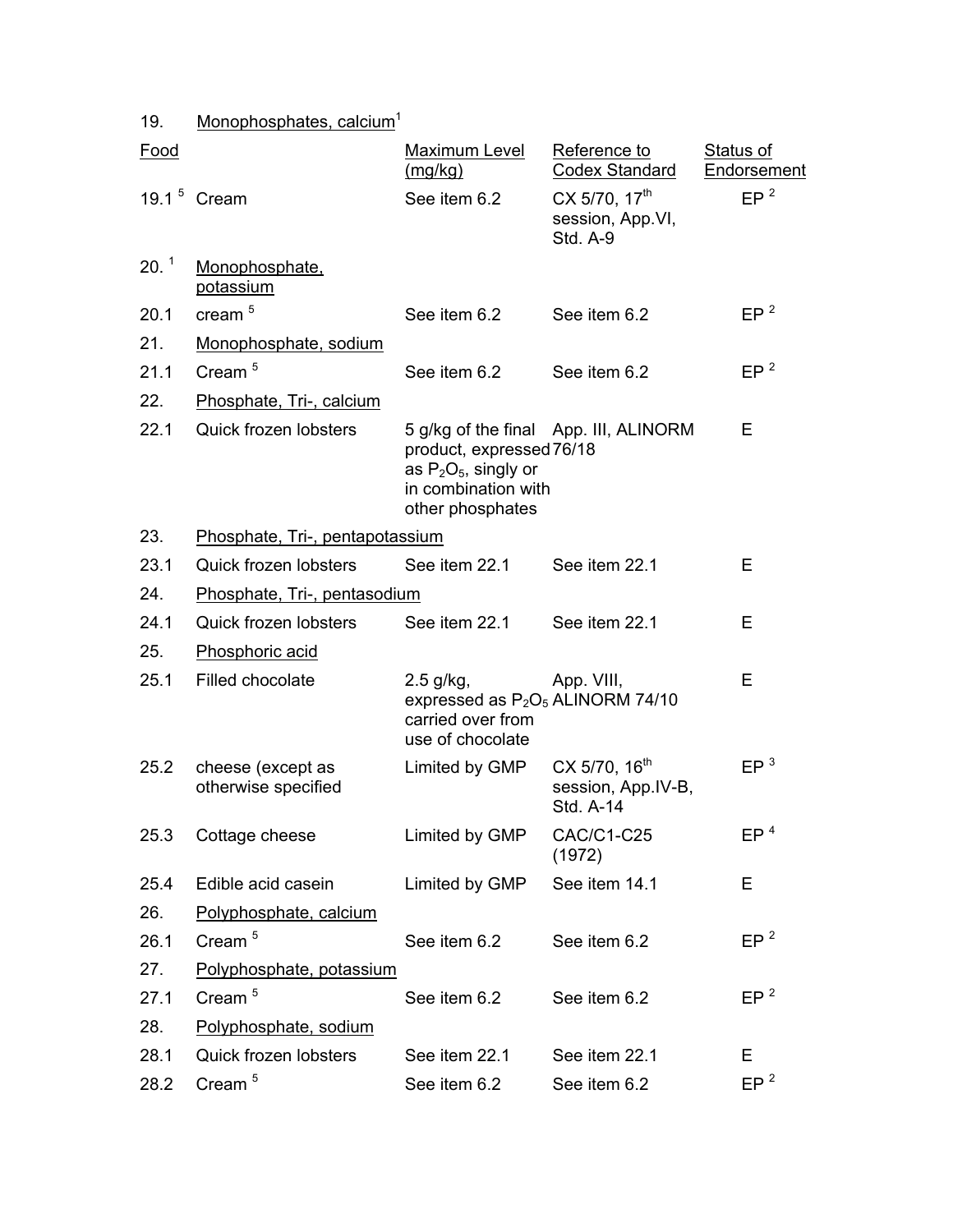- $\frac{1}{2}$  Covers monobasic, dibasic and tribasic calcium phosphates.
- 
- 
- <sup>2</sup> See para 52 of this Report.<br>
<sup>3</sup> See para 60 of this Report.<br>
<sup>4</sup> See para 67 of this Report.<br>
5 Other than pasteurized cream.
- 6 See CX 5/70, 17th Session, Appendix II.

# 29. Potassium carbonate

| <u>Food</u> |                                                        | Maximum Level<br>(mg/kg) | Reference to<br><b>Codex Standards</b> | Status of<br>Endorsement |
|-------------|--------------------------------------------------------|--------------------------|----------------------------------------|--------------------------|
| 29.1        | Filled chocolate                                       | See item 3.1             | See item 3.1                           | Е                        |
| 29.2        | Cream <sup>5</sup>                                     | See item 6.2             | See item 6.2                           | E                        |
| 30.         | Potassium chloride                                     |                          |                                        |                          |
| 30.1        | Cream <sup>5</sup>                                     | See item 6.2             | See item 6.2                           | Е                        |
| 31.         | Potassium hydrogen carbonate                           |                          |                                        |                          |
| 31.1        | Filled chocolate                                       | See item 3.1             | See item 3.1                           | Е                        |
| 31.2        | Cream <sup>5</sup>                                     | See item 6.2             | See item 6.2                           | E                        |
| 32.         | Potassium hydroxide                                    |                          |                                        |                          |
| 32.1        | Filled chocolate                                       | See item 3.1             | See item 3.1                           | Е                        |
| 32.2        | Edible caseinates                                      | Limited by GMP           | See item 5.2                           | E                        |
| 33.         | Sodium carbonate                                       |                          |                                        |                          |
| 33.1        | Filled chocolate                                       | See item 3.1             | See item 3.1                           | E                        |
| 33.2        | Cream <sup>5</sup>                                     | See item 6.2             | See item 6.2                           | Е                        |
| 34.         | Sodium chloride                                        |                          |                                        |                          |
| 34.1        | Cream <sup>5</sup>                                     | See item 6.2             | See item 6.2                           | E                        |
| 35.         | Sodium hydrogen carbonate                              |                          |                                        |                          |
| 35.1        | Filled chocolate                                       | See item 3.1             | See item 3.1                           | Е                        |
| 35.2        | Cream <sup>5</sup>                                     | See item 6.2             | See item 6.2                           | E                        |
| 35.3        | Cheese (except as<br>otherwise specified) <sup>6</sup> | See item 6.3             | See item 6.3                           | Е                        |
| 36.         | Sodium hydroxide                                       |                          |                                        |                          |
| 36.1        | Filled chocolate                                       | See item 3.1             | See item 3.1                           | Е                        |
| 36.2        | Edible caseinates                                      | Limited by GMP           | See item 5.2                           | E                        |
| 37.         | Sulphuric acid                                         |                          |                                        |                          |
| 37.1        | Edible acid casein                                     | Limited by GMP           | See item 14.1                          | E <sup>1</sup>           |
| 38.         | $L(+)$ Tartaric acid                                   |                          |                                        |                          |
| 38.1        | Filled chocolate                                       | See item 13.1            | See item 13.1                          | Е                        |
|             | <b>ANTIOXIDANTS AND ANTIOXIDANT SYNERGISTS</b>         |                          |                                        |                          |
| 39.         | L-Ascorbic acid                                        |                          |                                        |                          |
| 39.1        | Canned tropical fruit<br>salad                         | 700 mg/kg                | App. III,<br>ALINORM 76/20             | $TE^2$                   |
| 39.2        | Jams (fruit preserves and 500 mg/kg<br>jellies)        |                          | App. V,<br>ALINORM 76/20               | $TE^2$                   |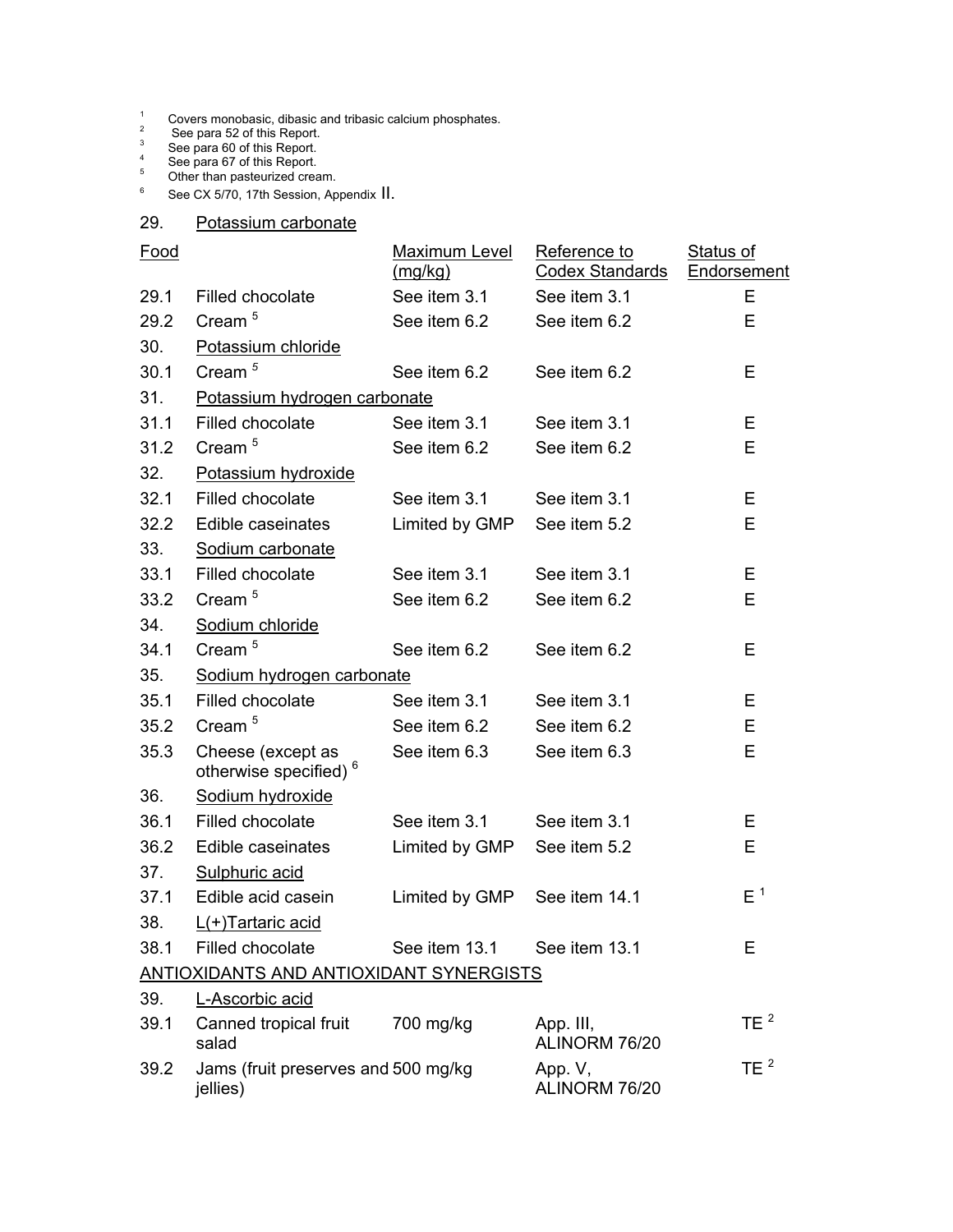| 39.3 | Quick frozen shrimps or Limited by GMP<br>Prawns |                | App. III,<br>ALINORM 76/18        | EP <sup>3</sup> |
|------|--------------------------------------------------|----------------|-----------------------------------|-----------------|
| 39.4 | Grape juice                                      | $400$ mg/kg    | App. II, ALINORM<br>76/14         | TE <sup>2</sup> |
| 39.5 | Concentrated grape<br>juices                     | Limited by GMP | App. III and IV,<br>ALINORM 76/14 | TE <sup>3</sup> |
| 39.6 | Small fruit pulpy nectars [400 mg/kg]            |                | App. VII, ALINORM<br>76/14        | EP <sup>4</sup> |
| 39.7 | Quick-frozen peaches                             | 750 mg/kg      | App.III, ALINORM<br>76/25         | EP <sup>4</sup> |

1 See para 56 of this Report. 2

 $^{\prime}$  Pending clarification of the meaning of the maximum level; see paras 32-33 of this Report.<br><sup>3</sup> Pending the establishment of a maximum level; see paras 32-33 of this Report. <sup>4</sup> Pending confirmation by Commodity Committee.<br>
<sup>5</sup> Other than pasteurized cream. <sup>6</sup> See CX 5/70, 17th Session, Appendix II.

| 40.  | Ascorbyl palmitate Food                                        | Maximum Level<br>(mg/kg)                                                                                                         | Reference to<br><b>Codex Standards Endorsement</b> | Status of |
|------|----------------------------------------------------------------|----------------------------------------------------------------------------------------------------------------------------------|----------------------------------------------------|-----------|
| 40.1 | Low-erucic acid<br>rapeseed oil                                | 200 mg/kg, singly or App. V, ALINORM<br>in combination with<br>ascorbyl stearate                                                 | 74/19                                              | E         |
| 41.  | <b>Ascorbyl stearate</b>                                       |                                                                                                                                  |                                                    |           |
| 41.1 | Low-erucic acid<br>rapeseed oil                                | See item 40.1                                                                                                                    | See item 40.1                                      | E         |
| 42.  | Butylated hydroxyanisole (BHA)                                 |                                                                                                                                  |                                                    |           |
| 42.1 | Low-erucic acid<br>rapeseed oil                                | 200 mg/kg, singly or See item 40.1<br>in combination with<br><b>BHT</b> and/or gallates<br>(gallates not to<br>exceed 100 mg/kg) |                                                    | TE        |
| 43.  | <b>Butylated hydroxutoluene (BHT)</b>                          |                                                                                                                                  |                                                    |           |
| 43.1 | Low-erucic acid<br>rapeseed oil                                | See item 42.1                                                                                                                    | See item 40.1                                      | <b>TE</b> |
| 44.  | Citrate, sodium                                                |                                                                                                                                  |                                                    |           |
| 44.1 | Low-erucic acid<br>rapeseed oil                                | Limited by GMP                                                                                                                   | See item 40.1                                      | Е         |
| 45   | Citric acid                                                    |                                                                                                                                  |                                                    |           |
| 45.1 | Low-erucic acid<br>rapeseed oil                                | Limited by GMP                                                                                                                   | See item 40.1                                      | E         |
| 46.  | Ethylenediaminetetraacetic acid, calcium disodium salt         |                                                                                                                                  |                                                    |           |
| 46.1 | Canned crab meat                                               | $275$ mg/kg                                                                                                                      | App. IV,<br>ALINORM 76/18                          | E         |
| 47.  | Gallates, dodecyl, octyl, propyl                               |                                                                                                                                  |                                                    |           |
| 47.1 | Low-erucic acid<br>rapeseed                                    | See item 42.1                                                                                                                    | See item 40.1                                      | <b>TE</b> |
| 48.  | <b>Isopropyl citrate mixture (incl. Monoisopropyl citrate)</b> |                                                                                                                                  |                                                    |           |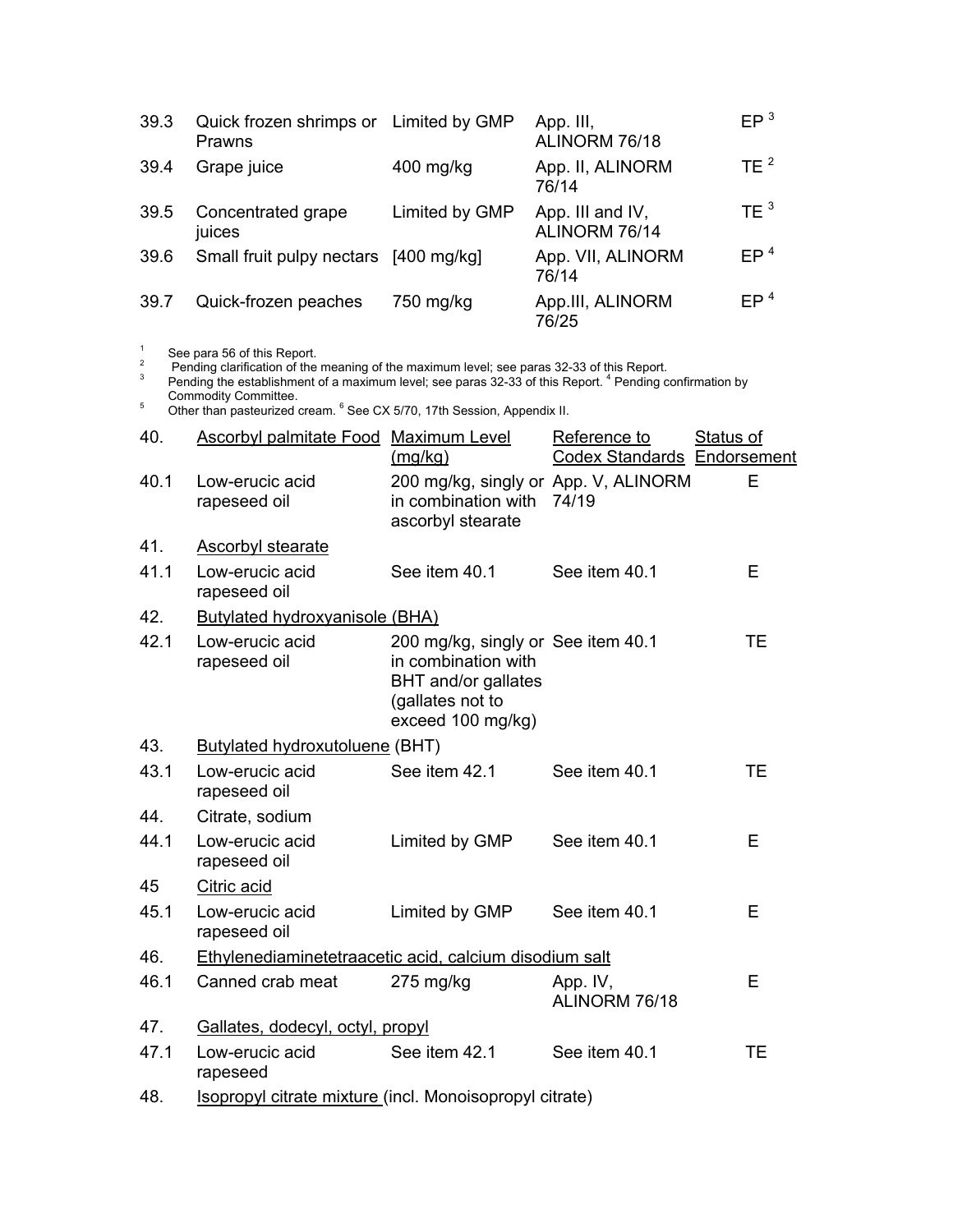| 48.1           | Low-erucic acid<br>rapeseed oil                                  | 100 mg/kg, singly or See item 40.1<br>in combination with<br>other anti-oxidant<br>synergists |                                                  | Е               |
|----------------|------------------------------------------------------------------|-----------------------------------------------------------------------------------------------|--------------------------------------------------|-----------------|
| 49.            | Monoglyceride citrate                                            |                                                                                               |                                                  |                 |
| 49.1           | Low-erucic acid<br>rapeseed oil                                  | See item 48.1                                                                                 | See item 40.1                                    | Е               |
| 50.            | Phosphoric acid                                                  |                                                                                               |                                                  |                 |
| 50.1           | Low-erucic acid<br>rapeseed oil                                  | See item 48.1                                                                                 | See item 40.1                                    | E               |
| 51.            | Sodium thiosulphate<br>Food                                      | <b>Maximum Level</b><br>(mg/kg)                                                               | Reference to Codex Status of<br><b>Standards</b> | Endorsement     |
| 51.1           | Quick frozen shrimps or 30 mg/kg in the<br>prawns (raw products) | final product,<br>expressed as $SO2$<br>singly or in<br>combination with<br>other sulphites   | App. III, ALINORM<br>74/18A                      | EP <sup>1</sup> |
| 52.            | Thiodipropionate,<br>dilauryl                                    |                                                                                               |                                                  |                 |
| 52.1           | Low-erucic acid rapeseed oil 200 mg/kg                           |                                                                                               | See item 40.1                                    | Е               |
| 53.            | Natural and synthetic tocopherols                                |                                                                                               |                                                  |                 |
| 53.1           | Low-erucic acid rapeseed oil Limited by<br><b>GMP</b>            |                                                                                               | See item 40.1                                    | $E^2$           |
| <b>COLOURS</b> |                                                                  |                                                                                               |                                                  |                 |
| 54.            | Amaranth (CI 16 185                                              |                                                                                               |                                                  |                 |
|                | 54.1 Flavoured yoghurt                                           | 12 mg/kg                                                                                      | App. VIII, CX 5/70<br>17th session               | EP <sup>3</sup> |
| 55.            | Annatto extracts (CI 75 120)                                     |                                                                                               |                                                  |                 |
| 55.1           | Low-erucic acid<br>rapeseed oil                                  | Limited by GMP                                                                                | See item 40.1                                    | TЕ              |
| 56.            | Azo-Rubine (CI 14 720)                                           |                                                                                               |                                                  |                 |
| 56.1           | Flavoured yoghurt                                                | 57 mg/kg                                                                                      | See item 54.1                                    | EP <sup>3</sup> |
| 57.            | <b>Beet Red and Betanin</b>                                      |                                                                                               |                                                  |                 |
| 57.1           | Flavoured yoghurt                                                | $250$ mg/kg                                                                                   | See item 54.1                                    | EP <sup>3</sup> |
| 58.            | Beta-apo-8'-carotenal                                            |                                                                                               |                                                  |                 |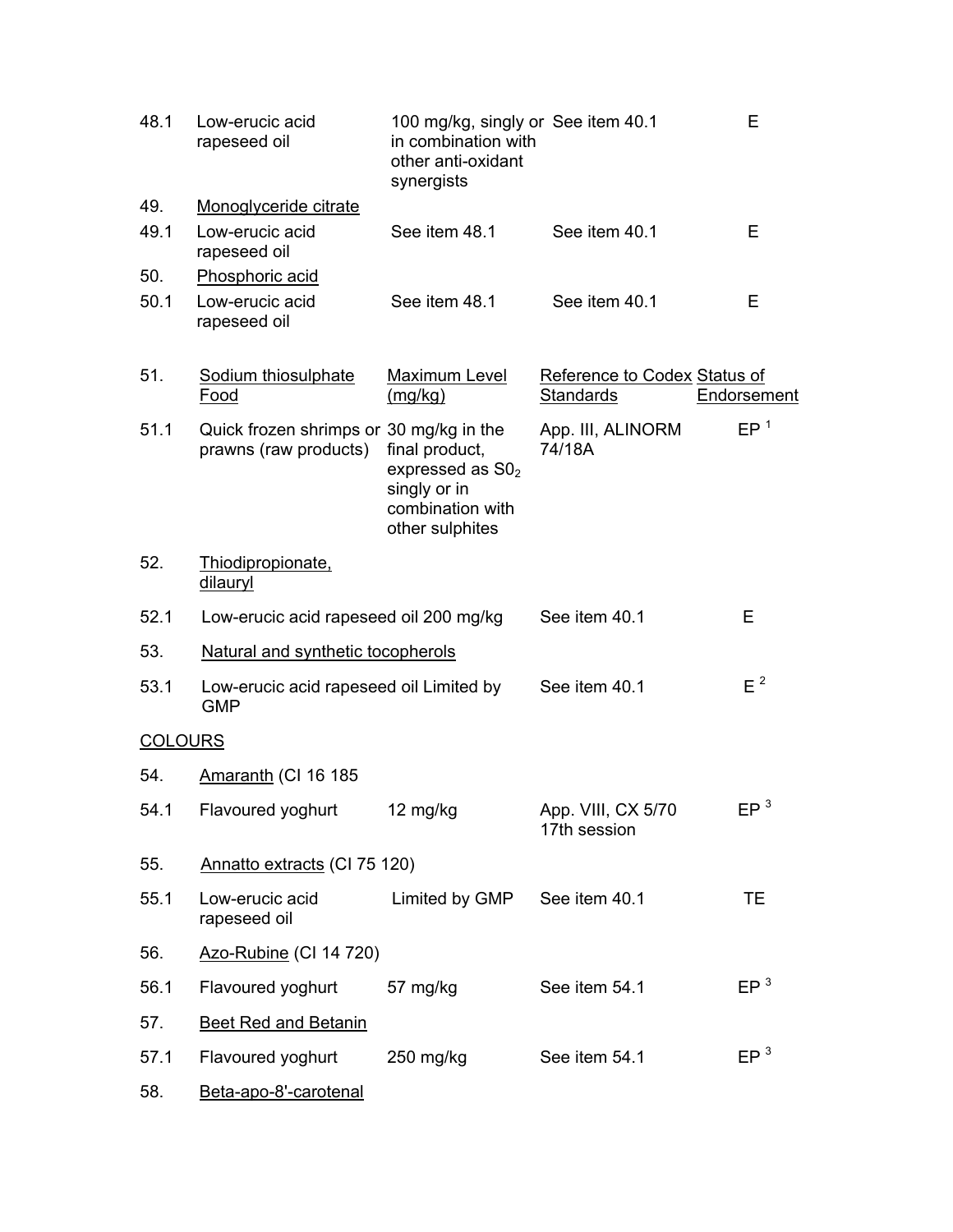| 58.1                                                       | Low-erucic acid<br>rapeseed oil                                                                                                                                                              | Limited by GMP                     | See item 40.1                                                | Е                                      |
|------------------------------------------------------------|----------------------------------------------------------------------------------------------------------------------------------------------------------------------------------------------|------------------------------------|--------------------------------------------------------------|----------------------------------------|
| 59.                                                        | Beta-apo-8'-carotenoic acid, methyl and ethyl esters                                                                                                                                         |                                    |                                                              |                                        |
| 59.                                                        | 1 Low-erucic acid<br>rapeseed oil                                                                                                                                                            | Limited by GMP                     | See item 40.1                                                | Е                                      |
| 60.                                                        | Beta-carotene                                                                                                                                                                                |                                    |                                                              |                                        |
| 60.1                                                       | Low-erucic acid<br>rapeseed oil                                                                                                                                                              | Limited by GMP                     | See item 40.1                                                | Е                                      |
| 61.                                                        | <b>Brilliant Black BN (CI 28 440</b>                                                                                                                                                         |                                    |                                                              |                                        |
| 61.1                                                       | Flavoured yoghurt                                                                                                                                                                            | 12 mg/kg                           | See item 54.1                                                | EP <sup>3</sup>                        |
| 62                                                         | Brilliant Blue FCF (CI 42 090)                                                                                                                                                               |                                    |                                                              |                                        |
| 62.1                                                       | Canned mature<br>processed peas                                                                                                                                                              | 200 mg/kg, singly                  | App. X,<br>ALINORM 74/20                                     | EP <sup>4</sup>                        |
| 62.2                                                       | Provolone cheese                                                                                                                                                                             | To be established                  | CAC/C1-C25 (1972)                                            | EP <sup>5</sup>                        |
| 62.3                                                       | Flavoured yoghurt                                                                                                                                                                            | To be established                  | See item 54.1                                                | EP <sup>3</sup>                        |
| $\mathbf{1}$<br>$\overline{2}$<br>3<br>$\overline{4}$<br>5 | See para 76 of this Report.<br>Endorsed for a Tocopherol and mixed tocopherols concentrate.<br>See para 54 of this Report.<br>See para 59 of ALINORM 74/12.<br>See para 82 of ALINORM 74/12. |                                    |                                                              |                                        |
| 63.                                                        | Canthaxanthine                                                                                                                                                                               |                                    |                                                              |                                        |
| <b>Food</b>                                                |                                                                                                                                                                                              | <b>Maximum Level</b><br>(mg/kg)    | Reference to<br><b>Codex Standards</b>                       | <b>Status of</b><br><b>Endorsement</b> |
| 63.1                                                       | Low-erucic acid rapeseed Limited by GMP<br>oil                                                                                                                                               |                                    | See item 40.1                                                | Е                                      |
| 64.                                                        | Caramel colours (NH <sub>3</sub> process                                                                                                                                                     |                                    |                                                              |                                        |
| 64.1                                                       | Citrus marmalade                                                                                                                                                                             | 1500 mg/kg                         | App. VI, ALINORM<br>76/20                                    | EP <sup>1</sup>                        |
| 64.2                                                       | Flavoured yoghurt                                                                                                                                                                            | 150 mg/kg total<br>caramel colours | See item 54.1                                                | EP <sup>2</sup>                        |
| 65.                                                        | Caramel colours (not NH <sub>3</sub> process)                                                                                                                                                |                                    |                                                              |                                        |
| 65.1                                                       | Citrus marmalade                                                                                                                                                                             | Limited by GMP                     | See item 64.1                                                | EP <sup>1</sup>                        |
| 65.2                                                       | Flavoured yoghurt                                                                                                                                                                            | See item 64.2                      | See item 54.1                                                | EP <sup>2</sup>                        |
| 66.                                                        | Carotenes $(\alpha, \gamma, \beta)$                                                                                                                                                          |                                    |                                                              |                                        |
| 66.1                                                       | Cheese (except as<br>otherwise specified)                                                                                                                                                    | For the mass of<br>hard cheese     | CX 5/70, 16 <sup>th</sup><br>session, App.IV-B,<br>Std. A-14 | EP <sup>38</sup>                       |
| 67                                                         | Chlorophyll (CI 75 810)                                                                                                                                                                      |                                    |                                                              |                                        |
| 67.1                                                       | Hard grating cheese                                                                                                                                                                          | Limited by GMP                     | App. III, CX 5/70,                                           | EP <sup>4</sup>                        |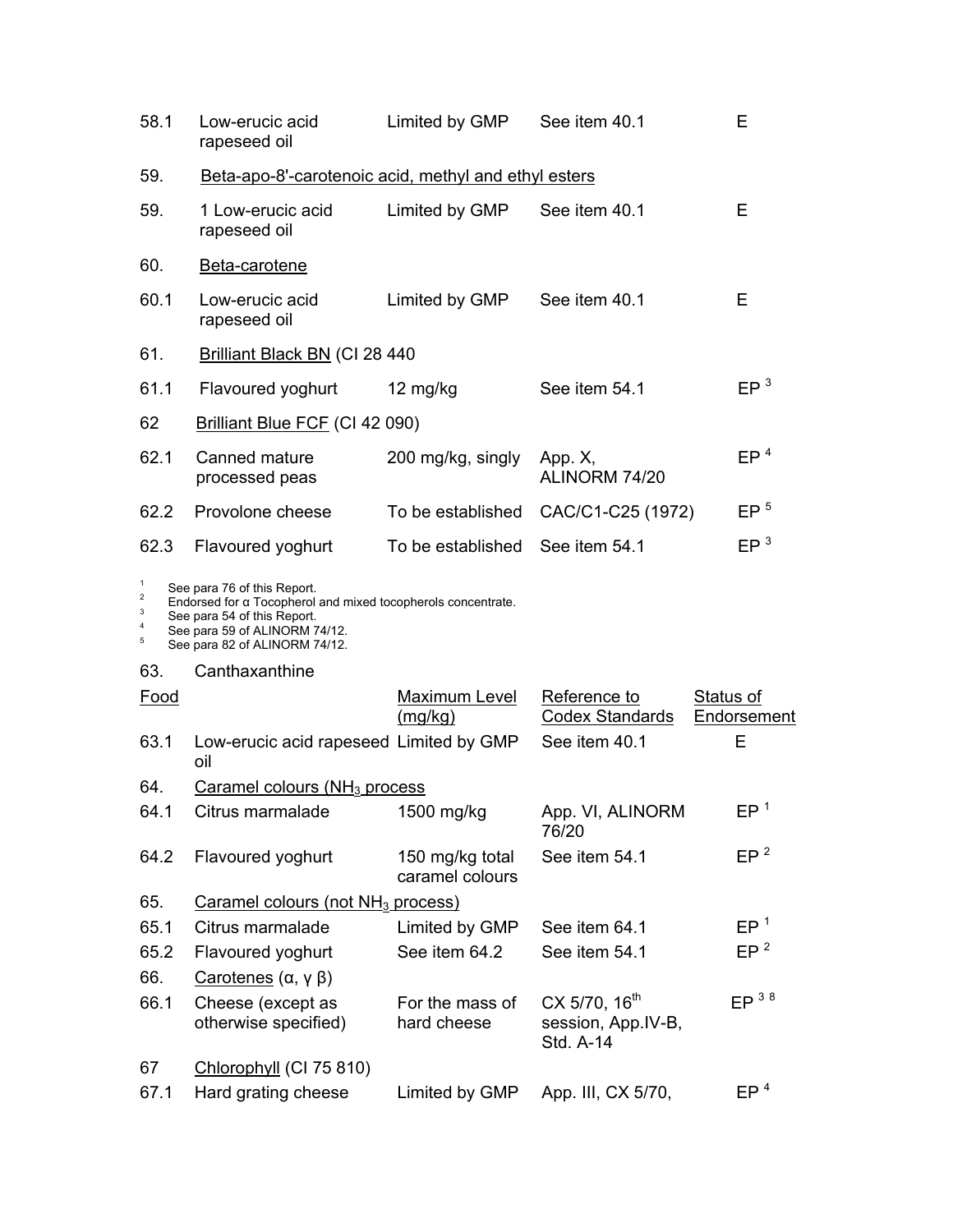| 68.                                                                              | <b>Chlorophyll copper</b><br>complex                                                                                                                                                                                                                                                                                                                                                                                             | (CI 75 810)                                                                            |                                                             |                    |
|----------------------------------------------------------------------------------|----------------------------------------------------------------------------------------------------------------------------------------------------------------------------------------------------------------------------------------------------------------------------------------------------------------------------------------------------------------------------------------------------------------------------------|----------------------------------------------------------------------------------------|-------------------------------------------------------------|--------------------|
| 68.1                                                                             | Hard grating cheese                                                                                                                                                                                                                                                                                                                                                                                                              | Limited by GMP                                                                         | See item 67.1                                               | EP <sup>5</sup>    |
| 69.                                                                              | <b>Cochineal and Carminic</b><br><u>acid</u>                                                                                                                                                                                                                                                                                                                                                                                     | (CI 75 470)                                                                            |                                                             |                    |
| 69.1                                                                             | Flavoured yoghurt                                                                                                                                                                                                                                                                                                                                                                                                                | 20 mg/kg                                                                               | See item 54.1                                               | EP <sup>1</sup>    |
| 70.                                                                              | <b>Chocolate Brown FB</b>                                                                                                                                                                                                                                                                                                                                                                                                        |                                                                                        |                                                             |                    |
| 70.1                                                                             | Flavoured yoghurt                                                                                                                                                                                                                                                                                                                                                                                                                | 30 mg/kg                                                                               | See item 54.1                                               | EP <sup>6</sup>    |
| 71.                                                                              | Curcumin (CI 75 300)                                                                                                                                                                                                                                                                                                                                                                                                             |                                                                                        |                                                             |                    |
| 71.1                                                                             | Low-erucic acid rapeseed Limited by GMP<br>oil                                                                                                                                                                                                                                                                                                                                                                                   |                                                                                        | See item 40.1                                               | TЕ                 |
| 72.                                                                              | Erythrosine (CI 45 430                                                                                                                                                                                                                                                                                                                                                                                                           |                                                                                        |                                                             |                    |
| 72.1                                                                             | Quick frozen shrimps or<br>prawns                                                                                                                                                                                                                                                                                                                                                                                                | 30 mg/kg of the<br>final product,<br>singly or in<br>combination with<br>other colours | App. III ALINORM<br>74/18A                                  | $TE^7$             |
| 72.2                                                                             | Cooked, cured luncheon<br>meat, containing binder                                                                                                                                                                                                                                                                                                                                                                                | 15 mg/kg                                                                               | App. V,<br>ALINORM 74/16                                    | E                  |
| 72.3                                                                             | Flavoured yoghurt                                                                                                                                                                                                                                                                                                                                                                                                                | 27 mg/kg                                                                               | See item 54.1                                               | EP                 |
| $\mathbf{1}$<br>$\mathbf 2$<br>$\mathsf 3$<br>$\overline{4}$<br>5<br>6<br>7<br>8 | See para 35 of this Report.<br>See para 54 of this Report.<br>See para 61 of this Report.<br>Pending information on use (see also para 57 of this Report).<br>Pending establishment of maximum level (see also para 57 of this Report).<br>Pending toxicological evaluation by the JECFA and reconsideration by the Committee of Government Experts.<br>See para 81 of ALINORM 74/12.<br>See CX 5/70, 17th Session, Appendix II. |                                                                                        |                                                             |                    |
| 73.                                                                              | Fast Green FCF (CI 42 053)                                                                                                                                                                                                                                                                                                                                                                                                       |                                                                                        |                                                             |                    |
| Food                                                                             |                                                                                                                                                                                                                                                                                                                                                                                                                                  | <b>Maximum Level</b><br><u>(mg/kg)</u>                                                 | Reference to Codex Status of<br><b>Standards</b>            | <b>Endorsement</b> |
| 73.1                                                                             | Provolone cheese                                                                                                                                                                                                                                                                                                                                                                                                                 |                                                                                        | To be established CAC/C1-C25 (1972)                         | EP <sup>1</sup>    |
| 74.                                                                              | Green S (CI 44 090)                                                                                                                                                                                                                                                                                                                                                                                                              |                                                                                        |                                                             |                    |
| 74.1                                                                             | Canned mature<br>processed peas                                                                                                                                                                                                                                                                                                                                                                                                  | or in combination<br>with other colours                                                | 200 mg/kg, singly App. X, ALINORM<br>74/20                  | 2                  |
| 74.                                                                              | 2 Flavoured yoghurt                                                                                                                                                                                                                                                                                                                                                                                                              | 2 mg/kg                                                                                | See item 56.1                                               | 2                  |
| 75                                                                               | . Indigotine (CI 73 015)                                                                                                                                                                                                                                                                                                                                                                                                         |                                                                                        |                                                             |                    |
| 75.1                                                                             | Provolone cheese                                                                                                                                                                                                                                                                                                                                                                                                                 |                                                                                        | To be established CAC/C1-C25 (1972)                         | EP <sup>3</sup>    |
| 75.2                                                                             | Flavoured yoghort                                                                                                                                                                                                                                                                                                                                                                                                                | 6 mg/kg                                                                                | See item 54.1                                               | EP <sup>5</sup>    |
| 76.                                                                              | Iron oxides (CI 77 489)                                                                                                                                                                                                                                                                                                                                                                                                          |                                                                                        |                                                             |                    |
| 76.1                                                                             | Cheese (except as<br>otherwise specified) <sup>7</sup>                                                                                                                                                                                                                                                                                                                                                                           | On the rind,<br>Limited by GMP                                                         | CX 5/70, 16 <sup>th</sup><br>session, App.IV-B<br>Std. A-14 | ТE                 |

77. Lithiol rubine BK (CI 15 850)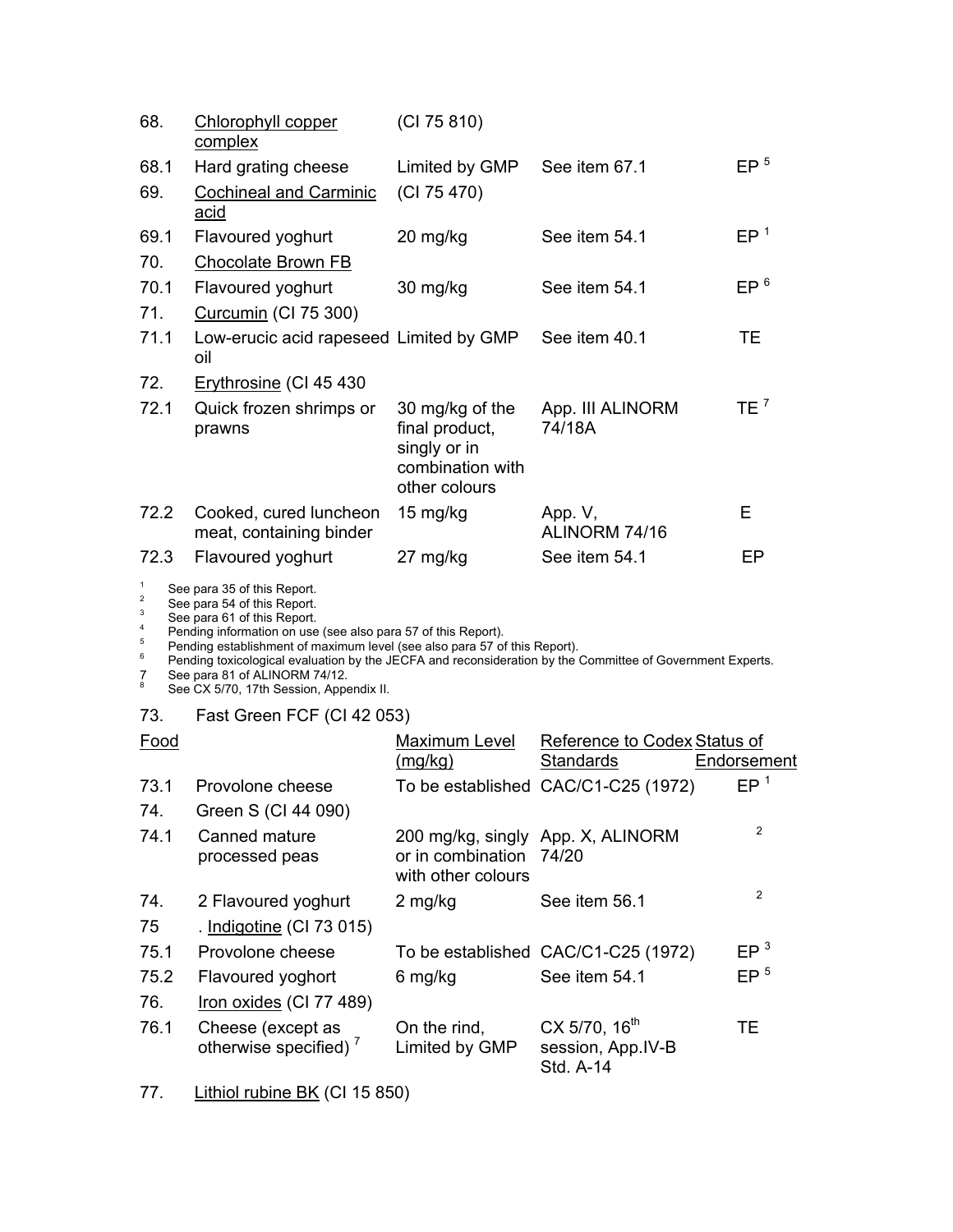| 77.1                                                                                                  | Cheese (except as<br>otherwise specified) <sup>7</sup>                                                                                                                                                                                                                                                                                                                                                                         | On the rind not<br>specified, limit                                                                      | See item 76.1<br>not specified         | EP <sup>4</sup>                 |
|-------------------------------------------------------------------------------------------------------|--------------------------------------------------------------------------------------------------------------------------------------------------------------------------------------------------------------------------------------------------------------------------------------------------------------------------------------------------------------------------------------------------------------------------------|----------------------------------------------------------------------------------------------------------|----------------------------------------|---------------------------------|
| 78.                                                                                                   | Ponceau 4R (CI 16 255)                                                                                                                                                                                                                                                                                                                                                                                                         |                                                                                                          |                                        |                                 |
| 78.1                                                                                                  | Flavoured yoghurt                                                                                                                                                                                                                                                                                                                                                                                                              | 48 mg/kg                                                                                                 | See item 54.1                          | EP <sup>5</sup>                 |
| 79.                                                                                                   | Red 2G (CI 5.39)                                                                                                                                                                                                                                                                                                                                                                                                               |                                                                                                          |                                        |                                 |
| 79.1                                                                                                  | Flavoured yoghurt                                                                                                                                                                                                                                                                                                                                                                                                              | 30 mg/kg                                                                                                 | See item 54.1                          | EP <sup>6</sup>                 |
| 80.                                                                                                   | Sunset Yellow FCF (CI 15 985)                                                                                                                                                                                                                                                                                                                                                                                                  |                                                                                                          |                                        |                                 |
| 80.1                                                                                                  | Flavoured yoghurt                                                                                                                                                                                                                                                                                                                                                                                                              | 12 mg/kg                                                                                                 | See item 54.1                          | EP <sup>5</sup>                 |
| 81.                                                                                                   | Tartrazine (CI 19 140                                                                                                                                                                                                                                                                                                                                                                                                          |                                                                                                          |                                        |                                 |
| 81.1                                                                                                  | Flavoured yoghurt                                                                                                                                                                                                                                                                                                                                                                                                              | 18 mg/kg                                                                                                 | See item 54.1                          | EP <sup>5</sup>                 |
| 82.                                                                                                   | Juices extracted from natural fruit and vegetable sources                                                                                                                                                                                                                                                                                                                                                                      |                                                                                                          |                                        |                                 |
| 82.1                                                                                                  | Flavoured yoghurt                                                                                                                                                                                                                                                                                                                                                                                                              | Limited by GMP                                                                                           | App. VIII17th<br>session, CX 5/70      | EP <sup>5</sup>                 |
|                                                                                                       | <b>EMULSIFIERS AND STABILIZERS</b>                                                                                                                                                                                                                                                                                                                                                                                             |                                                                                                          |                                        |                                 |
| 83.                                                                                                   | <u>Agar</u>                                                                                                                                                                                                                                                                                                                                                                                                                    |                                                                                                          |                                        |                                 |
| 83.1                                                                                                  | Cream <sup>8</sup>                                                                                                                                                                                                                                                                                                                                                                                                             | 5 g/kg, singly or in CX 5/70, 17 <sup>th</sup><br>combination with session, App.VI,<br>other stabilizers | Std. A-9                               | Е                               |
| 83.2                                                                                                  | Uhcured cheese (except 5 g/kg, singly or in CX 5/70, 16 <sup>th</sup><br>as otherwise specified) $7$                                                                                                                                                                                                                                                                                                                           | other stabilizers, in Std. A-14<br>the finished<br>product                                               | combination with session, App.IV-B,    | Е                               |
| $\mathbf{1}$<br>$\overline{c}$<br>$\mathsf 3$<br>$\sqrt{4}$<br>5<br>$\,6\,$<br>$\scriptstyle{7}$<br>8 | See para 86 of ALINORM 71/12.<br>The ADI of this colour has been withdrawn by the JECFA. Therefore, endorsement is not possible.<br>See para 82 of ALINORM 71/12.<br>Pending toxicological evaluation.<br>See para 54 of this Report.<br>Pending toxicological evaluation by the JECFA and reconsideration by the Committee of Government Experts.<br>See CX 5/70, 17th Session, Appendix II.<br>Other than pasteurized cream. |                                                                                                          |                                        |                                 |
| 84.                                                                                                   | Alginates, ammonium, calcium, potassium, sodium                                                                                                                                                                                                                                                                                                                                                                                |                                                                                                          |                                        |                                 |
| <u>Food</u>                                                                                           |                                                                                                                                                                                                                                                                                                                                                                                                                                | <b>Maximum Level</b><br>(mg/kg)                                                                          | Reference to<br><b>Codex Standards</b> | <b>Status of</b><br>Endorsement |
| 84.1                                                                                                  | Uncured cheese (except See item 83.2)<br>as otherwise specified)                                                                                                                                                                                                                                                                                                                                                               |                                                                                                          | See item 83.2                          | Е                               |
| 84.2                                                                                                  | $C$ ream <sup>2</sup>                                                                                                                                                                                                                                                                                                                                                                                                          | See item 83.1                                                                                            | See item 83.1                          | Е                               |
| 85.                                                                                                   | Alginate, propylene glycol                                                                                                                                                                                                                                                                                                                                                                                                     |                                                                                                          |                                        |                                 |
| 85.1                                                                                                  | Uncured cheese (except See item 83.2<br>as otherwise specified)                                                                                                                                                                                                                                                                                                                                                                |                                                                                                          | See item 83.2                          | Е                               |

86. Alginic acid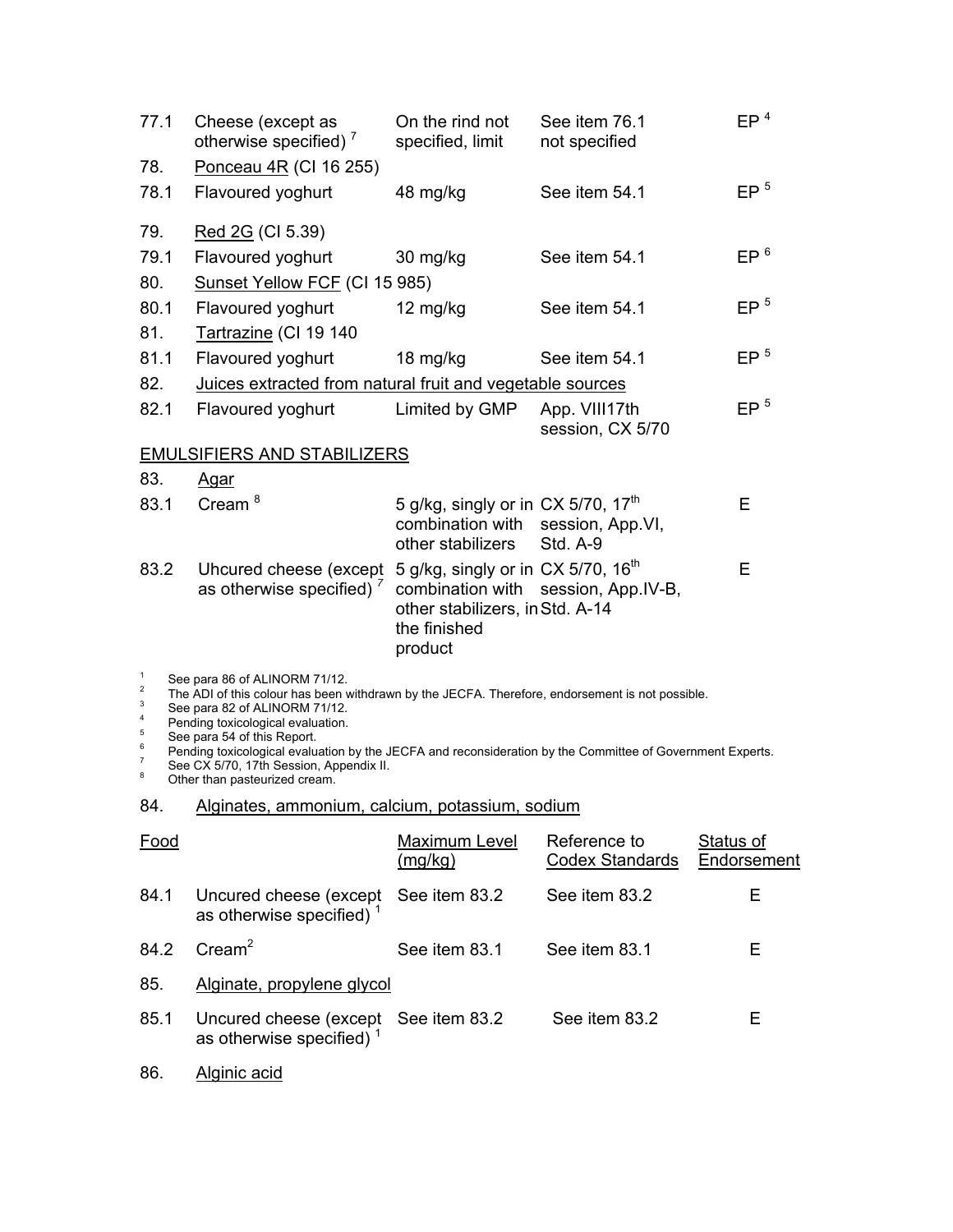| 86.1                         | Uncured cheese (except See item 83.2)<br>as otherwise specified) <sup>1</sup> |                                                                                                                                              | See item 83.2                                              | Е  |
|------------------------------|-------------------------------------------------------------------------------|----------------------------------------------------------------------------------------------------------------------------------------------|------------------------------------------------------------|----|
| 87.                          | Ammonium salts of phosphatidic acid                                           |                                                                                                                                              |                                                            |    |
| 87.1                         | Filled chocolate                                                              | 7 g/kg, singly or in App. VIII,<br>combination with<br>other emulsifiers;<br>total emulsifiers 15<br>g/kg, based on the<br>chocolate content | ALINORM 74/10                                              | Е  |
| 87.2                         | white chocolate                                                               | See item 87.1                                                                                                                                | App. IX, ALINORM<br>74/10                                  | E. |
| 88.                          | <b>Carrageenan</b>                                                            |                                                                                                                                              |                                                            |    |
| 88.1                         | Cream $2$                                                                     | See item 83.1                                                                                                                                | See item 83.1                                              | Е  |
| 88.2                         | Uncured cheese (except<br>as otherwise specified) $1$                         | See item 83.2                                                                                                                                | See item 83.2                                              | Е  |
| 88.3                         | Cream cheese                                                                  | 5 g/kg, singly or in<br>combination with<br>other thickening<br>agents                                                                       | CX 5/70, 16 <sup>th</sup><br>session, App.V-A<br>Std. C-31 | Е  |
| 89.                          | Cellulose, sodium carboxymethyl                                               |                                                                                                                                              |                                                            |    |
| 89.1                         | Canned mackerel                                                               | 800 mg/kg final<br>product in the                                                                                                            | App. V,<br>ALINORM 76/18                                   | Е  |
| 89.2                         | Cream $2$                                                                     | See item 83.1                                                                                                                                | See item 83.1                                              | E. |
| 89.3                         | Uncured cheese (except<br>as otherwise specified) $1$                         | See item 83.2                                                                                                                                | See item 83.2                                              | Е  |
| 90.                          | Dioctyl sodium sulphosuccinate                                                |                                                                                                                                              |                                                            |    |
| 90.1                         | Cream cheese                                                                  | 5 g/kg of the<br>thickening agents<br>used                                                                                                   | See item 88.3                                              | TЕ |
| 91.                          | <b>Furcellaran</b>                                                            |                                                                                                                                              |                                                            |    |
| 91.1                         | Uncured cheese (except<br>as otherwise specified) $1$                         | See item 83.2                                                                                                                                | See item 83.2                                              | Е  |
| 1<br>$\overline{\mathbf{c}}$ | See CX 5/70,17th Session, Appendix II.<br>Other than pasteurized cream.       |                                                                                                                                              |                                                            |    |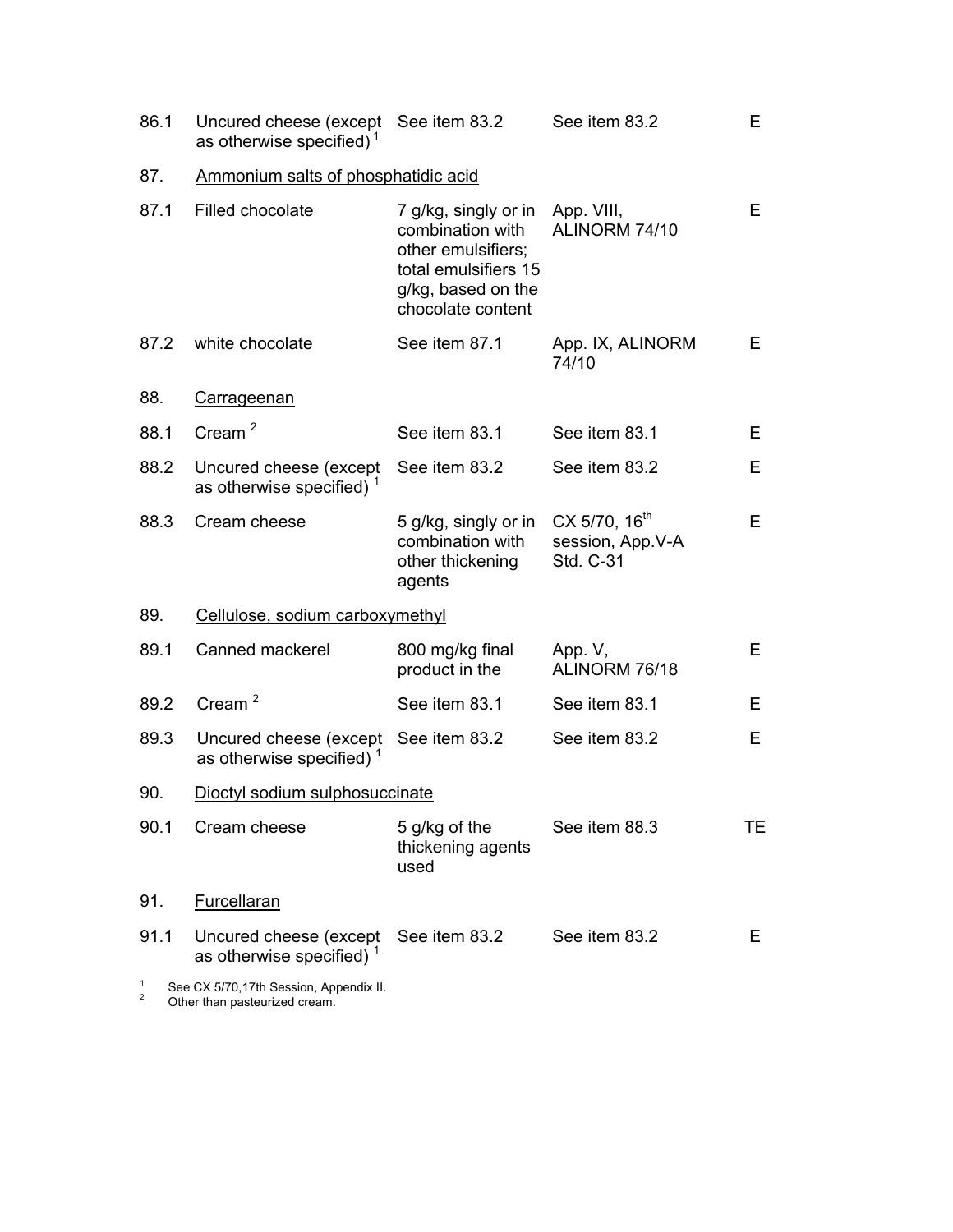# 92. Gelatine (edible)

| <u>Food</u> |                                                                | <b>Maximum Level</b><br>(mg/kg)                                                                                                                                                                                                           | Reference to<br><b>Codex Standards Endorsement</b> | <b>Status of</b> |
|-------------|----------------------------------------------------------------|-------------------------------------------------------------------------------------------------------------------------------------------------------------------------------------------------------------------------------------------|----------------------------------------------------|------------------|
| 92.1        | Cream $2$                                                      | See item 83.1                                                                                                                                                                                                                             | See item 83.1                                      | B                |
| 92.2        | Uncured cheese (except<br>as otherwise specified) <sup>3</sup> | See item 83.2                                                                                                                                                                                                                             | See item 83.2                                      | E.               |
| 92.3        | Cooked cured hams                                              | Limited by GMP                                                                                                                                                                                                                            | App. III,<br>ALINORM 76/16                         | Е                |
| 92.4        | Cooked cured pork<br>shoulder                                  | Limited by GMP                                                                                                                                                                                                                            | App. IV,<br>ALINORM 76/16                          | E                |
| 93.         | Lecithin                                                       |                                                                                                                                                                                                                                           |                                                    |                  |
| 93.1        | Chocolate                                                      | 5 g/kg of the<br>acetone insoluble<br>component of<br>lecithin, singly or in<br>combination with<br>other emulsifiers;<br>otal emulsifiers 15<br>mg/kg $1$                                                                                | App. III, ALINORM<br>76/10                         | Е                |
| 93.2        | Filled chocolate                                               | 10 g/kg based on App. VIII,<br>the chocolate<br>content of the<br>acetone insoluble<br>component of<br>lecithin, singly in<br>combination other<br>emulsifiers; total<br>emulsifiers, based<br>on<br>chocolatecontent,<br>15 g/kg with or | ALINORM 74/10                                      | Е                |
| 93.3        | White chocolate                                                | 10 g/kg of the<br>acetone insoluble<br>component of<br>lecithin                                                                                                                                                                           | App. IX, ALINORM<br>74/10                          | Е                |
| 93.4        | Uncured cheese (except<br>as otherwise specified) <sup>3</sup> | See item 83.2                                                                                                                                                                                                                             | See item 83.2                                      | Е                |
| 93.5        | Cream 2                                                        | See item 83.1                                                                                                                                                                                                                             | See item 83.1                                      | Е                |
| 94.         | Distarch phosphate, hydroxypropyl                              |                                                                                                                                                                                                                                           |                                                    |                  |
| 94.1        | Canned carrots                                                 | 10 g/kg, singly or in App. VII, ALINORM<br>combination with                                                                                                                                                                               |                                                    | Е                |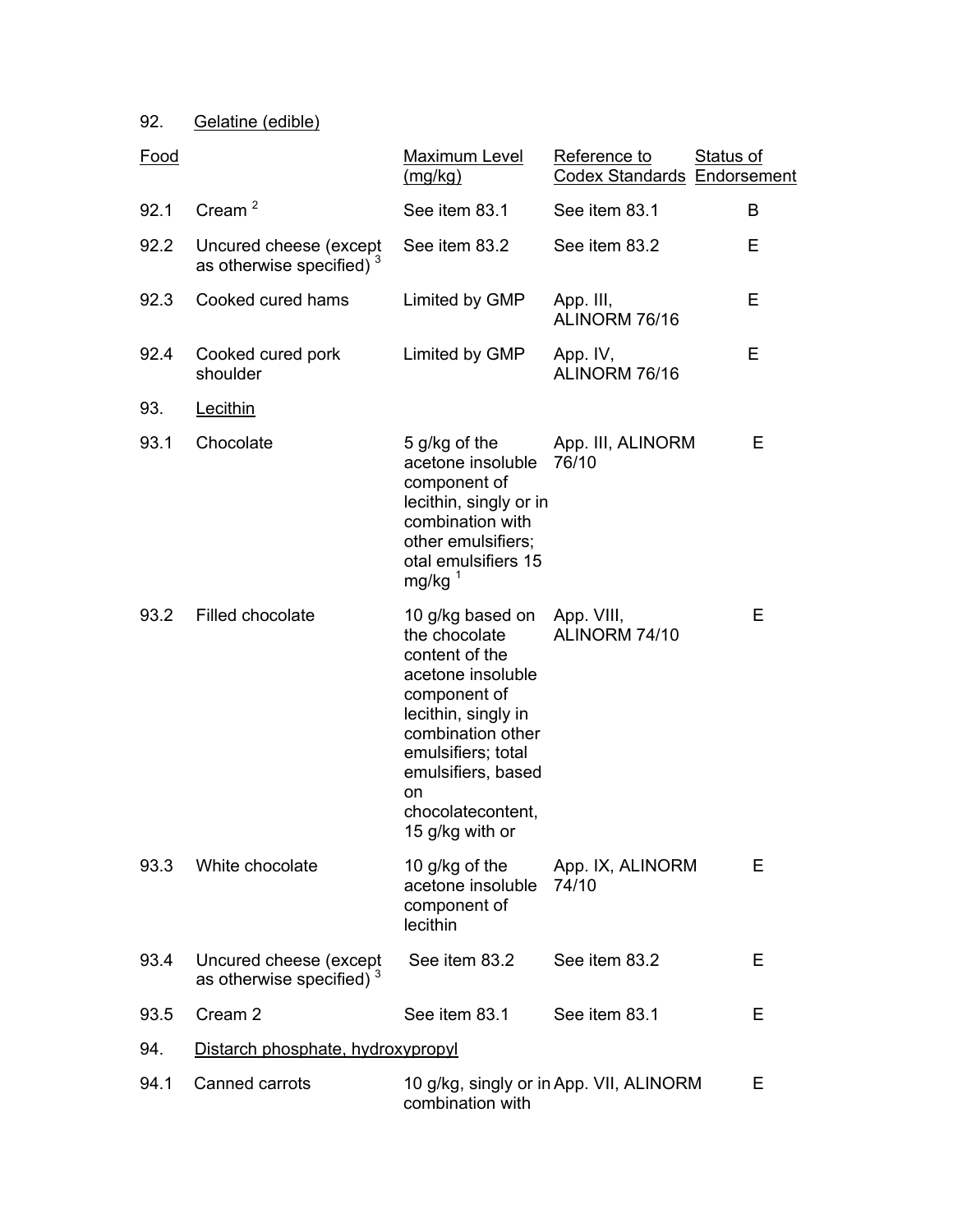| other thickening | 76/20 |
|------------------|-------|
| agents           |       |

|                                                         |                                                                                                                                                                       | uyuno                                                           |                                        |                                 |
|---------------------------------------------------------|-----------------------------------------------------------------------------------------------------------------------------------------------------------------------|-----------------------------------------------------------------|----------------------------------------|---------------------------------|
| 95.                                                     | Mono-and diglycerides                                                                                                                                                 |                                                                 |                                        |                                 |
| 95.1                                                    | Filled chocolate                                                                                                                                                      | 15 g/kg, based on App. VIII,<br>chocolate content ALINORM 74/10 |                                        | Е                               |
| 95.2                                                    | White chocolate                                                                                                                                                       | 15 g/kg; total<br>emulsifiers, 15 g/kg 74/10                    | App. IX, ALINORM                       | Е                               |
| 95.3                                                    | Cream $2$                                                                                                                                                             | See item 83.1                                                   | See item 83.1                          | Е                               |
| $\mathbf{1}$<br>$\sqrt{2}$<br>$\ensuremath{\mathsf{3}}$ | Except chocolate vermicelli and flakes and milk chocolate vermicelli and flakes, 10 g/kg.<br>Other than pasteurized cream.<br>See CX 5/70, 17th Session, Appendix II. |                                                                 |                                        |                                 |
| 96.                                                     | Pectins <sup>5</sup>                                                                                                                                                  |                                                                 |                                        |                                 |
| <u>Food</u>                                             |                                                                                                                                                                       | Maximum Level<br>(mq/kg)                                        | Reference to<br><b>Codex Standards</b> | <b>Status of</b><br>Endorsement |
| 96.1                                                    | Cream $3$                                                                                                                                                             | See item 83.1                                                   | See item 83.1                          | TE                              |
| 96.2                                                    | Uncured cheese (except<br>as otherwise specified) <sup>4</sup>                                                                                                        | See item 83.2                                                   | See item 83.2                          | TE                              |
| 97.                                                     | Polyglycerol esters of interesterified ricinoleic acid                                                                                                                |                                                                 |                                        |                                 |
| 97.1                                                    | White chocolate                                                                                                                                                       | 5 g/kg; total<br>emulsifiers 15 g/kg 74/10                      | App. IX, ALINORM                       | E                               |
| 98.                                                     | Polyoxyethylene(20)sorbitan monoöleate                                                                                                                                |                                                                 |                                        |                                 |
| 98.1                                                    | <b>Pickled cucumbers</b>                                                                                                                                              | 500 mg/kg                                                       | App. XI,<br>ALINORM 74/20              | EP <sup>1</sup>                 |
| 99.                                                     | Polyoxyethylene(20)sorbitan monostearate                                                                                                                              |                                                                 |                                        |                                 |
| 99.1                                                    | White chocolate                                                                                                                                                       | 10 g/kg; total<br>emulsifiers 15 g/kg 74/10                     | App. IX, ALINORM                       | Е                               |
| 100.                                                    | Sorbitan monostearate                                                                                                                                                 |                                                                 |                                        |                                 |
| 100.1                                                   | White chocolate                                                                                                                                                       | See item 99.1                                                   | See item 99.1                          | Е                               |

101.1 White chocolate See item 99.1 See item 99.1 E

102.1 Cream <sup>3</sup> See item 83.1 See item 83.1 E 103. Benzo in gum

101. Sorbitan tristearate

102. Arabic gum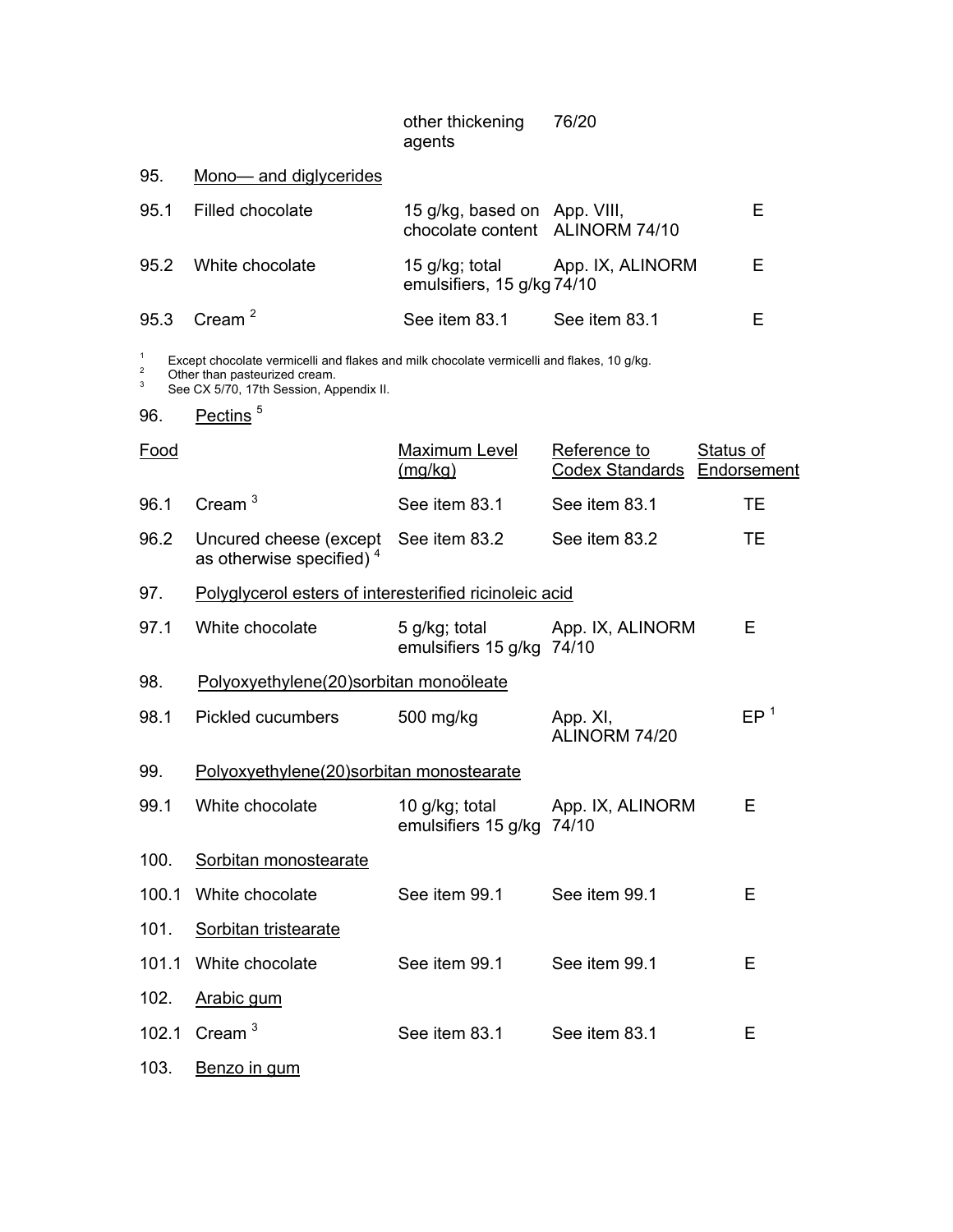|                                                                                    | 103.1 Cream $3$                                                                                                                                                                                                  | See item 83.1                                                                                                      | See item 83.1                                                      | EP <sup>2</sup> |
|------------------------------------------------------------------------------------|------------------------------------------------------------------------------------------------------------------------------------------------------------------------------------------------------------------|--------------------------------------------------------------------------------------------------------------------|--------------------------------------------------------------------|-----------------|
| 104.                                                                               | Carob bean gum                                                                                                                                                                                                   |                                                                                                                    |                                                                    |                 |
| 104.1                                                                              | Canned carrots                                                                                                                                                                                                   | See item 94.1                                                                                                      | See item 94.1                                                      | TЕ              |
|                                                                                    | 104.2 Cream <sup>3</sup>                                                                                                                                                                                         | See item 83.1                                                                                                      | See item 83.1                                                      | TЕ              |
|                                                                                    | 104.3 Flavoured yoghurt                                                                                                                                                                                          | 5 g/kg, singly or in<br>combination with<br>other stabilizers                                                      | CX 5/70, 16 <sup>th</sup><br>session, App.III-B,<br>Std. $A-II(b)$ | TE              |
| 104.4                                                                              | cheese (except as<br>otherwise specified)<br><sup>4</sup> Uncured                                                                                                                                                | See item 83.2                                                                                                      | See item 83.2                                                      | <b>TE</b>       |
| 104.5                                                                              | Creamchees                                                                                                                                                                                                       | See item 90.1 e                                                                                                    | See item 90.1                                                      | TЕ              |
| 105.                                                                               | Guar gum                                                                                                                                                                                                         |                                                                                                                    |                                                                    |                 |
| 105.1                                                                              | Cream $3$                                                                                                                                                                                                        | See item 83.1                                                                                                      | See item 83.1                                                      | Е               |
|                                                                                    | 105.2 Uncured cheese as<br>otherwise specified) <sup>4</sup><br>(except                                                                                                                                          | See item 83.2                                                                                                      | See item 83.2                                                      | Е               |
| $\mathbf{1}$<br>$\overline{2}$<br>$\ensuremath{\mathsf{3}}$<br>$\overline{4}$<br>5 | Pending receipt of the Report of the Commodity Committee (ALINORM 76/20A).<br>See para 53 of this Report.<br>Other than pasteurized cream.<br>See CX 5/70, 17th Session, Appendix II.<br>para 48 of this Report. |                                                                                                                    |                                                                    |                 |
| 106.                                                                               | <u>Karaya gum</u>                                                                                                                                                                                                |                                                                                                                    |                                                                    |                 |
| <b>Food</b>                                                                        |                                                                                                                                                                                                                  | <b>Maximum Level</b><br>(mq/kg)                                                                                    | Reference to<br><b>Codex Standards Endorsement</b>                 | Status of       |
| 106.1                                                                              | Flavoured yoghurt                                                                                                                                                                                                | See item 104.3                                                                                                     | See item 104.3                                                     | EP <sup>1</sup> |
| 106.2                                                                              | Uncured cheese (as<br>otherwise specified)<br><sup>4</sup> except                                                                                                                                                | See item 83.2                                                                                                      | See item 83.2                                                      | EP <sup>1</sup> |
| 106.3                                                                              | Cream cheese                                                                                                                                                                                                     | See item 90.1                                                                                                      | See item 90.1                                                      | EP <sup>1</sup> |
|                                                                                    | 106.4 Processed cheese<br>preparations                                                                                                                                                                           | 8 g/kg, singly or in<br>combination with<br>other thickening<br>agents                                             | CAC/M 1-1973                                                       | EP <sup>1</sup> |
|                                                                                    | 106.5 Cottage cheese                                                                                                                                                                                             | 5 g/kg of the<br>creaming mixture,<br>singly or in<br>combination with<br>other stabilizers,<br>including carriers | <b>CAC/C1-C25</b><br>(1972)                                        | EP <sup>1</sup> |
| 107.                                                                               | Oat cram                                                                                                                                                                                                         |                                                                                                                    |                                                                    |                 |

107.1 Flavoured yoghurt See item 104.3 See item 104.3 EP  $^1$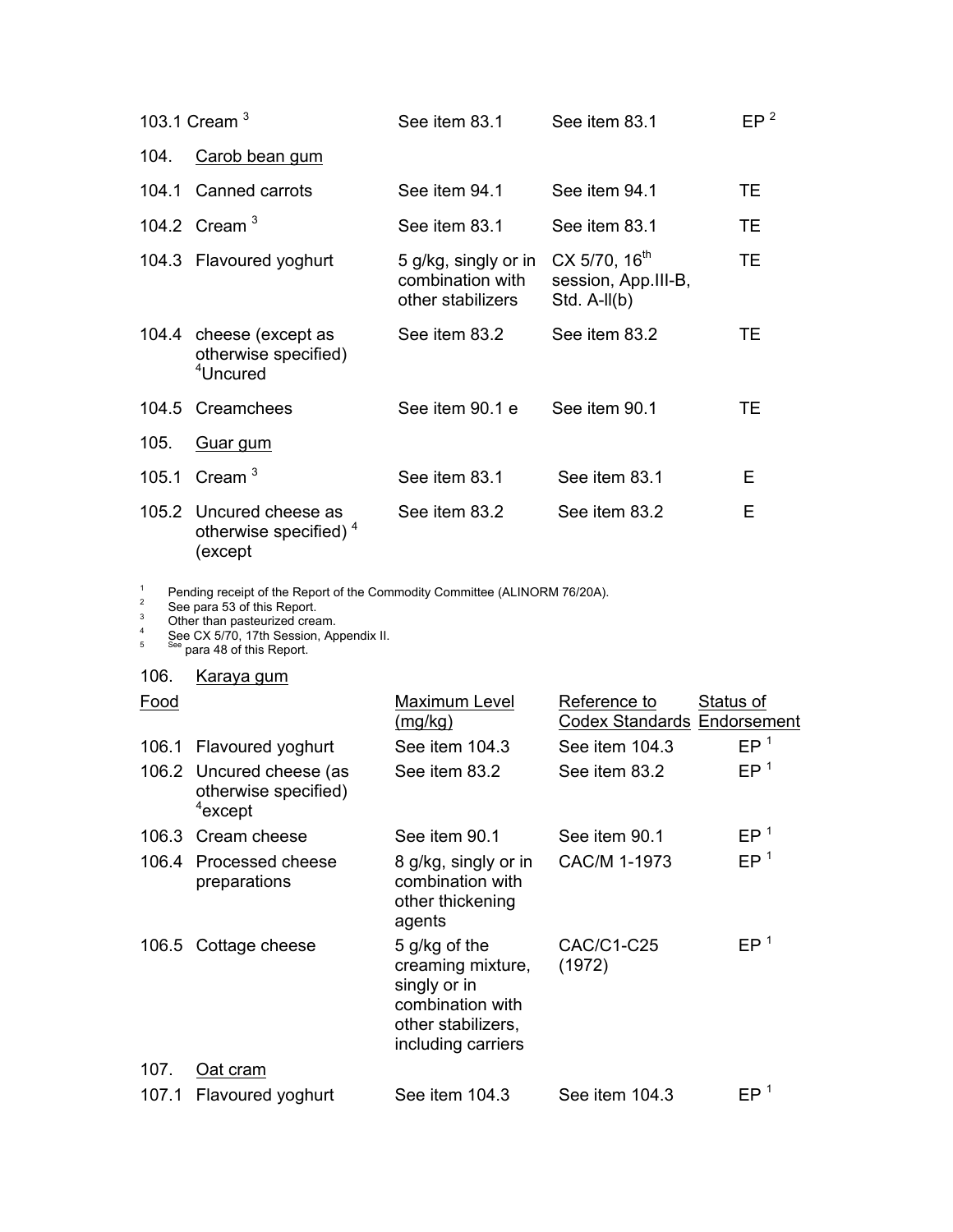|                                               | 107.2 Uncured cheese (as<br>otherwise specified)<br><sup>4</sup> except                                                                                                                                                                        | See item 83.2                          | See item 83.2                                                        | EP <sup>1</sup> |
|-----------------------------------------------|------------------------------------------------------------------------------------------------------------------------------------------------------------------------------------------------------------------------------------------------|----------------------------------------|----------------------------------------------------------------------|-----------------|
| 107.3                                         | Processed cheese<br>preparations                                                                                                                                                                                                               | See item 106.4                         | See item 106.4                                                       | EP <sup>1</sup> |
| 108.                                          | Tragacanth gum                                                                                                                                                                                                                                 |                                        |                                                                      |                 |
| 108.1                                         | Canned carrots                                                                                                                                                                                                                                 | See item 94.1                          | See item 94.1                                                        | EP <sup>1</sup> |
| 108.2                                         | Cream <sub>5</sub>                                                                                                                                                                                                                             | See item 83.1                          | See item 83.1                                                        | EP <sup>1</sup> |
|                                               | 108.3 Flavoured yoghurt                                                                                                                                                                                                                        | See item 104.3                         | See item 104.3                                                       | EP <sup>1</sup> |
| 108.4                                         | Uncured cheese as<br>otherwise specified<br>(except) $4$                                                                                                                                                                                       | See item 83.2                          | See item 83.2                                                        | EP <sup>1</sup> |
|                                               | 108.5 Cream cheese                                                                                                                                                                                                                             | See item 90.1                          | See item 90.1                                                        | EP <sup>1</sup> |
| 108.6                                         | Processed cheese<br>preparations                                                                                                                                                                                                               | See item 106.4                         | See item 106.4                                                       | EP <sup>1</sup> |
| 108.7                                         | Cottage cheese                                                                                                                                                                                                                                 | See item 106.5                         | See item 106.5                                                       | EP <sup>1</sup> |
| 109.                                          | <b>Xanthan gum</b>                                                                                                                                                                                                                             |                                        |                                                                      |                 |
|                                               | 109.1 Flavoured yoghurt                                                                                                                                                                                                                        | See item 104.3                         | See item 104.3                                                       | Е               |
|                                               | 109.2 Uncured cheese (as<br>otherwise specified)<br>except <sup>4</sup>                                                                                                                                                                        | See item 83.2                          | See item 83.2                                                        | E               |
| 109.3                                         | Cream cheese                                                                                                                                                                                                                                   | See item 90.1                          | See item 90.1                                                        | Е               |
|                                               | 109.4 C ream <sup>5</sup>                                                                                                                                                                                                                      | See item 83.1                          | See item 83.1                                                        | EP <sup>2</sup> |
|                                               | <b>ENZYME PREPARATIONS</b>                                                                                                                                                                                                                     |                                        |                                                                      |                 |
| 110.                                          | <b>Enzymes derived from animals</b>                                                                                                                                                                                                            |                                        |                                                                      |                 |
| 110.1                                         | Cheese (except as<br>otherwise specified) <sup>4</sup>                                                                                                                                                                                         | 1 g/kg of milk used                    | CX 5/70. 16 <sup>th</sup><br>session, App.IV-<br><b>B.</b> Std. A-14 | EP <sup>3</sup> |
| $\mathbf{1}$<br>$\overline{2}$<br>3<br>4<br>5 | Pending toxicological evaluation.<br>Pending the Report of the 17th session of the Committee of Government Experts being available.<br>See para 58 of this Report.<br>See CX 5/70, 17th Session, Appendix II.<br>Other than pasteurized cream. |                                        |                                                                      |                 |
| 111.                                          | Enzymes Derived from plants                                                                                                                                                                                                                    |                                        |                                                                      |                 |
| Food                                          |                                                                                                                                                                                                                                                | <b>Maximum Level</b><br><u>(mg/kg)</u> | Reference to<br>Codex Standards Endorsement                          | Status of       |
| 111.1                                         | Cheese (except as<br>otherwise specified) <sup>7</sup>                                                                                                                                                                                         | 1 g/kg of milk used                    | CX 5/70, 16 <sup>th</sup><br>session, App.IV-B,<br>Std. A-14         | EP <sup>1</sup> |
| 112.                                          | Natural flavours and their identical synthetic equivalents                                                                                                                                                                                     |                                        |                                                                      |                 |
| 112.1                                         | Canned mackerel                                                                                                                                                                                                                                | Limited by GMP                         | App. V, ALINORM<br>76/18                                             | TE              |
|                                               | 112.2 Low-erucic acid<br>rapeseed oil                                                                                                                                                                                                          | Limited by GMP to<br>restore natural   | App. V, ALINORM<br>74/19                                             | TЕ              |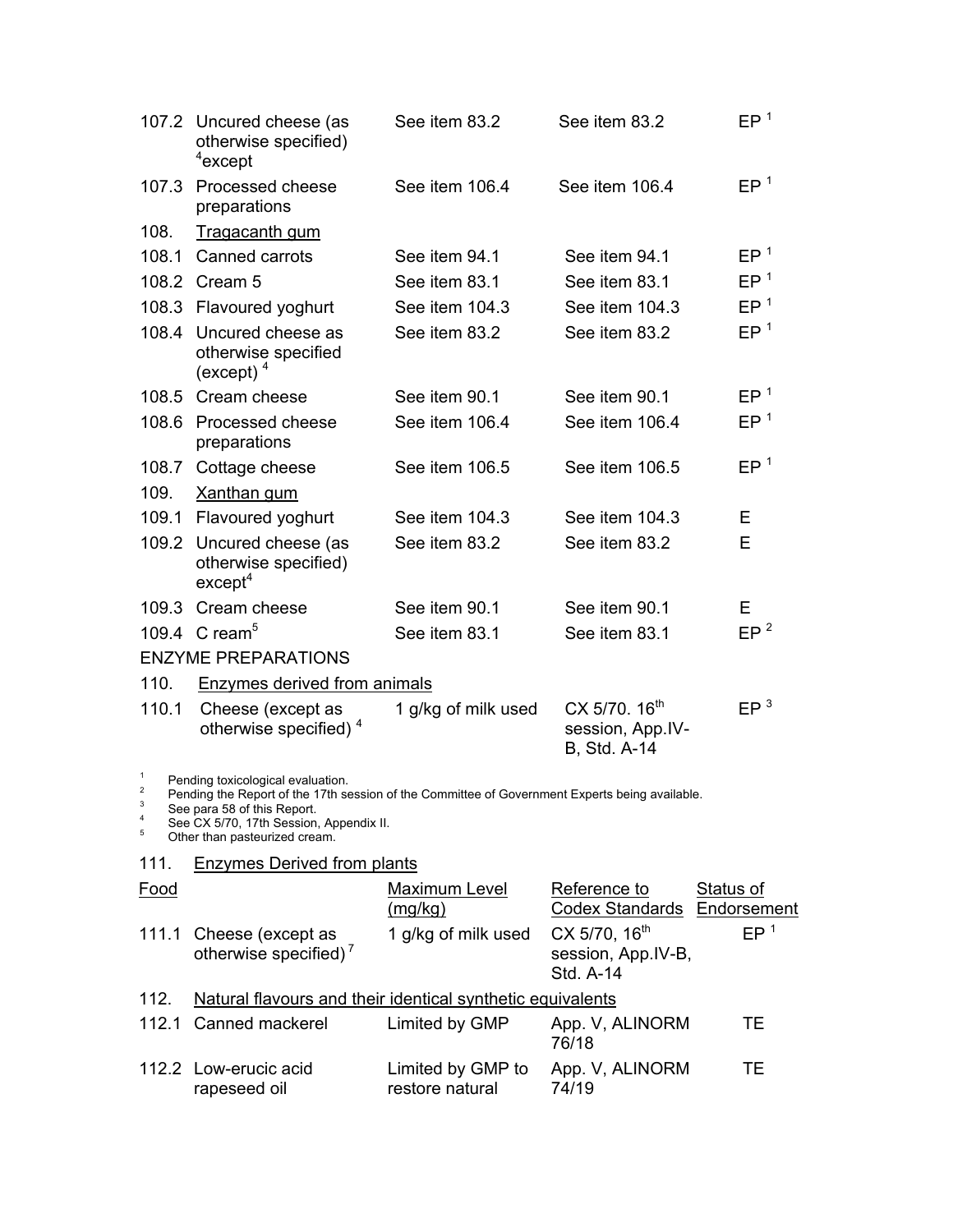|       |                                                                               | flavour lost in<br>processing                                                                                                          |                                                                                                                      |                 |
|-------|-------------------------------------------------------------------------------|----------------------------------------------------------------------------------------------------------------------------------------|----------------------------------------------------------------------------------------------------------------------|-----------------|
|       | 112.3 White chocolate                                                         | In small quantities to App. IX, ALINORM<br>balance flavour                                                                             | 74/10                                                                                                                | TE              |
|       | 112.4 Filled chocolate                                                        | (except flavours<br>which would imitate<br>natural chocolate or<br>milk flavours)                                                      | App, VIII,<br>ALINORM 74/10                                                                                          | <b>TE</b>       |
|       | 112.5 Cheese (except as<br>otherwise specified) <sup>7</sup>                  | Limited by GMP;(no CX 5/70, 16 <sup>th</sup><br>substances shall be<br>added for the<br>purpose of<br>enhancing the<br>cheese flavour) | session, App.IV-B,<br><b>Std. A-14</b>                                                                               | <b>TE</b>       |
|       | 112.6 Flavoured yoghurt <sup>8</sup>                                          | Limited by GMP                                                                                                                         | See item 104.3                                                                                                       | <b>TE</b>       |
| 113.  | Smoke flavours                                                                |                                                                                                                                        | (Natural smoke solutions and their extracts as defined in the<br>Codex Alimentarius and their synthetic equivalents) |                 |
|       | 113.1 Canned mackerel                                                         | Limited by GMP                                                                                                                         | App. V,<br>ALINORM 76/18                                                                                             | $TE^2$          |
|       | 113.2 Provolone cheese                                                        | Not specified                                                                                                                          | <b>CAC/C1-C25</b><br>(1972)                                                                                          | EP <sup>3</sup> |
| 114.  | Synthetic flavours approved by the Codex Alimentarius Commission <sup>4</sup> |                                                                                                                                        |                                                                                                                      |                 |
| 114.1 | Low-erucic acid<br>rapeseed oil                                               | Limited by GMP to<br>restore natural<br>flavour lost in<br>processing                                                                  | App. V, ALINORM<br>74/19                                                                                             | EP <sup>5</sup> |
| 115.  | <b>Ethyl vanillin</b>                                                         |                                                                                                                                        |                                                                                                                      |                 |
|       | 115.1 Filled chocolate                                                        | In small quantities to App. VIII,<br>balance flavour                                                                                   | ALINORM 74/10                                                                                                        | Е               |
|       | 115.2 White chocolate                                                         |                                                                                                                                        | App. IX, ALINORM<br>74/10                                                                                            | E               |
|       | 115.3 Cream                                                                   | Limited by GMP                                                                                                                         | CX 5/70, 17 <sup>th</sup><br>session, App. VI,<br>Std. A-9                                                           | EP <sup>6</sup> |

<sup>1</sup><br>
See para 58 of this Report.<br>
<sup>2</sup><br>
Pending definition of process, specification and toxicological evaluation.<br>
<sup>3</sup><br>
See para 85 of ALINORM 71/12.<br>
Other than "natural flavours" and their "identical synthetic equivalen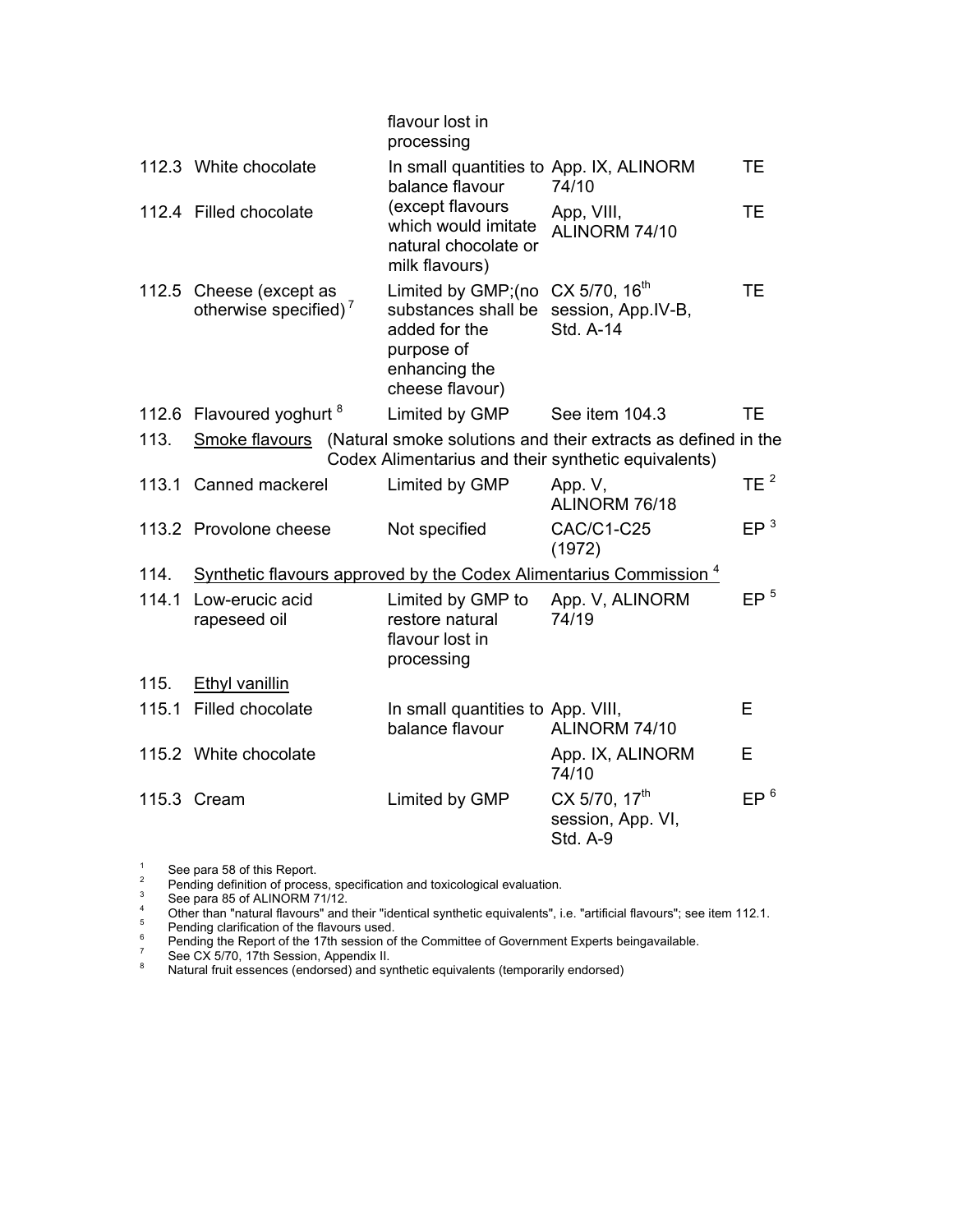| 116.  | Vanillin                                           |                                                    |                                                            |                  |
|-------|----------------------------------------------------|----------------------------------------------------|------------------------------------------------------------|------------------|
| Food  |                                                    | Maximum Level                                      | Reference to                                               | Status of        |
|       | 116.1 Filled chocolate                             | (mg/kg)<br>in small quantities to App. VIII,       | <b>Codex Standards</b>                                     | Endorsement<br>E |
|       |                                                    | balance flavour                                    | ALINORM 74/10                                              |                  |
|       |                                                    |                                                    |                                                            |                  |
|       | 116.2 White chocolate                              | In small quantities to App. IX,<br>balance flavour |                                                            | Е                |
|       | 116.3 Cream                                        | Limited by GMP                                     | CX 5/70, 17 <sup>th</sup><br>session, App. VI,<br>Std. A-9 | EP <sup>1</sup>  |
| 117.  | Vanilla extract                                    |                                                    |                                                            |                  |
|       | 117.1 Cream                                        | Limited by GMP                                     | See item 116.3                                             | Е                |
|       | <b>FLAVOUR ENHANCERS</b>                           |                                                    |                                                            |                  |
| 118.  | L-glutamate, monosodium                            |                                                    |                                                            |                  |
|       | 118.1 Canned carrots                               | 500 mg/kg                                          | App. VII, ALINORM<br>76/20                                 | EP <sup>2</sup>  |
|       | 118.2 Quick frozen shrimps<br>or prawns            | Limited by GMP                                     | App. III, ALINORM<br>74/18A                                | EP <sup>3</sup>  |
|       | 118.3 Canned crab meat                             | 500 mg/kg                                          | App. IV, ALINORM<br>76/18                                  | EP <sup>4</sup>  |
| 119   | 5'-Guanylate, disodium                             |                                                    |                                                            |                  |
| 119.1 | Cooked cured hams                                  | 500 mg/kg,<br>expressed as<br>guanylic acid        | App. III, ALINORM<br>74/16                                 | Е                |
|       | 119.2 Cooked cured pork<br>shoulder                | 500 mg/kg,<br>expressed guanylic<br>acid as        | App. IV, ALINORM<br>74/16                                  | Е                |
| meat  | 119.3 Cooked cured<br>luncheon                     | 500 mg/kg,<br>expressed as<br>guanylic acid        | App. V, ALINORM<br>74/16                                   | Ε                |
| 120.  | <b>Hydrolyzed protein</b>                          |                                                    |                                                            |                  |
| 120.1 | Cooked cured hams                                  | Limited by GMP                                     | See item 119.1                                             | EP <sup>5</sup>  |
|       | 120.2 Cooked cured shoulder Limited by GMP<br>pork |                                                    | See item 119.2                                             | EP <sup>5</sup>  |
| 121.  | 5'-Inosinate, disodium                             |                                                    |                                                            |                  |
|       | 121.1 Cooked cured hams                            |                                                    | See item 119.1                                             | Е                |
|       | 121.2 Cooked cured pork<br>shoulder                | 500 mg/kg,<br>expressed as<br>guanylic acid        | See item 119.2                                             | Е                |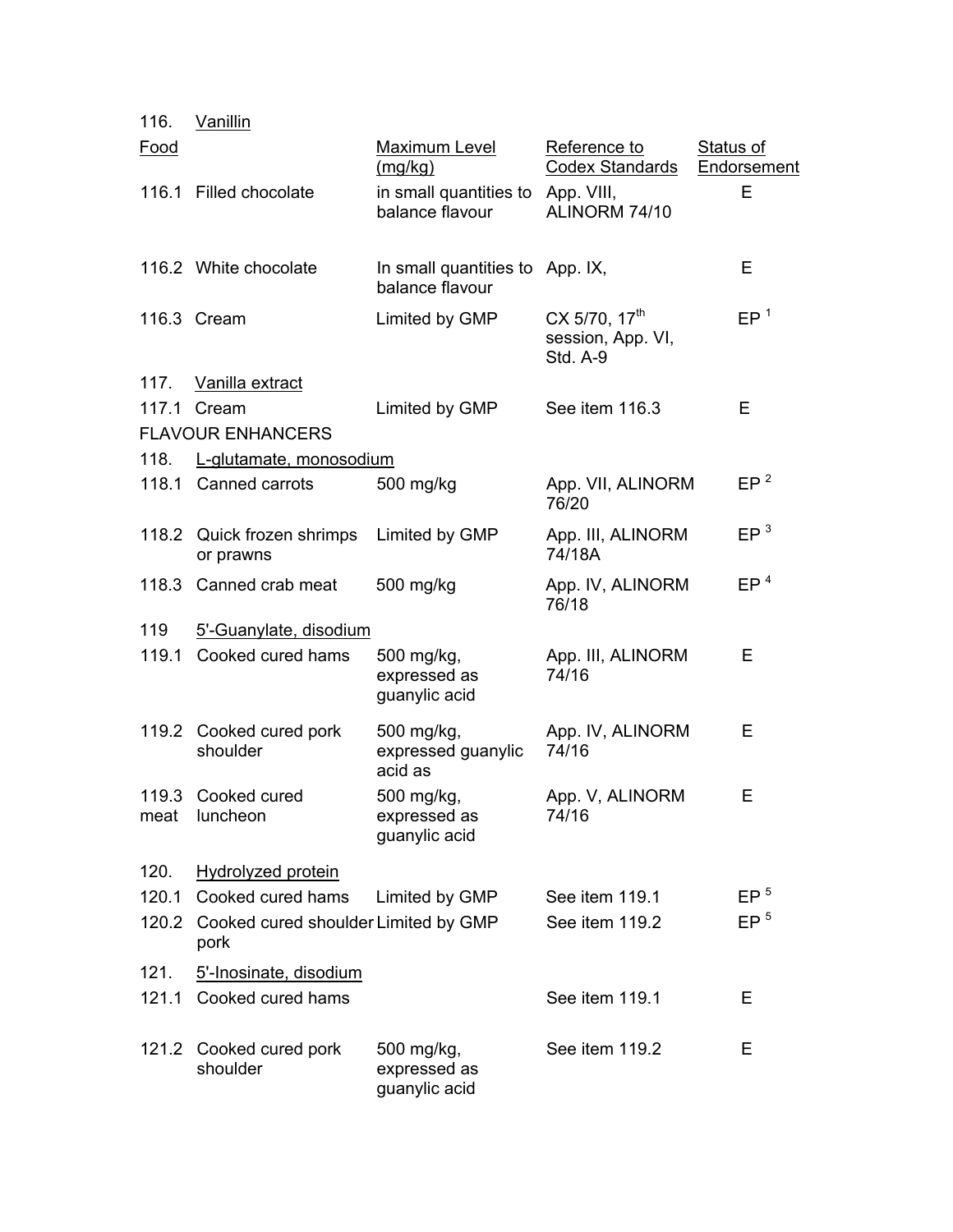<sup>1</sup> Pending the Report of the 17th session of the Committee of Government Experts being available.<br>
<sup>2</sup> See para 82 of ALINORM 74/12.<br>
<sup>3</sup> See para 82 of ALINORM 74/12.<br>
<sup>4</sup> See para 75 of this Report.<br>
See para 46 of thi

#### **MISCELLANEOUS**

| 122         | Benzovl peroxide                                             |                                                                                                                                               |                                           |                 |
|-------------|--------------------------------------------------------------|-----------------------------------------------------------------------------------------------------------------------------------------------|-------------------------------------------|-----------------|
| <u>Food</u> |                                                              | <b>Maximum Level</b><br>(mg/kg)                                                                                                               | Reference to Codex Status of<br>Standards | Endorsement     |
| 122.1       | Hard grating cheese                                          | With potassium alum, CX 5/70, 16 <sup>th</sup><br>calcium sulphate and session, App.VI<br>magnesium<br>carbonate, singly or in<br>combination |                                           | EP <sup>1</sup> |
|             | 122.2 Provolone cheese                                       | Not specified                                                                                                                                 | <b>CAC/C1-C25</b><br>(1972)               | EP <sup>1</sup> |
| 123.        | Carbon dioxide                                               |                                                                                                                                               |                                           |                 |
| 123.1       | Grape juice                                                  | Limited by GMP                                                                                                                                | App. II,<br>ALINORM 76/14                 | Е               |
|             | 123.2 juice Concentrated<br>grape                            | Limited by GMP                                                                                                                                | App. III,<br>ALINORM 76/14                | Е               |
|             | 123.3 Sweetened Labrusca<br>concentrated grape<br>juice type | Limited by GMP                                                                                                                                | App. IV,<br>ALINORM 76/14                 | E               |
|             | 123.4 Cream                                                  | Limited by GMP                                                                                                                                | See item 116.3                            | E               |
| 124.        | Caseinates (Na, $NH_4$ , Ca, K)                              |                                                                                                                                               |                                           |                 |
| 124.1       | Uncured cheese<br>(except as otherwise<br>specified) $3$     | See item 83,2                                                                                                                                 | See item 83.2                             | $E^2$           |
| 124.2       | Cream                                                        | $1$ g/kg                                                                                                                                      | See item 116.3                            | $E^2$           |
| 125.        | Dimethyl polysiloxane                                        |                                                                                                                                               |                                           |                 |
| 125.1       | Low-erucic acid<br>rapeseed oil                              | 10 mg/kg, singly or in App. V, ALINORM<br>combination with<br>silicon dioxide                                                                 | 74/19                                     | Е               |
|             | 125.2 Pineapple juice                                        | 10 mg/kg                                                                                                                                      | App. V, ALINORM<br>76/14                  | Е               |
| 126.        | <b>Nitrogen</b>                                              |                                                                                                                                               |                                           |                 |
| 126.1       | Grape juice                                                  | Limited by GMP                                                                                                                                | App. II, ALINORM<br>76/14                 | Е               |
|             | 126.2 Concentrated grape<br>juice                            | Limited by GMP                                                                                                                                | App. III, ALINORM<br>76/14                | Е               |
| 126.3       | Sweetened<br>concentrated Labrusca                           | Limited by GMP                                                                                                                                | App. IV, ALINORM<br>76/14                 | Ε               |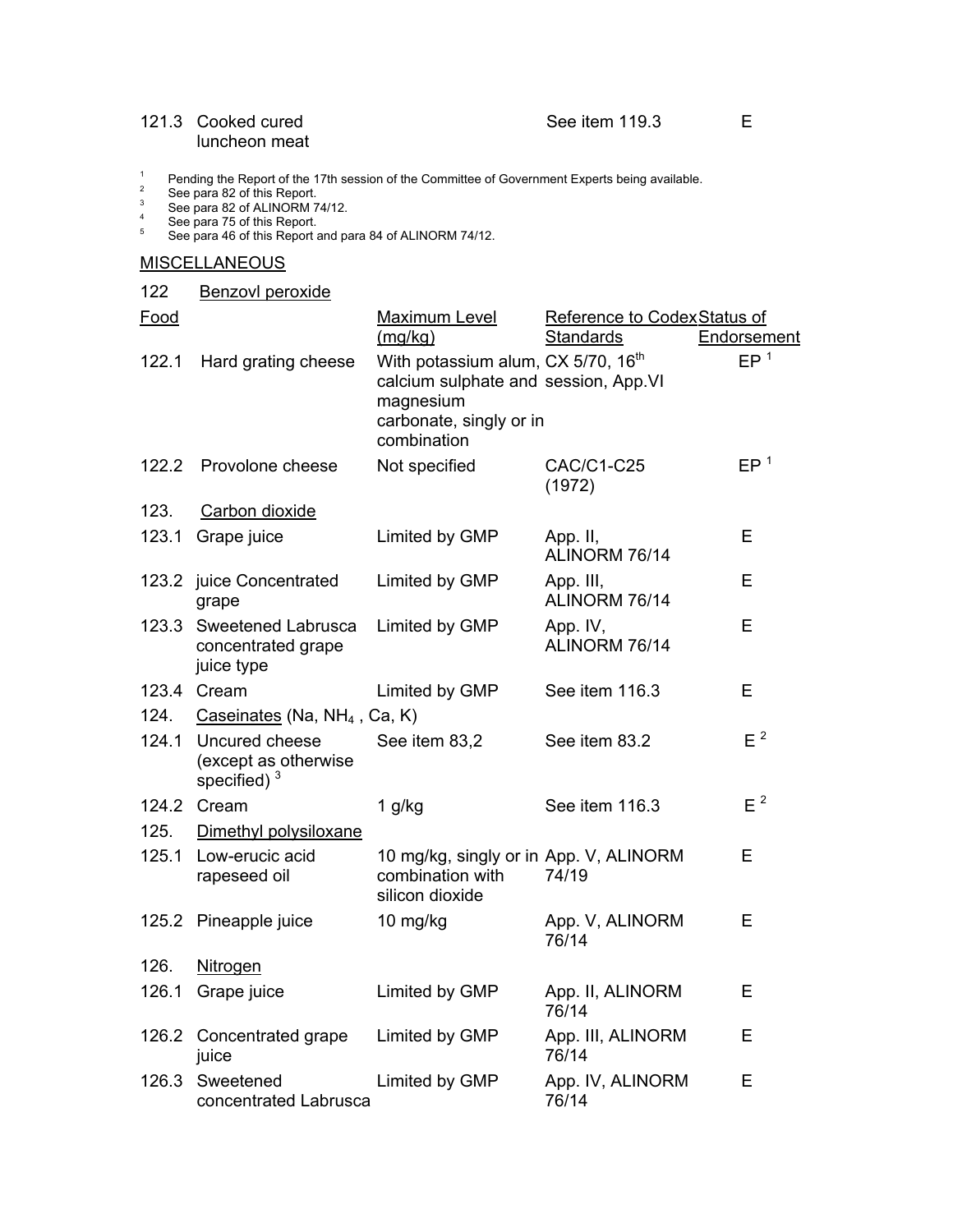|                                     | type grape juice                                                                                                                                                         |                                                                                                                                                                                                                                    |                                      |                                 |
|-------------------------------------|--------------------------------------------------------------------------------------------------------------------------------------------------------------------------|------------------------------------------------------------------------------------------------------------------------------------------------------------------------------------------------------------------------------------|--------------------------------------|---------------------------------|
| 127.                                | Nitrous oxide                                                                                                                                                            |                                                                                                                                                                                                                                    |                                      |                                 |
| 127.1                               | Cream                                                                                                                                                                    | Limited by GMP                                                                                                                                                                                                                     | See item 116.3                       | Е                               |
|                                     | <b>PRESERVATIVES</b>                                                                                                                                                     |                                                                                                                                                                                                                                    |                                      |                                 |
| 128.                                | Benzoate, potassium                                                                                                                                                      |                                                                                                                                                                                                                                    |                                      |                                 |
| 128.1                               | Cheese (except as<br>otherwise specified) <sup>3</sup>                                                                                                                   | Carried over enzyme CX 5/70, 16th<br>prepara-from tions                                                                                                                                                                            | session, App Std.<br>$A-14$ . IV-B,  | Е                               |
| $\mathbf{1}$<br>$\overline{2}$<br>3 | See para 68 of this Report.<br>Considered as food and, therefore, deleted from the list of additives; see para 47 of this Report.<br>CX 5/70, 17th Session, Appendix II. |                                                                                                                                                                                                                                    |                                      |                                 |
| 129.                                | Benzoate, sodium                                                                                                                                                         |                                                                                                                                                                                                                                    |                                      |                                 |
| <u>Food</u>                         |                                                                                                                                                                          | <b>Maximum Level</b><br>(mg/kg)                                                                                                                                                                                                    | Reference to<br>Codex Standards      | <b>Status of</b><br>Endorsement |
| 129.1                               | <b>Pickled cucumbers</b>                                                                                                                                                 | 1000 mg/kg, singly<br>or in combination<br>with its Na salt and<br>sorbic acid and its<br>Na or K salts                                                                                                                            | App. XI, ALINORM<br>74/20            | EP <sup>1</sup>                 |
| 129.2                               | Cheese (except as<br>otherwise specified) <sup>5</sup>                                                                                                                   | See item 128.1                                                                                                                                                                                                                     | See item 128.1                       | E                               |
| 130.                                | Benzoic acid                                                                                                                                                             |                                                                                                                                                                                                                                    |                                      |                                 |
| 130.1                               | <b>Pickled cucumbers</b>                                                                                                                                                 | See item 129.1                                                                                                                                                                                                                     | See item 129.1                       | EP <sup>1</sup>                 |
| 130.2                               | Flavoured yoghurt                                                                                                                                                        | 50 mg/kg in the final CX 5/70, 16 <sup>th</sup><br>product, of total<br>preserva-tives<br>originating from<br>flavour ingredients,<br>unless otherwise<br>provided for in<br>individual Codex<br>standards for such<br>ingredients | session, App.III-B<br>$Std. A-II(b)$ | E                               |
| 130.3                               | Cheese (except as<br>otherwise specified) <sup>5</sup>                                                                                                                   | See item 128.1                                                                                                                                                                                                                     | See item 128.1                       | $E^2$                           |
| 131.                                | Hexamethylenetetramine                                                                                                                                                   |                                                                                                                                                                                                                                    |                                      |                                 |
| 131.1                               | Cheese (except as<br>otherwise specified) <sup>5</sup>                                                                                                                   | Limited by GMP                                                                                                                                                                                                                     | See item 128.1                       | EP <sup>3</sup>                 |
| 131.2                               | Provolone cheese                                                                                                                                                         | 600 mg/kg of the<br>liquid used to work<br>the curd                                                                                                                                                                                | CAC/C1-C25<br>(1972)                 | EP <sup>3</sup>                 |
| 132.                                | <b>Hydrogen peroxide</b>                                                                                                                                                 |                                                                                                                                                                                                                                    |                                      |                                 |
| 132.1                               | Cheese (except as<br>otherwise specified) <sup>5</sup>                                                                                                                   | Limited by GMP                                                                                                                                                                                                                     | See item 128.1                       | TE $4$                          |
| 133.                                | Metabisulphite, potassium                                                                                                                                                |                                                                                                                                                                                                                                    |                                      |                                 |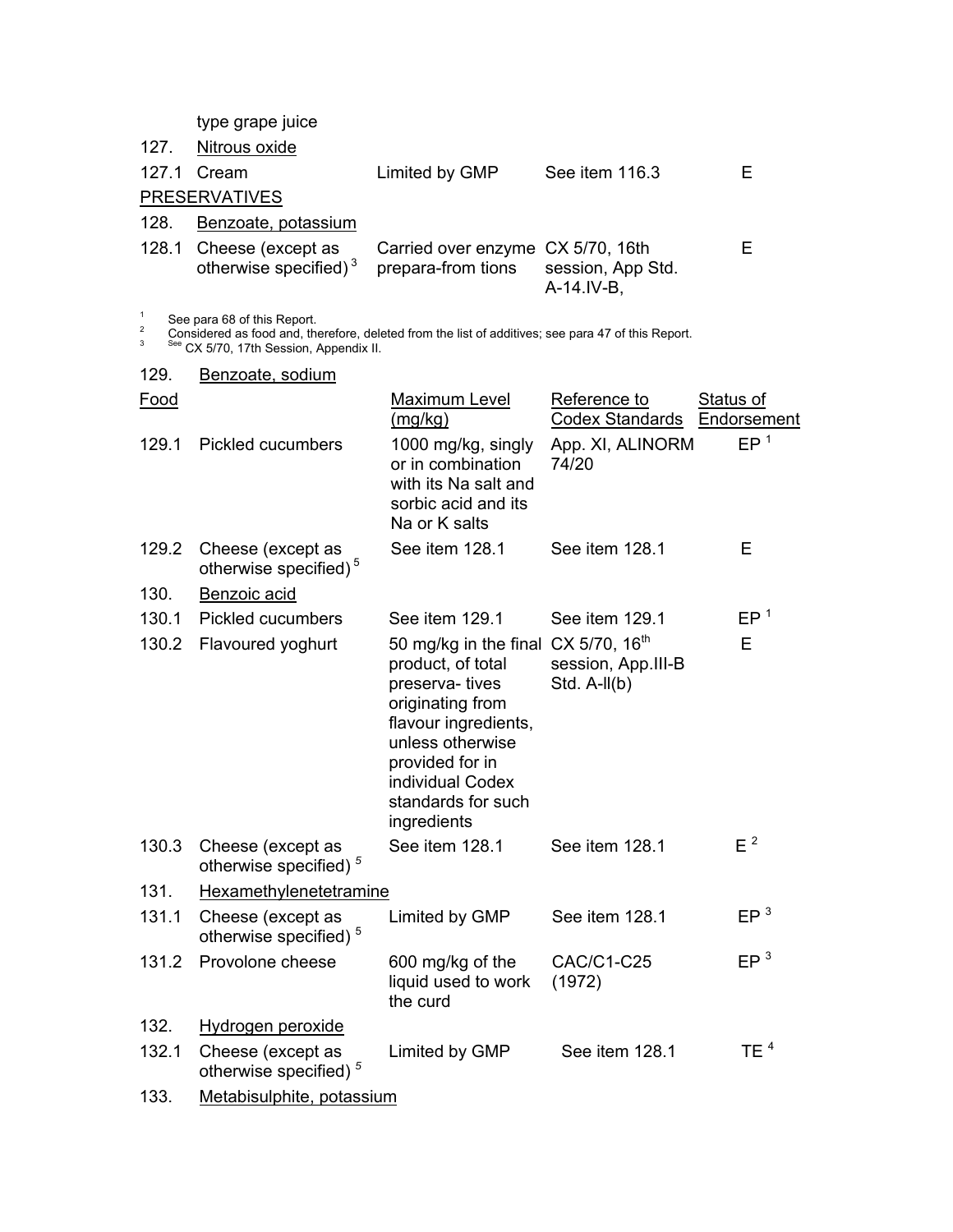| 133.1                                                                                | Quick frozen shrimps or 30 mg/kg in the final App. III, ALINORM<br>prawns                                                                                                                               | product, expressed as 74/18A<br>$SO2$ singly or in<br>combination with the<br>sources of SO <sub>2</sub> |                                                              | E                                      |
|--------------------------------------------------------------------------------------|---------------------------------------------------------------------------------------------------------------------------------------------------------------------------------------------------------|----------------------------------------------------------------------------------------------------------|--------------------------------------------------------------|----------------------------------------|
|                                                                                      | 133.2 Quick frozen lobsters                                                                                                                                                                             | product, expressed as 76/18<br>$SO2$ singly or in<br>combination with the<br>sources of $SO2$            | [30] mg/kg in the final App. III, ALINORM                    | Е                                      |
| $\overline{1}$<br>$\overline{2}$<br>$\ensuremath{\mathsf{3}}$<br>$\overline{4}$<br>5 | See para 60 of ALINORM 74/12.<br>Calcium benzoate is not thought to be available commercially.<br>See para 63 of this Report.<br>See para 62 of this Report.<br>See CX 5/70, 17th Session, Appendix II. |                                                                                                          |                                                              |                                        |
| 134.                                                                                 | Metabisulphite, sodium                                                                                                                                                                                  |                                                                                                          |                                                              |                                        |
|                                                                                      | <u>Food</u>                                                                                                                                                                                             | Maximum Level<br>(mg/kg)                                                                                 | Reference to<br><b>Codex Standards</b>                       | <b>Status of</b><br><b>Endorsement</b> |
| 134.1                                                                                | Quick frozen shrimps or See item 133.1<br>prawns                                                                                                                                                        |                                                                                                          | See item 133.1                                               | Е                                      |
|                                                                                      | 134.2 Quick frozen lobsters                                                                                                                                                                             | See item 133.2                                                                                           | See item 133.2                                               | Е                                      |
| 135                                                                                  | <b>Nisin</b>                                                                                                                                                                                            |                                                                                                          |                                                              |                                        |
| 135.1                                                                                | Cheese (except as<br>otherwise specified) <sup>6</sup>                                                                                                                                                  | $2.5$ mg/kg                                                                                              | See item 128.1                                               | Е                                      |
| 136.                                                                                 | Nitrates, potassium and sodiam                                                                                                                                                                          |                                                                                                          |                                                              |                                        |
| 136.1                                                                                | Cooked cured hams                                                                                                                                                                                       | 500 mg/kg,<br>expressed as<br>sodium nitrate <sup>1</sup>                                                | App. III, ALINORM<br>76/16                                   | TE                                     |
|                                                                                      | 136.2 Cooked cured pork<br>shoulder                                                                                                                                                                     |                                                                                                          | App. IV, ALINORM<br>76/16                                    | TЕ                                     |
|                                                                                      | 136.3 Cheese (except as<br>otherwise specified) <sup>6</sup>                                                                                                                                            | 200 mg/kg of the<br>milk used, singly or<br>in combination                                               | See item 128.1                                               | EP <sup>2</sup>                        |
|                                                                                      | 136.4 Various cheeses 3                                                                                                                                                                                 | 200 mg/kg of the<br>milk used, singly or<br>in combination with<br>sodium nitrate                        | CAC/C1-C25 (1972)<br>$CX 5/70, 15^{th}$<br>session, App. VII | EP <sup>2</sup>                        |
| 137.                                                                                 | Nitrite, potassium                                                                                                                                                                                      |                                                                                                          |                                                              |                                        |
| 137.1                                                                                | Canned corned beef                                                                                                                                                                                      | 50 mg/kg, total<br>nitrites, expressed<br>as sodium nitrite                                              | App. II, ALINORM<br>74/16                                    | TE                                     |
|                                                                                      | 137.2 Cooked cured hams                                                                                                                                                                                 | 125 mg/kg, total<br>nitrite,                                                                             | App. III, ALINORM<br>74/16                                   | TЕ                                     |
|                                                                                      | 137.3 Cooked cured pork<br>shoulder                                                                                                                                                                     | expressed as<br>sodium nitrite <sup>1</sup>                                                              | App. IV, ALINORM<br>74/16                                    | TЕ                                     |
|                                                                                      | 137.4 Cooked cured luncheon                                                                                                                                                                             |                                                                                                          | App. V, ALINORM                                              | TЕ                                     |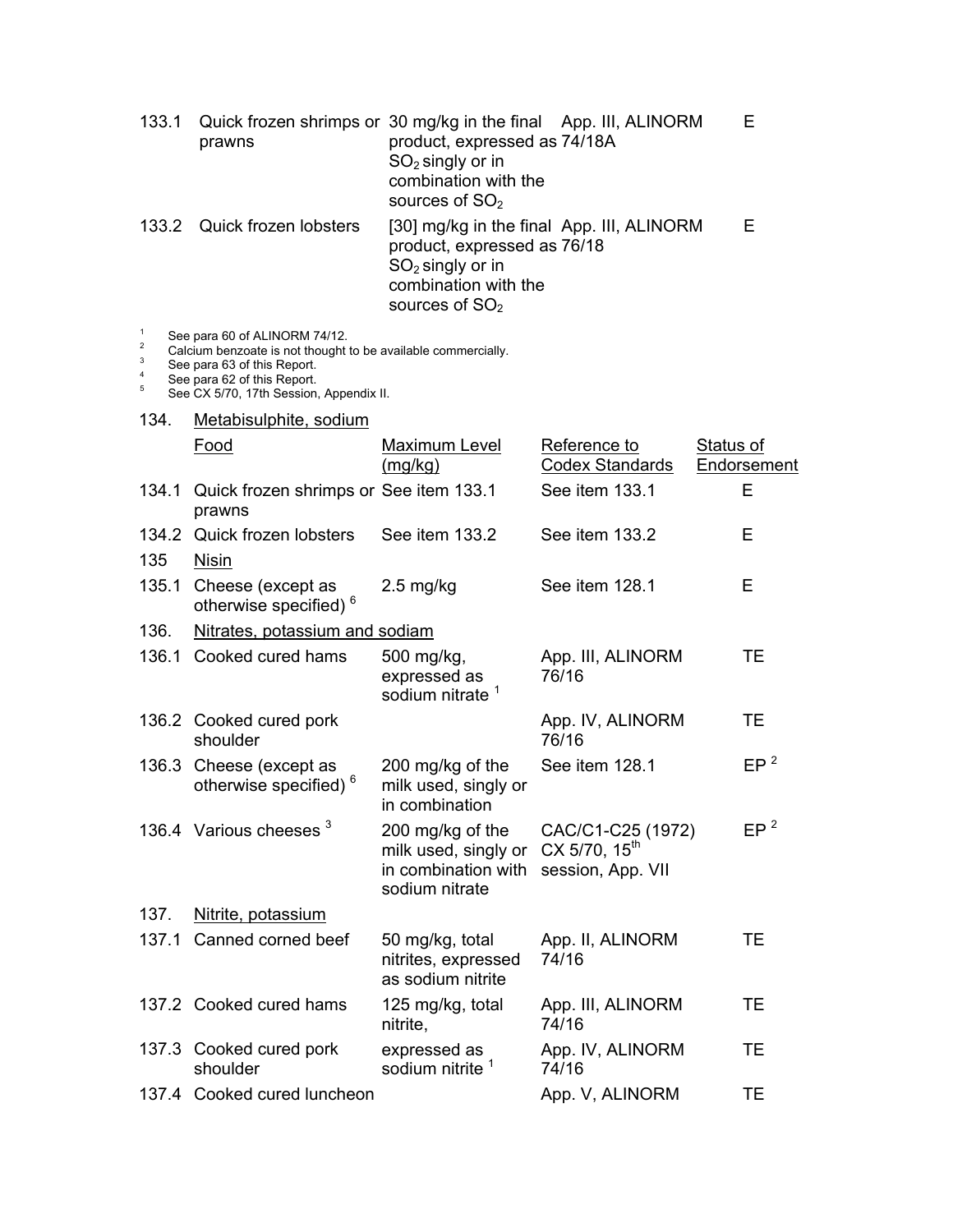|      | meat                                                          |                                                                                                                        | 74/16                            |                 |
|------|---------------------------------------------------------------|------------------------------------------------------------------------------------------------------------------------|----------------------------------|-----------------|
| 138. | Nitrite, sodium                                               |                                                                                                                        |                                  |                 |
|      | 138.1 Canned corned beef                                      | See item 137.1                                                                                                         | See item 137.1                   | TE              |
|      | 138.2 Cooked cured hams                                       | See item 137.2                                                                                                         | See item 137.2                   | TЕ              |
|      | 138.3 Cooked cured pork<br>shoulder                           | See item 137.3                                                                                                         | See item 137.3                   | <b>TE</b>       |
|      | 138.4 Cooked cured luncheon See item 137.4<br>meat            |                                                                                                                        | See item 137.4                   | TE.             |
| 139  | Pimaricin                                                     |                                                                                                                        |                                  |                 |
|      | 139.1 Cheesse (except as<br>otherwise specified) <sup>6</sup> | 2 mg/kg in the rind $CX$ 5/0, 16 <sup>th</sup><br>without plastic<br>coating; 500 mg/kg<br>in the plastic coating<br>5 | session, App. IV-B,<br>Std. A-14 | EP <sup>4</sup> |

<sup>1</sup> subject to review in the light of further information based on current research.<br><sup>2</sup> para 65 of this Report.

3 Danablu, Danbo, Edam, Gouda, Havarti, Samsoe, Tilsiter, Limburger, Saint-Paulin, Svecia, Herrgặrdsost, Hush ållsost, Norvegia, Maribo, Fynbo, Esrom, Amsterdam, Leidse, Friese. 4 See para 66 of this Report.

- 
- 5 Meaning to be clarified.
- 6 See CX 5/70, 17th Session, Appendix II.

140. Propionic acid

| Food  |                                                              | <b>Maximum Level</b><br>(mg/kg)                                                                                               | Reference to<br>Codex Standards | Status of<br><b>Endorsement</b> |
|-------|--------------------------------------------------------------|-------------------------------------------------------------------------------------------------------------------------------|---------------------------------|---------------------------------|
| 140.1 | Cheese (except as<br>otherwise specified) <sup>5</sup>       | Limited by GMP                                                                                                                | See item 139.1                  | EP <sup>1</sup>                 |
| 141.  | Sorbate, calcium                                             |                                                                                                                               |                                 |                                 |
|       | 141.1 Flavoured yoghurt                                      | See item 130.2                                                                                                                | See item 130.2                  | $E^2$                           |
|       | 141.2 Cheese (except as<br>otherwise specified) <sup>5</sup> | See item 140.1                                                                                                                | See item 140.1                  | $E^2$                           |
| 142.  | Sorbate, potassium                                           |                                                                                                                               |                                 |                                 |
|       | 142.1 Pickled cucumbers                                      | See item 129.1                                                                                                                | See item 129.1                  | EP <sup>3</sup>                 |
|       | 142.2 Flavoured yoghurt                                      | See item 130.2                                                                                                                | See item 130.2                  | E                               |
|       | 142.3 Cheese (except as<br>otherwise specified) <sup>5</sup> | 1000 mg/kg, singly See item 139.1<br>or in with Na<br>sorbate and sorbic<br>acid, calculated as<br>sorbic acid<br>combination |                                 | Е                               |
|       | 142.4 Hard grating cheese                                    | 3 g/kg, or in<br>combination with<br>sodium sorbate and<br>sorbic acid,<br>calculated as sorbic<br>acid singly                | See item 122.1                  | EP <sup>4</sup>                 |
| 1 1 O | Carbota andium                                               |                                                                                                                               |                                 |                                 |

143. Sorbate, sodium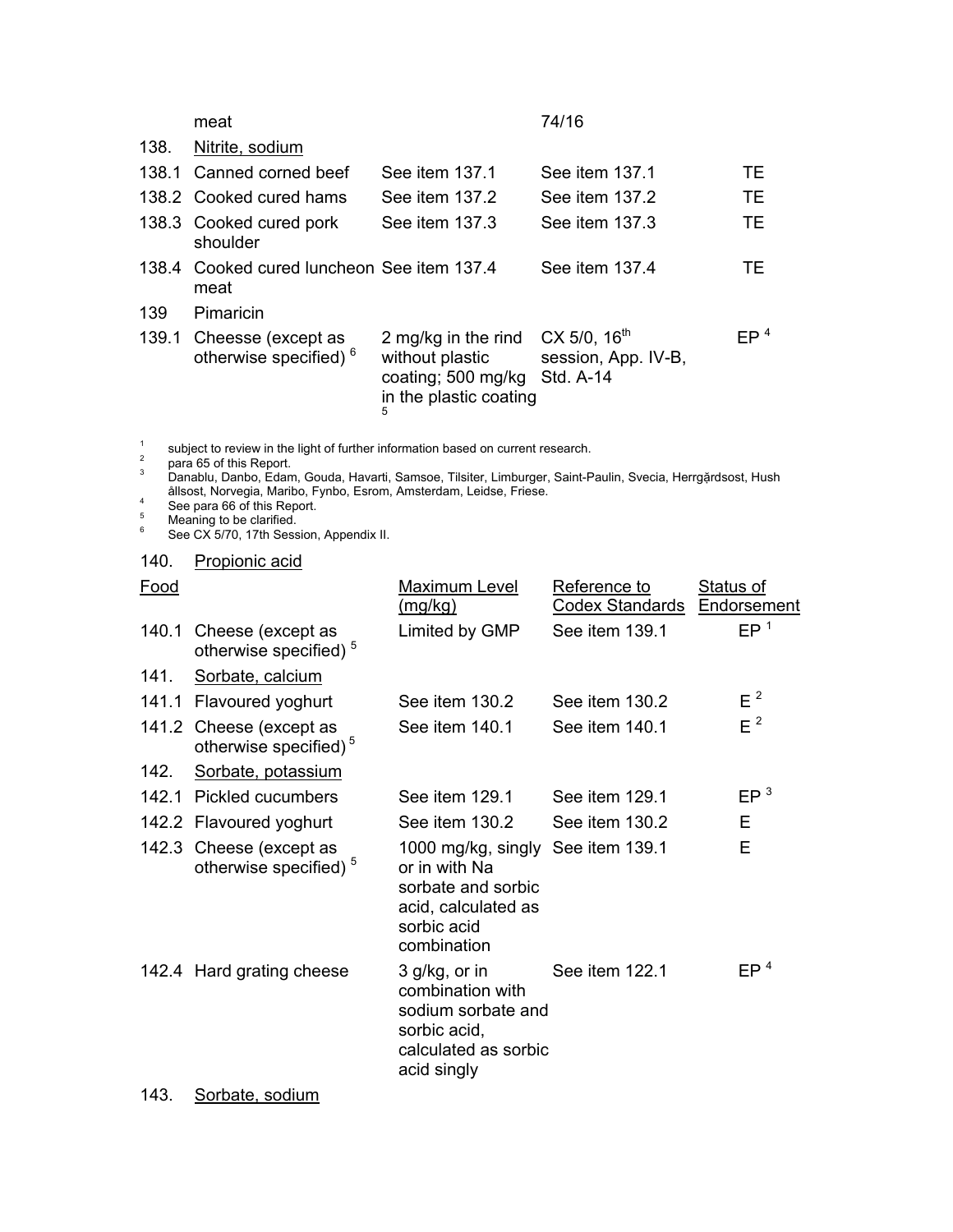|                                    | 143.1 Pickled cucumbers                                                                                                                                         | See item 129.1                                          | See item 129.1                         | EP <sup>3</sup>          |
|------------------------------------|-----------------------------------------------------------------------------------------------------------------------------------------------------------------|---------------------------------------------------------|----------------------------------------|--------------------------|
|                                    | 143.2 Flavoured yoghurt                                                                                                                                         | See item 130.2                                          | See item 130.2                         | Е                        |
|                                    | 143.3 Cheese (except as<br>otherwise specified) <sup>5</sup>                                                                                                    | See item 142.3                                          | See item 142.3                         | E                        |
|                                    | 143.4 Hard grating cheese                                                                                                                                       | See item 142.3                                          | See item 122.1                         | EP <sup>4</sup>          |
| 144.                               | Sorbic acid                                                                                                                                                     |                                                         |                                        |                          |
|                                    | 144.1 Pickled cucumbers                                                                                                                                         | See item 129.1                                          | See item 129.1                         | EP <sup>3</sup>          |
|                                    | 144.2 Flavoured yoghurt                                                                                                                                         | See item 130.2                                          | See item 130.2                         | Е                        |
| 144.3                              | cheese (except as<br>otherwise specified) <sup>5</sup>                                                                                                          | See item 142.3                                          | See item 142.3                         | E                        |
| 144.4                              | Hard grating cheese                                                                                                                                             | See item 142.3                                          | See item 122.1                         | EP <sup>4</sup>          |
| 145.                               | Sulphite, hydrocren, potassium                                                                                                                                  |                                                         |                                        |                          |
| 145.1                              | Quick frozen lobsters                                                                                                                                           | See item 133.2                                          | See item 133.2                         | Е                        |
| 146.                               | Sulphite, hydrogen, sodium                                                                                                                                      |                                                         |                                        |                          |
| 146.1                              | Quick frozen shrimps or<br>prawns (raw product)                                                                                                                 | See item 133.1                                          | See item 133.1                         | Е                        |
|                                    | 146.2 Quick frozen lobsters                                                                                                                                     | See item 133.2                                          | See item 133.2                         | Е                        |
| 1<br>$\overline{c}$<br>3<br>4<br>5 | Pending establishment of maximum level.<br>Doubt exists whether this salt is used commercially.<br>See para 60 of ALINORM 74/12.<br>See para 68 of this Report. |                                                         |                                        |                          |
|                                    | See CX 5/70, 17th Session, Appendix II.                                                                                                                         |                                                         |                                        |                          |
| 147.                               | <b>Sulphite, potassium</b>                                                                                                                                      |                                                         |                                        |                          |
| Food                               |                                                                                                                                                                 | <b>Maximum Level</b><br>(mg/kg)                         | Reference to<br><b>Codex Standards</b> | Status of<br>Endorsement |
| 147.1                              | Quick frozen lobsters                                                                                                                                           | See item 133.2                                          | See item 133.2                         | Е                        |
| 148.                               | Sulphite, sodium                                                                                                                                                |                                                         |                                        |                          |
| 148.1                              | Quick frozen shrimps or<br>prawns (raw product)                                                                                                                 | See item 133.1                                          | See item 133.1                         | Е                        |
|                                    | 148.2 Quick frozen lobsters                                                                                                                                     | See item 133.2                                          | See item 133.2                         | Е                        |
| 149.                               | Sulphur dioxide                                                                                                                                                 |                                                         |                                        |                          |
| 149.1                              | Jams (fruit preserves) and 100 mg/kg in the<br>jellies                                                                                                          | end product, as                                         | App. V, ALINORM<br>76/20               | Е                        |
|                                    | 149.2 Flavoured yoghurt                                                                                                                                         | a carry-over from<br>the raw material<br>See item 130.2 | See item 130.2                         | Е                        |
|                                    | <b>PROCESSING AIDS</b>                                                                                                                                          |                                                         |                                        |                          |
| 150.                               | vegetable carbon (activated, food grade)                                                                                                                        |                                                         |                                        |                          |
|                                    | 150.1 Grape juice                                                                                                                                               | Limited by GMP                                          | App. II, ALINORM<br>76/14              | Ε                        |
|                                    | 150.2 Concentrated grape juice Limited by GMP                                                                                                                   |                                                         | App. III, ALINORM<br>76/14             | Е                        |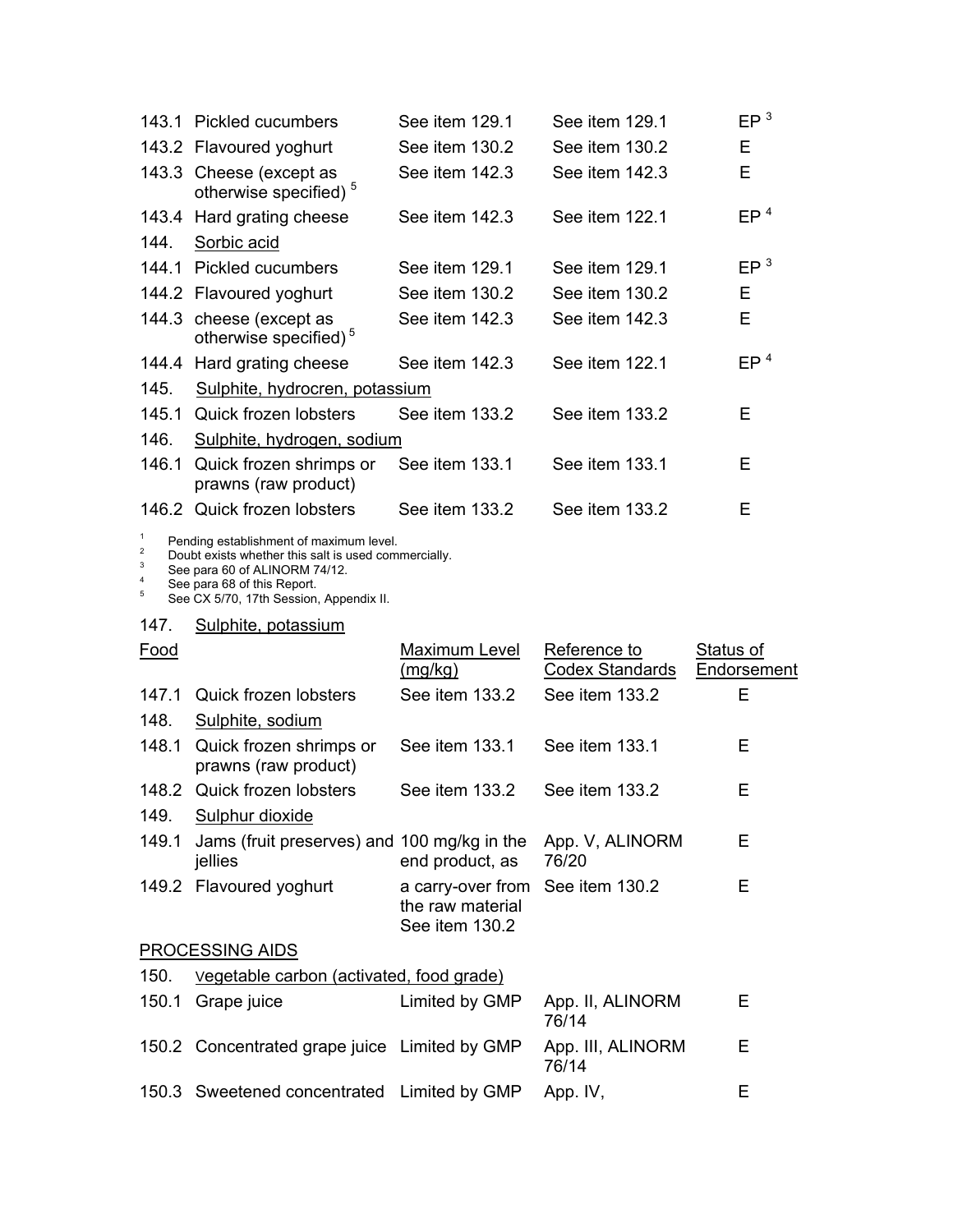|      | Labrusca type grape juice  |         | ALINORM 76/14             |                 |
|------|----------------------------|---------|---------------------------|-----------------|
|      | <b>EXTRACTION SOLVENTS</b> |         |                           |                 |
| 151. | Hexane 62°C-82°C           |         |                           |                 |
|      | 151.1 Cocoa butter         | 5 mg/kg | App. II, ALINORM<br>76/10 | E.              |
| 152. | 1,1,2-Trichloroethvlene    |         |                           |                 |
|      | 152.1 Cocoa butter         | 5 mg/kg | App. II ALINORM<br>76/10  | FP <sup>1</sup> |

<sup>1</sup> Cleared for caffein extraction only; need to reconsider the use of this solvent.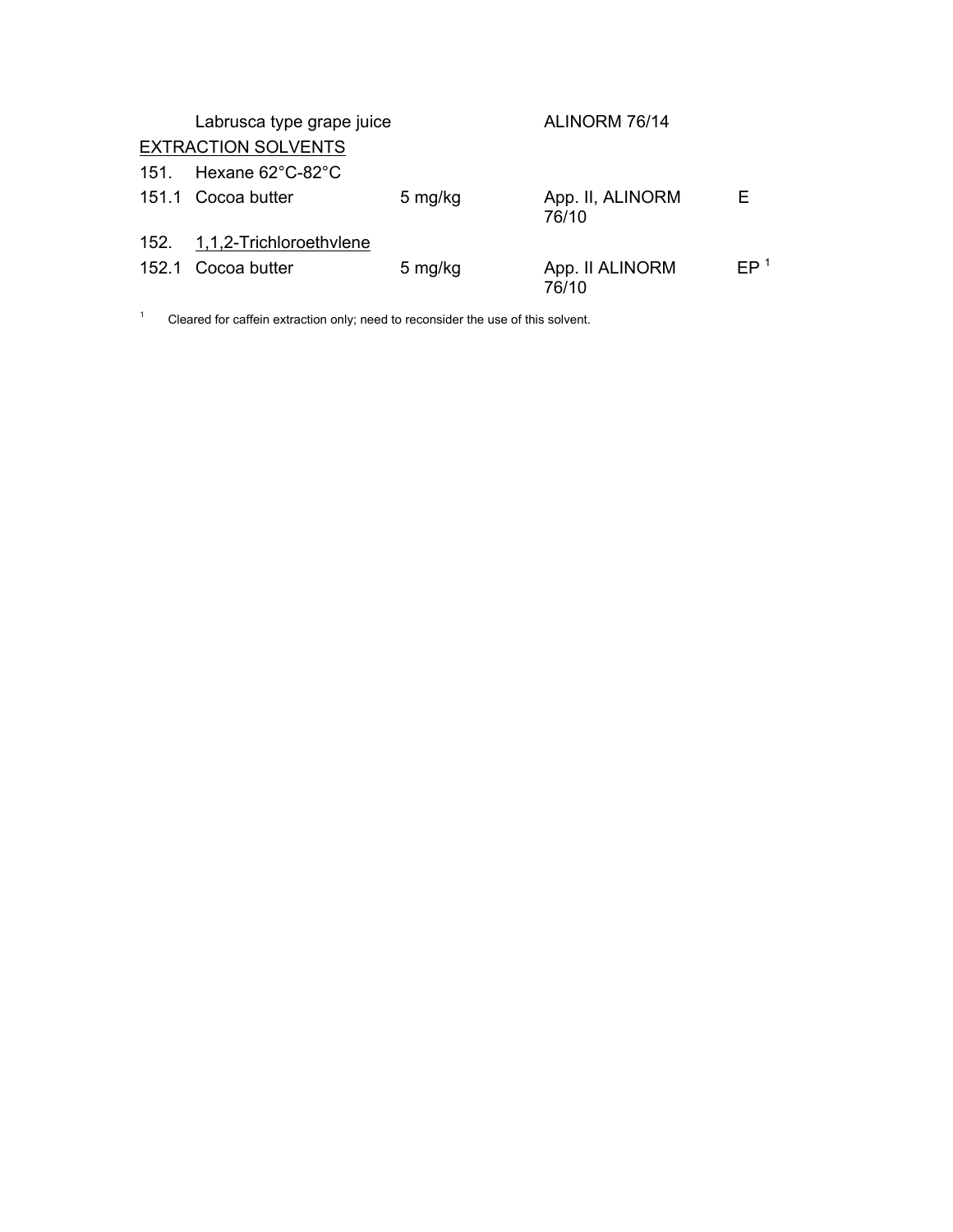#### APPENDIX III

# ENDORSEMENT OF PROVISIONS. FOR CONTAMINANTS IN CODEX COMMODITY **STANDARDS**

#### Introduction

This Appendix summarizes, by contaminant, all provisions in Codex Commodity-Standards which were considered by the 10th session of the Codex Committee on Food Additives. A summary of endorsed provisions for contaminants in Codex recommended standards (at Step 9) has been published under the reference "List of Maximum Levels Recommended for Contaminants by the Joint FAO/WHO Codex Alimentarius Commission" (CAC/FAL 2-1973) for the information of governments. The tenth session of the Commission has further adopted a maximum limit of 250 mg/kg for tin in Canned Mandarin Oranges and this provision should be included in document CAC/FAL 2-1973. Other endorsed provisions for contaminants in draft Codex standards are to be found in the reports of the Seventh, Eighth and Ninth sessions of the Codex Committee on Food Additives (ALINORM 71/12, 72/12 and 74/12, respectively).

#### Abbreviations Used in this Appendix

|               | = Endorsed                                                                                                                                    |  |
|---------------|-----------------------------------------------------------------------------------------------------------------------------------------------|--|
| FP            | = Endorsement postponed for reasons given in the<br>report                                                                                    |  |
| Maximum Level | $=$ mg of contaminant, as defined, in 1 kg of finished<br>product and including amounts of the<br>contaminants naturally present in the food. |  |

1. Arsenic (As)

| Food |                                           | Maximum Level<br>(mq/kg) | Reference to<br><b>Standard</b>              | Status of<br>Endorsement |
|------|-------------------------------------------|--------------------------|----------------------------------------------|--------------------------|
| 1.1  | Chocolate (except<br>unsweetened)         | 0.5                      | App. III, ALINORM<br>76/10                   | Е                        |
| 1.2  | Unsweetened chocolate                     | 1                        | App. III, ALINORM<br>76/10                   | Е                        |
| 1.3  | Composite and flavoured<br>chocolate      | $[1]$                    | App. VI, ALINORM<br>74/10                    | EP <sup>2</sup>          |
| 1.4  | Cocoa powders and coca-<br>sugar mixtures | 1                        | App. V,<br>ALINORM 74/10<br>(see CL 1974/43) | Е                        |
| 1.5  | White chocolate                           |                          | App. IX, ALINORM<br>74/10                    | EP <sup>2</sup>          |
| 1.6  | Low-erucic acid rapeseed<br>oil           | 0.1                      | APP. V, ALINORM<br>74/19                     | Е                        |
| 1.7  | Fructose                                  | 1                        | App. II, ALINORM<br>74/27                    | Е                        |
| 1.8  | Non-pulpy blackcurrant<br>nectar          | 0.2                      | App. VI, ALINORM<br>76/14                    | Е                        |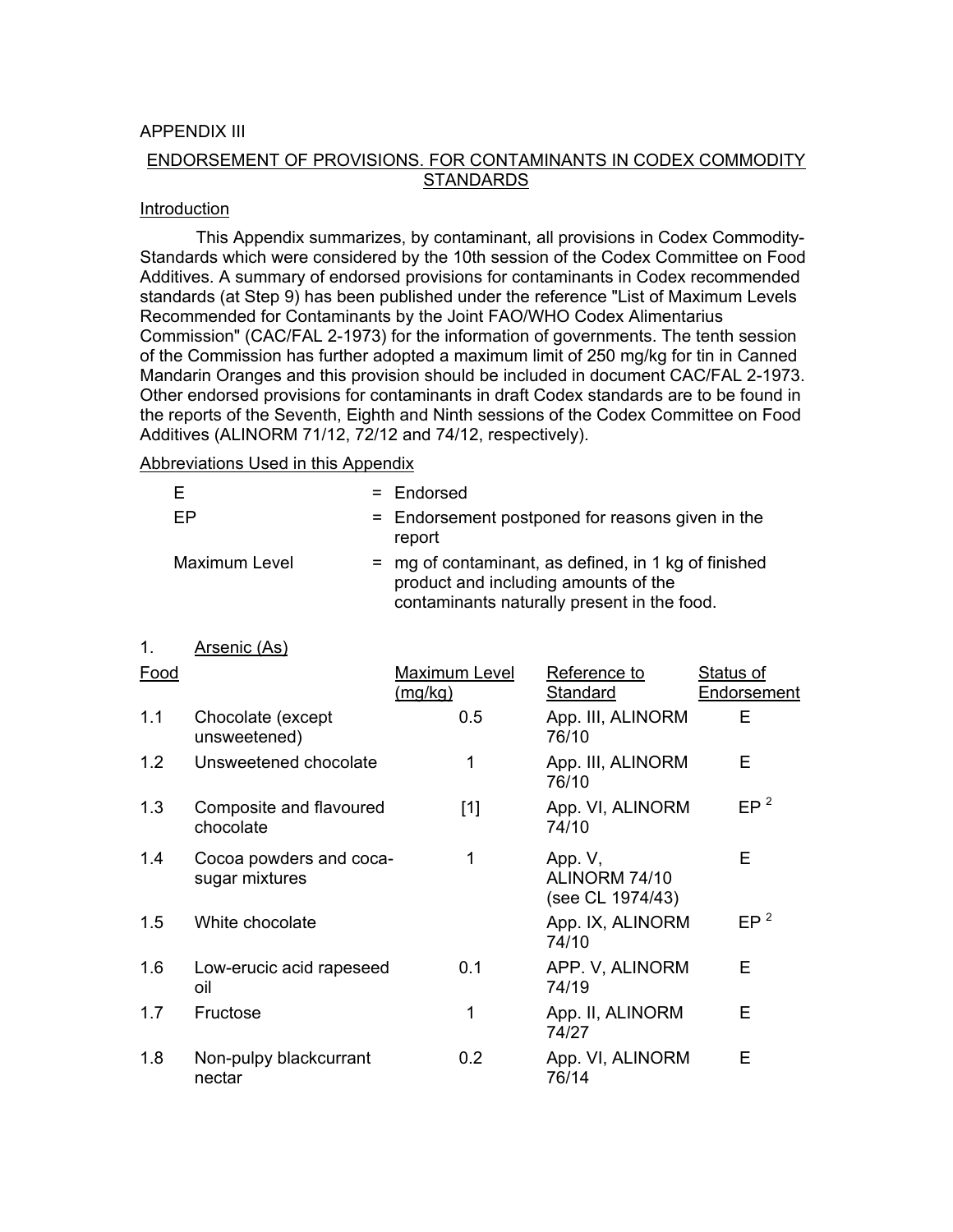| 1.9  | Pulpy small fruit nectar  | 0.2 | App. VII, ALINORM<br>76/14 | <b>F</b>        |
|------|---------------------------|-----|----------------------------|-----------------|
| 1.10 | <b>Blackcurrant juice</b> | 0.2 | CX/FJ 74/3                 | FP <sup>1</sup> |
| 1.11 | Pineapple juice           | 0.2 | App. V, ALINORM<br>76/14   | E               |

 $\begin{array}{c} 1 \\ 2 \end{array}$ 

3.3 Pulpy small fruit nectar 15

Postponed awaiting the standard to reach Step 4 in the Procedure.<br><sup>2</sup> Postponed pending the establishment of firm proposals for maximum levels.

| 2.   | Copper (Cu)                               |                                 |                                  |                          |
|------|-------------------------------------------|---------------------------------|----------------------------------|--------------------------|
| Food |                                           | <b>Maximum Level</b><br>(mq/kg) | Reference to<br>Standard         | Status of<br>Endorsement |
| 2.1  | Chocolate (except<br>unsweetened)         | 15                              | App. III, ALINORM<br>76/10       | E                        |
| 2.2  | Unsweetened chocolate                     | 30                              | App. III, ALINORM<br>76/10       | Е                        |
| 2.3  | Composite and flavoured<br>chocolate      | [20]                            | App. VI, ALINORM<br>74/10        | EP <sup>2</sup>          |
| 2.4  | Cocoa powders and<br>cocoa-sugar mixtures | 50                              | App. V, ALINORM<br>74/10         | E                        |
| 2.5  | White chocolate                           | [15]                            | App. IX, ALINORM<br>74/10        | EP <sup>2</sup>          |
| 2.6  | Low-erucic acid rapeseed<br>oil           | 0.1                             | App. V, ALINORM<br>74/19         | E                        |
| 2.7  | Fructose                                  | $\overline{2}$                  | App. II,<br>ALINORM 74/27        | E                        |
| 2.8  | Non-pulpy blackcurrant<br>nectar          | 5                               | App. VI, ALINORM<br>76/14        | E                        |
| 2.9  | Pulpy small fruit nectar                  | 5                               | App. VII, ALINORM<br>76/14       | E                        |
| 2.10 | <b>Blackcurrant</b> juice                 | 5                               | <b>CX/FJ74/3</b>                 | EP <sup>1</sup>          |
| 2.11 | Edible acid casein                        | 5                               | App. IV, CX 5/70<br>17th session | E                        |
| 2.12 | <b>Edible caseinates</b>                  | 5                               | App. IV, CX 5/70<br>17th session | Е                        |
| 2.13 | Pineapple juice                           | 5                               | App. V, ALINORM<br>76/14         | E                        |
| 3.   | Iron (Fe)                                 |                                 |                                  |                          |
| 3.1  | Low-erucic acid rapeseed<br>oil           | 1.5                             | App. V, ALINORM<br>74/19         | E                        |
| 3.2  | Non-pulpy blackcurrant<br>nectar          | 15                              | App. VI, ALINORM<br>76/14        | E                        |

3.4 Blackcurrant juice 15 CX/FJ 74/3 EP<sup>1</sup>

App. VII, ALINORM<br>76/14

E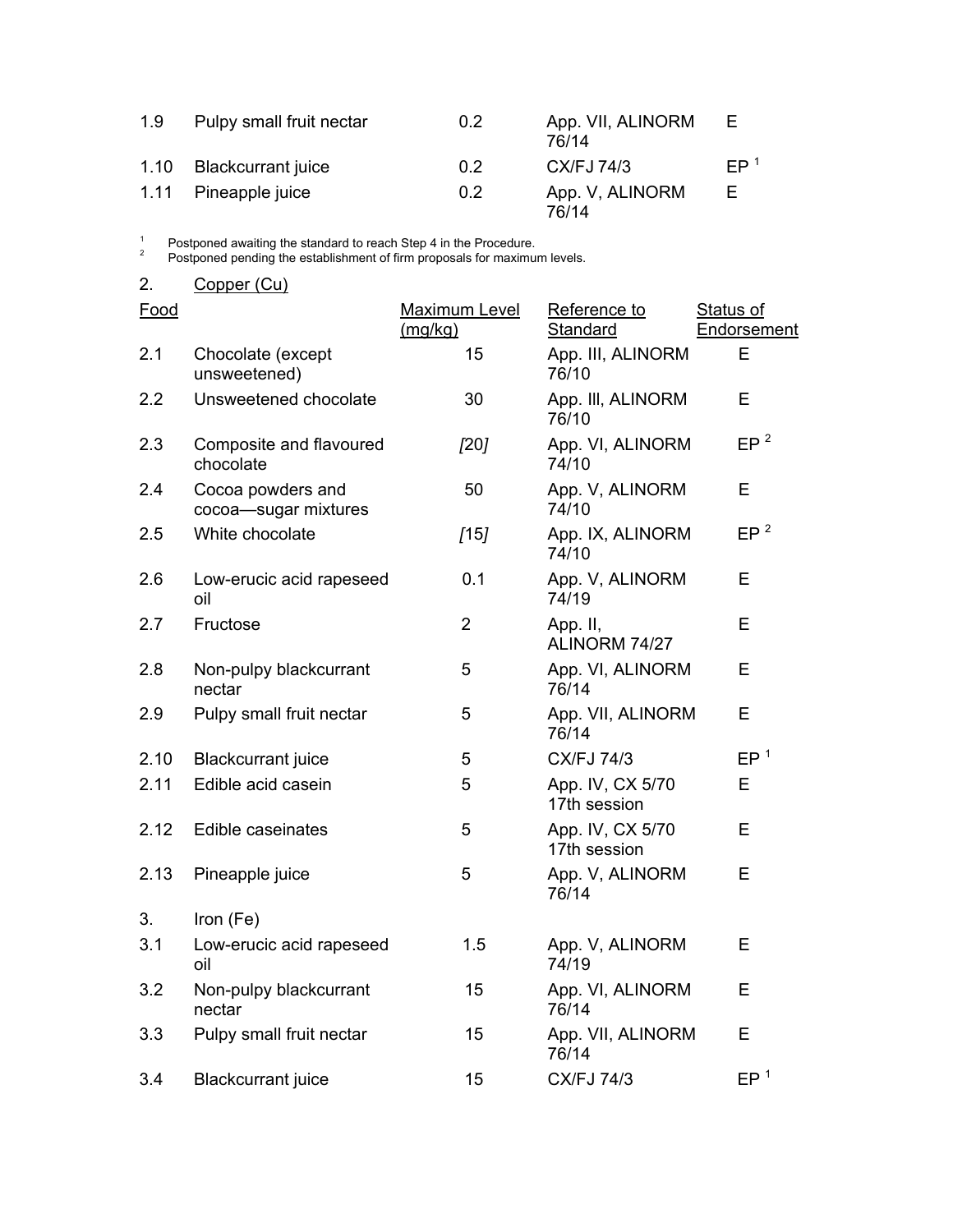| 3.5 | Edible acid casein | 20                                | App. V, CX 5/70<br>17th session | F. |
|-----|--------------------|-----------------------------------|---------------------------------|----|
| 3.6 | Edible caseinates  | 50 in roll<br>dried<br>caseinates | App. V, CX 5/70<br>17th session | F. |
| 3.7 | Pineapple juice    | 15                                | App. V, ALINORM<br>76/14        | E. |

<sup>1</sup> Postponed awaiting the standard to reach Step 4 in the Procedure.<br><sup>2</sup> Postponed pending the establishment of firm proposals for maximum levels<sup>\*</sup>

4. Lead (Pb)

| <u>Food</u> |                                            | <b>Maximum Level Reference to</b> |                                              | <b>Status of</b> |
|-------------|--------------------------------------------|-----------------------------------|----------------------------------------------|------------------|
|             |                                            | (mg/kg)                           | Standard                                     | Endorsement      |
| 4.1         | Chocolate (except<br>unsweetened)          | 1                                 | App. III, ALINORM<br>76/10                   | E                |
| 4.2         | Unsweetened chocolate                      | $\overline{2}$                    | App. III, ALINORM<br>76/10                   | E                |
| 4.3         | Composite and flavoured<br>chocolate       | [2]                               | App. VI, ALINORM<br>74/10                    | EP <sup>2</sup>  |
| 4.4         | Cocoa powders and cocoa-<br>sugar mixtures | [2]                               | APP. V, ALINORM<br>74/10 (See CL<br>1974/43) | EP <sup>2</sup>  |
| 4.5         | White chocolate                            | [1]                               | App. IX, ALINORM<br>74/10                    | EP <sup>2</sup>  |
| 4.6         | Low-erucic acid rapeseed oil               | 0.1                               | App. V, ALINORM<br>74/19                     | E                |
| 4.7         | Fructose                                   | $\sqrt{2}$                        | App. II, ALINORM<br>74/27                    | EP <sup>2</sup>  |
| 4.8         | Non-pulpy blackcurrant nectar              | 0.3                               | App. VI, ALINORM<br>76/14                    | E                |
| 4.9         | Pulpy small fruit nectar                   | 0.3                               | App. VII, ALINORM<br>76/14                   | E                |
| 4.10        | <b>Blackcurrant</b> juice                  | 0.3                               | <b>CX/FJ74/3</b>                             | EP <sup>1</sup>  |
| 4.11        | Edible acid casein                         | [2]                               | App. V, CX 5/70<br>17th session              | EP <sup>2</sup>  |
| 4.12        | Edible caseinates                          | [2]                               | App. V, CX 5/70<br>17th session              | EP <sup>2</sup>  |
| 4.13        | Pineapple juice                            | 0.3                               | App. V, ALINORM<br>76/14                     | E                |
| 5.          | $T$ in (Sn)                                |                                   |                                              |                  |
| 5.1         | Canned carrots                             | 250                               | App. VII, ALINORM<br>76/20                   | EP <sup>3</sup>  |
| 5.2         | Canned tropical fruit salad                | 250                               | App. III, ALINORM<br>76/20                   | EP <sup>3</sup>  |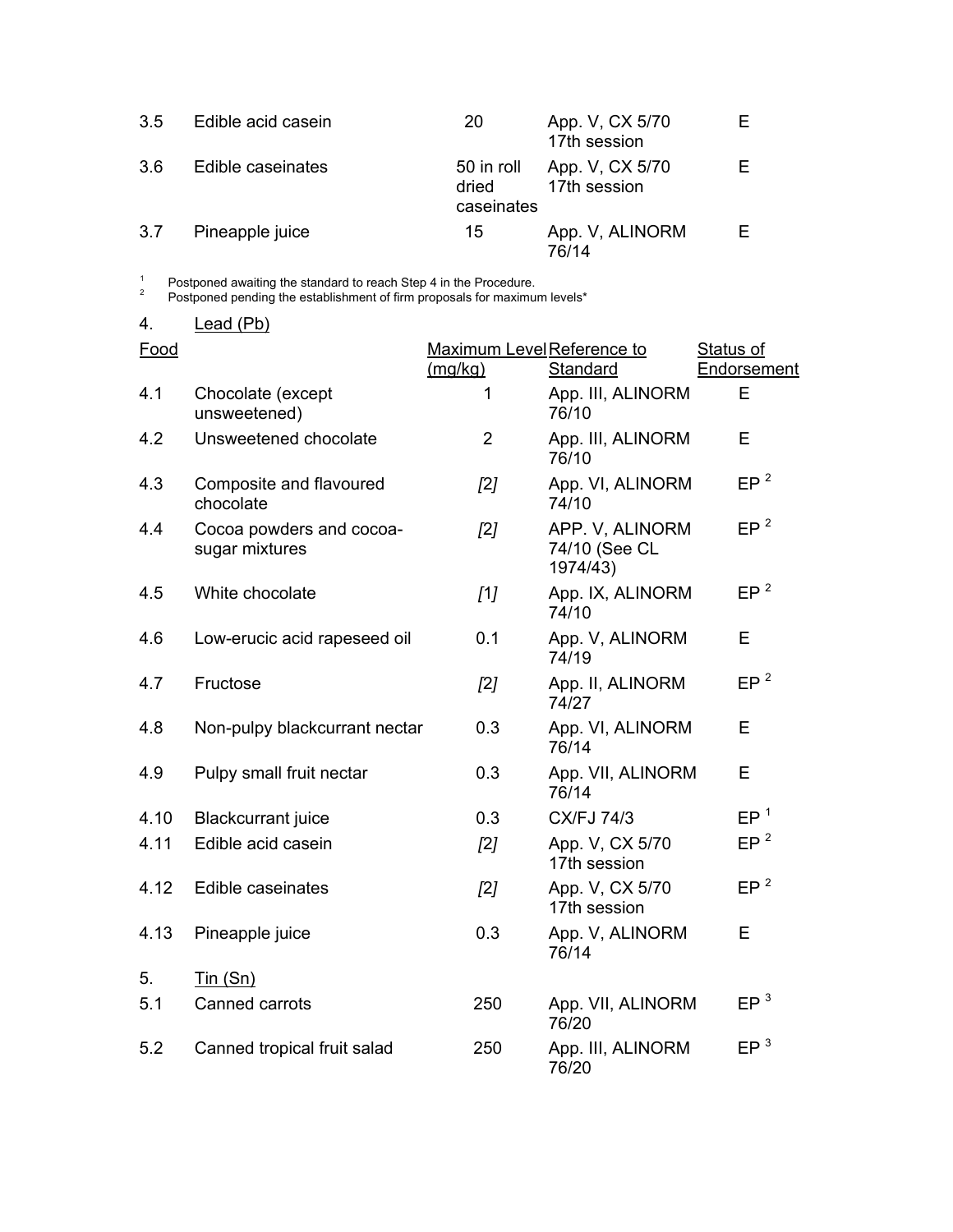| 5.3 | Canned mature processed<br>peas | 250 | App. X, ALINORM<br>76/20   | $EP_3$          |
|-----|---------------------------------|-----|----------------------------|-----------------|
| 5.4 | Non-pulpy blackcurrant nectar   | 150 | App. VI, ALINORM<br>76/14  | EP <sup>3</sup> |
| 5.5 | Pulpy small fruit nectar        | 150 | App. VII, ALINORM<br>76/14 | FP <sup>3</sup> |
| 5.6 | <b>Blackcurrant</b> juice       | 250 | <b>CX/FJ74/3</b>           | EP <sup>1</sup> |
| 5.7 | Pineapple juice                 | 150 | App. V, ALINORM<br>76/14   | FP <sup>3</sup> |

<sup>1</sup> Postponed awaiting the standard to reach Step 4 in the Procedure.<br><sup>2</sup> Postponed pending the establishment of firm proposals for maximum levels.<br><sup>3</sup> Postponed for reasons given in paragraph 87 of this Report.

| 6.   | Zinc (Zn)                                                              |                            |                            |                  |
|------|------------------------------------------------------------------------|----------------------------|----------------------------|------------------|
| Food |                                                                        | Maximum Level Reference to |                            | <b>Status of</b> |
|      |                                                                        | (mg/kg)                    | <b>Standard</b>            | Endorsement      |
| 6.1  | Non-pulpy blackcurrant nectar                                          | 5                          | App. VI, ALINORM<br>76/14  | E                |
| 6.2  | Pulpy small fruit nectar                                               | 5                          | App. VII,<br>ALINORM 76/14 | Е                |
| 6.3  | <b>Blackcurrant</b> juice                                              | 5                          | <b>CX/FJ74/3</b>           | EP <sup>1</sup>  |
| 6.4  | Pineapple juice                                                        | 5                          | App. V, ALINORM<br>76/14   | E                |
| 7.   | Total metal content precipitable by<br>potassium hexacyanoferrate (II) |                            |                            |                  |
| 7.1  | Non-pulpy blackcurrant nectar                                          | 20                         | App. VI, ALINORM<br>76/14  | E                |
| 7.2  | Pulpy small fruit nectar                                               | 20                         | App. VII,<br>ALINORM 76/14 | E                |
| 7.3  | <b>Blackcurrant</b> juice                                              | 20                         | <b>CX/FJ74/3</b>           | EP <sup>1</sup>  |
| 7.4  | Pineapple juice                                                        | 20                         | App. V, ALINORM<br>76/14   | E                |
| 8.   | Insoluble impurities                                                   |                            |                            |                  |
| 8.1  | Low-erucic acid rapeseed oil                                           | 500                        | APP. V, ALINORM<br>74/19   | E                |
| 9.   | Mineral impurities insoluble in<br>$105^{\circ}$ C                     |                            |                            |                  |
| 9.1  | <b>Blackcurrant</b> juice                                              | 20                         | <b>CX/FJ74/3</b>           | EP <sup>1</sup>  |
| 10.  | Matter volatile at 105°C                                               |                            |                            |                  |
| 10.1 | Low-erucic acid rapeseed oil                                           | 2000                       | App. V, ALINORM<br>74/19   | E                |
| 11.  | Soap                                                                   |                            |                            |                  |
| 11.1 | Low-erucic acid rapeseed oil                                           | 50                         | App. V, ALINORM<br>74/19   | E                |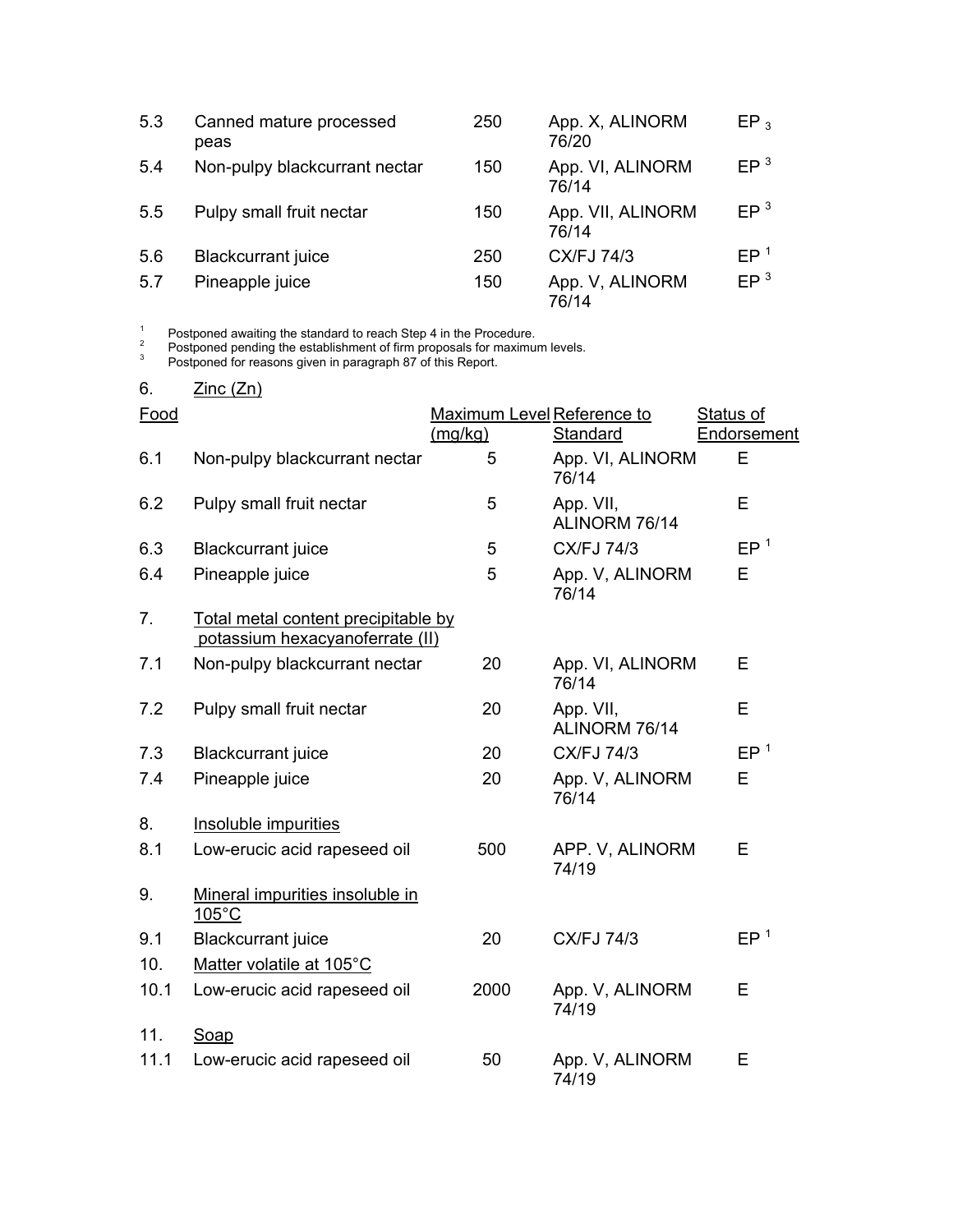| 12.<br>Sulphur dioxide |  |
|------------------------|--|
|------------------------|--|

| 12.1 | Non-pulpy blackcurrant nectar | 10 | App. VI, ALINORM<br>76/14  | E.              |
|------|-------------------------------|----|----------------------------|-----------------|
| 12.2 | Pulpy small fruit nectars     | 10 | App. VII,<br>ALINORM 76/14 | E.              |
| 12.3 | <b>Blackcurrant</b> juice     | 10 | CX/FJ 74/3                 | EP <sup>1</sup> |
| 12.4 | Pineapple juice               | 10 | App. V, ALINORM<br>76/14   | E.              |

<sup>1</sup> Postponed awaiting the standard to reach Step 4 in the Procedure.

| 13.  | <b>General Provision</b>                                         |                                              |                                             |                          |
|------|------------------------------------------------------------------|----------------------------------------------|---------------------------------------------|--------------------------|
| Food |                                                                  | Maximum Level Reference to<br><u>(mg/kg)</u> | Standard                                    | Status of<br>Endorsement |
| 13.1 | Processed foods for infants<br>and children, based on<br>cereals | The product<br>from residues                 | App. IV,<br>shall be free ALINORM 76/26     | E <sup>1</sup>           |
|      | 13.2 Infant Formula                                              | of hormones,<br>practically                  | App. III,<br>antibiotics, and ALINORM 76/26 | F <sup>1</sup>           |
| 13.3 | Canned baby foods                                                | free from other App. II,<br>contaminants     | ALINORM 76/26                               | $E^1$                    |

 $1 -$  Endorsed provided the Codex Committee on Foods for Special Dietary Uses amends the provision along the lines given in paragraph 88.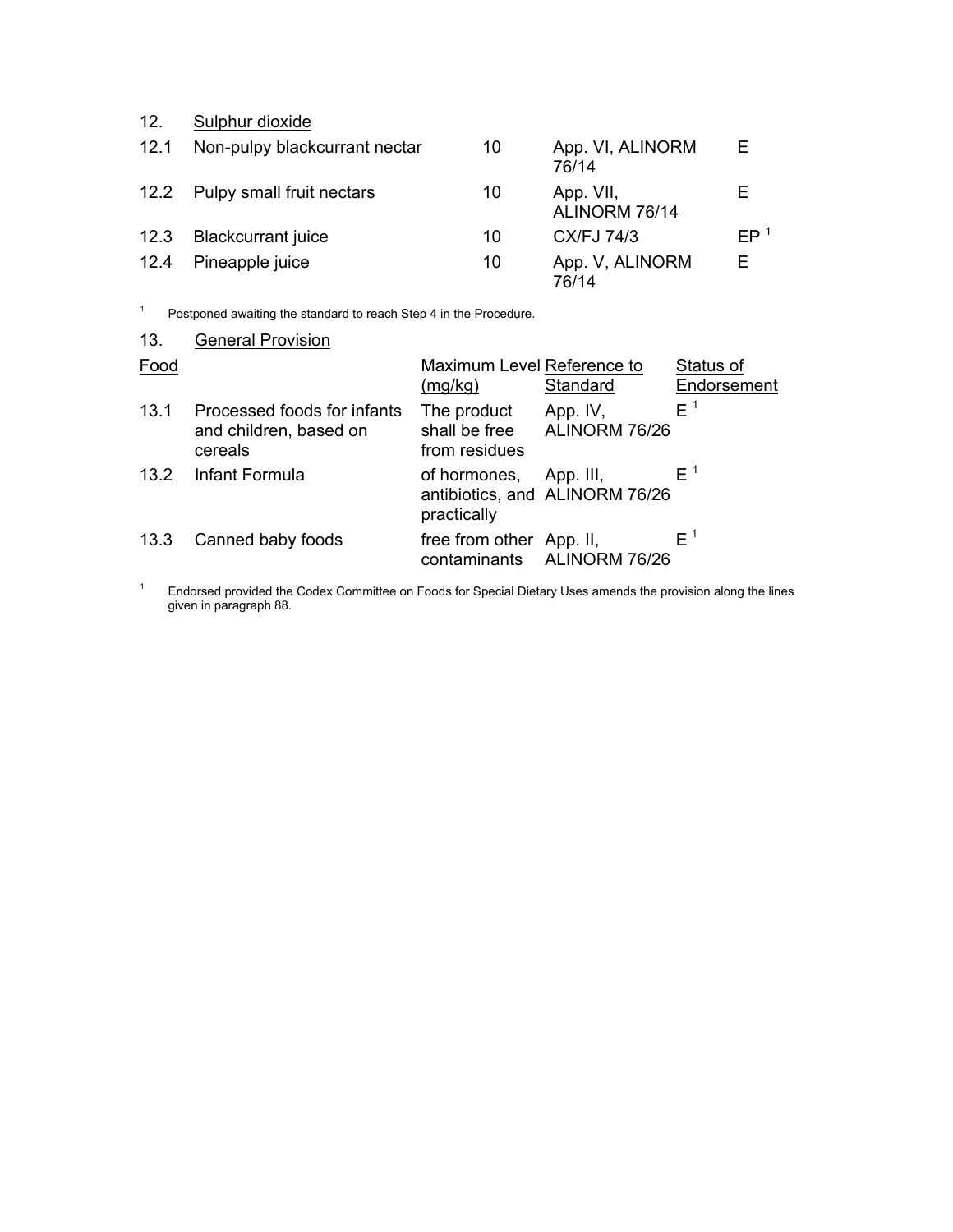# APPENDIX IV

# PRINCIPLE RELATING TO THE CARRY-OVER OF ADDITIVES INTO FOODS<sup>2</sup>

(Submitted to the Codex Alimentarius Commission)

- <sup>2</sup> See paras 100-103 of this Report.
- 1. For the purposes of the Codex Alimentarius, the Carry-Over Principle applies to the presence of additives in food as a result of the use of raw materials or other ingredients in which these additives are used. The Principle does not apply to the labelling of such food or the presence of contaminants.
- 2. The Principle applies to all Codex Standards, unless otherwise specified in such standards.
- 3. The presence of an additive in food, through the application of the Carry-over Principle, is generally permissible if:
	- (a) the additive is permitted in the raw materials or other ingredients (including additives) by an applicable Codex standard or under any other acceptable provision which takes into account the health requirements of food additives;
	- (b) the amount of the additive in the raw material or other ingredient (including additives) does not exceed the maximum amount so permitted;
	- (c) the food into which the additive is carried over does not contain the additive in greater quantity than would be introduced by the use of the ingredients under proper technological conditions or manufacturing practice; and
	- (d) the additive carried over is present at a level which is non-functional, i.e. at a level significantly less than that normally required to achieve an efficient technological function in its own right in the food.
- 4. An additive carried over into a particular food in a significant quantity or in an amount sufficient to perform a technological function in that food as a result of the use of raw materials or other ingredients in which this additive was used shall be treated and regarded as an additive to that food, unless the Codex Commodity Committee responsible, in conjunction with the Codex Committee on Food Additives, decides otherwise.
- 5. The appropriate Codex Commodity Committee, in conjunction with the Codex Committee on Food Additives, shall decide the specific cases to which the Carry-Over Principle shall not apply, particular attention being paid to cases where no relevant Codex Standard applicable to the ingredient exists.
- 6. The appropriate Codex Commodity Committee, in conjunction with the Codex Committee on Food Additives, shall establish an overall limit for an additive which is added to the food intentionally and which is also carried-over in an ingredient.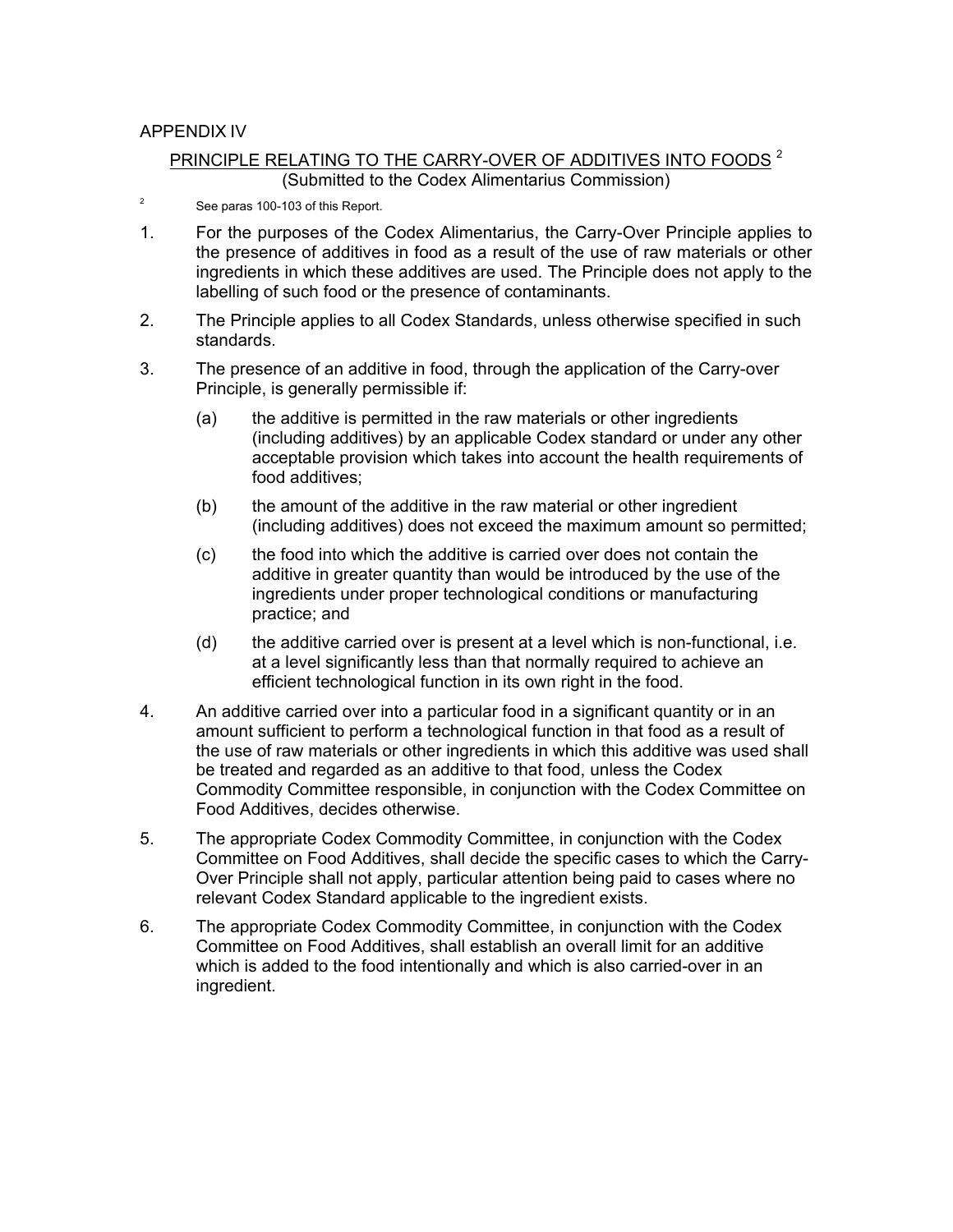# ADVISORY LIST OF FOOD ADDITIVES FOR USB IN SOFT DRINKS

# **Notes**

Submitted to governments for comment (see paragraphs 90-99 of this Report). Governments are requested to specify in their replies the exact nature of the additives used in their country (e.g. specifying the salt or ester, the exact phosphate salt, whether extract and, if so, the content of active ingredient, etc.), included in this list or which they propose for inclusion. Comments are also requested *on* the proposed limits. Replies should be sent to the Chief, Joint FAO/WHO Food Standards Programme, FAO, Rome, with a copy to the Chairman of the Committee.

The Advisory List of Food Additives for Use in Soft Drinks has been developed by Canada on behalf of the Codex Committee on Food Additives on the basis of the information supplied by governments. Details are given in document CX/FA 75/8 and Addendum 1 thereto. At its next session, the Codex Committee on Food Additives will decide, on the basis of government comments, how to proceed further with the Advisory List.

For the purpose of this list "soft drink" is a beverage other than fruit juice, fruit nectar, milk, milk-based beverages, alcoholic beverages, mineral waters, tea and tea substitutes, coffee, chicory, maté , cocoa and chocolate drink.

| 1.  | <b>ACIDULANTS</b>                       |                        |
|-----|-----------------------------------------|------------------------|
| 1.1 | Acetic acid                             | Limited by GMP         |
| 1.2 | Adipic acid                             | 1                      |
| 1.3 | Citric acid                             | Limited by GMP         |
| 1.4 | Fumaric acid                            |                        |
| 1.5 | Hydrochloric acid                       | Limited by GMP         |
| 1.6 | Lactic acid                             | Limited by GMP         |
| 1.7 | Malic acid                              | Limited by GMP         |
| 1.8 | Phosphoric acid                         | 600 mg/kg              |
| 1.9 | <b>Tartaric acid</b>                    | 600 mg/kg $^{1}$       |
| 2.  | <b>BUFFERING AGENTS</b>                 |                        |
| 2.1 | Acetates, K and Na                      | Limited by GMP         |
| 2.2 | Carbonates, Ca, Mg, K, Na and NH.       | Limited by GMP         |
| 2.3 | Citrates, Ca, K and Na                  | Limited by GMP         |
| 2.4 | Lactates, K, Ca, Na and NH.             | Limited by GMP         |
| 2.5 | Tartrates, NaK, Na and K                | 2                      |
| 2.6 | Phosphates                              | 23                     |
| 3.  | <b>CLOUDING AGENTS</b>                  |                        |
| 3.1 | Vegetable oils (free from bromine)      | Limited by GMP         |
| 4.  | <b>EMULSIFIERS AND STABILIZERS</b>      |                        |
| 4.1 | Acacia gum                              | Limited by GMP         |
| 4.2 | Guar gum                                | Limited by GMP         |
| 4.3 | Carob bean gum                          | Limited by GMP         |
| 4.4 | Carrageenan                             | 1000 mg/kg             |
| 4.5 | Alginic acid and its salts <sup>4</sup> | 300 mg/kg              |
| 4.6 | Propylene glycol alginate               | 500 mg/kg <sup>5</sup> |
| 4.7 | Pectin (not amidated)                   | Limited by GMP         |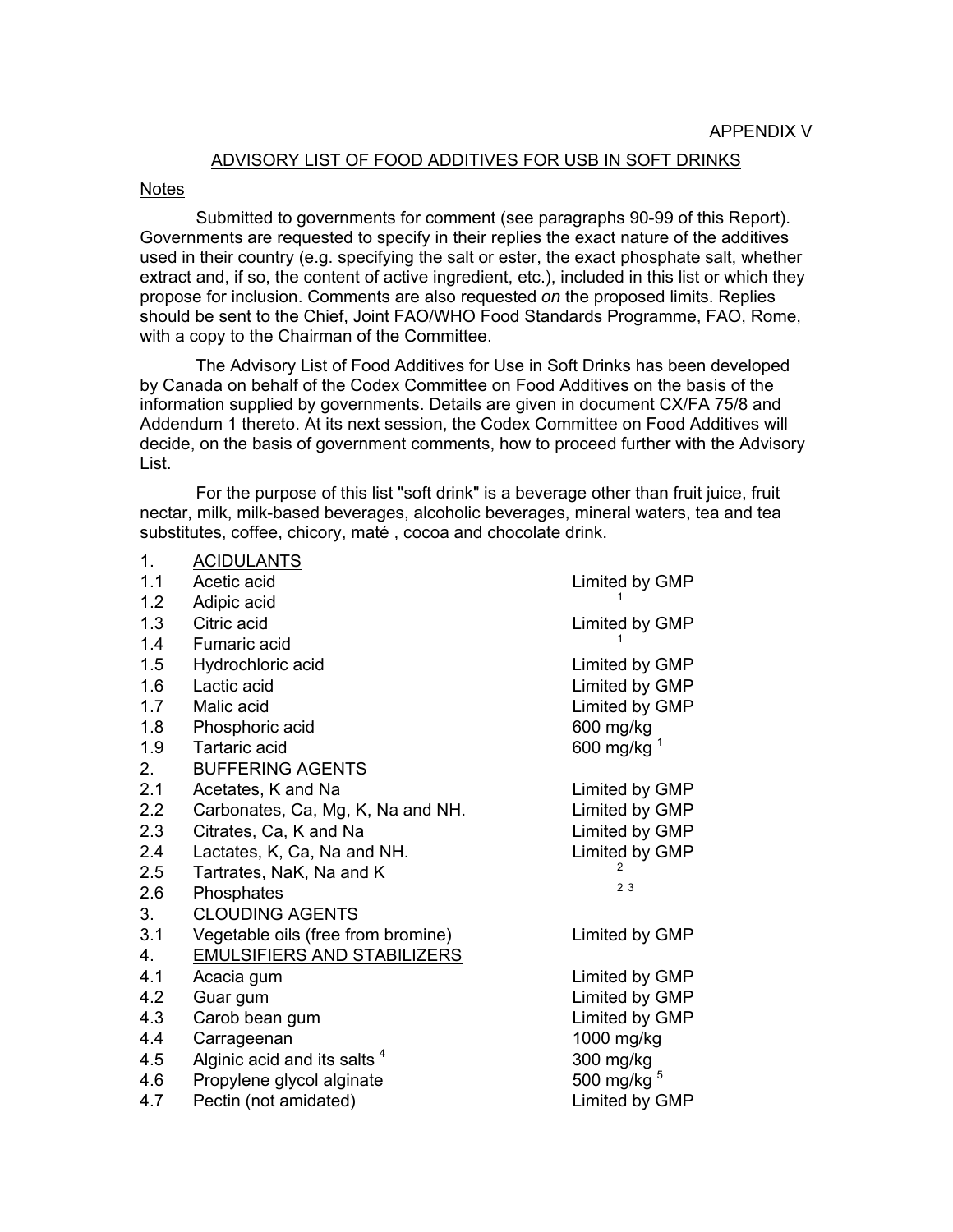- 
- <sup>1</sup> Requires re-examination, particularly regarding levels of use.<br><sup>2</sup> Additional data required concerning levels of use; combined use of acid and salts of the acid should not exceed the established ADI.
- established ADI.<br>
The specific phosphate salts should be indicated precisely.<br>
<sup>4</sup> Need to specify the salts used.<br>
5 Additional data required regarding use levels.
- 
- 

| 4.8  | Sodium carboxymethyl cellulose <sup>1</sup> | 500 mg/kg, as sum of total<br>cellulose derivatives                     |
|------|---------------------------------------------|-------------------------------------------------------------------------|
| 4.9  | Hydroxypropyl methyl cellulose              | 500 mg/kg, as sum of total                                              |
| 4.10 | Methyl cellulose                            | cellulose derivatives<br>500 mg/kg, as sum of total                     |
|      |                                             | cellulose derivatives                                                   |
| 4.11 | Lecithin                                    | Limited by GMP                                                          |
| 4.12 | Mono and diglycerides                       | Limited by GMP                                                          |
| 4.13 | Polyglycerol esters of fatty acids          |                                                                         |
| 4.14 | Sucrose esters of fatty acids <sup>2</sup>  | $1$ 50 mg/kg $1$                                                        |
| 4.15 | Coconut oil                                 | Limited by GMP                                                          |
| 4.16 | Sorbitan monostearate                       | 500 mg/kg                                                               |
| 4.17 | Polyoxyethylene(2)sorbitan monolaurate      | 500 mg/kg as sum of polyoxy-<br>ethylene(2)sorbitan esters <sup>1</sup> |
| 4.18 | Polyoxyethylene(2)sorbitan monostearate     | See 4.17                                                                |
| 4.19 | Polyoxyethylene(2)sorbitan monoäleate       | See 4.17                                                                |
| 4.20 | Polyoxyethylene(8)stearate                  | 3                                                                       |
| 4.21 | Dextrins from starch                        | Limited by GMP                                                          |
| 4.22 | Sodium metaphosphate                        | 4                                                                       |
| 5.   | <b>FLAVOURS</b>                             |                                                                         |
| 5.1  | Natural flavours (including fruit extracts) |                                                                         |
|      | and natural flavouring substances           | Limited by GMP                                                          |
| 5.2  | Nature-identical flavouring substances      | Limited by GMP                                                          |
| 5.3  | Artificial flavouring substances            | 5                                                                       |
| 6.   | <b>FOAMING AGENTS</b>                       |                                                                         |
|      | No compound considered to be suitable       |                                                                         |
|      | for the Advisory List.                      |                                                                         |
| 7.   | <b>ANTI-FOAMING AGENTS</b>                  |                                                                         |
| 7.1  | Dimethyl polysiloxane                       | 10 mg/kg                                                                |
| 7.2  | Mono and diglycerides                       | Limited by GMP                                                          |
| 8.   | <b>COLOURS</b>                              |                                                                         |
| 8.1  | Amaranth                                    | 15 mg/kg                                                                |
| 8.2  | Annatto                                     | 25 mg/kg $^6$                                                           |
| 8.3  | Canthaxanthine                              | 50 mg/kg                                                                |
| 8.4  | Caramel (by ammonia process)                | 2000 mg/kg $^7$                                                         |
| 8.5  | Caramel                                     | Limited by GMP                                                          |
| 8.6  | Chlorophyll <sup>8</sup>                    | Limited by GMP                                                          |
| 8.7  | Chlorophyllin copper complex                | 50 mg/kg                                                                |
| 8.8  | <b>B-Carotene</b>                           | 25 mg/kg, singly or in<br>combination                                   |
| 8.9  | B-Apo-8'-carotenal                          | 25 mg/kg, singly or in<br>combination                                   |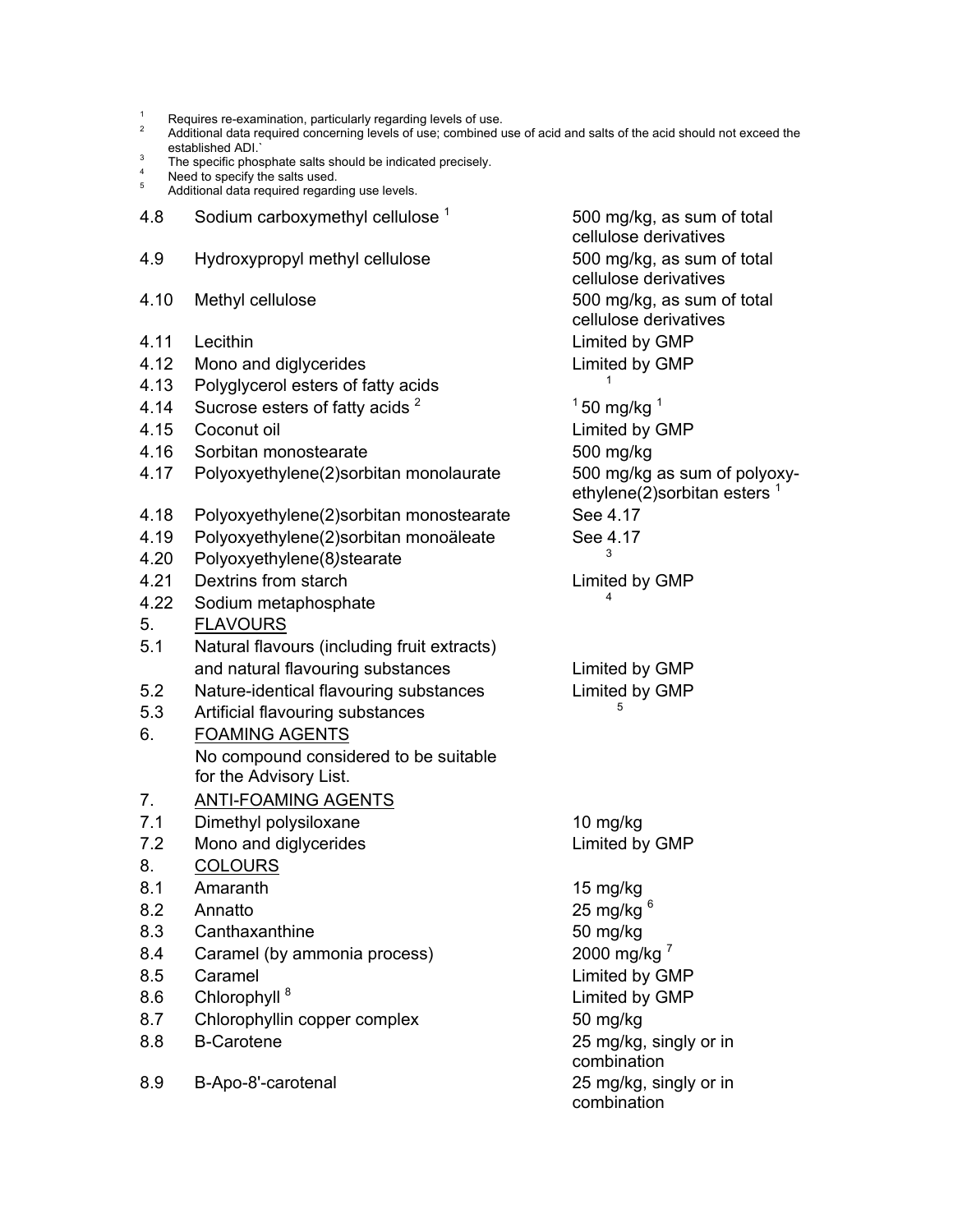| 8.10                                                                                               | B-Apo-8'-carotenoic acid, methyl and ethyl<br>esters                                                                                                                                                                                                                                                                                                                                                                                                                                                             | 25 mg/kg, singly or in<br>combination                                                                                                                                                                                           |
|----------------------------------------------------------------------------------------------------|------------------------------------------------------------------------------------------------------------------------------------------------------------------------------------------------------------------------------------------------------------------------------------------------------------------------------------------------------------------------------------------------------------------------------------------------------------------------------------------------------------------|---------------------------------------------------------------------------------------------------------------------------------------------------------------------------------------------------------------------------------|
| 8.11                                                                                               | <b>Brilliant Blue FCF</b>                                                                                                                                                                                                                                                                                                                                                                                                                                                                                        | 75 mgAg                                                                                                                                                                                                                         |
| 8.12                                                                                               | Erythrosine <sup>9</sup>                                                                                                                                                                                                                                                                                                                                                                                                                                                                                         | 25 mg/kg                                                                                                                                                                                                                        |
| 1<br>$\overline{\mathbf{c}}$<br>3<br>$\overline{\mathbf{4}}$<br>5<br>6<br>$\overline{7}$<br>8<br>9 | Additional data required regarding use levels.<br>Does not include SAIB.<br>Data required concerning use levels.<br>Additional data required regarding use levels; must be considered with phosphoric acid and other phosphate salts.<br>Level of use and ADI depends on flavouring in question.<br>Need to specify the types of extracts used.<br>Further data required regarding use levels.<br>Need to specify the type of chlorophyll used.<br>nclusion of this colour may not be technologically justified. |                                                                                                                                                                                                                                 |
| 8.13                                                                                               | Fast Green FCF <sup>1</sup>                                                                                                                                                                                                                                                                                                                                                                                                                                                                                      | 50 mg/kg                                                                                                                                                                                                                        |
| 8.14                                                                                               | Indigotine $1$                                                                                                                                                                                                                                                                                                                                                                                                                                                                                                   | 50 mg/kg                                                                                                                                                                                                                        |
| 8.15                                                                                               | Patent Blue V                                                                                                                                                                                                                                                                                                                                                                                                                                                                                                    | 20 mg/kg                                                                                                                                                                                                                        |
| 8.16                                                                                               | Siboflavin                                                                                                                                                                                                                                                                                                                                                                                                                                                                                                       | 10 mg/kg                                                                                                                                                                                                                        |
| 8.17                                                                                               | <b>Sunset Yellow FCF</b>                                                                                                                                                                                                                                                                                                                                                                                                                                                                                         | 50 mg/kg                                                                                                                                                                                                                        |
| 8.18                                                                                               | Tartrazine                                                                                                                                                                                                                                                                                                                                                                                                                                                                                                       | 75 mg/kg                                                                                                                                                                                                                        |
| 9.                                                                                                 | NON-NOTRITIVE SWEETENERS                                                                                                                                                                                                                                                                                                                                                                                                                                                                                         |                                                                                                                                                                                                                                 |
| 9.1                                                                                                | Saccharin                                                                                                                                                                                                                                                                                                                                                                                                                                                                                                        | 350 mg/kg <sup>2</sup>                                                                                                                                                                                                          |
| 10.                                                                                                | <b>ANTIOXIDANTS AND PRESERVATIVES</b>                                                                                                                                                                                                                                                                                                                                                                                                                                                                            |                                                                                                                                                                                                                                 |
| 10.1                                                                                               | Ascorbic acid                                                                                                                                                                                                                                                                                                                                                                                                                                                                                                    | 300 mg/kg                                                                                                                                                                                                                       |
| 10.2                                                                                               | <b>BHA</b>                                                                                                                                                                                                                                                                                                                                                                                                                                                                                                       | 200 mg/kg, singly or in                                                                                                                                                                                                         |
| 10.3                                                                                               | <b>BHT</b>                                                                                                                                                                                                                                                                                                                                                                                                                                                                                                       | combination, based on fat or oil<br>content of food, to be used only<br>in essences and flavours<br>200 mg/kg, singly or in<br>combination, based on fat or oil<br>content of food, to be used only<br>in essences and flavours |
| 10.4                                                                                               | Calcium disodium EDTA                                                                                                                                                                                                                                                                                                                                                                                                                                                                                            | 25 mg/kg                                                                                                                                                                                                                        |
| 10.5                                                                                               | Gallate, dodecyl                                                                                                                                                                                                                                                                                                                                                                                                                                                                                                 | 200 mg/kg, singly or in<br>combination, based on fat or oil<br>content of food, to be used only<br>in essences and flavours                                                                                                     |
| 10.6                                                                                               | Gallate, propyl                                                                                                                                                                                                                                                                                                                                                                                                                                                                                                  | 200 mg/kg, singly or in<br>combination, based on fat or oil<br>content of food, to be used only<br>in essences and flavours                                                                                                     |
| 10.7                                                                                               | Iso-ascorbic acid                                                                                                                                                                                                                                                                                                                                                                                                                                                                                                | 80 mg/kg                                                                                                                                                                                                                        |
| 10.8                                                                                               | Tocopherols                                                                                                                                                                                                                                                                                                                                                                                                                                                                                                      |                                                                                                                                                                                                                                 |
| 10.9                                                                                               | Benzoic acid                                                                                                                                                                                                                                                                                                                                                                                                                                                                                                     | 4                                                                                                                                                                                                                               |
|                                                                                                    | 10.10 Formic acid                                                                                                                                                                                                                                                                                                                                                                                                                                                                                                | 20 mg/kg                                                                                                                                                                                                                        |
|                                                                                                    | 10.11 p-Hydroxybenzoates, methyl and propyl                                                                                                                                                                                                                                                                                                                                                                                                                                                                      |                                                                                                                                                                                                                                 |
|                                                                                                    | 10.12 Sorbic acid                                                                                                                                                                                                                                                                                                                                                                                                                                                                                                | 400 mg/kg                                                                                                                                                                                                                       |
|                                                                                                    | 10.13 Sulphurous acid (S0 <sub>2</sub> )                                                                                                                                                                                                                                                                                                                                                                                                                                                                         |                                                                                                                                                                                                                                 |
|                                                                                                    | 10.14 Glucose oxidase/catalase                                                                                                                                                                                                                                                                                                                                                                                                                                                                                   | Limited by GMP                                                                                                                                                                                                                  |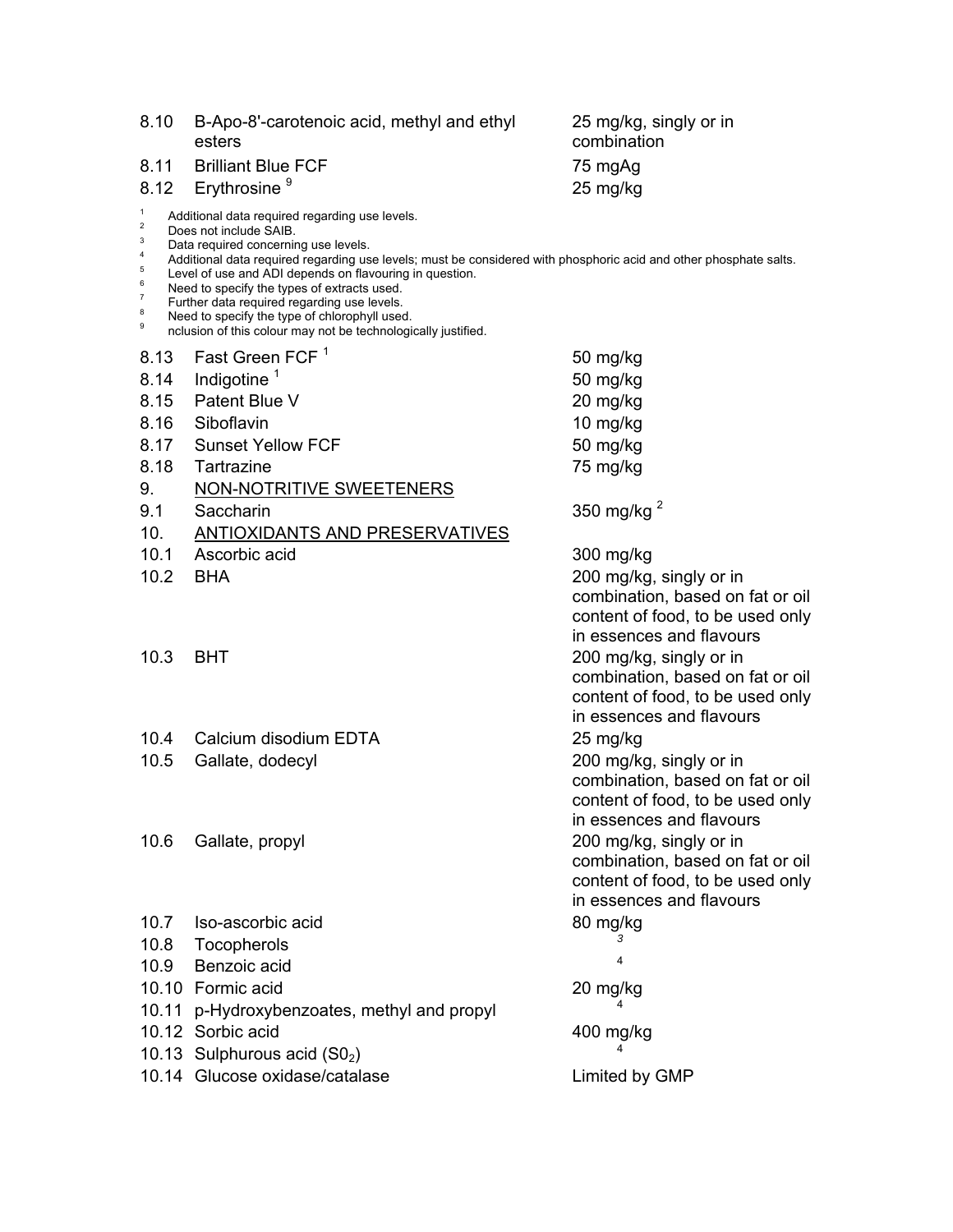APPENDIX VI

## WORKING PRIORITIES FOR THE JOINT FAO/WHO EXPERT COMMITTEE ON FOOD ADDITIVES (\*)

- 1. Diethylene glycol monoethyl ether Italy
- 2. Glycerol and a state of the latest state of the latest state of the latest state of the latest state of the latest state of the latest state of the latest state of the latest state of the latest state of the latest stat
- 3. Glycerol mono- and diacetates The Italy
- 4. Bentonite Italy
- 5. Avian pepsin **Israel**
- 6. Glycerol esters of wood resin USA
- 7. Oxidized hydroxypropyl distarch glycerol The Netherlands
- 8. Nitrogen UK
- 9. Carbon dioxide UK

supplying information

Country responsible for

- (\*) See paras 116-123 of this Report.
- 1
- <sup>1</sup> Inclusion of this colour may not be technologically justified.<br><sup>2</sup> Use level correlated to ADI of 15 mg/kg; this ADI is specific for saccharin in special dietary food applications. Therefore, if used at a level of 350 mg/kg, the beverage must be represented and sold for special dietary use.
- <sup>3</sup> Additional data needed on the use levels in essences and flavours; need to specify the types of tocopherols used.

Use-patterns and use-levels of this compound require re-examination.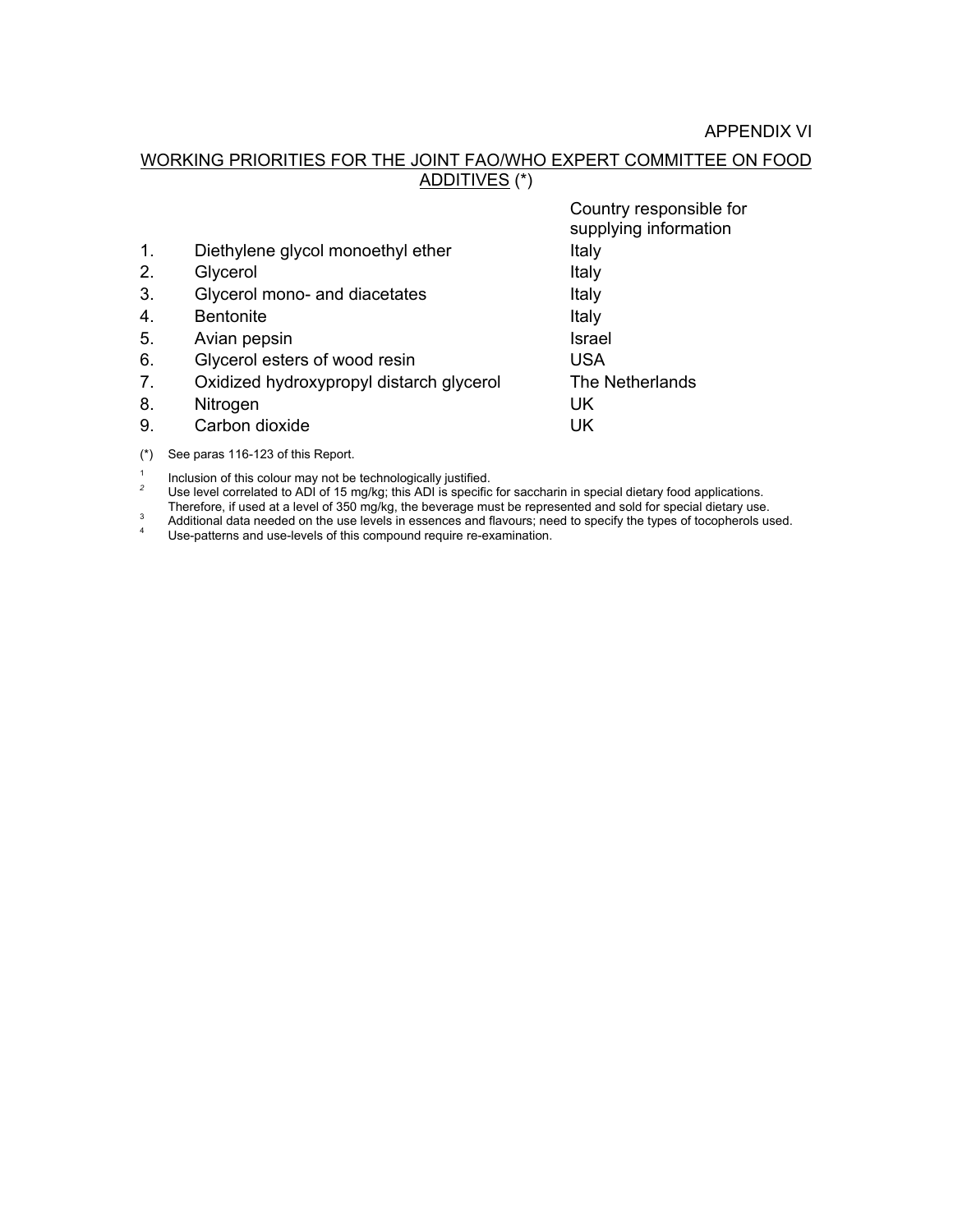## APPENDIX VII

## PROPOSED ADDITION TO CODEX ADVISORY LIST C OF FOOD ADDITIVES

The Codex List of Additives published under the title "List of Additives Evaluated for their Safety-in-Use in Food" (CAC/FAL 1-1973) includes a List C divided into List c(l) containing those substances which are considered, on the basis of evidence, to be unsafe for use in food, and List C(2) containing those substances which, for toxicological reasons based on evidence, should be restricted to certain specific uses. The Codex Committee on Food Additives proposes the addition of the following flavours to Codex List C(l) and C(2) (see para 31 of this Report). Governments are requested to send their comments on the proposed additions to Codex List C to the Chief, Joint FAO/WHO Food Standards Programme, with a copy to the Chairman of the Committee,

To be Added to List c(l), CAC/FAL 1-1973 3.

## 3. FLAVOURS

The use of the following plants and parts of plants should be prohibited:

| C.E. | Codex Veg.    | Latin botanical name     | English name       | Prohibited   |
|------|---------------|--------------------------|--------------------|--------------|
| No.  | Steinmetz No. |                          |                    | parts        |
| 41   | 93            | Anemone hepatica         | Liverwort          | Herb         |
| 81   | 177           | Atropa Belladonna        | Deadly Nightshade  | Whole plant  |
| 96   | 208           | Bryonia alba             | White Bryony       | Roots        |
| 123  | 280           | Chenopodium ambrosioides | Mexican goosefoot  | Herb         |
| 151  | 337           | Convallaria majalis      | Lily of the valley | Whole plant  |
| 172  | 390           | Daphne mezereum          | Mezereum           | Whole plant  |
| 179  | 412           | Dryopteris filix-mas     | Male fern          | Rhizomes     |
| 226  | 546           | Heliotropium europaeum   | Heliotrope         | Leaves       |
| 348  | 854           | Piscida erythrina        | Jamaica dogswood   | Roots        |
| 358  | 890           | Polypodium vulgare       | Polypody           | Roots        |
| 381  | 926           | Punica garanatum         | Pomegranate tree   | Roots        |
| 424  | 1030          | Sassafras officinale     | Sassafras          | Baric, Roots |
| 464  | 1169          | Ulmus fulva              | Slippery elm       | <b>Baric</b> |
| 467  | 1174          | Urginea scilla           | Squill             | <b>Bulb</b>  |

#### To be Added to List C(2), CAC/FAL 1-1973

#### 3. FLAVOURS

The use of the following natural and nature-identical flavouring substances should be restricted.

| Maximum level, mg/kg in Amendment           |
|---------------------------------------------|
| proposed by IOFI.                           |
| (proposed by the Council mg/kg in the final |
| product                                     |
|                                             |
|                                             |
| 10                                          |
| 10                                          |
|                                             |
|                                             |
| 5                                           |
|                                             |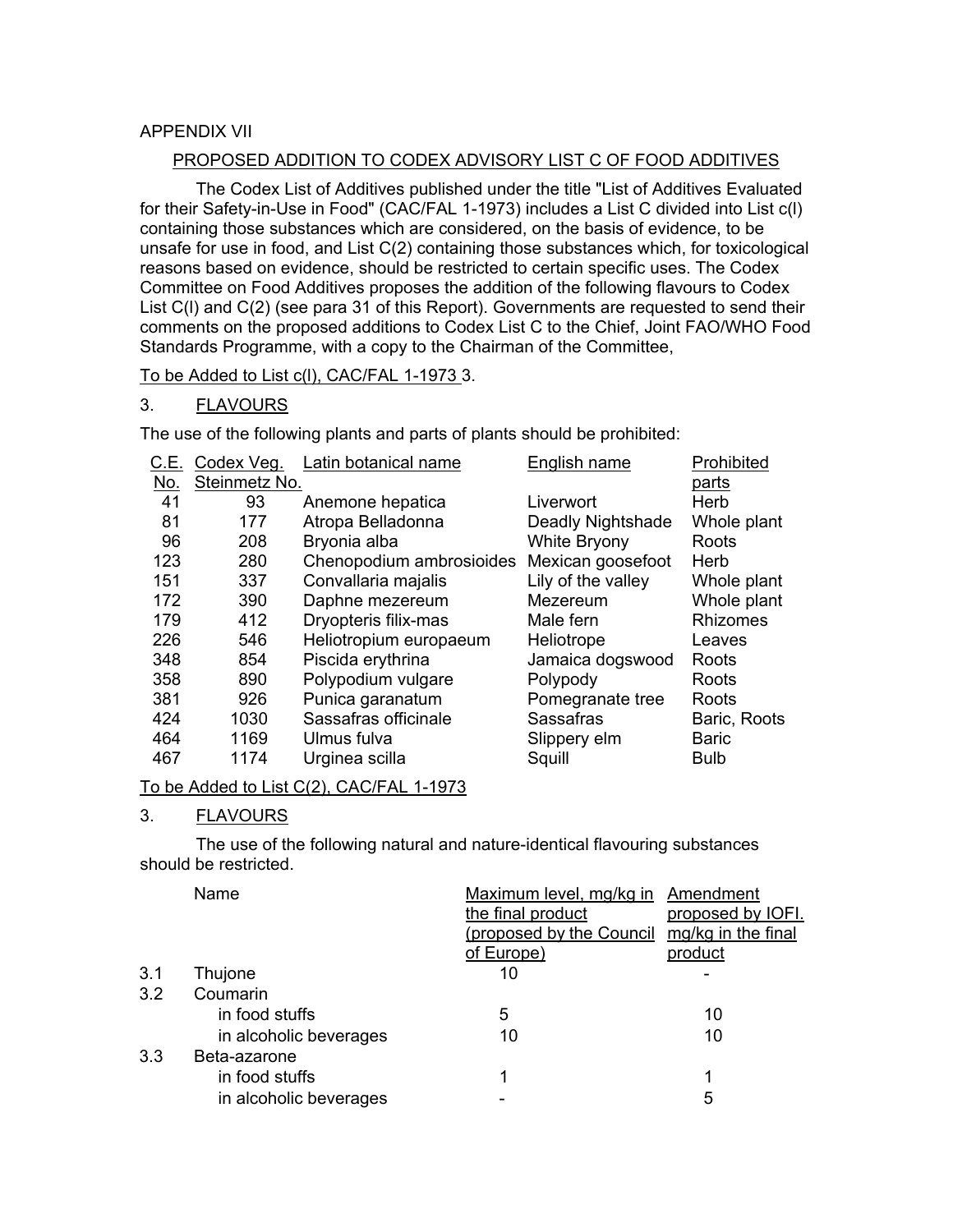| Quinine (total alkoloids derived |                                                                                                              |                   |
|----------------------------------|--------------------------------------------------------------------------------------------------------------|-------------------|
|                                  |                                                                                                              |                   |
|                                  |                                                                                                              |                   |
|                                  | 1                                                                                                            |                   |
| in alcoholic beverages           | 300                                                                                                          |                   |
| in other beverages               | 85                                                                                                           |                   |
| Pulegone                         | 20                                                                                                           |                   |
| Hypericine                       |                                                                                                              |                   |
| in food stuffs                   | 1                                                                                                            | 1                 |
| in alcoholic beverages           |                                                                                                              | 10                |
| Agaric acid                      | 100                                                                                                          |                   |
| Hydrocyanic acid                 |                                                                                                              |                   |
| in food stuffs                   | 1-5                                                                                                          |                   |
|                                  |                                                                                                              |                   |
|                                  | Lussac                                                                                                       |                   |
|                                  | 5                                                                                                            | 10                |
| Quassine                         | 50                                                                                                           |                   |
| Safrole                          | absent from the final                                                                                        | 10 <sup>2</sup>   |
|                                  | product                                                                                                      |                   |
| Solanine                         | 10                                                                                                           |                   |
|                                  | from Chinchona, calculated as<br>quinine)<br>in food stuffs<br>in alcoholic beverages<br>Methyl-nonyl ketone | 1 per degree Guy- |

1 Guy-Lussac = 8 g/l. 2

 Safrole is found in a considerable number of natural foods and spices (for instance nutmeg, banana, anise, pepper, maces, cocoa). It is, therefore, impossible to enforce the provision "absent from the final product". Thus, a limit of 10 ppm seems to be justified and workable.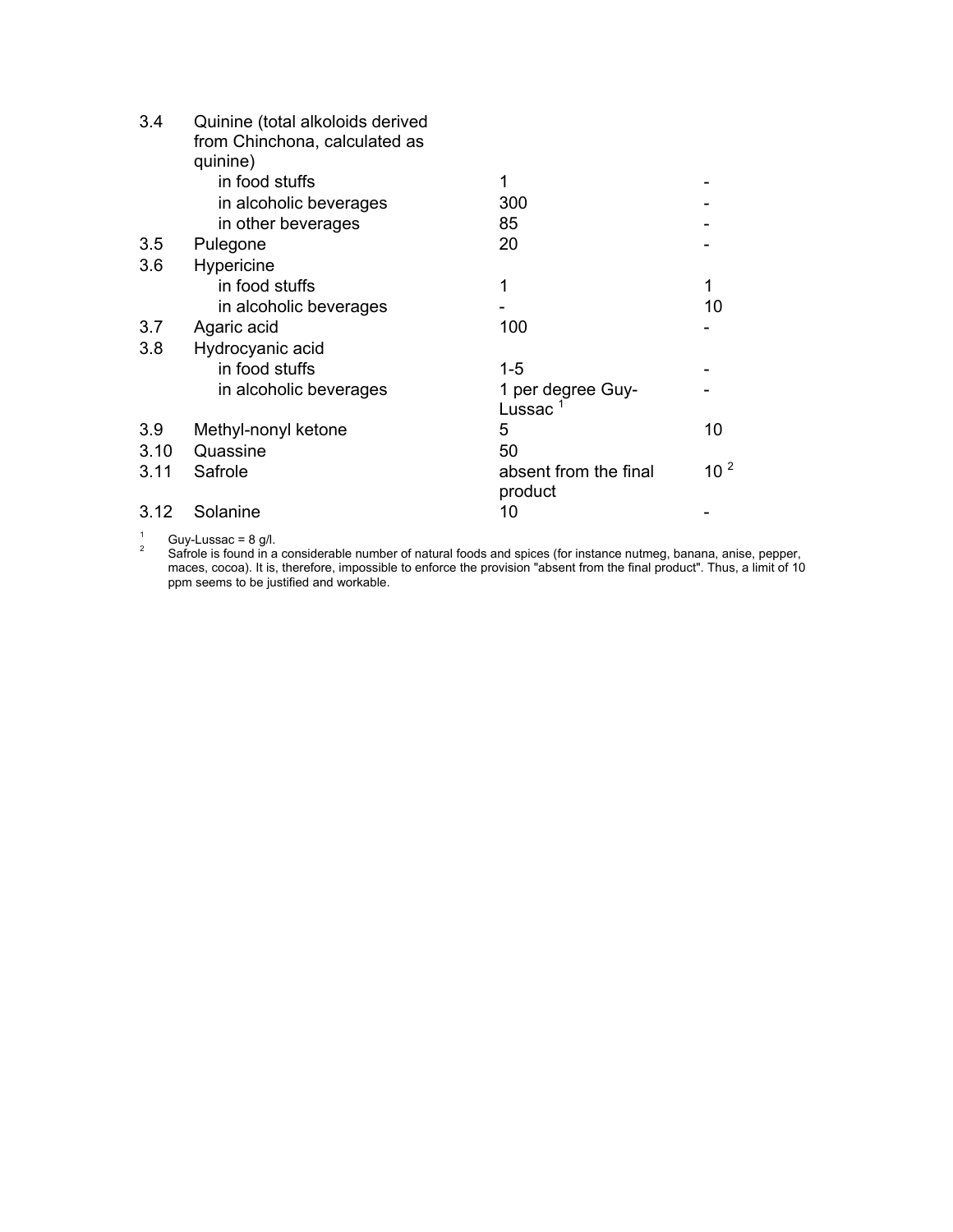# APPENDIX VIII

## ENDORSEMENT OF FOOD ADDITIVES IN FOODS FOR INFANTS AND CHILDREN

For further details such as technological justification and the estimated daily intake of the additive by infants, please see document CX/FSDU 75/6, issued in June 1975. Comments of the Codex Committee on Food Additives are given in paras 37 to 43 of this Report.

|     | Е<br>= Endorsed                                            | ТE                         | = Temporarily endorsed                                                  |                          |
|-----|------------------------------------------------------------|----------------------------|-------------------------------------------------------------------------|--------------------------|
|     | <b>Additive</b>                                            | Maximum Level              | Food                                                                    | Status of<br>Endorsement |
| 1.  | Thickening agents                                          |                            |                                                                         |                          |
| 1.1 | Guar gum                                                   | 0.1 g/100 ml $^1$          | Infant Formula                                                          | E                        |
| 1.2 | Locust bean gum                                            | 0.1 g/100 ml $10.2$        | Infant Formula                                                          | <b>TE</b>                |
|     |                                                            | g/100 g <sup>2</sup>       | <b>Canned Baby Foods</b>                                                | <b>TE</b>                |
| 1.3 | Distarch phosphate $0.5$ g/100 ml <sup>1</sup>             |                            | Soy-based Infant<br>Formulae                                            | E                        |
| 1.4 | Acetylated distarch 2.5 g/100 ml <sup>1</sup><br>phosphate |                            | Hydrolysed protein<br>and/or amino acid based<br>Infant Formulae        | E                        |
| 1.5 | Phosphated distarch 6 g/100 g <sup>2</sup><br>phosphate    |                            | <b>Canned Baby Foods</b>                                                | E                        |
| 1.6 | Hydroxypropyl<br>starch                                    |                            |                                                                         |                          |
| 1.7 | Acetylated distarch see 1.6<br>adipate                     |                            | <b>Canned Baby Foods</b>                                                | E                        |
| 1.8 | Carrageenan                                                | 0.03 g/100 ml <sup>1</sup> | Regular, milk and soy-<br>based liquid Infant<br>Formulae               | E                        |
|     |                                                            | 0.1 g/100 ml $^1$          | Hydrolysed protein<br>and/or animo acid based<br>liquid Infant Formulae | E                        |
| 1.9 | Non-amidated pectin 1 g/100 g <sup>2</sup>                 |                            | Canned fruit based Baby<br>Foods                                        | E                        |
| 2.  | <b>Emulsifiers</b>                                         |                            |                                                                         |                          |
| 2.1 | Lecithin                                                   | 0.5 g/100 ml <sup>1</sup>  | Infant Formula                                                          | E                        |
|     |                                                            | 0.5 g/100 g <sup>2</sup>   | <b>Canned Baby Foods</b>                                                | E                        |
|     |                                                            | 1.5 g/100 g $^3$           | Cereal-based Foods for<br>Infants and Children                          | E                        |
| 2.2 | Mono- and                                                  | 0.4 g/100 ml <sup>1</sup>  | Infant Formula                                                          | E                        |
|     | diglycerides                                               | 1 g/100 g fat              | <b>Canned Baby Foods</b>                                                | E                        |
|     |                                                            | 1.5 g/100 g $^3$           | Cereal-based foods for<br>Infants and Children                          | E                        |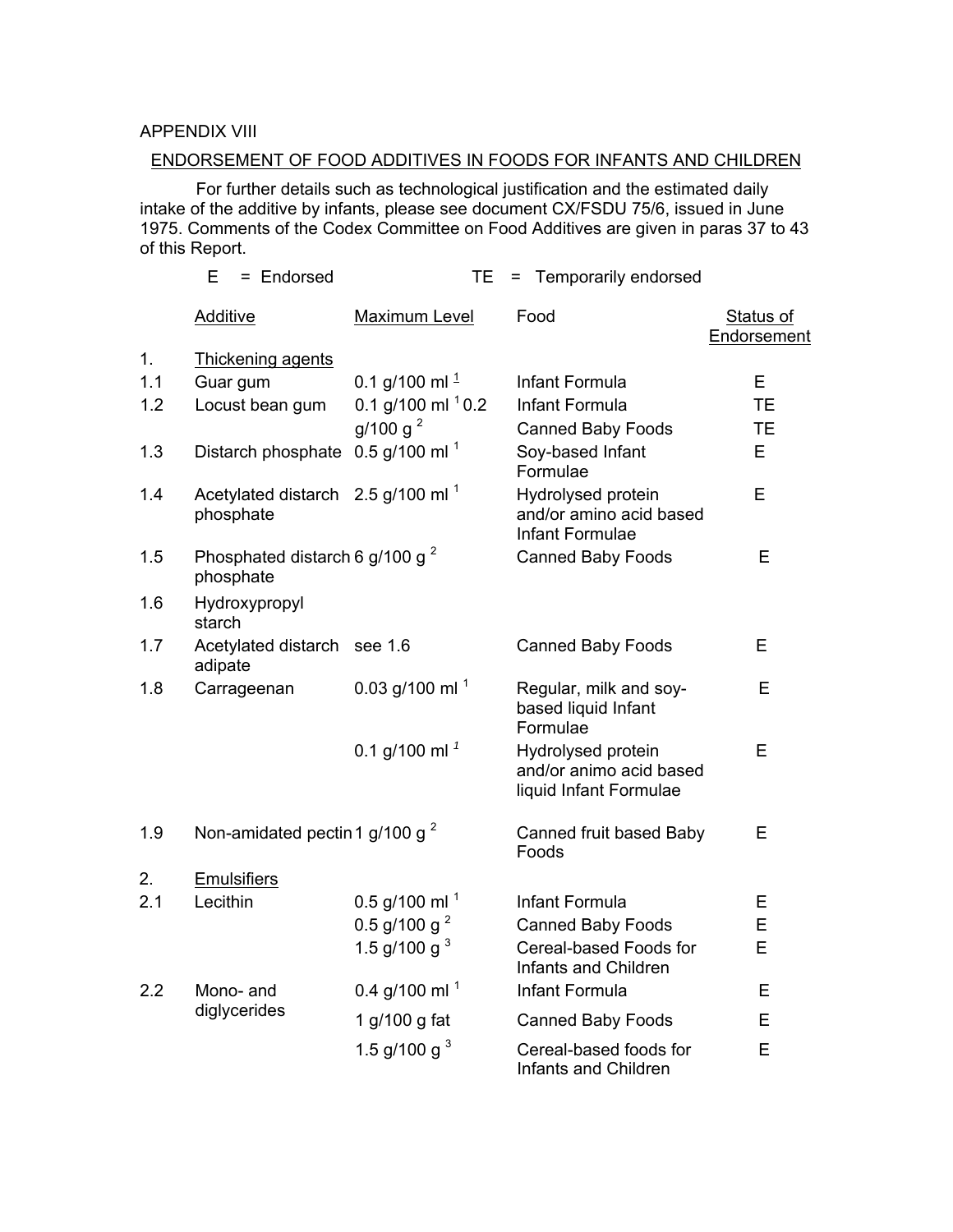| 3.1 | Sodium hydrogen<br>carbonate | Limited by GMP<br>(within the limits for<br>Na and K imposed<br>by the standard)          | Infant Formula                                 | Е  |
|-----|------------------------------|-------------------------------------------------------------------------------------------|------------------------------------------------|----|
|     |                              | Limited by GMP<br>(within the limit for<br>Na imposed by the<br>standard)                 | <b>Canned Baby Foods</b>                       | E. |
|     |                              | Limited by GMP<br>(within the limit for<br>Na which may be<br>imposed by the<br>standard) | Cereal-based Foods for<br>Infants and Children | E. |

<sup>1</sup> In the ready-to-drink product.<br><sup>2</sup> In the ready-to-eat product.<br><sup>3</sup> On a dry weight basis.

| <b>Additive</b>                          | <b>Maximum Level</b>       | Food                                                      | Status of                                                                  |
|------------------------------------------|----------------------------|-----------------------------------------------------------|----------------------------------------------------------------------------|
|                                          |                            |                                                           | Endorsement                                                                |
| Sodium carbonate                         | See 3.1                    | Infant Formula                                            | E                                                                          |
|                                          | See 3.1                    | <b>Canned Baby Foods</b>                                  | E                                                                          |
|                                          |                            | Infant Formula                                            | E                                                                          |
|                                          | Limited by GMP             | <b>Canned Baby Foods</b>                                  | E                                                                          |
|                                          | Limited by GMP             | Infants and Children                                      | E                                                                          |
|                                          |                            | Infant Formula                                            | E                                                                          |
| Calcium carbonate                        | Limited by GMP             | <b>Canned Baby Foods</b>                                  | E                                                                          |
|                                          | Limited by GMP             | Cereal-based Foods for<br>Infants and Children            | E                                                                          |
| $L(+)$ Lactic acid                       | Limited by GMP             | Infant Formula                                            | E                                                                          |
|                                          | 0.2 g/100 g <sup>1</sup>   | <b>Canned Baby Foods</b>                                  | E <sup>5</sup>                                                             |
|                                          | 1.5 g/100 g <sup>2</sup>   | Infants and Children                                      | E                                                                          |
| $L(+)$ Lactic acid<br>producing cultures | Limited by GMP             | Infant Formula                                            | E                                                                          |
| Citric acid                              | Limited by GMP             | Infant Formula                                            | E                                                                          |
|                                          | 0.5 g/100 g <sup>1</sup>   | <b>Canned Baby Foods</b>                                  | E                                                                          |
|                                          | 2.5 g/100 g <sup>2</sup>   | Infants and Children                                      | E                                                                          |
| Sodium citrate                           | See 3.1                    | Infant Formula                                            | Е                                                                          |
|                                          | See 3.1                    | <b>Canned Baby Foods</b>                                  | Е                                                                          |
| Potassium citrate                        | See 3.1                    | Infant Formula                                            | E                                                                          |
| Acetic acid                              | $0.5$ g/100 g <sup>1</sup> | <b>Canned Baby Foods</b>                                  | E                                                                          |
|                                          | carbonate                  | Potassium hydrogen See 3.1<br>Potassium carbonate See 3.1 | Cereal-based Foods for<br>Cereal-based Foods for<br>Cereal-based Foods for |